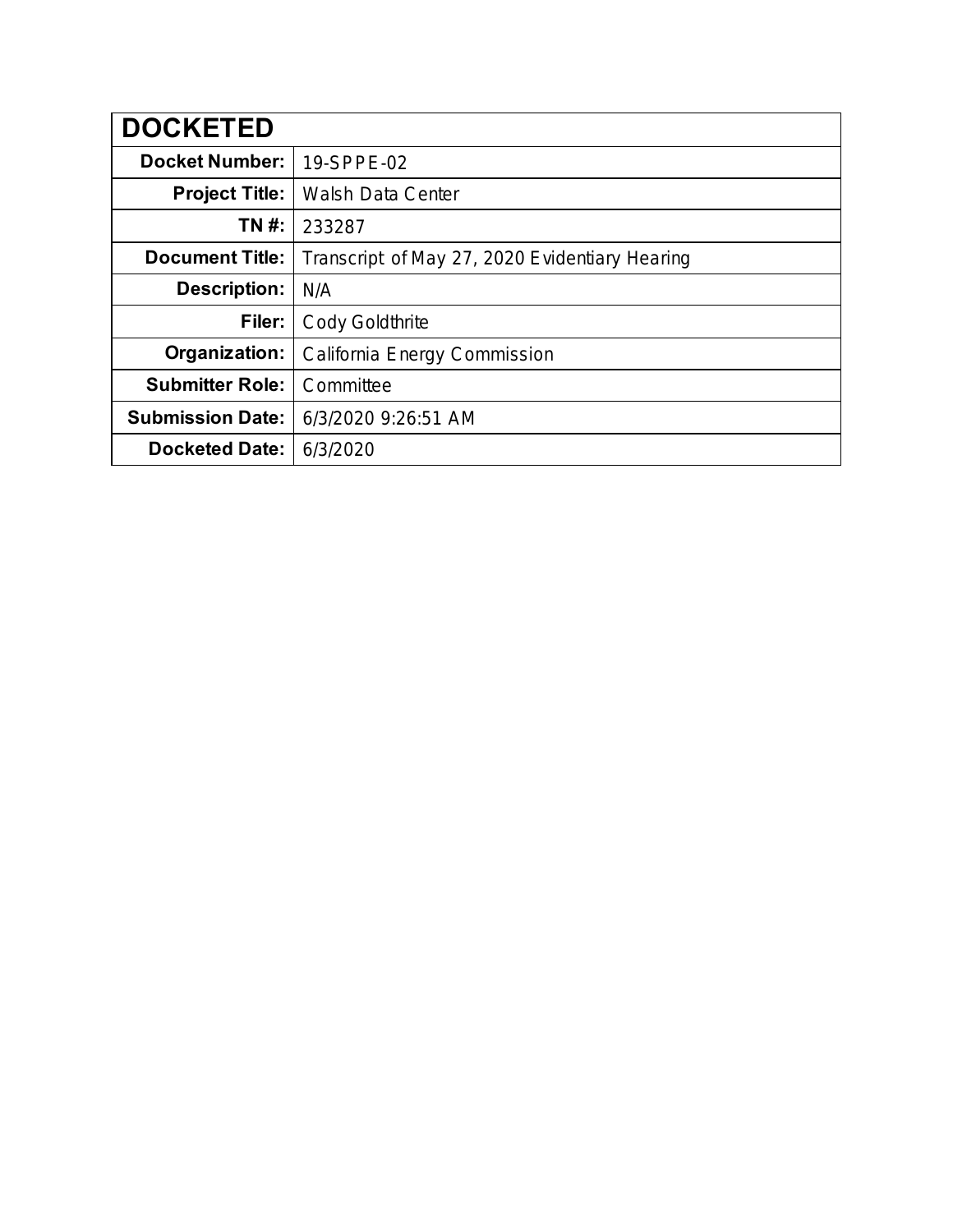## EVIDENTIARY HEARING BEFORE THE

## ENERGY RESOURCES CONSERVATION AND DEVELOPMENT

## COMMISSION OF THE STATE OF CALIFORNIA

## CALIFORNIA ENERGY COMMISSION

| In the matter of,       |  |                         |
|-------------------------|--|-------------------------|
|                         |  | ) Docket No. 19-SPPE-02 |
| Walsh Backup Generating |  |                         |
| Facility                |  |                         |

#### **EVIDENTIARY HEARING**

#### **REMOTE WEBEX ACCESS ONLY**

WARREN-ALQUIST STATE ENERGY BUILDING

## 1516 NINTH STREET

1ST FLOOR, ARTHUR ROSENFELD HEARING ROOM

### SACRAMENTO, CALIFORNIA 95814

WEDNESDAY, MAY 27, 2020

## 10:17 A.M.

Reported by:

Peter Petty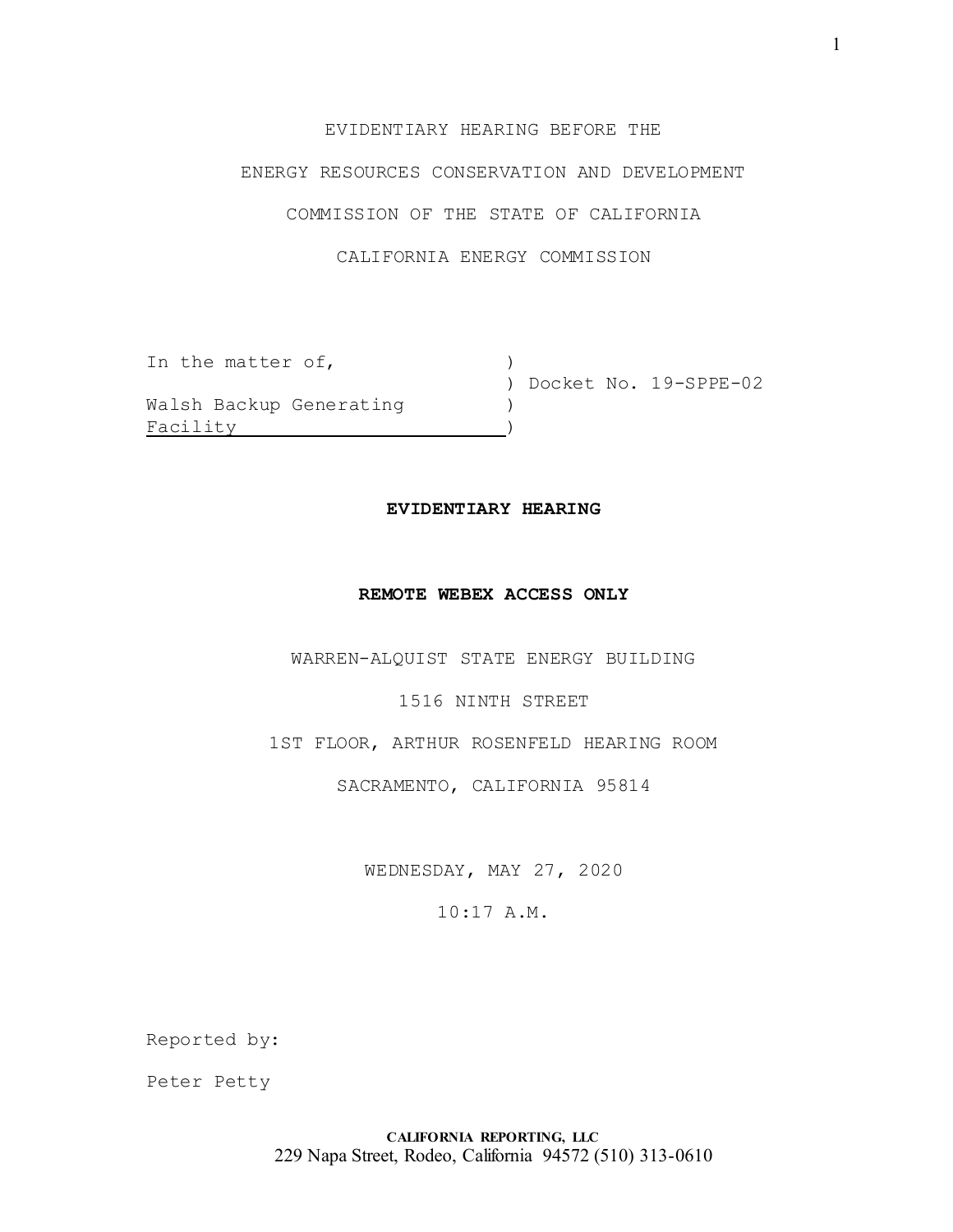#### APPEARANCES

SITING COMMITTEE MEMBERS AND ADVISORS PRESENT:

Karen Douglas, Commissioner, Presiding Member Kourtney Vaccaro, Advisor to Commissioner Douglas Eli Harland, Advisor to Commissioner Douglas Patty Monahan, Commissioner, Associate Member Jana Romero, Advisor to Commissioner Monahan

## HEARING OFFICER:

Susan Cochran, California Energy Commission

#### CEC STAFF PRESENT:

Jared Babula, Staff Counsel

Rosemary Avalos, Public Advisor's Office

Dr. Tao Jiang

Dr. Huei-An Chu

Dr. Wenjun Qian

Kenneth Salyphone

Liza Lopez

#### CONSULTANTS/CONTRACTORS PRESENT

Brewster Birdsall, Aspen Environmental Group

### APPLICANT:

Scott Galati, Applicant's Representative

Joe Hubbard, Digital Realty Trust

Michael Lisenbee, David J. Powers & Associates

Greg Darvin, Atmospheric Dynamics

## **CALIFORNIA REPORTING, LLC** 229 Napa Street, Rodeo, California 94572 (510) 313-0610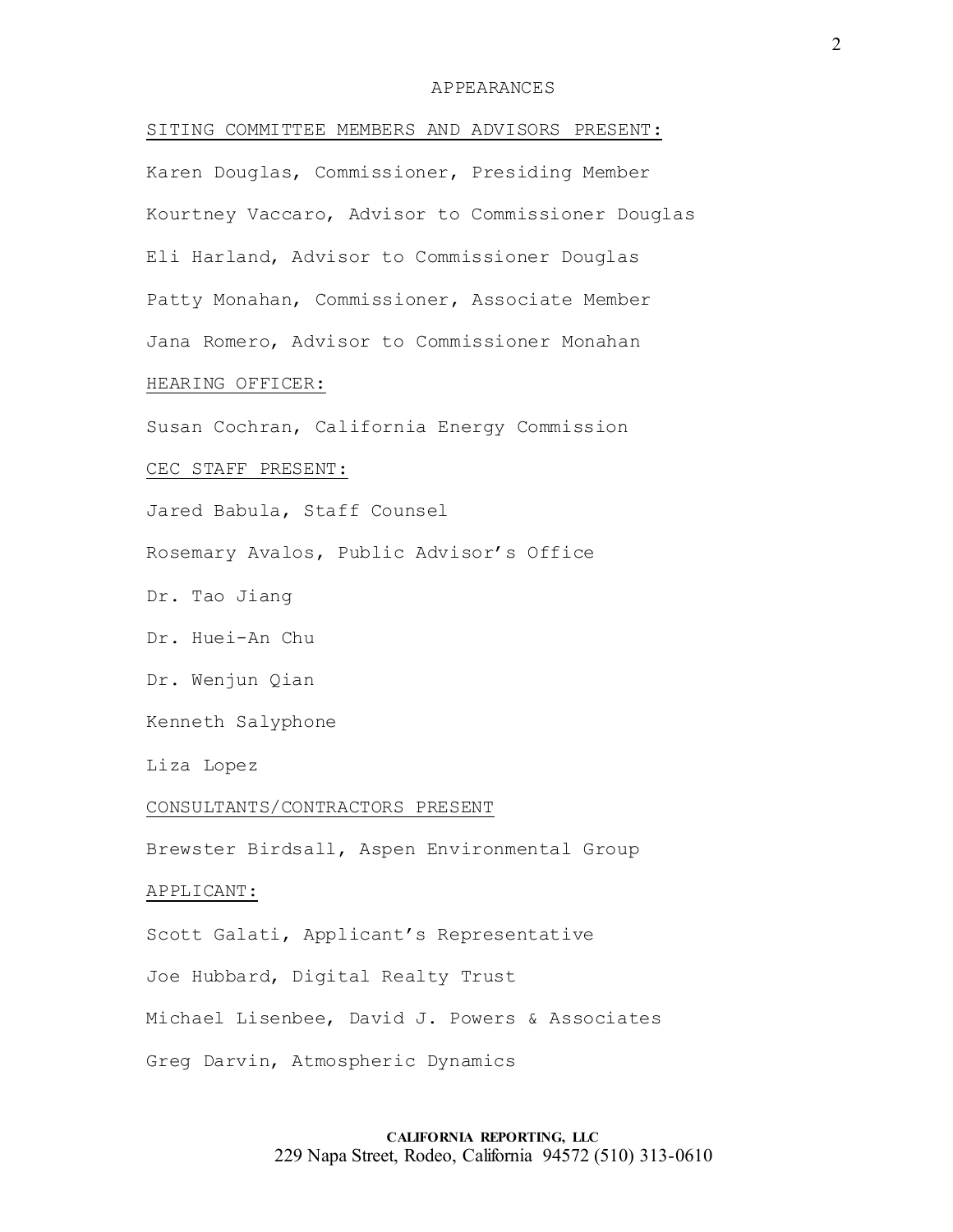## INTERVENOR:

Robert Sarvey

## PUBLIC AGENCIES

Kevin Kolnowski, Silicon Valley Power (SVP)

Henry Hilken, Bay Area Air Quality Management District (BAAQMD)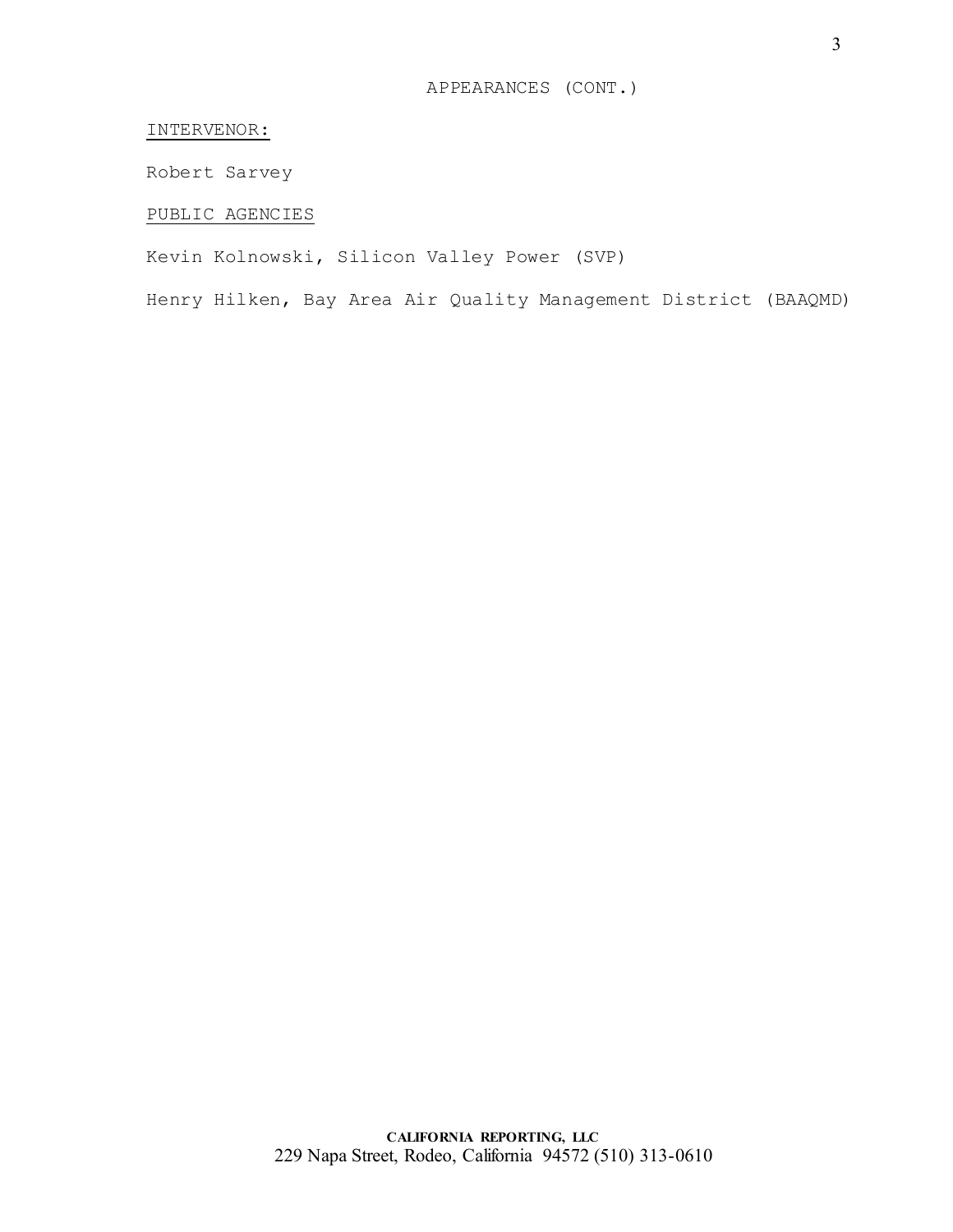INDEX

|                           |                        | Page |
|---------------------------|------------------------|------|
|                           | 1. Call to Order       | 6    |
|                           | 2. Evidentiary Hearing | 8    |
|                           | 3. Public Comment      | 150  |
|                           | 4. Closed Session      | 150  |
|                           | 5. Adjournment         | 151  |
|                           | Reporter's Certificate | 152  |
| Transcriber's Certificate |                        | 153  |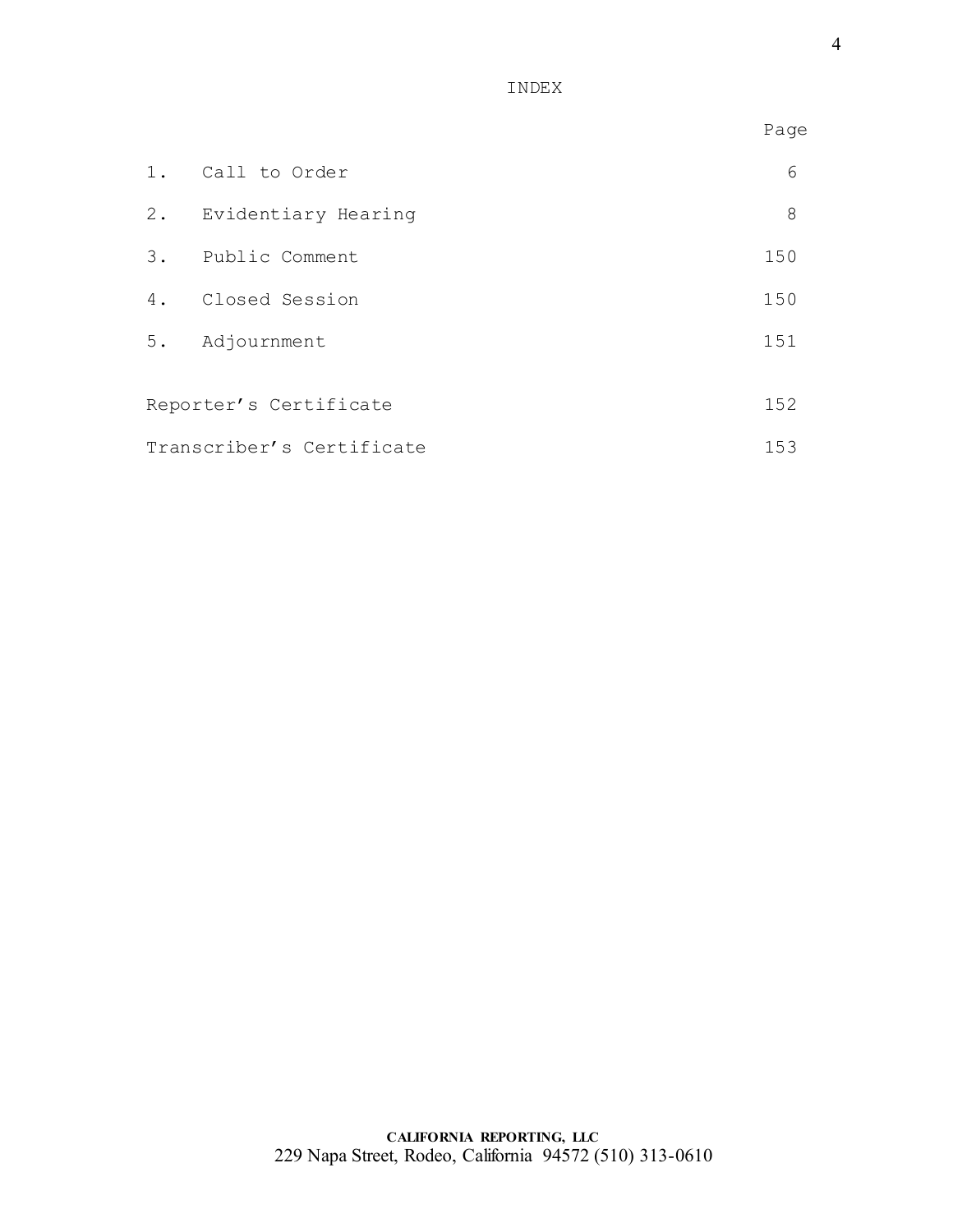EXHIBITS

|                     | IDENTIFICATION | EVIDENCE | WITHDRAWN |
|---------------------|----------------|----------|-----------|
| Staff               |                |          |           |
| $200 - 203$         |                | 14       |           |
| Applicant           |                |          |           |
| $1 - 30$            |                | 14       |           |
| Intervenor Sarvey   |                |          |           |
| 500-503 and 505-512 |                | 16       |           |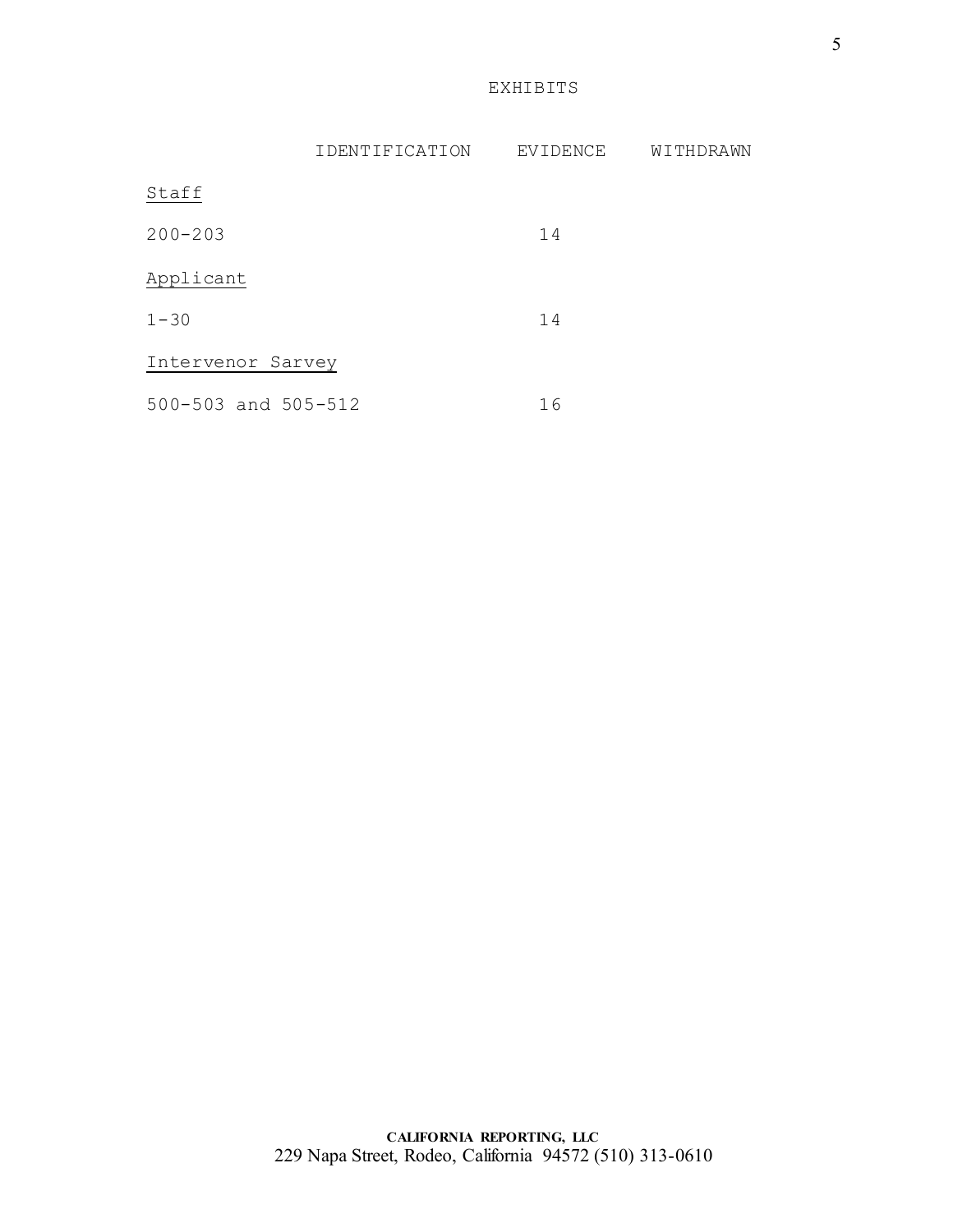1 MAY 27, 2020 10:17 A.M.

 PRESIDING MEMBER DOUGLAS: This is the evidentiary hearing for the application for a small power plant exemption for the Walsh Backup Generating Facility. I'm Karen Douglas, the Presiding Member of the

Committee assigned to conduct proceedings on the application.

 Before we begin, I would like to make introductions and then ask the parties to identify themselves for the record. So, I'm Karen Douglas, Commissioner and Presiding Member.

 Patty Monahan is the Commissioner and -- is a Commissioner and the Associate Member of this Committee.

 My Advisors are Kourtney Vaccaro and Eli Harland. And Patty Monahan's Advisor is Jana Romero.

 We've heard from Rosemary Avalos, from the Public Advisor's Office. Then, of course, from Susan Cochran, the Hearing Officer.

 I will now ask the parties to please introduce themselves and their representatives, starting with the Applicant.

 HEARING OFFICER COCHRAN: That means he can't unmute himself.

**CALIFORNIA REPORTING, LLC** MR. GALATI: I got it. This is Scott Galati, representing 651 Walsh Partners, LLC. The managing partner is Digital Realty. We are the Applicant for the Walsh Backup

229 Napa Street, Rodeo, California 94572 (510) 313-0610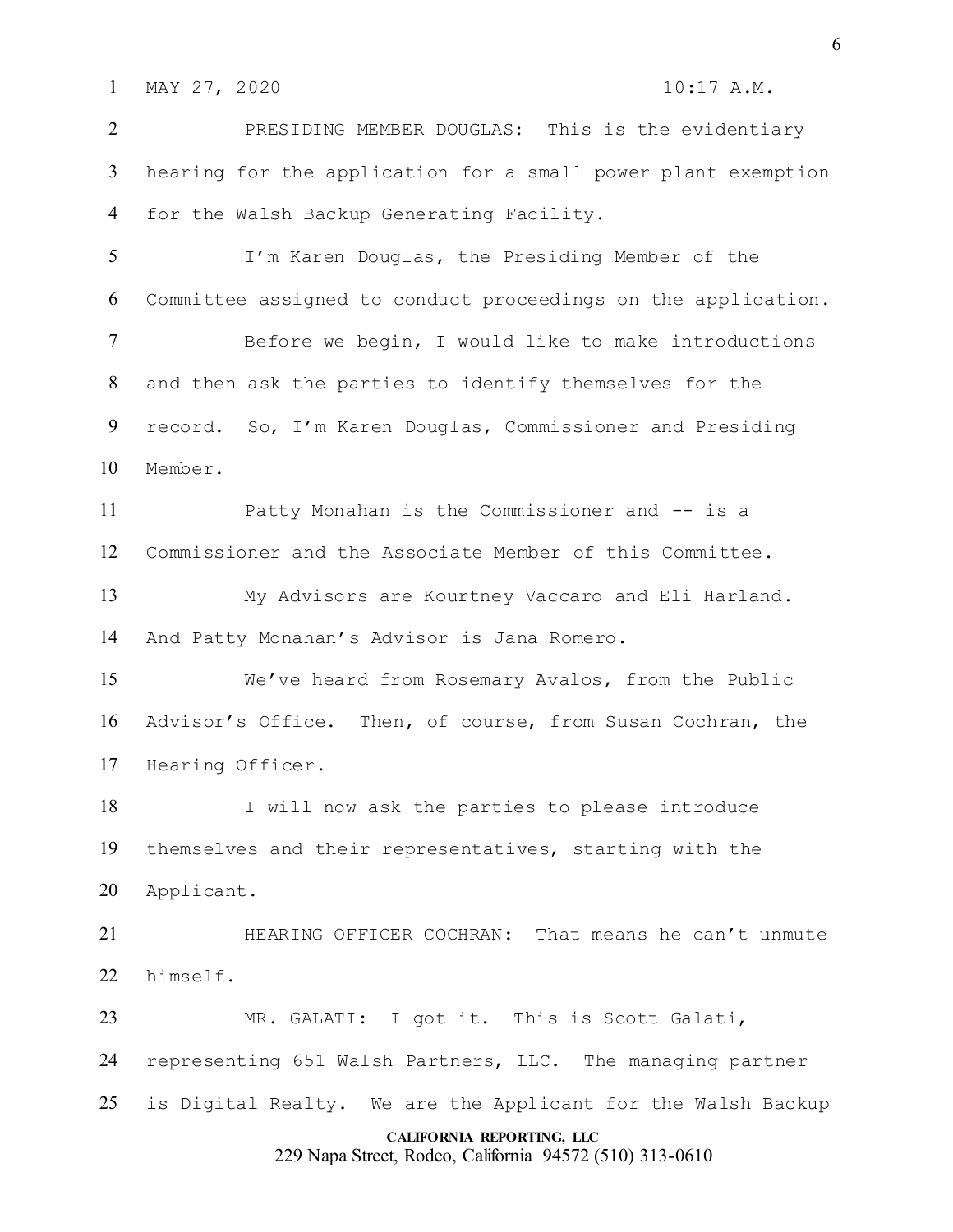Generating Facility and the Data Center.

 PRESIDING MEMBER DOUGLAS: Great. Let me now ask staff if you could introduce yourselves.

 MR. BABULA: Yeah, hi. This is Jared Babula and I'm Senior Attorney for staff. And today, who will be speaking, at least providing some direct testimony is Dr. Ann Chu and Dr. Tao Jiang. Thank you.

 PRESIDING MEMBER DOUGLAS: Thank you. Now, we'll go to Intervenors. I'll ask first if Helping Hand Tools is -- has joined us today? What about California Unions for Reliable Energy? All right and Mr. Sarvey.

12 I know we all know you're here, but if you don't mind speaking up, Mr. Sarvey, and then we'll move on.

 MR. SARVEY: Bob Sarvey, Intervenor. Thank you. PRESIDING MEMBER DOUGLAS: Thank you very much.

 Let me now ask for agencies. Are there any elected officials or representatives from agencies of the federal government?

 What about State of California, with the exception of the Energy Commission? Any state agency representatives

here?

Native American Tribes?

All right, let me ask if the Bay Area Air Quality

Management District has a representative?

MR. HILKEN: Yes, Henry Hilken.

**CALIFORNIA REPORTING, LLC** 229 Napa Street, Rodeo, California 94572 (510) 313-0610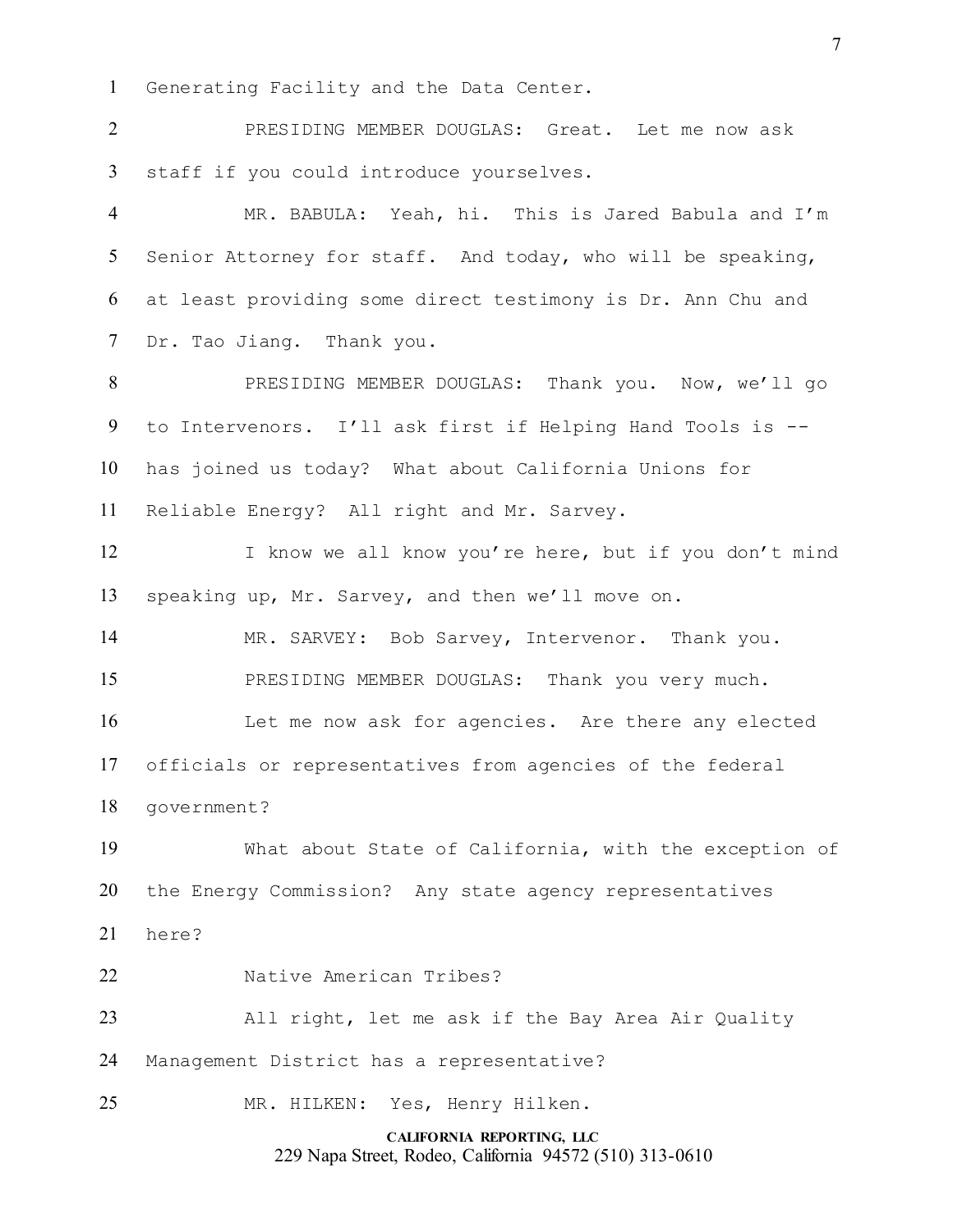PRESIDING MEMBER DOUGLAS: Great, thank you.

 And what about City of Santa Clara or Silicon Valley Power?

MR. KOLNOWSKI: Yes, Kevin Kolnowski.

 PRESIDING MEMBER DOUGLAS: With the City or Silicon Valley Power?

 MR. KOLNOWSKI: We're one in the same. I'm an employee of the City of Santa Clara, but I work for Silicon Valley Power.

 PRESIDING MEMBER DOUGLAS: Excellent. Thank you. Anyone else from any local government agencies? All right, at this time I will hand over the conduct of this hearing to the Hearing Officer, Susan Cochran.

 HEARING OFFICER COCHRAN: Thank you and good morning. The Committee noticed today's evidentiary hearing in the Notice of Prehearing Conference and Evidentiary Hearing Revised Scheduling Order, and further orders issued on April 30, 2020.

 The evidentiary hearing is being held remotely. That is we are in separate locations and communicating only through electronic means. We are meeting in this fashion consistent with Executive Orders N25-20 and N29-20, and the recommendations from the California Department of Public Health to encourage physical distancing in order to slow the spread of COVID-19.

#### **CALIFORNIA REPORTING, LLC** 229 Napa Street, Rodeo, California 94572 (510) 313-0610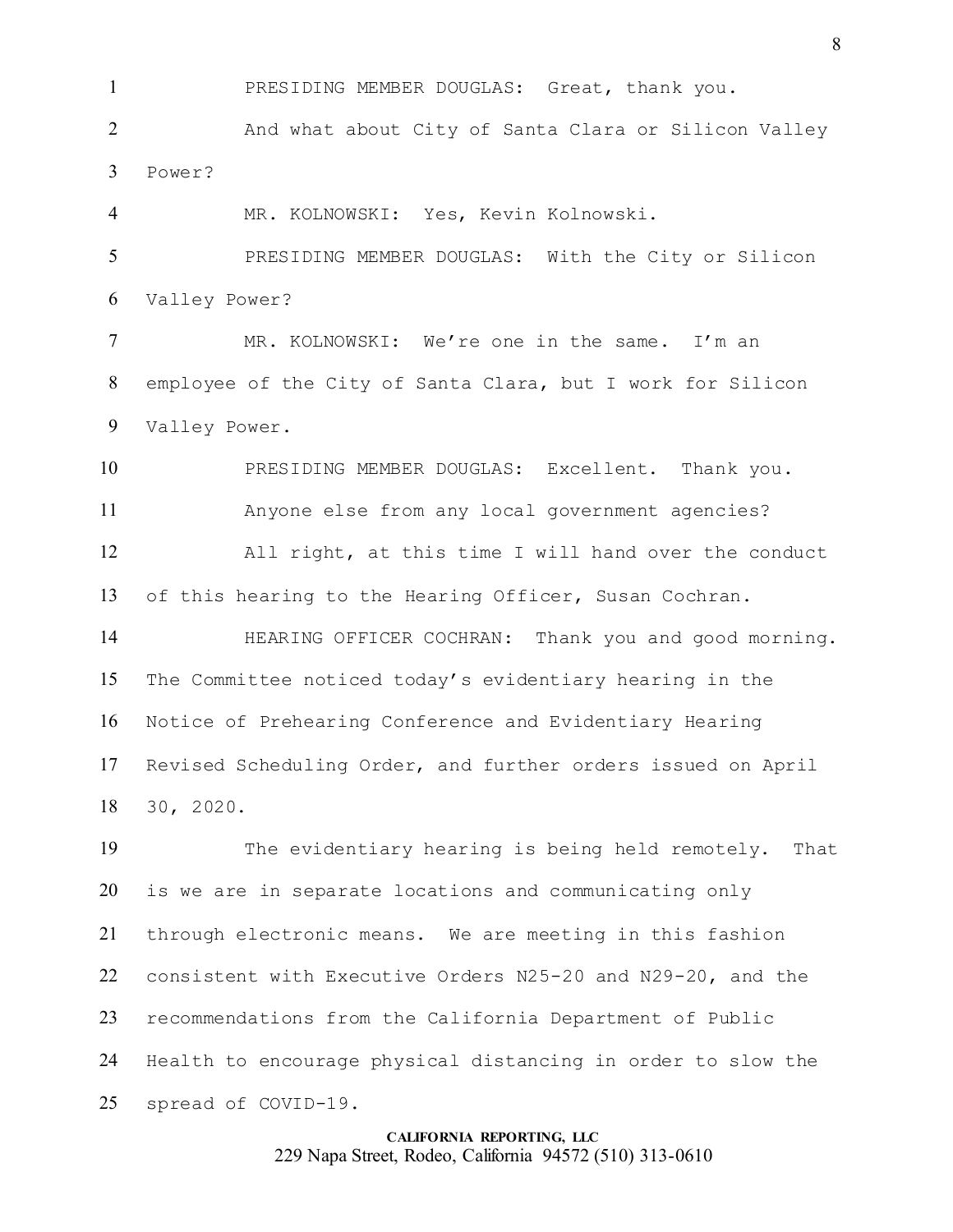Before we proceed with the substantive portion of this evidentiary hearing, I wanted to discuss housekeeping issues. During last week's prehearing conference we discussed the changes necessary to ensure a smooth hearing and a complete transcript as we meet remotely. We practiced those changes and I would like to remind you of some of them.

 First, I'm going to ask that only one person speak at a time. Use the raise your hand or chat feature if you would like to be recognized. Chat is probably going to be easier today because of the number of folks participating and I have to scroll up and down to see your raised hand. So, if you can use the chat feature that would be easiest for me.

 Second, I would like it if you could please identify yourself before you speak. When we meet remotely it's harder for the court reporter and me to identify who is speaking or wishes to be recognized.

 Moving now to the substance. This evidentiary hearing concerns the application for a small power plant exemption, SPPE, for the Walsh Backup Generating Facility. The application was filed on June 28th and it and many of the other documents I will be mentioning today are available on 22 the online docketing system used by the Energy Commission.

 The Backup Generating Facility would be used to ensure an uninterruptable power supply for the Walsh Data 25 Center. The Data Center consists of a four-story, 435,050

#### **CALIFORNIA REPORTING, LLC**

229 Napa Street, Rodeo, California 94572 (510) 313-0610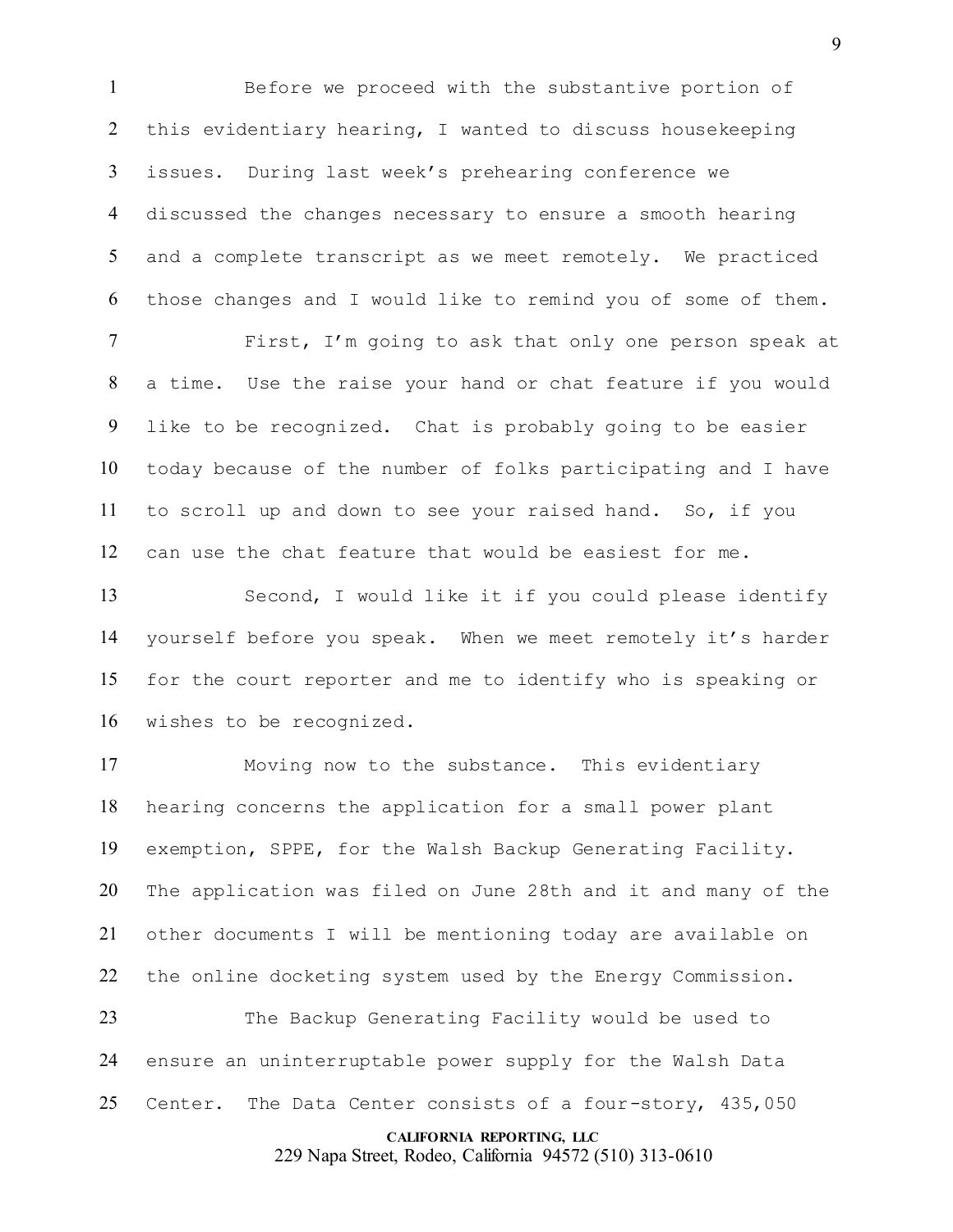square foot data center building that will house computer servers in a secure and environmentally controlled structure, and a three-story administrative building containing support facilities such as the building lobby, restrooms, conference rooms, and office space.

 The Backup Generating Facility includes a totally of 33 diesel-fired generators. A single, 2-megawatt diesel- fired generator would support the administration space, shipping and receiving, and common building systems such as elevators. The remaining generators will be 3-megawatt diesel-fired generators that will provide up to 80 megawatts of electricity to the Data Center. The 80 megawatts represents the maximum building load of the Data Center.

 Under Public Resources Code Section 25541, the Commission may grant an SPPE only when it makes three separate and distinct findings. The proposed power plant has a generating capacity of up to 100 megawatts; no substantial adverse impact on the environment will result from the construction or operation of the power plant; and three, no substantial adverse impact on energy resources will result from the construction or operation of the power plant.

 In addition, the Energy Commission acts as the lead agency under CEQA. In reviewing an SPPE, the Energy Commission considers the whole of the action. For the application, the whole of the action means the backup

## **CALIFORNIA REPORTING, LLC**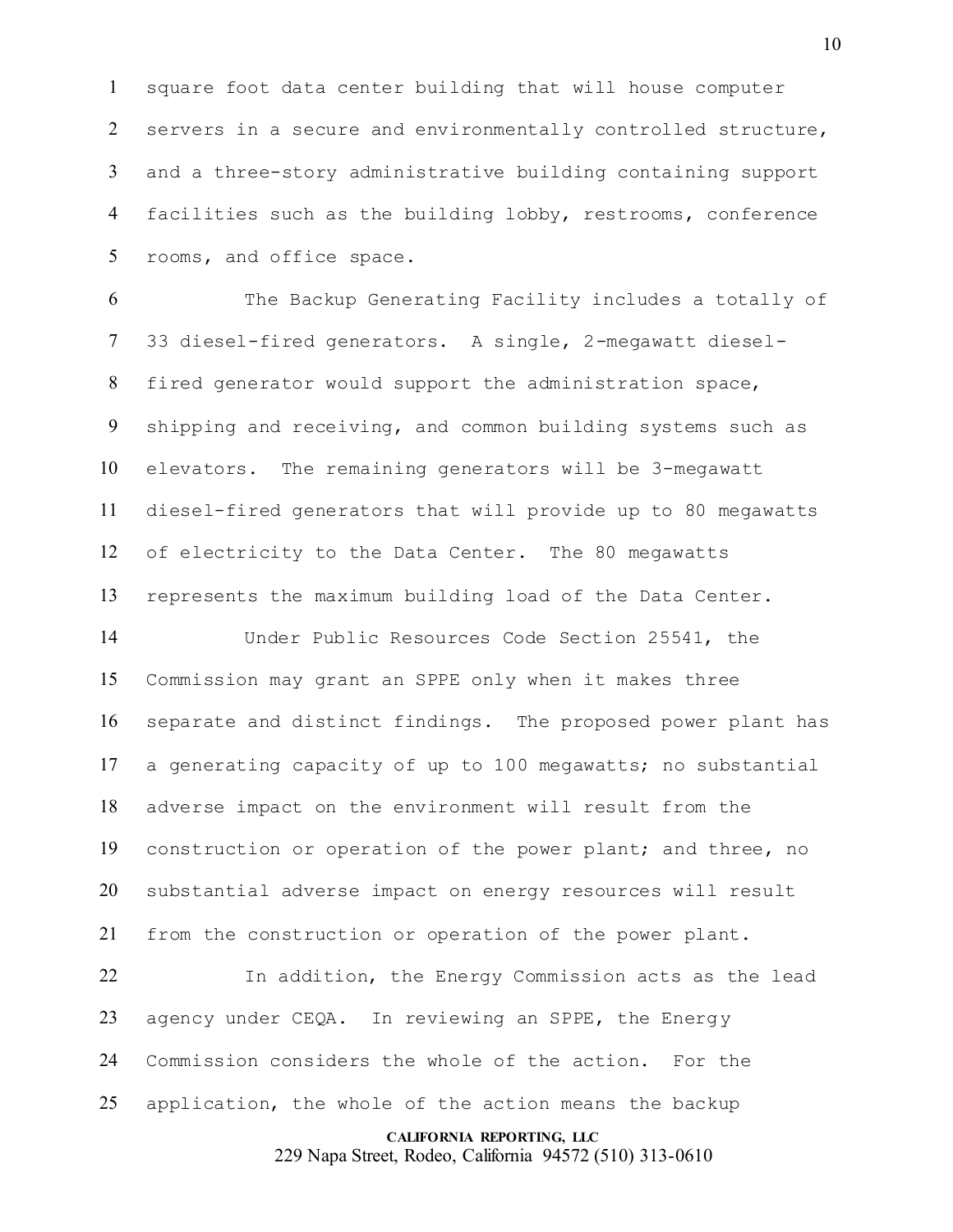generators, the Data Center, and the other project features such as the substation.

 Staff prepared and published an initial study and Proposed Mitigated Negative Declaration on February 18, 2020. The initial study, Proposed Mitigated Negative Declaration, was subject to a public review and comment period that ended on March 19, 2019. Comments were received from the Bay Area -- I'm sorry, from the County of Santa Clara Roads and Airports Department, and from the Bay Area Air Quality Management District that I'm going to refer to as BAAQMD from now on. No comments were received from any intervenor or the Applicant.

 Last Friday, May 22nd, we received comments from the National Fuel Cell Research Center. As explained in the April 30, 2020 notice, we required a prehearing conference statement from any party seeking to present evidence or cross-examine the witnesses at this evidentiary hearing.

 We received prehearing conference statements from staff, Applicant, and Intervenor Sarvey. Neither Intervenor Californians for Reliable Energy, nor Helping Hand Tools filed a prehearing conference statement.

 As set forth in the April 30, 2020 notice, the evidentiary hearing will be conducted using a formal hearing procedure modified to fit the remote nature of the hearing. As discussed during the PHC, we will deem all parties'

#### **CALIFORNIA REPORTING, LLC**

229 Napa Street, Rodeo, California 94572 (510) 313-0610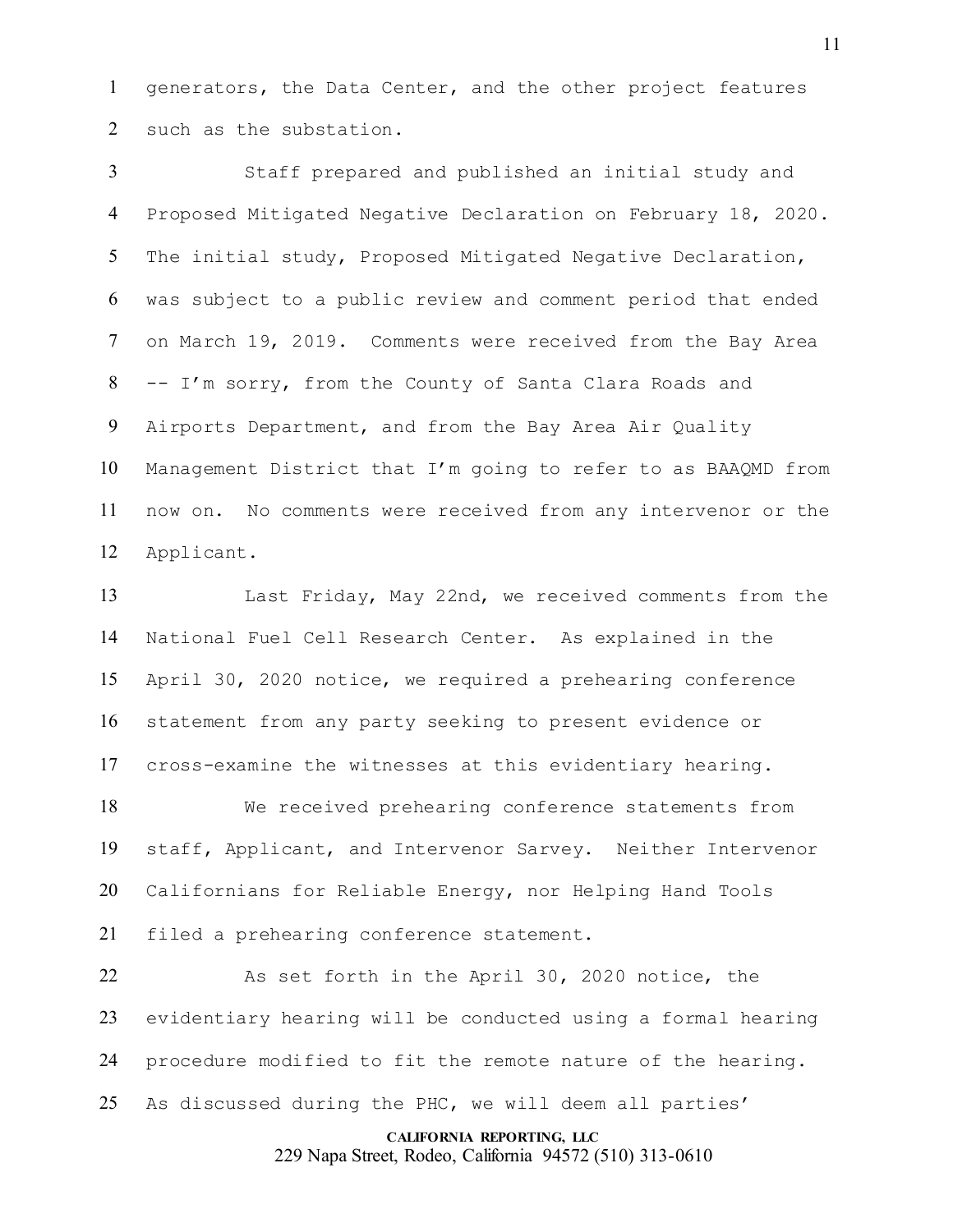opening and rebuttal testimony as their direct. There is no need to discuss experts' resumes if we have them in writing, and there's no objection to the witness as an expert.

 If witnesses testify who have not filed written testimony, please have them identify themselves by name and title. For example, I would introduce myself as Susan Cochran, Hearing Advisor II for the California Energy Commission.

 If any party has an objection to a witness or his or her qualifications, please state the objection.

 After the prehearing conference, both Applicant and Intervenor Sarvey identified additional exhibits for introduction at today's evidentiary hearing.

 Liza, can you display the exhibit list, please? Mr. Sarvey yesterday informed us that he was withdrawing Exhibit Number 504. Is that correct, Mr. Sarvey?

MR. SARVEY: Yes, it is, that's correct.

 HEARING OFFICER COCHRAN: Have the parties had a chance to prepare their own witness list?

 MR. BABULA: This is Jared. Jared Babula for staff. So, it's the same -- the witness list in the original prehearing statement. So, did you have an additional -- an additional question on that because --

 HEARING OFFICER COCHRAN: Well, I want to make sure. What I wanted -- my purpose in asking this question is to be

#### **CALIFORNIA REPORTING, LLC**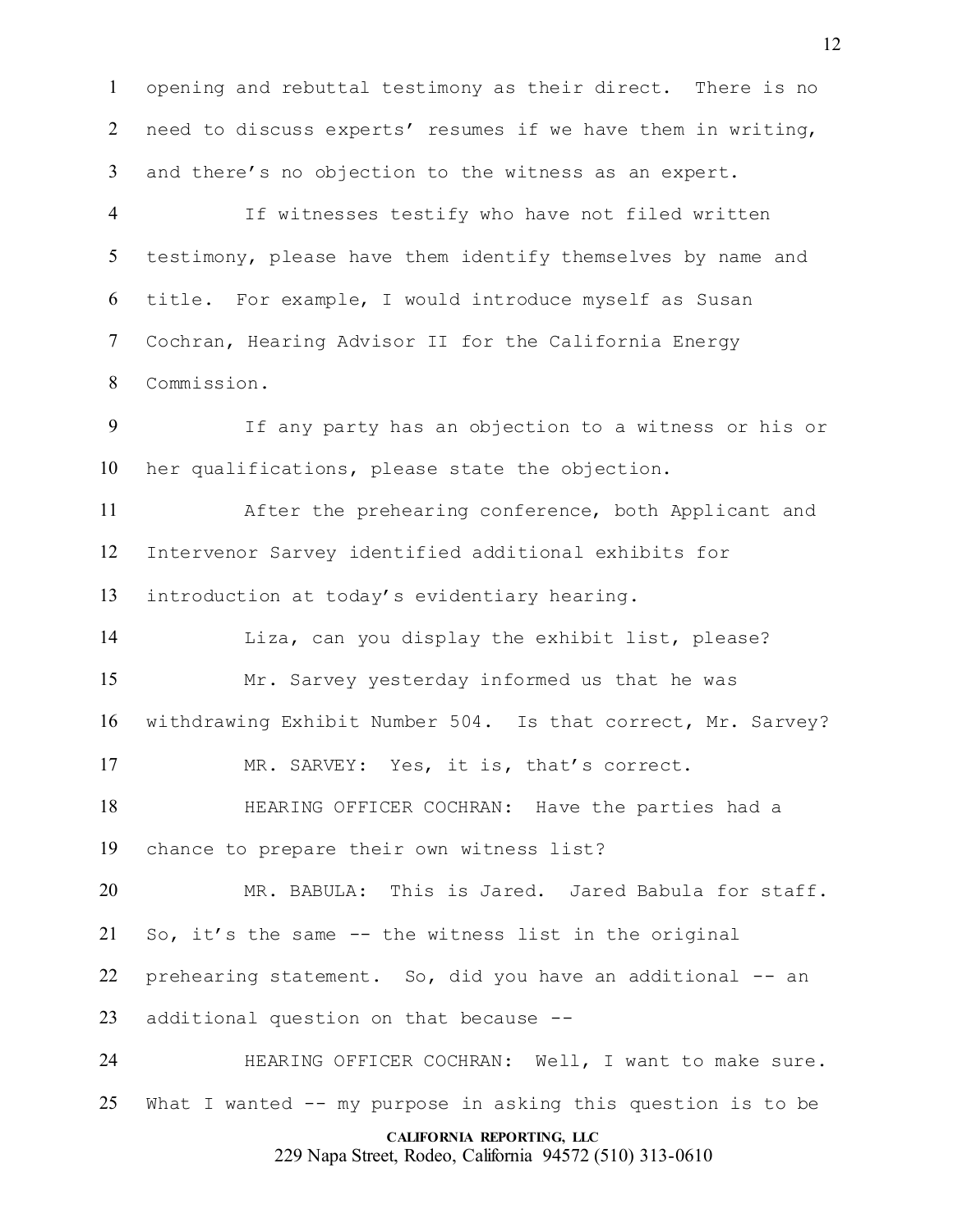**CALIFORNIA REPORTING, LLC** able to admit all of the witness -- all of the exhibits at once. MR. BABULA: Okay. Were you talking about witnesses or documents? HEARING OFFICER COCHRAN: The exhibit list. MR. BABULA: Oh, okay. I thought you -- HEARING OFFICER COCHRAN: I'm talking just about the exhibit list. MR. BABULA: Oh, okay. I thought you said witness list. HEARING OFFICER COCHRAN: No, I'm sorry, exhibit list. MR. BABULA: Okay. MR. GALATI: This is Scott Galati. On behalf of the Applicant I docketed a revised exhibit list, counting the exhibits that I intend to use during cross-examination. 17 HEARING OFFICER COCHRAN: Okay. MR. GALATI: Yesterday. And so, my exhibits now are complete, 1 through 30. HEARING OFFICER COCHRAN: And do you have a motion regarding your exhibits? MR. GALATI: I'd like to move them into evidence. HEARING OFFICER COCHRAN: Does anyone have any objection to Applicant's Exhibits 1 through 30? MR. SARVEY: No objection.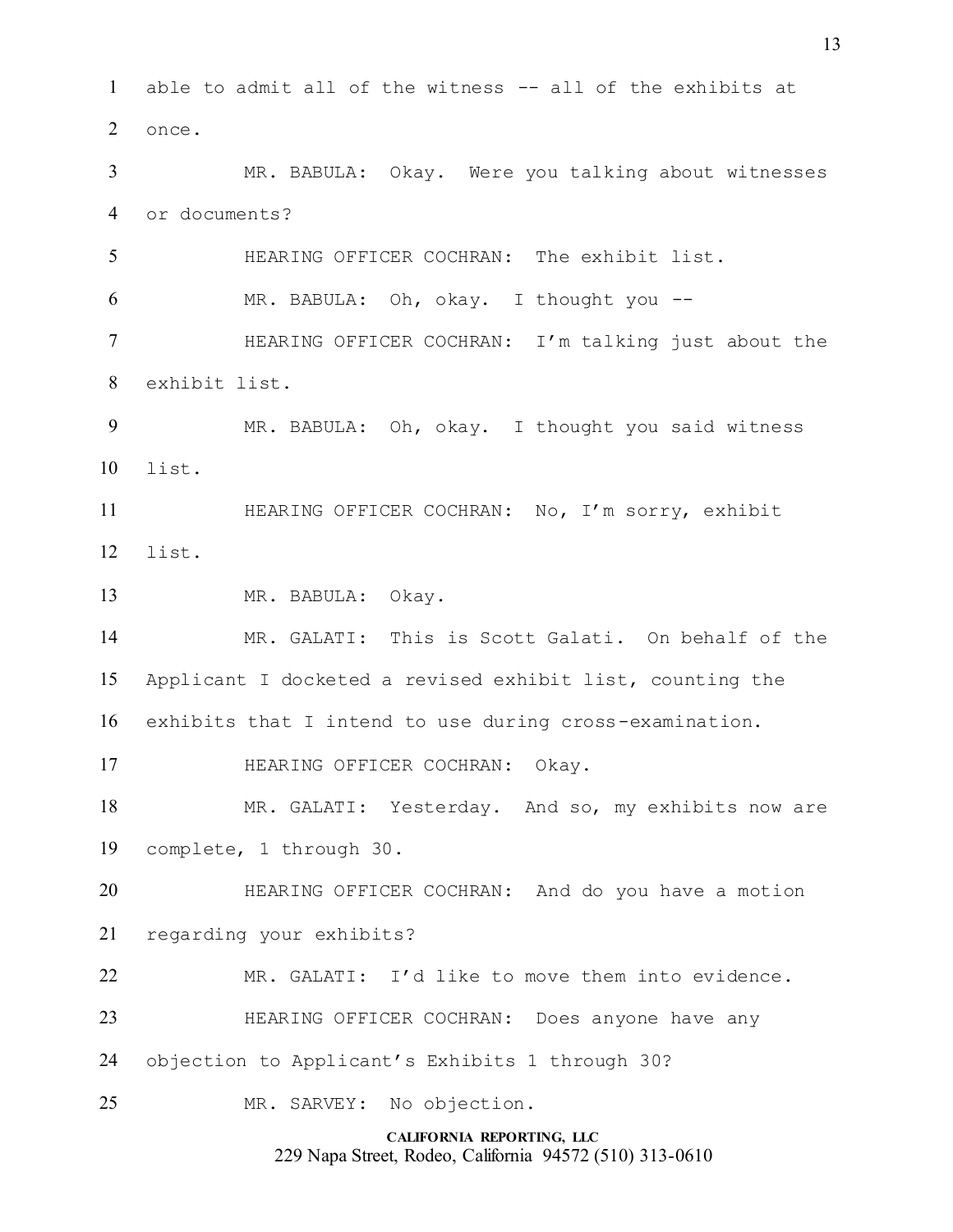MR. BABULA: This is Jared Babula. No objection. HEARING OFFICER COCHRAN: Thank you. With that, Applicant Exhibits are admitted. (Applicant Exhibit Nos. 1 through 3 admitted into evidence.) HEARING OFFICER COCHRAN: Staff, do you have a motion concerning your exhibits? MR. BABULA: Yeah, this is Jared Babula. I'd like to move Exhibits 200, 201, 202, and 203 into evidence. **HEARING OFFICER COCHRAN:** Is there any objection? Mr. Galati? MR. GALATI: No objection. **HEARING OFFICER COCHRAN: Mr. Sarvey?**  MR. SARVEY: No objection. HEARING OFFICER COCHRAN: The exhibits are admitted. (Staff Exhibit Nos. 200 through 203 admitted into evidence.) HEARING OFFICER COCHRAN: Mr. Sarvey, do you have a motion to make regarding your exhibits? MR. SARVEY: Yeah, I move that we move Exhibits 500 through 512 into the record. HEARING OFFICER COCHRAN: Except for 504, correct, you're withdrawing 504? MR. SARVEY: Except for 504. I'm withdrawing 504, thank you.

**CALIFORNIA REPORTING, LLC** 229 Napa Street, Rodeo, California 94572 (510) 313-0610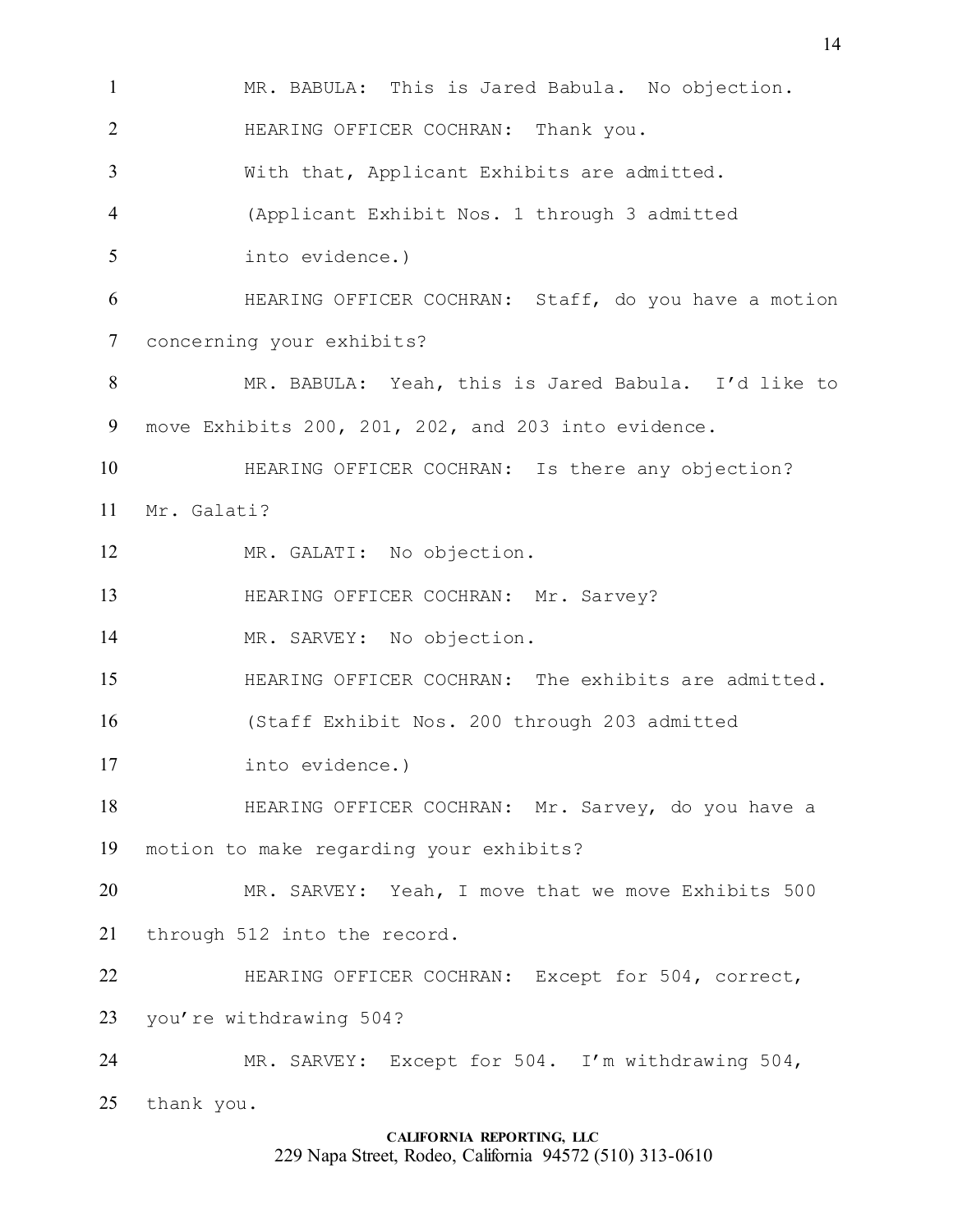HEARING OFFICER COCHRAN: Is there any objections from staff?

 MR. BABULA: This is Jared. I just have a question on -- there's the EIR he's introducing from the City's General Plan, which is a 600-page document. Was that -- was there a part in there that is of relevance? **HEARING OFFICER COCHRAN: Mr. Sarvey?**  MR. SARVEY: Yes, I had referenced it in my testimony. And the relevance of it pertains to the conclusion in the EIR; the Santa Clara General Plan EIR that mentions GHG emissions would be significant. Significant and unavoidable for 2035. HEARING OFFICER COCHRAN: Okay. Mr. Galati, do you have any objections to Mr. Sarvey's proffered evidence? MR. GALATI: Yes, I object to the EIR. The questions that were answered by the Commission staff and Applicant is no one has tiered off the EIR, so I don't believe that it is relevant. So, I object on the grounds irrelevancy. HEARING OFFICER COCHRAN: Well, I think because Mr. Sarvey has indicated that he relied on it in his testimony as the source document, so we're going to overrule the objections and will admit the CEQA -- the City of Santa Clara's EIR for its General Plan. MR. GALATI: No other objections from me on Mr.

Sarvey's other exhibits.

## **CALIFORNIA REPORTING, LLC** 229 Napa Street, Rodeo, California 94572 (510) 313-0610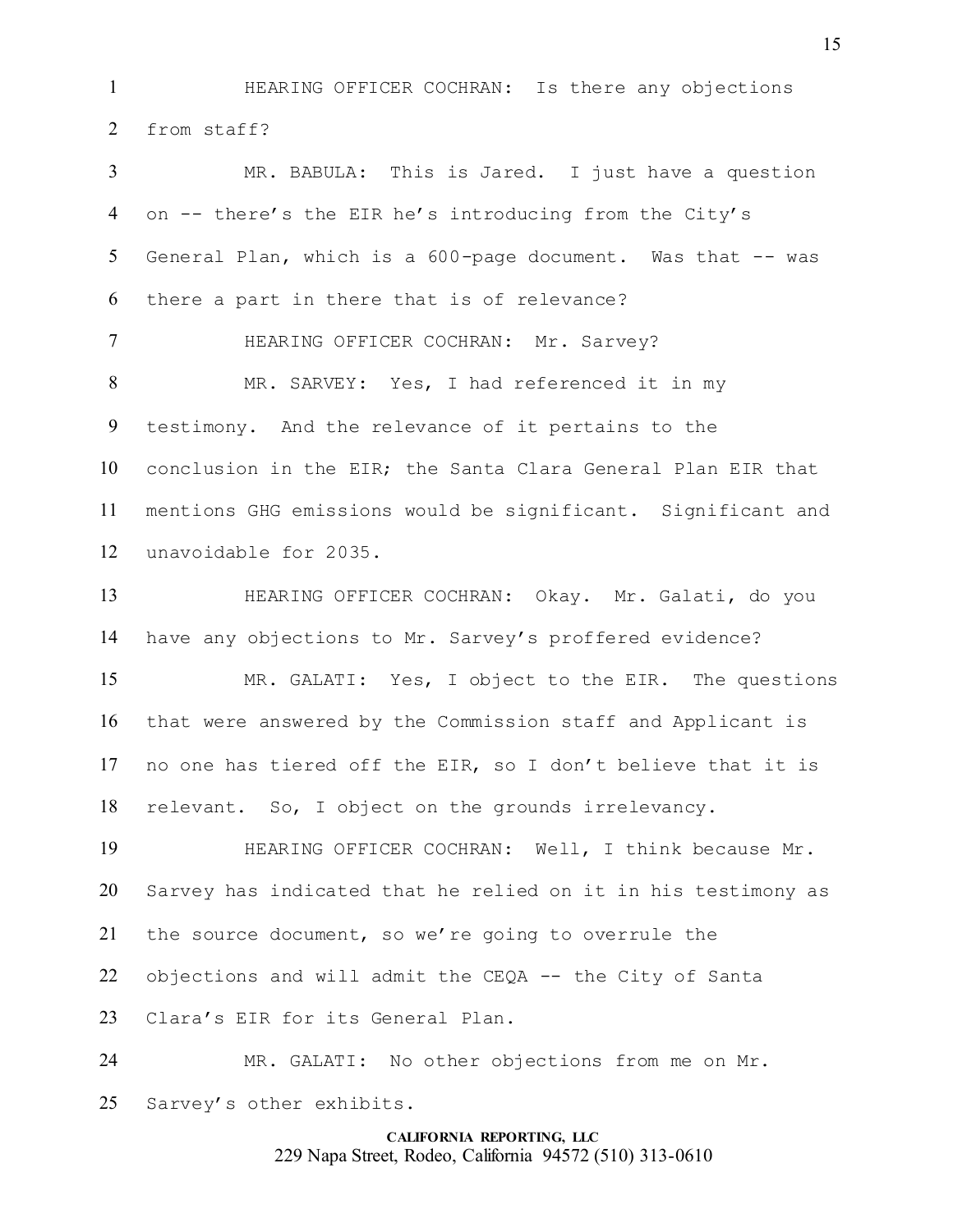**HEARING OFFICER COCHRAN:** Okay. With that, we will admit Mr. Sarvey's Exhibits 500 through 512, excluding 504. That has been withdrawn.

**CALIFORNIA REPORTING, LLC** 229 Napa Street, Rodeo, California 94572 (510) 313-0610 (Intervenor Sarvey Exhibit Nos. 500 through 503 and 505 through 512 admitted into evidence.) HEARING OFFICER COCHRAN: During the prehearing conference we discussed which areas would require testimony today. They are Air Quality and Public Health, Greenhouse Gas Emissions, Utilities and Service Systems, and Energy Resources. Are there any topics that I forgot or did not mention that you were expecting to cover at today's evidentiary hearing? MR. GALATI: None. HEARING OFFICER COCHRAN: Mr. Babula? 16 MR. BABULA: No, that covers it, thanks. HEARING OFFICER COCHRAN: Mr. Galati? 18 MR. GALATI: That covers it. **HEARING OFFICER COCHRAN: Mr. Sarvey?**  MR. SARVEY: Yes, I agree with that assessment. HEARING OFFICER COCHRAN: Okay. Do the parties have a preference for the order in which these are taken? I know that we have representatives from both BAAQMD and Silicon Valley Power. Are there topic areas that you would prefer to have first in order to allow those witnesses to be excused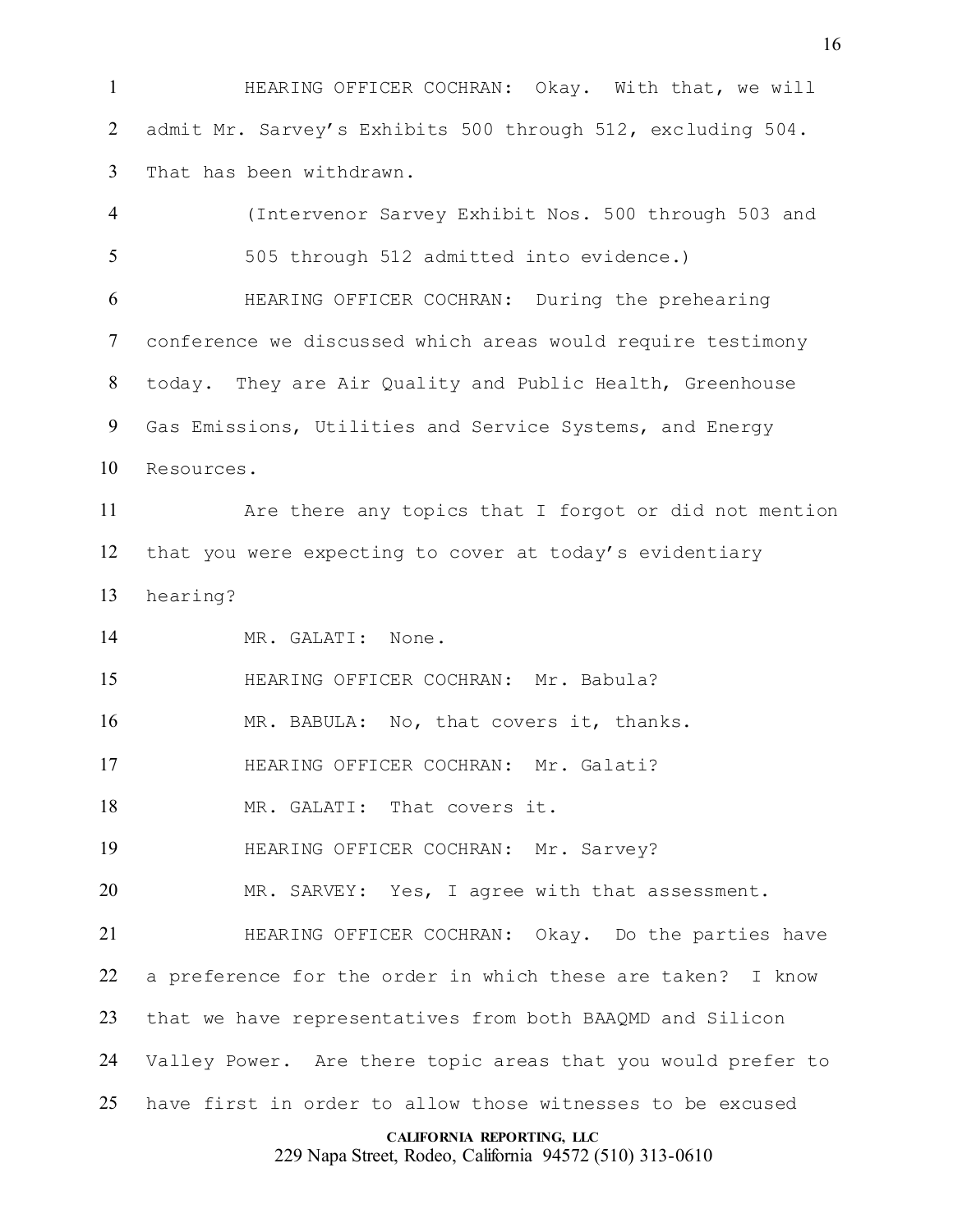after they testify?

 MR. BABULA: This is Jared Babula for staff. I would suggest we go with like Silicon Valley Power first, and then the Bay Area Air Quality Management District and then get into -- at least for our order, then staff witnesses. So, go first with our sister agencies that are calling in to allow them to provide the information, and then they can get off the line if they'd like.

9 HEARING OFFICER COCHRAN: Okay. And so, we have Mr. Babula's suggestion. Mr. Galati, do you have any comments on  $11 + h$ at?

 MR. GALATI: No. My witnesses are going to testify as a panel on all of these subjects. We can take them in whatever order. I'd just point out that the Bay Area Air Quality Management District is specifically about Air Quality and Public Health. And Mr. Kolnowski, his testimony would be relevant to both Air Quality with respect to emergencies, as well as Energy Resources and Utilities.

 HEARING OFFICER COCHRAN: Okay. Mr. Sarvey, do you have a preference with order?

 MR. SARVEY: I agree with staff's attorney that we should take SVP and BAAQMD first, and that would probably eliminate a lot of questions and a lot of responses.

 HEARING OFFICER COCHRAN: Okay. So, then at this point let's begin with Utility and Service Systems. Who all

#### **CALIFORNIA REPORTING, LLC**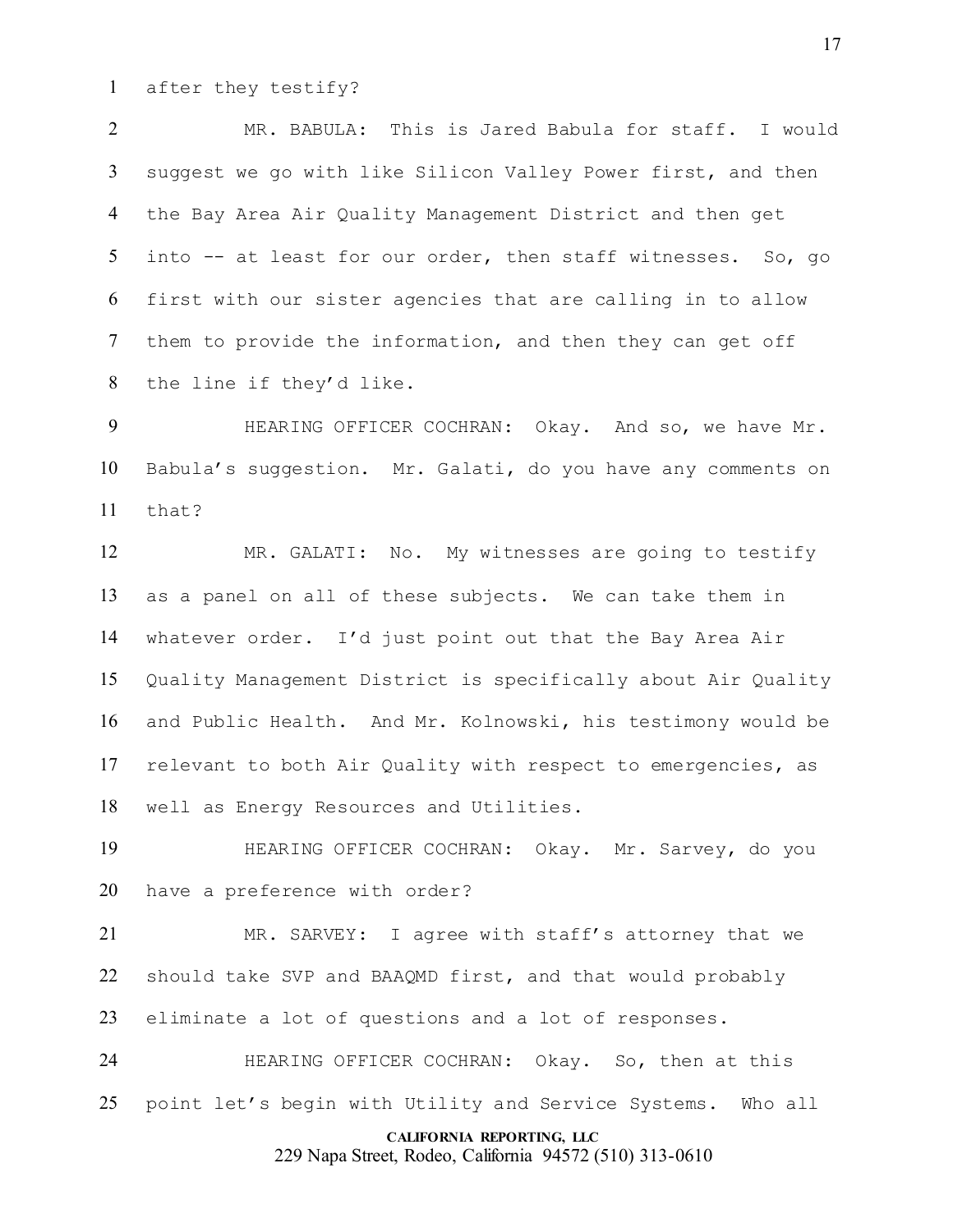will be testifying on the topic of Utilities and Service Systems?

 MR. GALATI: This is Mr. Galati. I do not have any direct witnesses for Utilities and Service Systems.

HEARING OFFICER COCHRAN: Staff?

 MR. BABULA: So, we would be utilizing Mr. Kolnowski from SVP as the primary person dealing with the Utility Services for the grid. And then, I do have staff witnesses that potentially could respond to cross or questions, but no direct from a staff witness.

 HEARING OFFICER COCHRAN: Did you have an open summary that you were going to be offering?

MR. BABULA: I have questions to provide Mr.

Kolnowski to address.

 HEARING OFFICER COCHRAN: Okay. So, any witness that -- I need the names of any witness that you believe will be testifying either on direct or on cross.

18 MR. BABULA: So, that would -- this is Jared again. So, I would have a representative from SVP. Then, we have Henry Hilken, a representative from Bay Area Air Quality

Management District. I will have questions for him.

22 And then for staff we have direct opening statement from Dr. Tao Jiang on Air Quality and GHG.

 HEARING OFFICER COCHRAN: Right now, all I want to do is Utility Services.

## **CALIFORNIA REPORTING, LLC**

229 Napa Street, Rodeo, California 94572 (510) 313-0610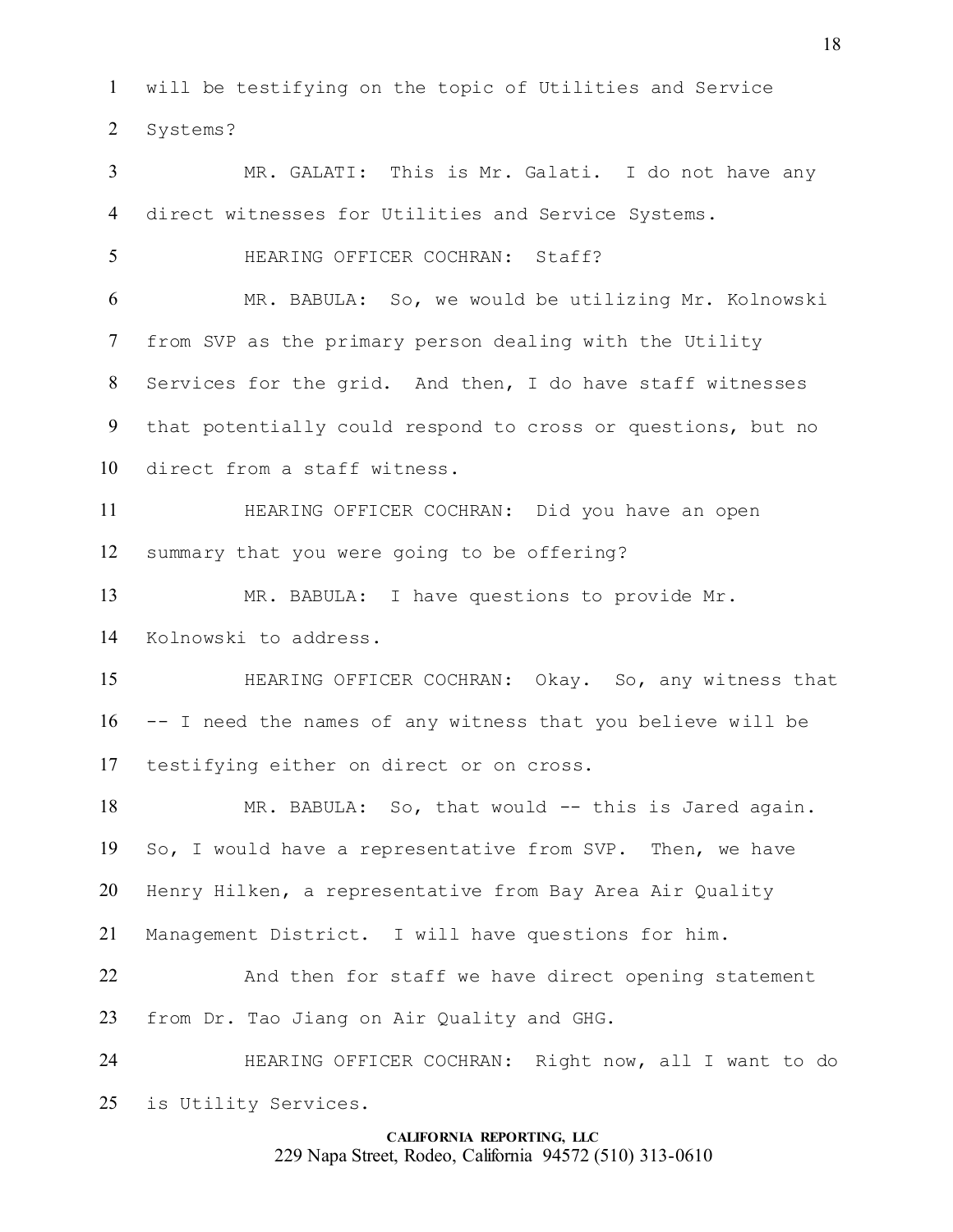1 MR. BABULA: Okay, then --

 HEARING OFFICER COCHRAN: I just want Utility Services.

**CALIFORNIA REPORTING, LLC** MR. BABULA: So, the only -- HEARING OFFICER COCHRAN: Because what I want to do is I want to be able to swear the panel. MR. BABULA: Okay. Then for Utility Services relating to grid stuff, then I would like to with Kevin Kolnowski. And then also for staff, in case there are any cross-examination questions from Mr. Sarvey or the Applicant, then I would go with Shahab Khoshmashrab and Kenneth Salyphone. HEARING OFFICER COCHRAN: Okay. Mr. Galati, do you have witnesses that you expect would be responding to questions on Utility Services? So, would that be Mr. Hubbard, Mr. Darvin, and Mr. Lisenbee? MR. GALATI: No, I do not. 18 HEARING OFFICER COCHRAN: Okay. MR. GALATI: We're standing on our writings. I'll have cross-examination questions and maybe some questions for Mr. Kolnowski. HEARING OFFICER COCHRAN: Okay, thank you so much. Mr. Sarvey, will anyone other than you be testifying? MR. SARVEY: No, I'll be the only one. Thank you. HEARING OFFICER COCHRAN: Okay. So, those witnesses

229 Napa Street, Rodeo, California 94572 (510) 313-0610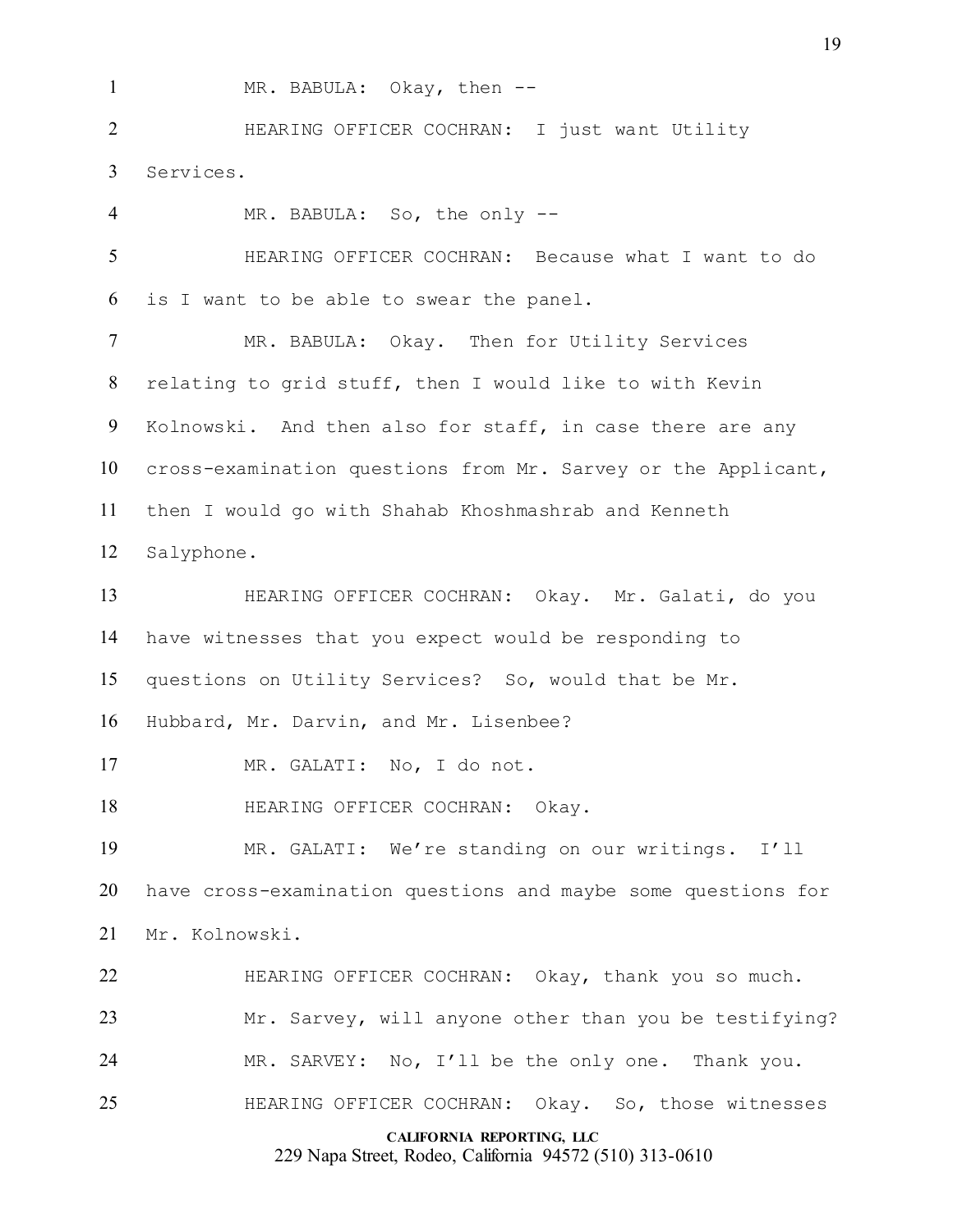that we just discussed, Mr. Kolnowski, Mr. Khoshmashrab, Mr. Sarvey, and I'm sorry I missed that third witness. If you could raise your right hand? And I know that you're all doing this.

 Do you swear or affirm that the testimony you're about to give in this proceeding is the truth and nothing but the truth?

 Each of you needs to respond individually, starting with Mr. Sarvey.

MR. SARVEY: Yes. Bob Sarvey, yes.

HEARING OFFICER COCHRAN: Mr. Kolnowski?

MR. KOLNOWSKI: Mr. Kolnowski, yes, I do.

 HEARING OFFICER COCHRAN: Mr. Khoshmashrab? I am not seeing Mr. Khoshmashrab.

 MR. BABULA: Yeah, I don't see him, either. Okay, well, if he comes on we'll have to do it later. We can go to Kenneth Salyphone.

**HEARING OFFICER COCHRAN:** Thank you.

 MR. SALYPHONE: Yes, this is Kenneth Salyphone and yes, I do.

 HEARING OFFICER COCHRAN: Okay. So, Mr. Babula would you like to begin with your opening, please?

 MR. BABULA: I can do that. I just wanted to make sure, our original order had had the Applicant asking

questions first, so I don't know if you want to change that

#### **CALIFORNIA REPORTING, LLC**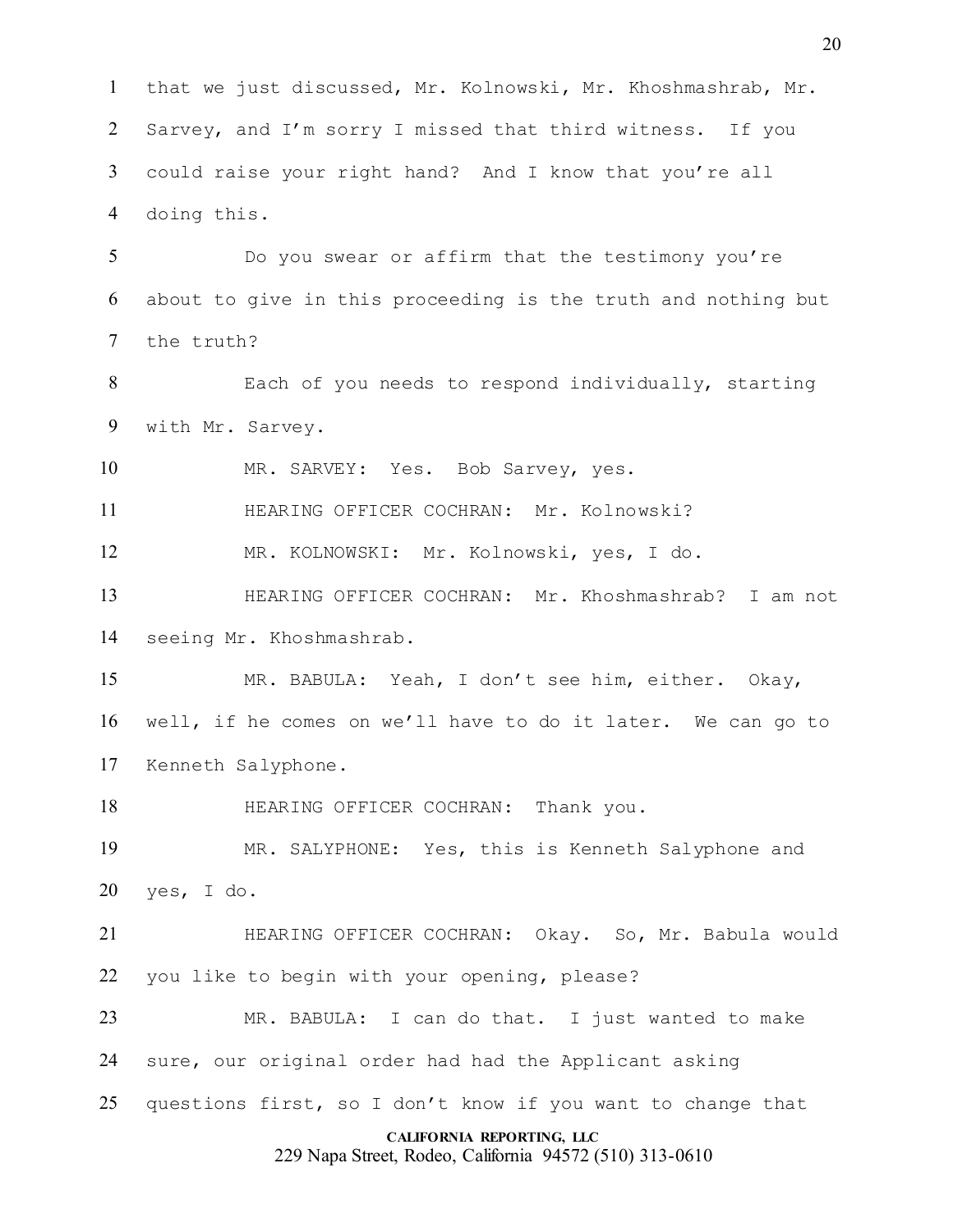or just go right to me or whether --

**CALIFORNIA REPORTING, LLC** 229 Napa Street, Rodeo, California 94572 (510) 313-0610 HEARING OFFICER COCHRAN: Because he is not sponsoring any testimony, I would like to hear from you. MR. BABULA: Okay. HEARING OFFICER COCHRAN: And because everyone is agreeing that Mr. Kolnowski has the information and he's not previously provided testimony, let's start with him. MR. BABULA: Okay. HEARING OFFICER COCHRAN: Thank you. MR. BABULA: That's great. Mr. Kolnowski, can you hear me okay? MR. KOLNOWSKI: Yes, I can. MR. BABULA: Okay, great. Can you state your name and title? MR. KOLNOWSKI: My name is Kevin Kolnowski, K-O-L-N- O-W-S-K-I. And I'm the Chief Operating Officer for Silicon Valley Power. And Silicon Valley Power is the municipal utility for the City of Santa Clara. MR. BABULA: Can you briefly describe your responsibilities at Silicon Valley Power? MR. KOLNOWSKI: I'm responsible basically for the day-to-day operation of the electric utility. And that includes transmission, distribution, resources, engineering, everything it takes to run the utility. MR. BABULA: What is your level of knowledge of SVP's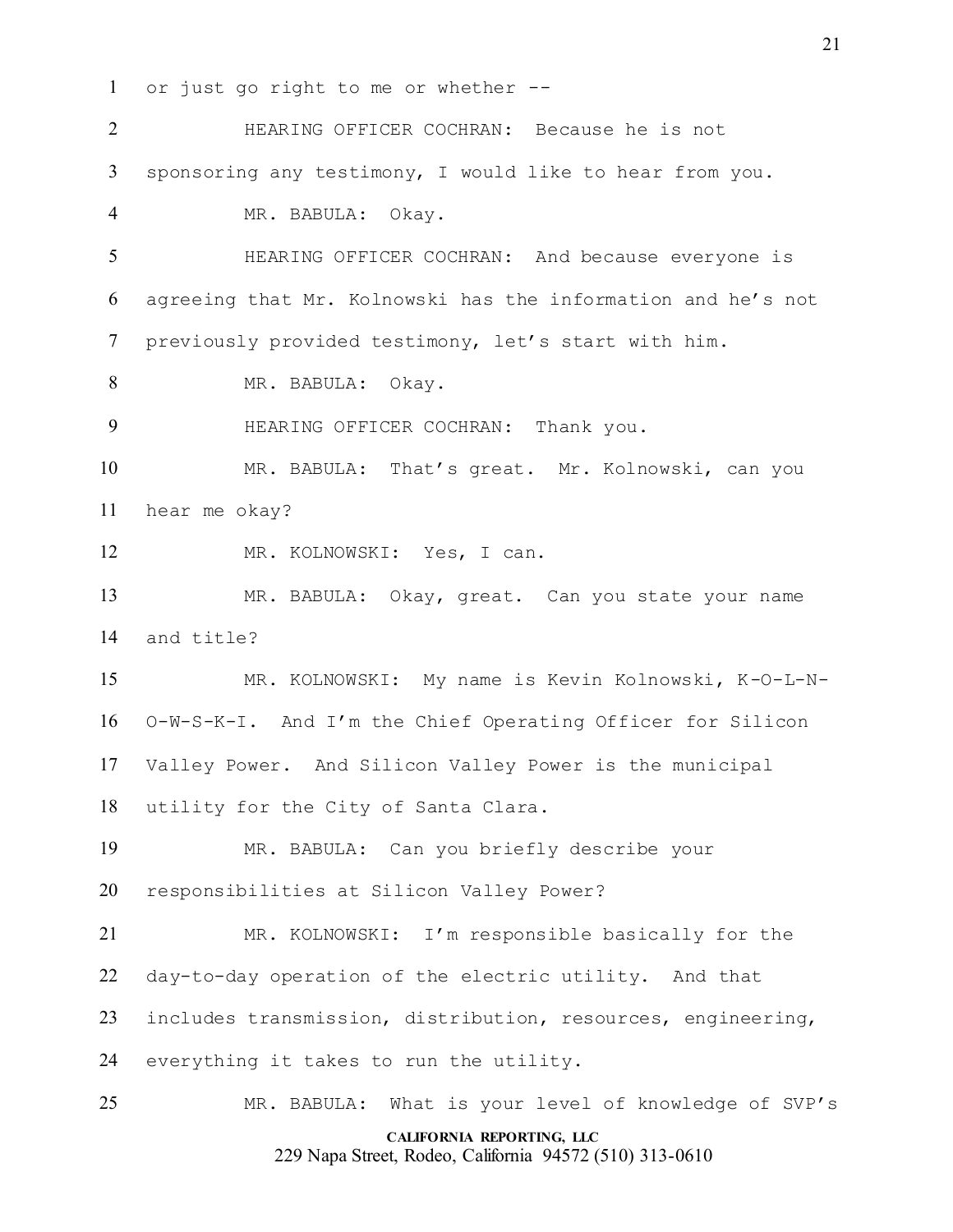Integrated Resources Plan?

 MR. KOLNOWSKI: I am familiar with the document. MR. BABULA: Did you review Mr. Sarvey's filings, Exhibit 501 and 502, Energy Resources, Utilities, and Service Systems? MR. KOLNOWSKI: Yes, I did.

7 MR. BABULA: At page 5 of Exhibit 501, Mr. Sarvey calculates that due to various approved or formal data centers, SVP has a procurement shortfall of at least 187 megawatts. Do you agree with Mr. Sarvey's calculation that SVP has a procurement shortfall?

MR. KOLNOWSKI: I do not.

 MR. BABULA: Has SVP considered the addition of various proposed data center loads, including Walsh and

Sequoia in its planning process?

16 MR. KOLNOWSKI: It has, yes.

MR. BABULA: Does SVP have sufficient resources to

meet the electricity demand out to 2030?

MR. KOLNOWSKI: Yes, we do.

MR. BABULA: Does SVP's planning for demand growth

due to potential data center expansion predate 2018?

MR. KOLNOWSKI: Yes, it does.

MR. BABULA: Can you explain what the planning

horizon is for SVP's energy infrastructure?

MR. KOLNOWSKI: We typically look out ten years and

#### **CALIFORNIA REPORTING, LLC**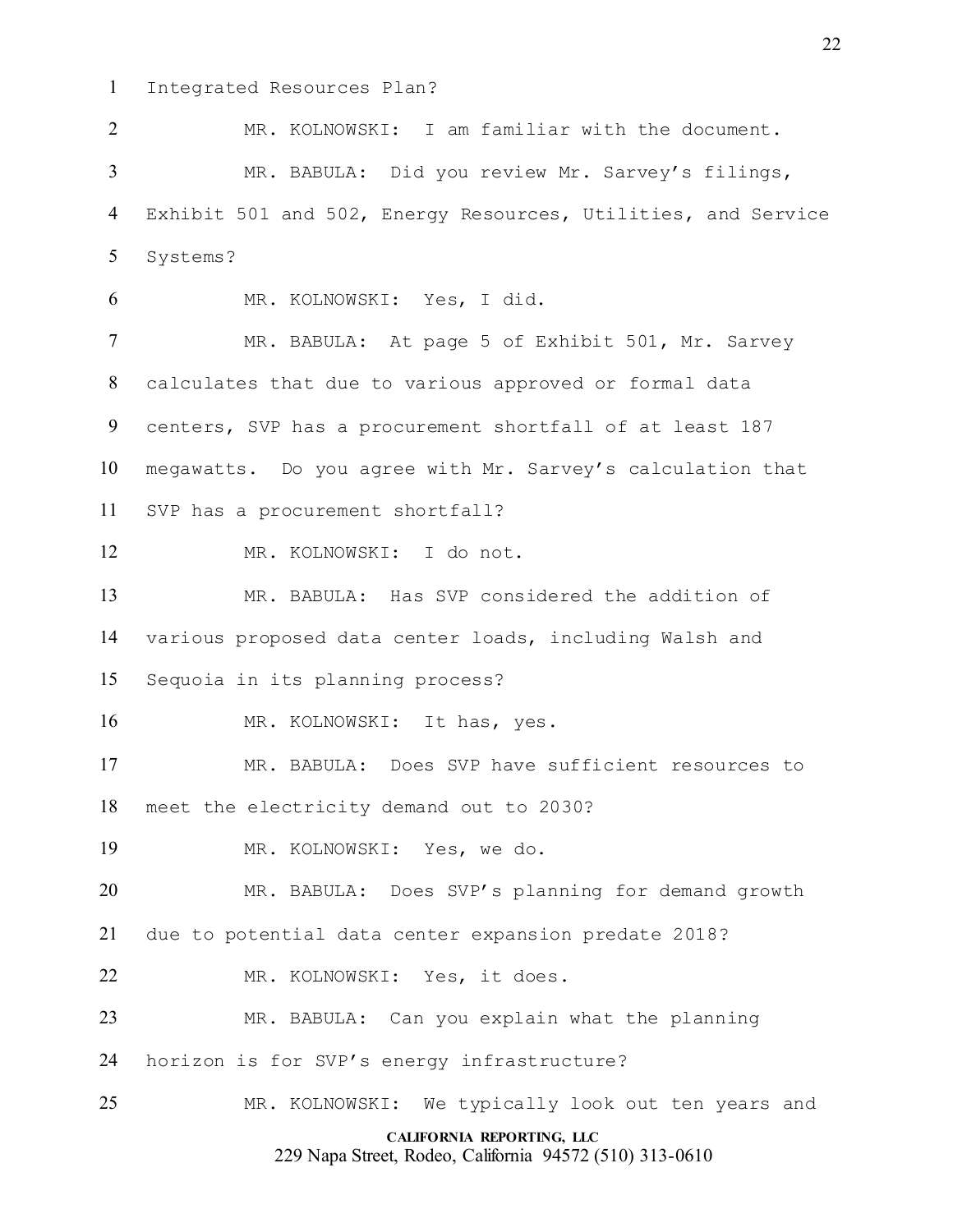that's due to the long-term nature of a lot of the projects that are required to be implemented and get approved, so we typically have a ten-year planning horizon.

 MR. BABULA: At page 2 of Exhibit 501, Mr. Sarvey argues that based on the 2018 power content label that nonresidential consumers, like data centers, consume all of SVP's natural gas-generated electricity, while most of the renewable generation are allocated to residential sources. Therefore, the data centers will increase reliance on fossil fuels. Is this an accurate description of how the energy is allocated on SVP's system?

MR. KOLNOWSKI: No, it is not.

 MR. BABULA: Can you explain why this description is incorrect?

 MR. KOLNOWSKI: Silicon Valley Power has about a 90 percent industrial/commercial load where the residents are about 6 to 7 percent. So, in that 6 to 7 percent, on a given day the residential load is approximately I would say between, you know, 28 and 40 megawatts. And our resources are significantly -- our renewable resources are

significantly greater than that.

 MR. BABULA: In staff's initial study, staff identified SVP's (indiscernible) -- carbon intensity or emissions factor. As noted in the initial study on pages 5.8-9, in 2017 SVP had an estimated carbon intensity of 430

#### **CALIFORNIA REPORTING, LLC**

229 Napa Street, Rodeo, California 94572 (510) 313-0610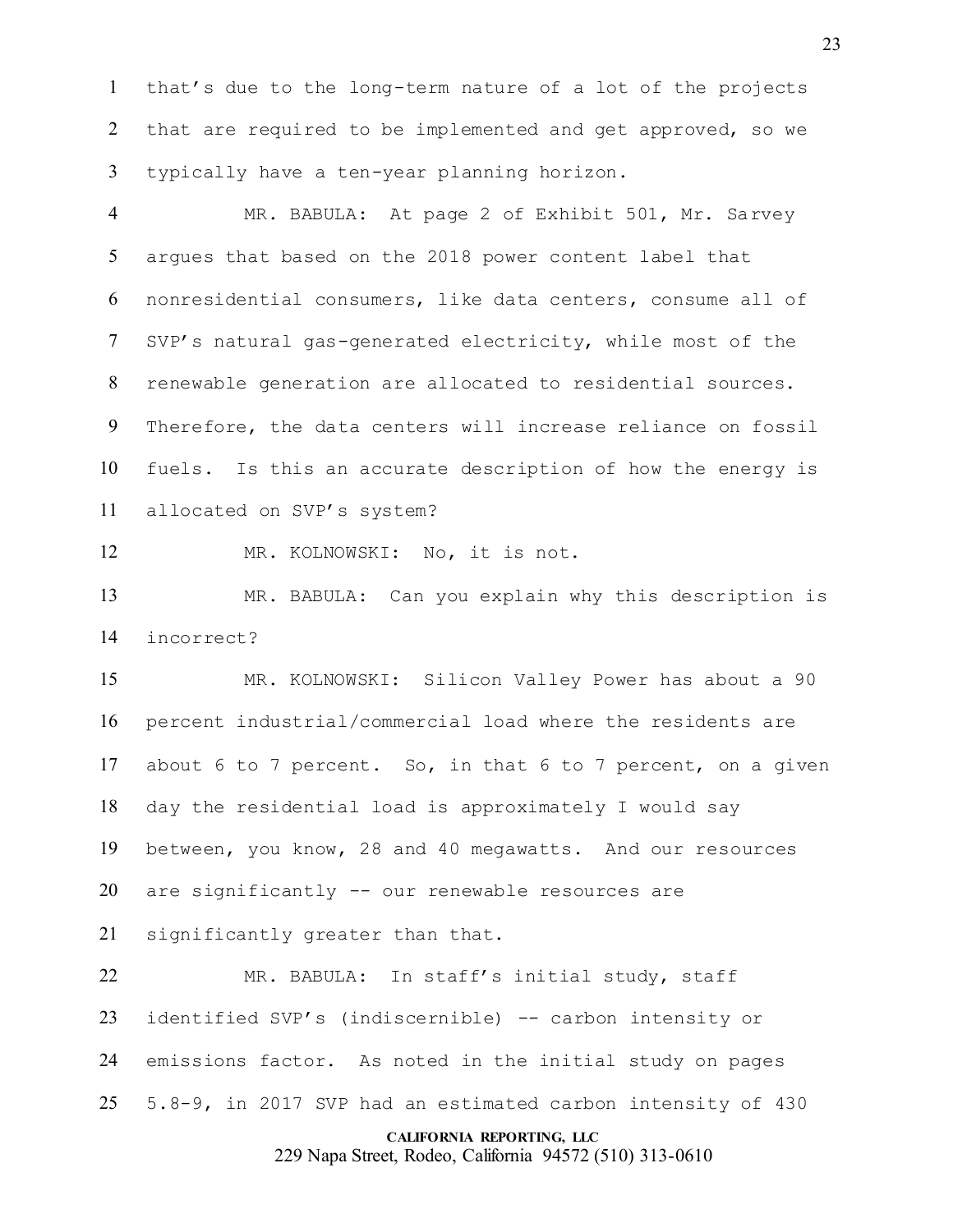pounds, but by 2019 SVP's carbon intensity had fallen to 341 pounds. Are these carbon intensities based on SVP's overall portfolio or a specific product offering?

 MR. KOLNOWSKI: This is based on the overall portfolio.

 MR. BABULA: Why is calculation based on SVP's overall portfolio a more accurate reflection of its carbon intensity?

 MR. KOLNOWSKI: We feel it is the most accurate and I believe it follows the CEC recommendation of -- I'd have to find that document -- of how to do this. And we feel that the overall is more representative of what our community is experiencing. And it's not based on, you know, picking one sector or another. We felt that that was the best approach to do that.

 MR. BABULA: Are you familiar with the targets in SB 100 for a hundred percent zero carbon electricity by 2045 and a 60 percent RPS by 2030?

MR. KOLNOWSKI: Yes.

 MR. BABULA: Is SVP working to meet these targets? 21 MR. KOLNOWSKI: Yes, we are.

 MR. BABULA: Can you explain what action SVP is taking to meet the state's GHG and RPS requirements?

 MR. KOLNOWSKI: Continue to evaluate projects to bring in new resources to our portfolio mix. We currently

#### **CALIFORNIA REPORTING, LLC**

229 Napa Street, Rodeo, California 94572 (510) 313-0610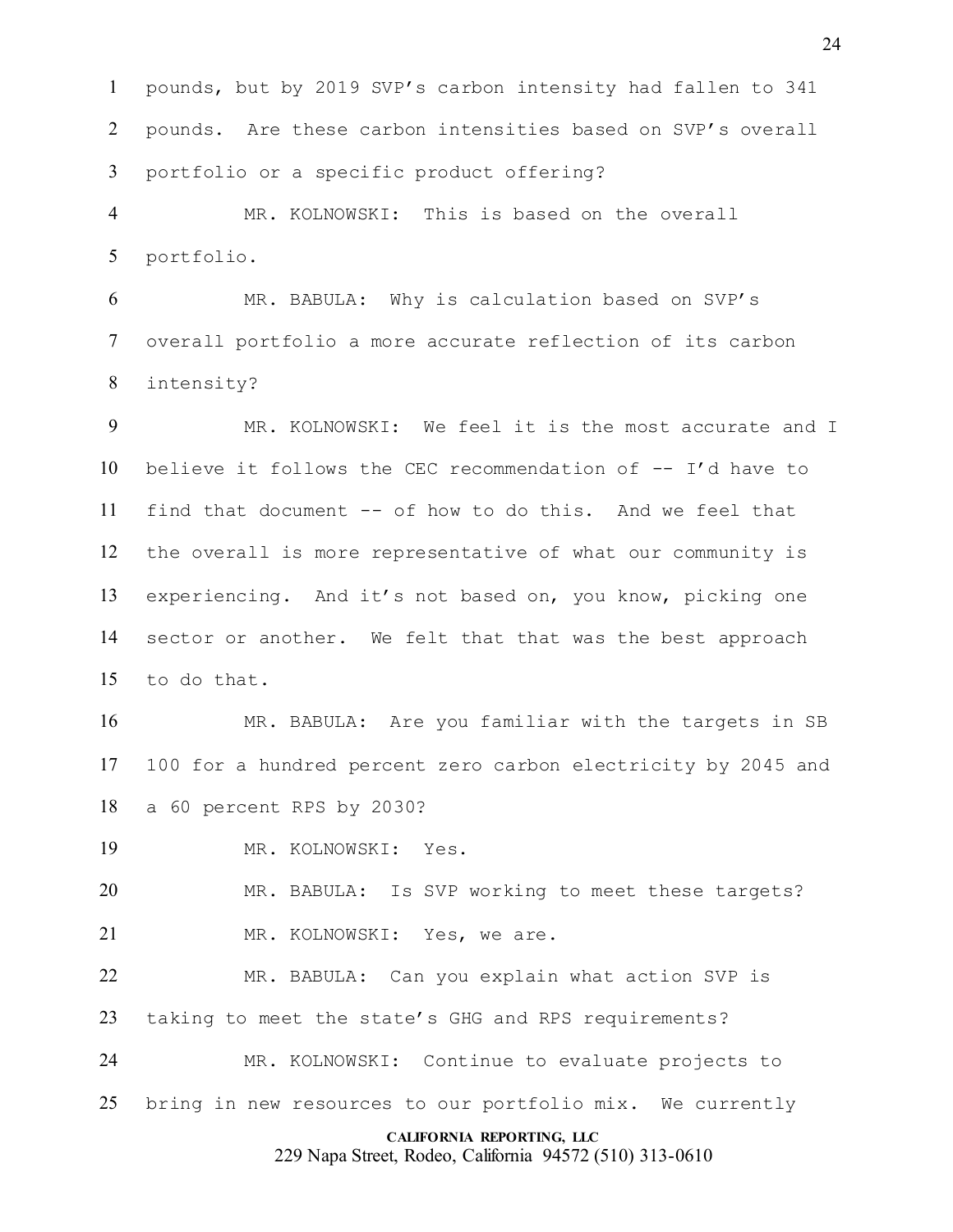have about 400 megawatts of new projects coming in, another 100 megawatts that we're investigating. And all of the items that we're looking at are renewable. We know we have to meet the RPS standard and that is our objective, and that's what is expected of us by our residents and the city council. So, we're continually trying to find resources to make that happen.

 And we currently have 672 megawatts of carbon-free resources in our mix, out of our total of 978. And we have another 412 coming online over the next several years. And we're investigating another 100 megawatts of additional renewable resources to add to the mix. We're projected to have into the future, within the next couple years about 1,400 megawatts. Of that, 78 percent is renewable generation.

 MR. BABULA: Does the potential electricity demand, including demand from the data centers, such as Walsh and Sequoia, impede the ability for SVP to meet its GHG and RPS requirements?

MR. KOLNOWSKI: It does not impede it.

MR. BABULA: And can you explain why?

 MR. KOLNOWSKI: We're continuing to evaluate products that are out there. We're part of the Northern California Power Agency. They recently went out for a request for proposals for renewable products. And we know we have to

#### **CALIFORNIA REPORTING, LLC**

229 Napa Street, Rodeo, California 94572 (510) 313-0610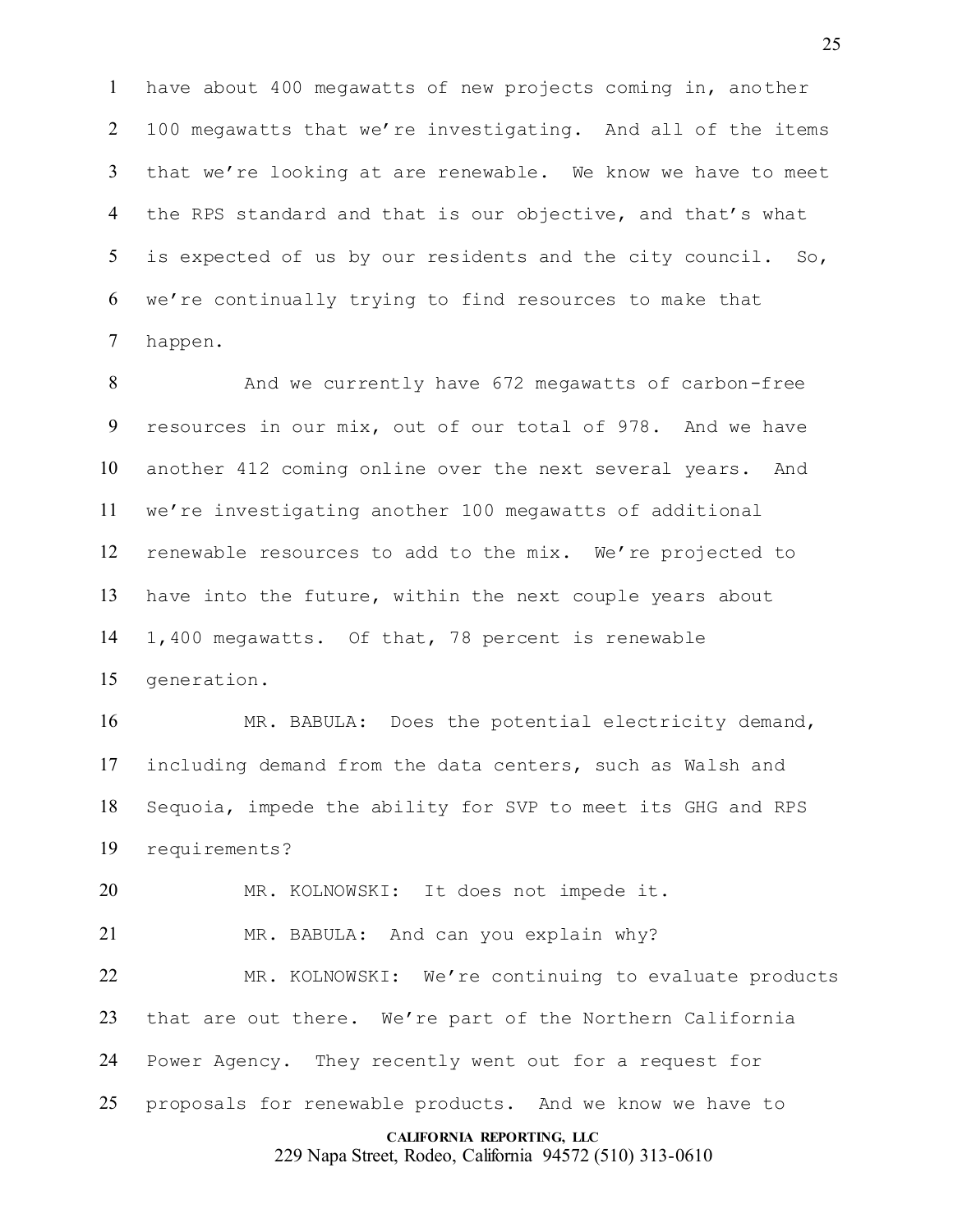**CALIFORNIA REPORTING, LLC** meet the LPS standard and we have staff members that that's their focus. We have a team of about ten people that this is what they do on a regular basis. Trying to evaluate, procure, and secure long-term contracts with generation that is renewable because that's the direction we have to go. MR. BABULA: Thank you. I have no further questions for Mr. Kolnowski and he's available for the other parties. **HEARING OFFICER COCHRAN: Okay, thank you.** Mr. Sarvey, did you have opening remarks? MR. SARVEY: Opening remarks on Utilities and Service Systems? HEARING OFFICER COCHRAN: Yes. MR. SARVEY: I would just ask that -- I would ask that you -- can you illustrate Exhibit 28, the Silicon Valley Power's Integrated Resource Plan, page 3-18, figure 3-4? HEARING OFFICER COCHRAN: A little more slowly with the numbers, please? MR. SARVEY: That would be Silicon Valley Power's Integrated Resource Plan, which is Exhibit 28. HEARING OFFICER COCHRAN: Right. What pages? MR. SARVEY: Page 3-18 and figure 3-4. HEARING OFFICER COCHRAN: Liza, could you pull up Exhibit 28? I don't believe that Mr. Kolnowski has that. Mr. Kolnowski, do you have that document? MR. KOLNOWSKI: I do not.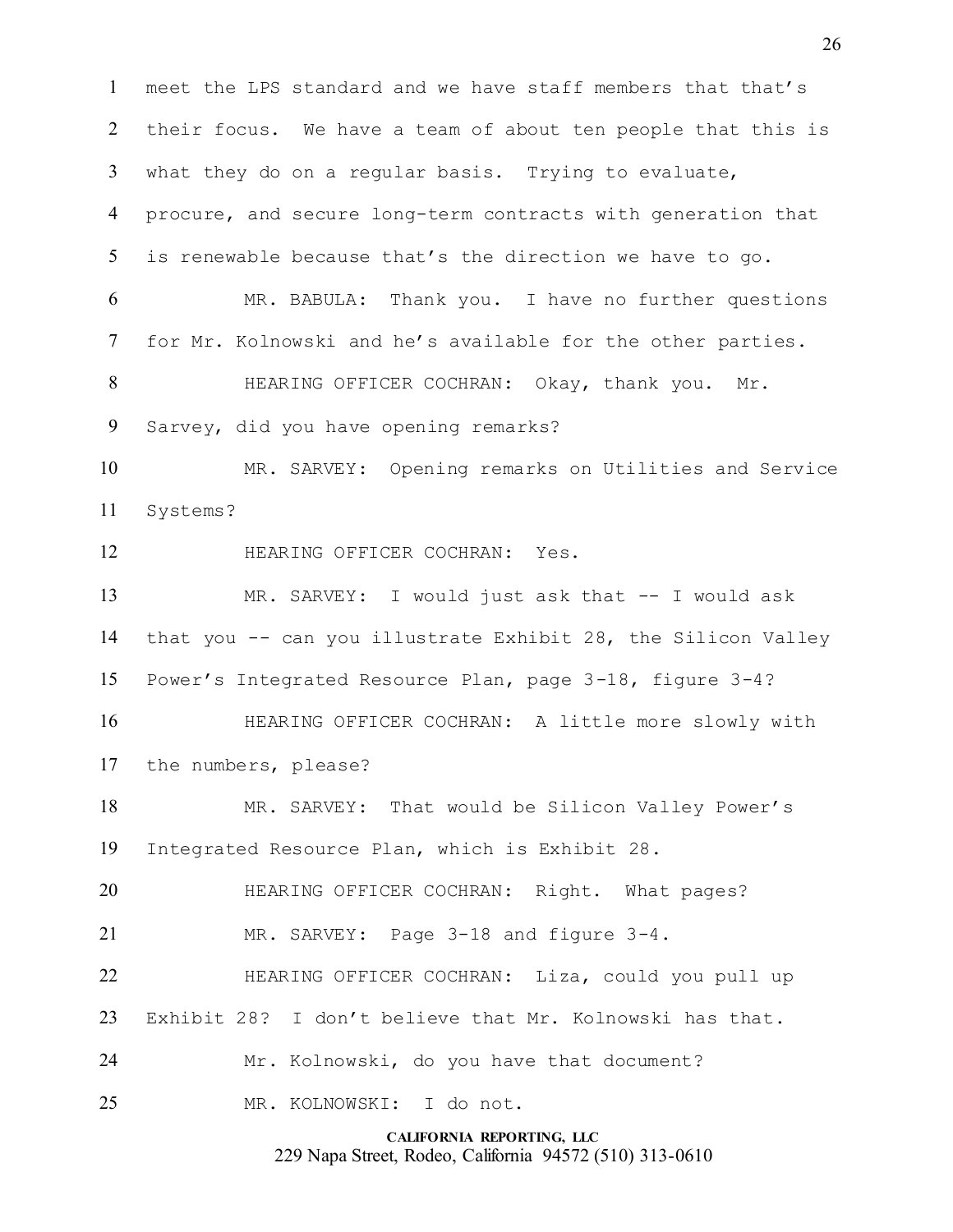HEARING OFFICER COCHRAN: Okay, if you could pull up Exhibit 28? Liza, you might want to do a control F for figure 3-4, it would be easier.

 MR. GALATI: Liza, this is Scott Galati. It's on page 53 of the PDF, if you wanted to jump that way.

 HEARING OFFICER COCHRAN: So, you're sharing your screen, correct, Liza?

MS. LOPEZ: Yes.

 HEARING OFFICER COCHRAN: Thank you. So, is this the table that you're referencing, Mr. Sarvey?

 MR. SARVEY: I can't use WebEx, but I'm assuming you got figure 4-3 on there.

 HEARING OFFICER COCHRAN: Okay, 3-4 correct? Not 4- 3? Mr. Sarvey?

MR. SARVEY: It's 3-4. 3-4.

 HEARING OFFICER COCHRAN: Thank you. Mr. Kolnowski can you see the screen and the document on the screen?

18 MR. KOLNOWSKI: Yes, I can.

19 HEARING OFFICER COCHRAN: Thank you. Mr. Sarvey, please ask your questions.

 MR. SARVEY: Mr. Kolnowski, I'd like you to talk about the tremendous amount of utility upgrades and service systems that are required to accommodate these data centers that are coming in, specifically the South Loop expansion and the five data center substations.

**CALIFORNIA REPORTING, LLC**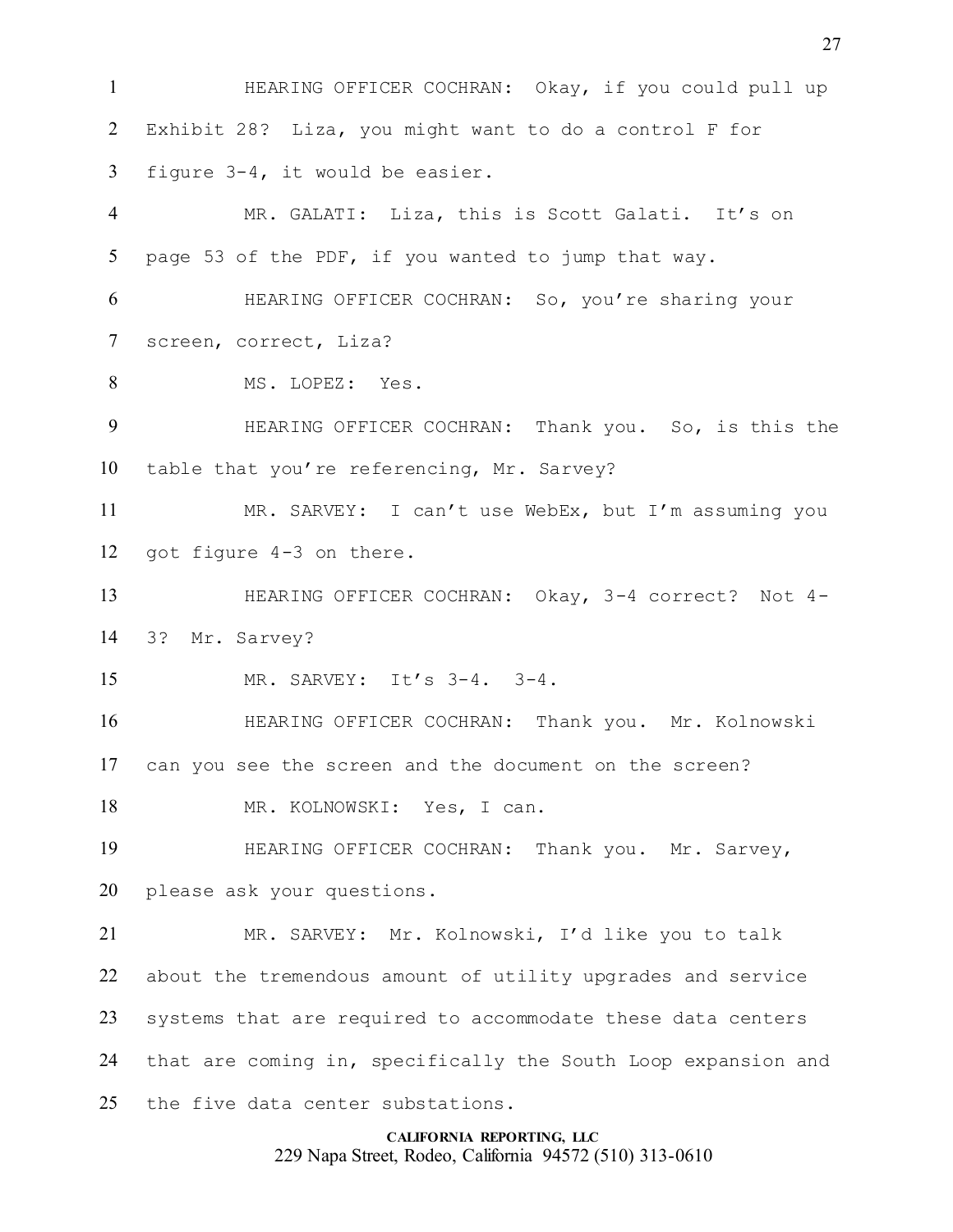MR. KOLNOWSKI: I think the diagram you're showing is incorrect. I think you're asking figure 3.4, not table 3.4, correct?

MR. SARVEY: Yes.

 HEARING OFFICER COCHRAN: Okay. Slide up, maybe. Let me find the controller.

 Liza, try page 52 of the -- is it the Resource Map? Is there a title for this table? Or, I'm sorry, this figure, Mr. Sarvey?

MR. SARVEY: It's the Capital Improvement Map.

11 HEARING OFFICER COCHRAN: Keep going. Keep going, Liza. Keep going. Keep going. Looking for pictures.

MR. GALATI: Yeah, it's page 52 of the PDF.

 HEARING OFFICER COCHRAN: 52 of the PDF, Liza. Thank you. Perfect thank you. Okay, now. Now, we're looking at figure 3-4, not table 3-4. Figure 3-4. What are your questions, Mr. Sarvey?

 MR. SARVEY: Well, my question was to ask Mr. Kolnowski to describe the tremendous amount of utilities and service systems that are going to be required to accommodate all these data centers that are being proposed and being approved.

 MR. KOLNOWSKI: In 2017 -- Santa Clara is a unique area compared to a utility. We have experienced an 7 percent annual growth, whereas a lot of utilities are flattening. As

#### **CALIFORNIA REPORTING, LLC**

229 Napa Street, Rodeo, California 94572 (510) 313-0610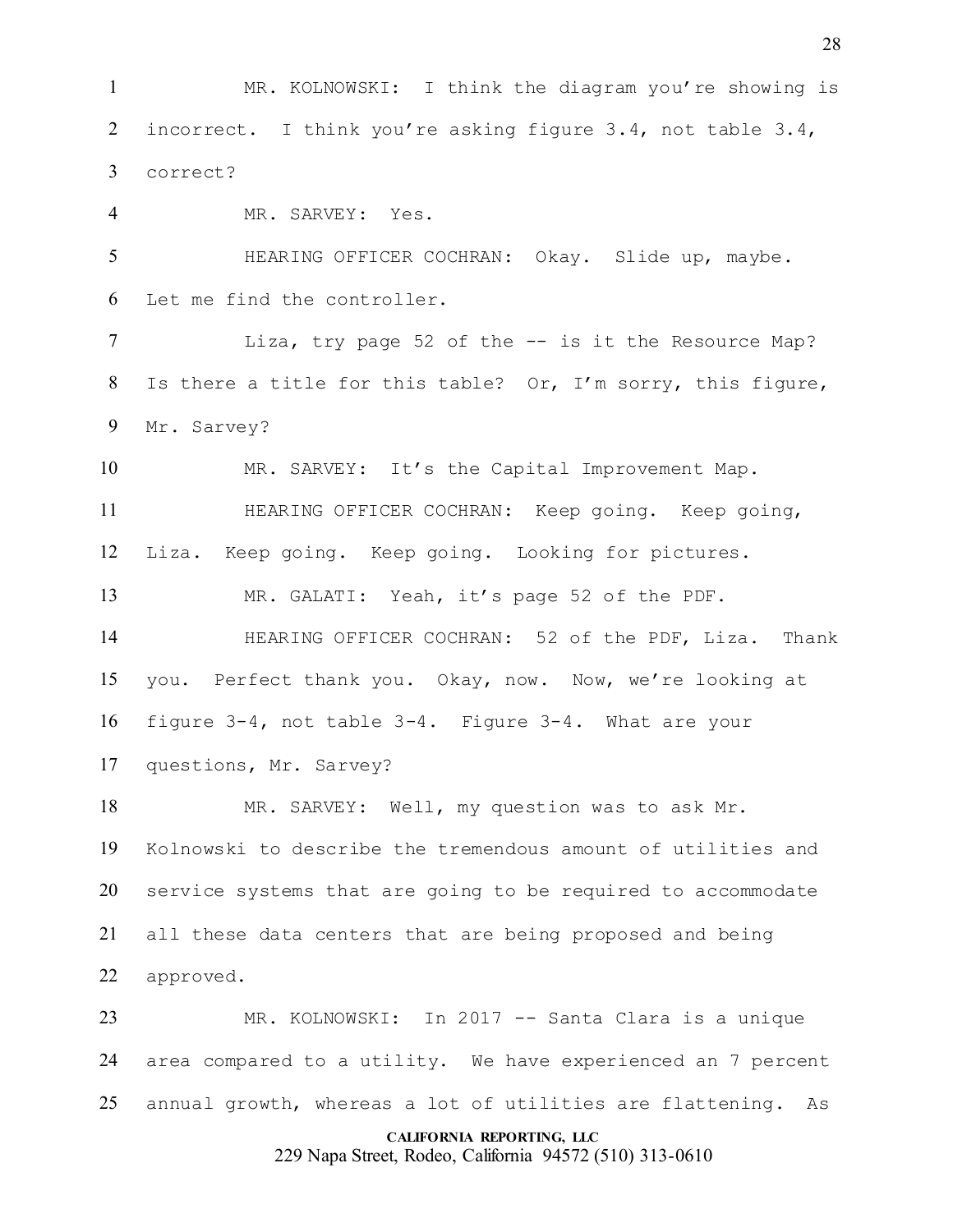we've investigated this in 2017 we came up with a plan to increase the capacity of our utility to be able to have a 1,000-megawatt capability. And we laid out a series of projects, the South Loop expansion is a -- we currently have the South Loop as I think we've discussed before. Santa Clara utilizes a loop technology or a loop methodology for ensuring high reliability for power supply to customers. We 8 don't  $-$  we typically don't do a radial connection to a customer, we do a loop. So, if the loop fails, that the only breaks it in part, you end up with two radials.

 And as we went through that, we realized we needed to do some upgrades. And the South Loop expansion has been on our books probably for about the last 15 years. We've been working on the design. So, we needed to expand the capability of the South Loop. The South Loop also feeds our residential community in the Sierra and Homestead Substations.

 So, to improve, ensure the reliability for the residents and to accommodate system growth the Scott Receiving Station is a receiving station that brings in 115 kv power. And we have a plan to upgrade the breakers and transformers to newer units, and it will also increase the capacity of the substation.

 The Northern Receiving Station has two 230 to 115 kv 25 transformers and they're nearing their end of life. So, we

#### **CALIFORNIA REPORTING, LLC**

229 Napa Street, Rodeo, California 94572 (510) 313-0610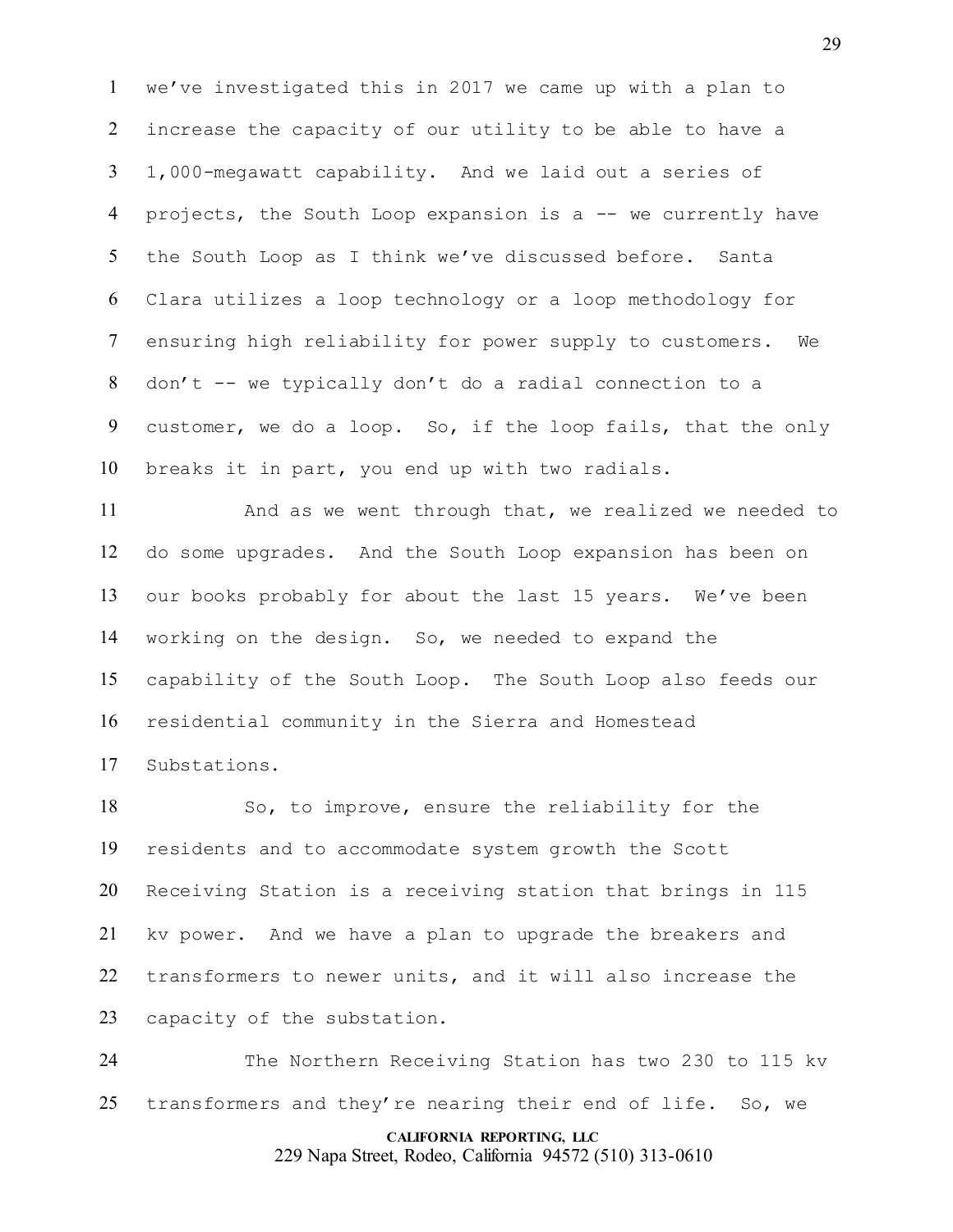came up with a project to install that.

 We also have out here, in 2024, another transformer which is at the Northern Receiving Station, which is a parallel unit for our 230 line that we take from PG&E. Once we approach 1,000 megawatts we need to have -- we can withstand our 230 line going out of service in say a maintenance situation. But as we get to near 1,000 megawatts, we need to have a backup for that. So, we came up with a plan to install a redundant transformer.

 Serra Substation replacement is a substation that was build 42 years ago. It's a single-bank transformer. And, you know, we try to have more redundancy at the substations. This project's been on the books probably for about the last 15 years.

 Over the last 18 months we came to an agreement with -- we have a lease from a -- I'm trying to think, a medical supply company that has a 100-year lease. We're 42 years into the lease. We are committed to when we expanded the substation we wanted to make a larger footprint. We couldn't come to an agreement. We've reengineered and were able to keep the expansion in the existing footprint, which improves the reliability to our residents in that area.

 Homestead Substation is similar. It's a two-phase project. We've got to do one transformer, then another transformer to enhance the load on that system. But that is

#### **CALIFORNIA REPORTING, LLC**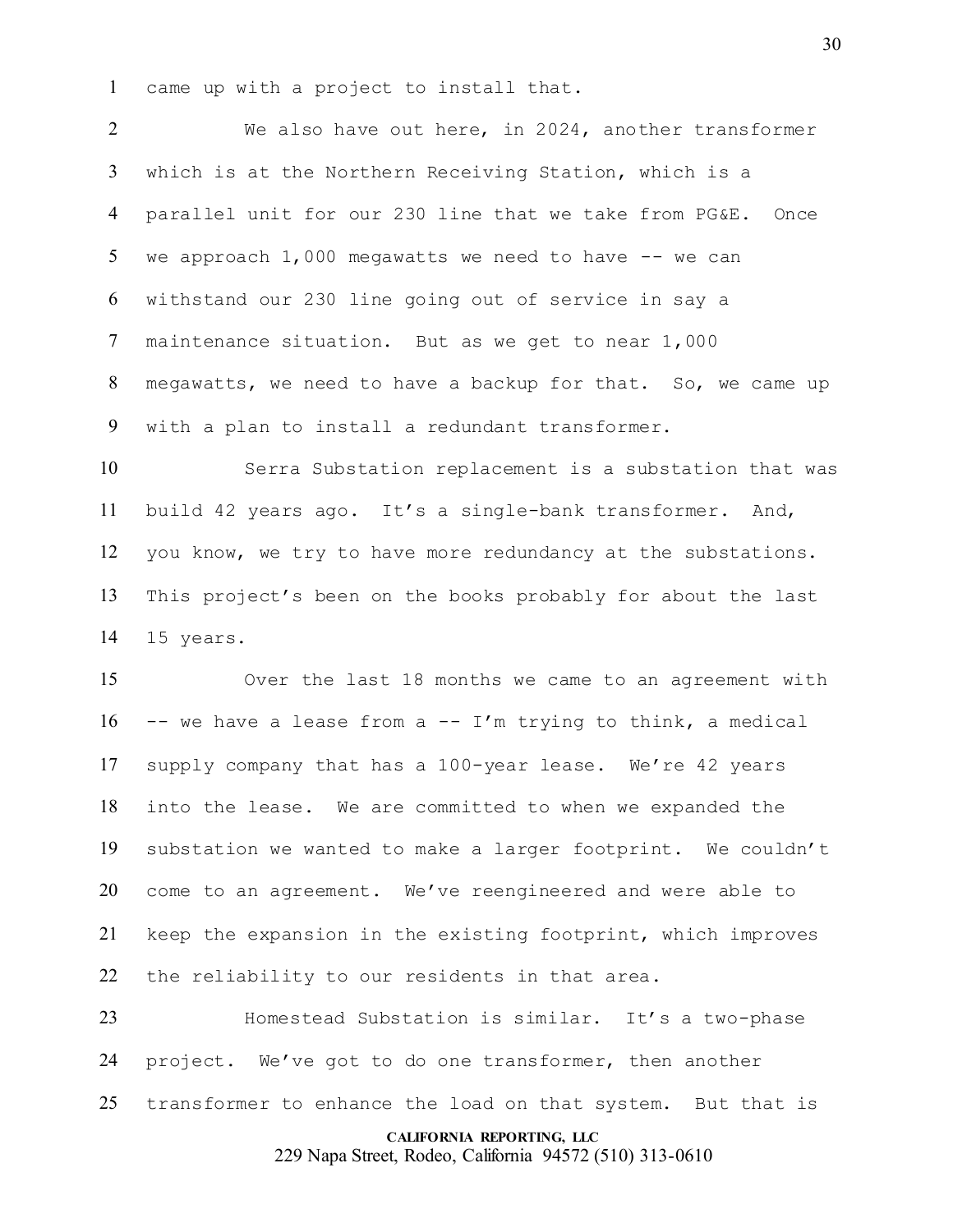an infrastructure enhancement due to older equipment.

 The Esperanca Substation is a substation that is coming because of City Place. It's a development project 4 that the City had approved probably about -- it's been in process probably about eight to nine years. And as City Place comes onboard they're going to be taking about 42 percent of the Esperance Substation, and the other remaining is going to be enhancing the reliability of the grid in that area.

 Parker Substation, when this graph was originally created, Parker Substation was in development. You guys know it as McLaren. This was a Vantage project. There's a slight difference in nomenclature. We name a substation versus not the data center. So, Parker was the name of the substation but that was for McLaren. That project has been complete. That was commissioned about a year ago. And that station is currently in operation.

 Fairview Substation is an additional transformer being added to. It was originally designed about ten years ago as a three-bank substation. Two transformers have been installed and a third bank is being added. That is a general distribution substation, but it also feeds the CoreSite Data Center.

 The RW Substation is -- I don't know if I can say who it is, but that is for a data center.

# **CALIFORNIA REPORTING, LLC**

229 Napa Street, Rodeo, California 94572 (510) 313-0610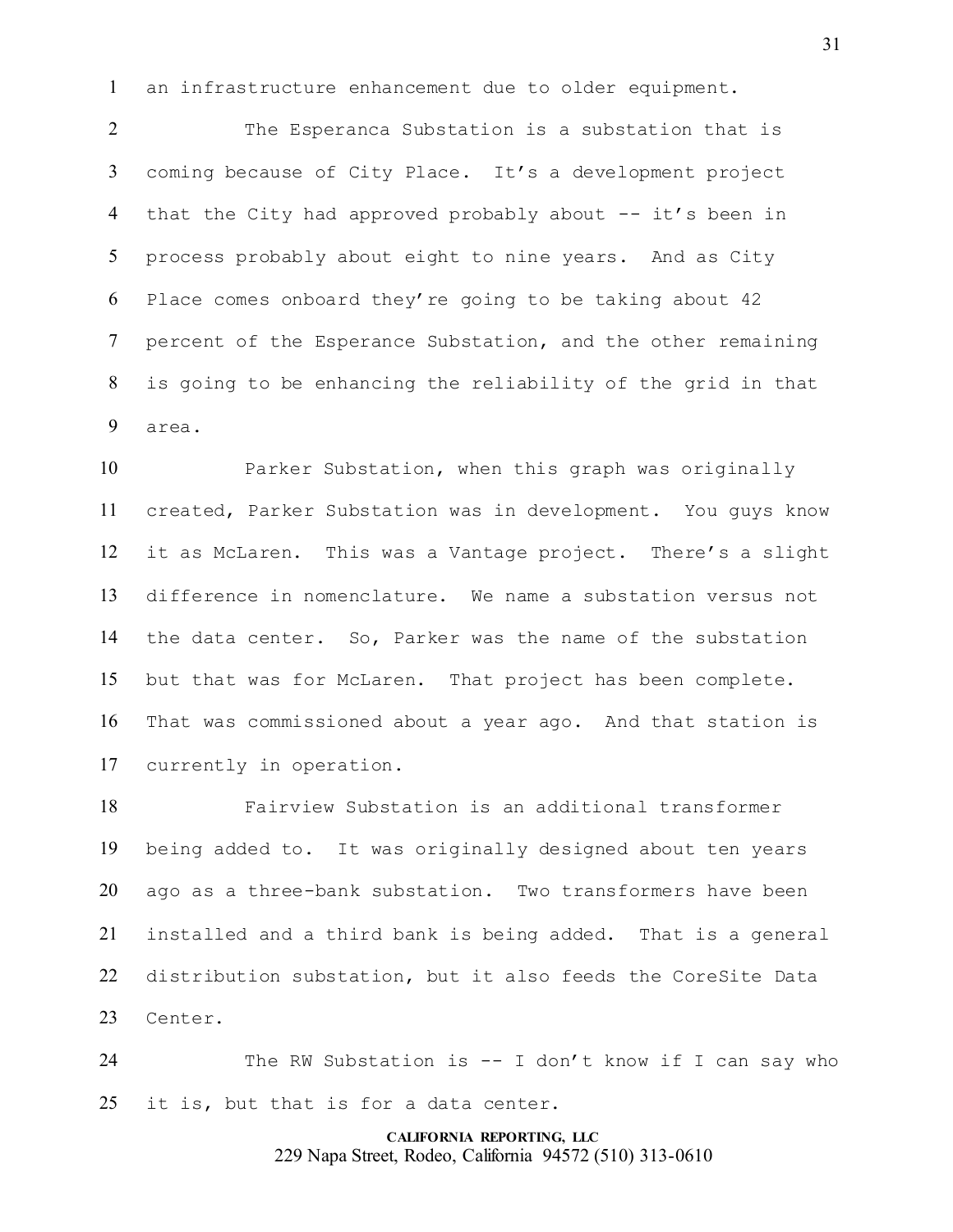**CALIFORNIA REPORTING, LLC** And Laurelwood, there was some confusion about a Laurelwood Substation. This is not a substation for Laurelwood Data Center. But there's another substation being developed for another data center. MR. SARVEY: Okay, so most of this utility growth is to accommodate data center growth, is that correct? MR. KOLNOWSKI: We do see a lot of our growth as based on data centers, yes. MR. SARVEY: Okay. Does the Walsh Data Center interconnect to any of these new substations? MR. KOLNOWSKI: I do not believe so. I'm not positive, but I don't believe so. MR. SARVEY: Okay. Okay, thank you. MR. KOLNOWSKI: I believe the Walsh is having a dedicated data center for it and the name of the data -- or the substation, I'm not positive of. MR. SARVEY: Do you have a separate carbon content for your nonresidential power mix? MR. KOLNOWSKI: I'm not exactly sure what you're asking. We do -- what we present to the CEC is based on our overall portfolio. And that's -- MR. SARVEY: So, I notice your -- oh, I'm sorry, go ahead. MR. KOLNOWSKI: It's how we prefer to look at it. And I believe that's how the Energy Commission prefers to

229 Napa Street, Rodeo, California 94572 (510) 313-0610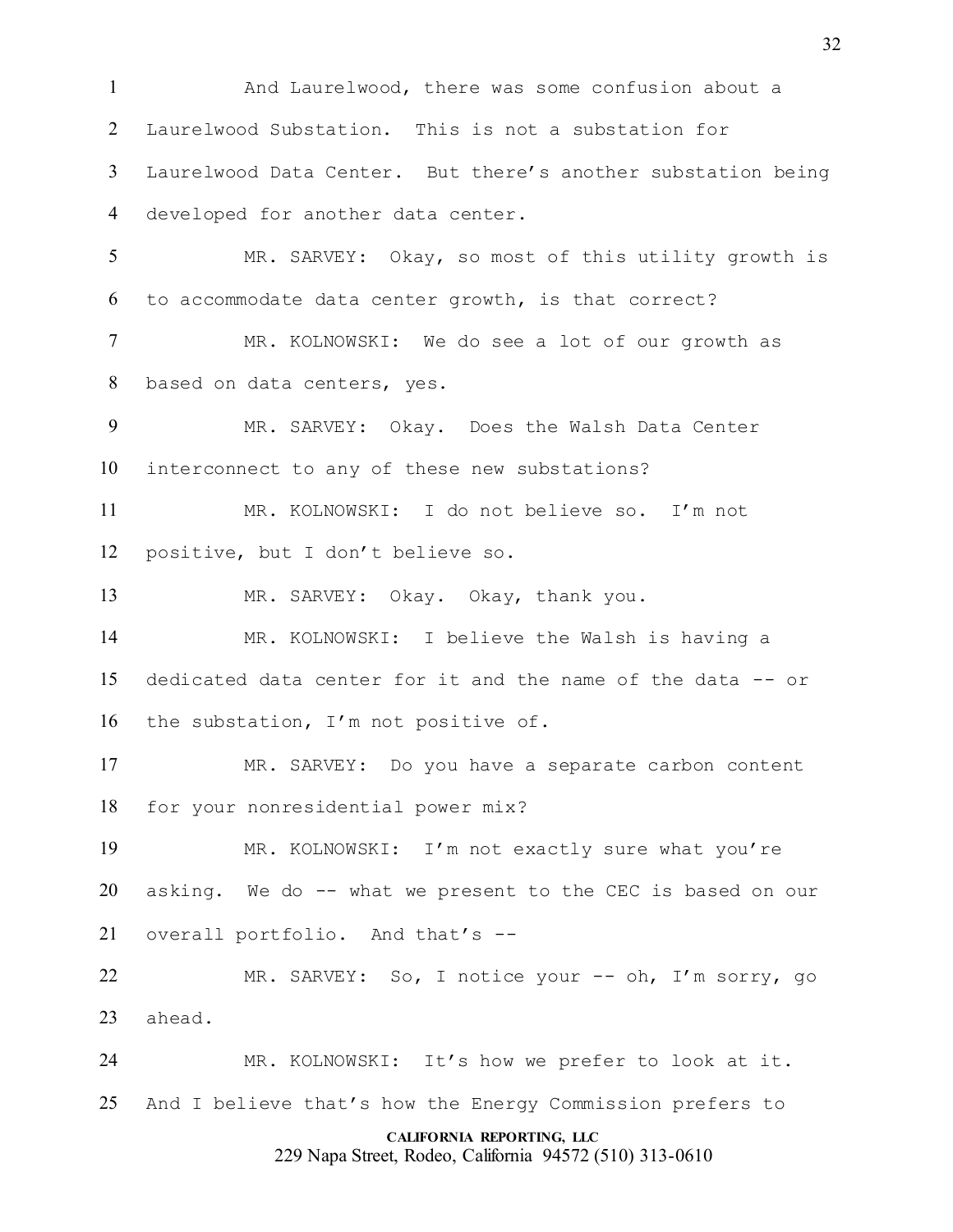look at it. I'll try to find out the name of the buildup we're following.

 MR. SARVEY: But your nonresidential power mix uses all your natural gas-fired resources and all your unspecified sources of power, is that correct?

 MR. KOLNOWSKI: I'm not sure I exactly understand what you're asking there.

 MR. SARVEY: Okay. What is the carbon content of the unspecified sources used in your nonresidential mix?

 MR. KOLNOWSKI: I don't believe we have any -- are you looking at the power content label now?

 MR. SARVEY: Yeah, 2018 power content label, yes. MR. KOLNOWSKI: Let me find it. Do you want to put a copy of it up so we can look at it or I have a copy in front of me?

 MR. SARVEY: Yeah, I have it as an exhibit. We can put it up.

 HEARING OFFICER COCHRAN: What exhibit is that, Mr. Sarvey?

 MR. SARVEY: Give me one second here and I'll find it for you.

 MR. BABULA: This is Jared Babula. That's Exhibit 501 of Mr. Sarvey's exhibits, and it has the page 3 that has the 2018 power content label on it.

MR. SARVEY: It's 507, Exhibit 507.

**CALIFORNIA REPORTING, LLC** 229 Napa Street, Rodeo, California 94572 (510) 313-0610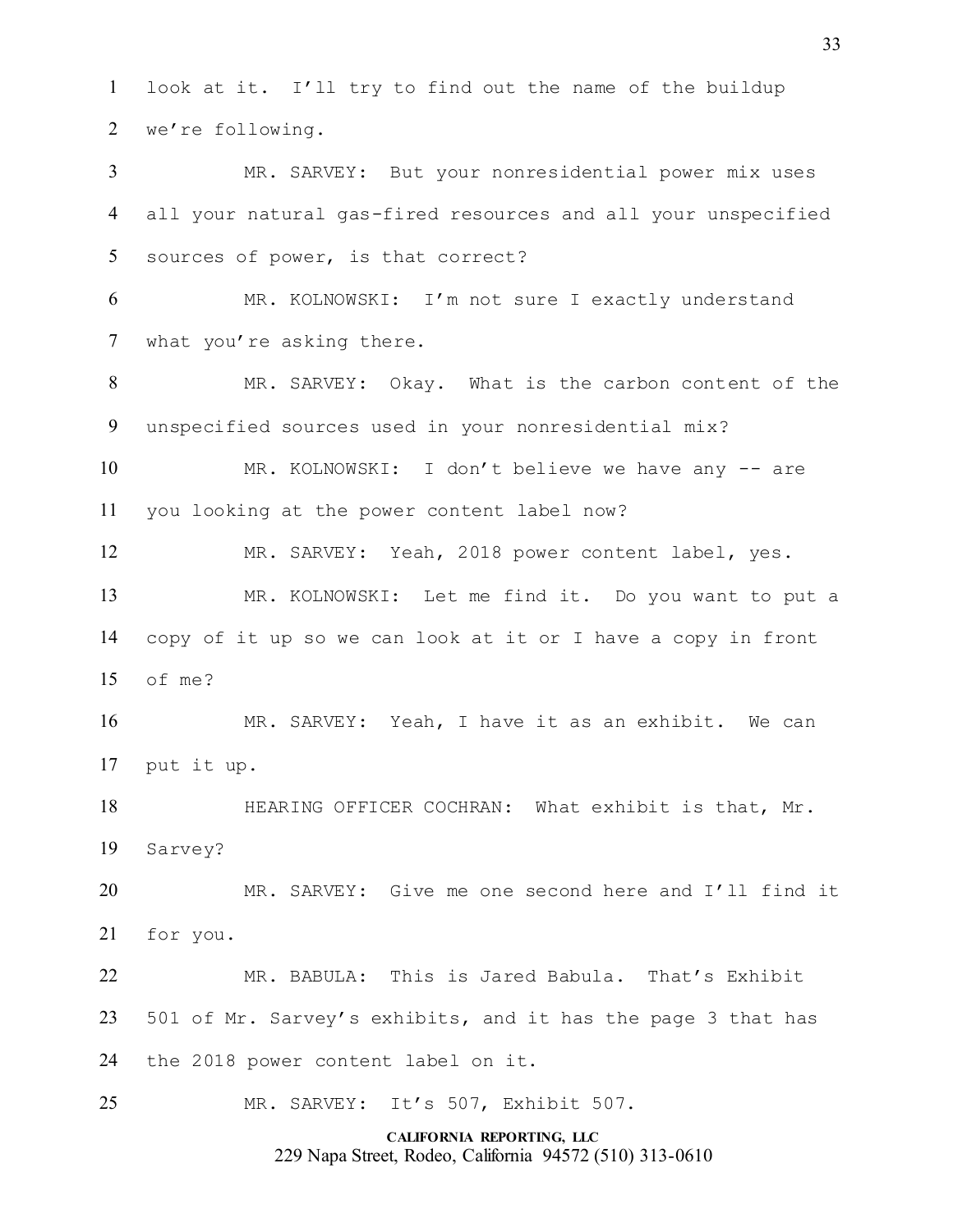**HEARING OFFICER COCHRAN:** And is that -- and what page are you looking at, Mr. Sarvey?

MR. SARVEY: It's only one page.

 HEARING OFFICER COCHRAN: Okay. Could you repeat your question to Mr. Kolnowski, please, about Exhibit 507? MR. SARVEY: Yes. I just wanted to know what the carbon content of the unspecified resource is that you utilize in your nonresidential power mix.

 MR. KOLNOWSKI: I'm not positive. I'd have to do some research on that.

MR. SARVEY: Okay.

 MR. KOLNOWSKI: That is what usually comes from the Cal-ISO grid. And I believe there's a value that is modeled for that. And a lot of that occurs, you know, during the peak from noon to 6:00, while the sun is up. But,

specifically, I don't have it off the top of my head.

MR. SARVEY: Does .428 metric tons per CO2 per

megawatt sound familiar?

MR. KOLNOWSKI: I have to research it.

20 MR. SARVEY: For that number?

21 MR. KOLNOWSKI: It could be.

 MR. SARVEY: Okay, no problem. I'll move on to the next question. SVP has already been impacted by the PG&E public safety shutoff events, hasn't it?

**CALIFORNIA REPORTING, LLC** MR. KOLNOWSKI: The City of Santa Clara has not had

229 Napa Street, Rodeo, California 94572 (510) 313-0610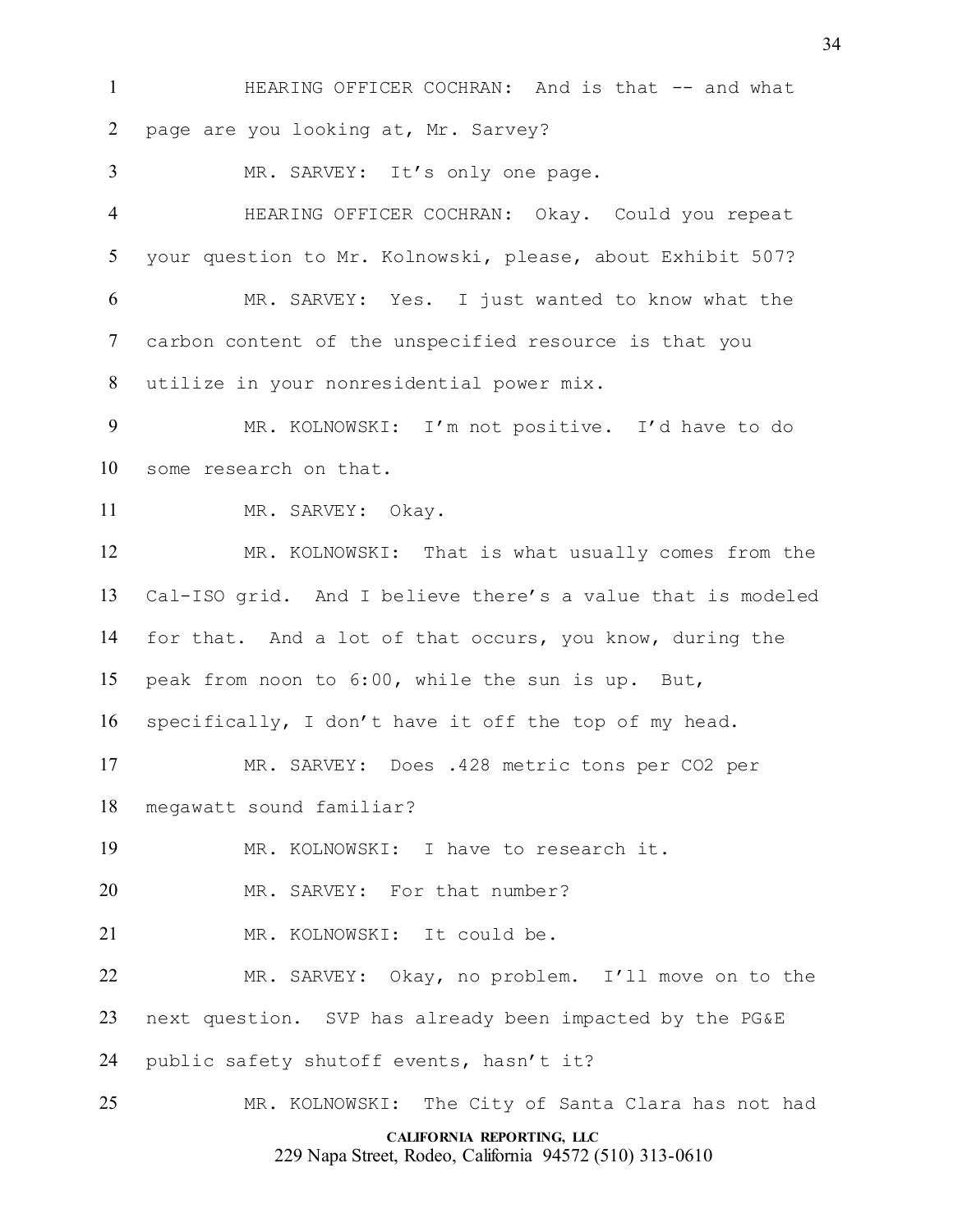**CALIFORNIA REPORTING, LLC** any power outages in Santa Clara caused by a PSPS. MR. SARVEY: During the October PSPS shutoff SVP lost access to its geothermal resources that operates in conjunction with Northern California Power Authority, isn't that true? MR. KOLNOWSKI: Correct. MR. SARVEY: And how long were those geothermal resources offline? MR. KOLNOWSKI: They were off for an extended period of time. MR. SARVEY: Particularly, Geothermal Plant 1 was unable to come back online because of transmission line issues, is that correct? 14 MR. KOLNOWSKI: Correct. MR. SARVEY: Okay. Do you have any estimate of how many megawatts of renewable energy were lost due to this curtailment? MR. KOLNOWSKI: I do not. MR. SARVEY: Okay. MR. KOLNOWSKI: We have a fairly robust -- you know, we have 672 megawatts of renewable power that is available to 22 us. So, if one resource goes down, it's not a  $-$  the reliability and integrity of the grid was continued. And what will happen is when we do the 2019 power content label it will reflect what those -- what the impact of that was to

229 Napa Street, Rodeo, California 94572 (510) 313-0610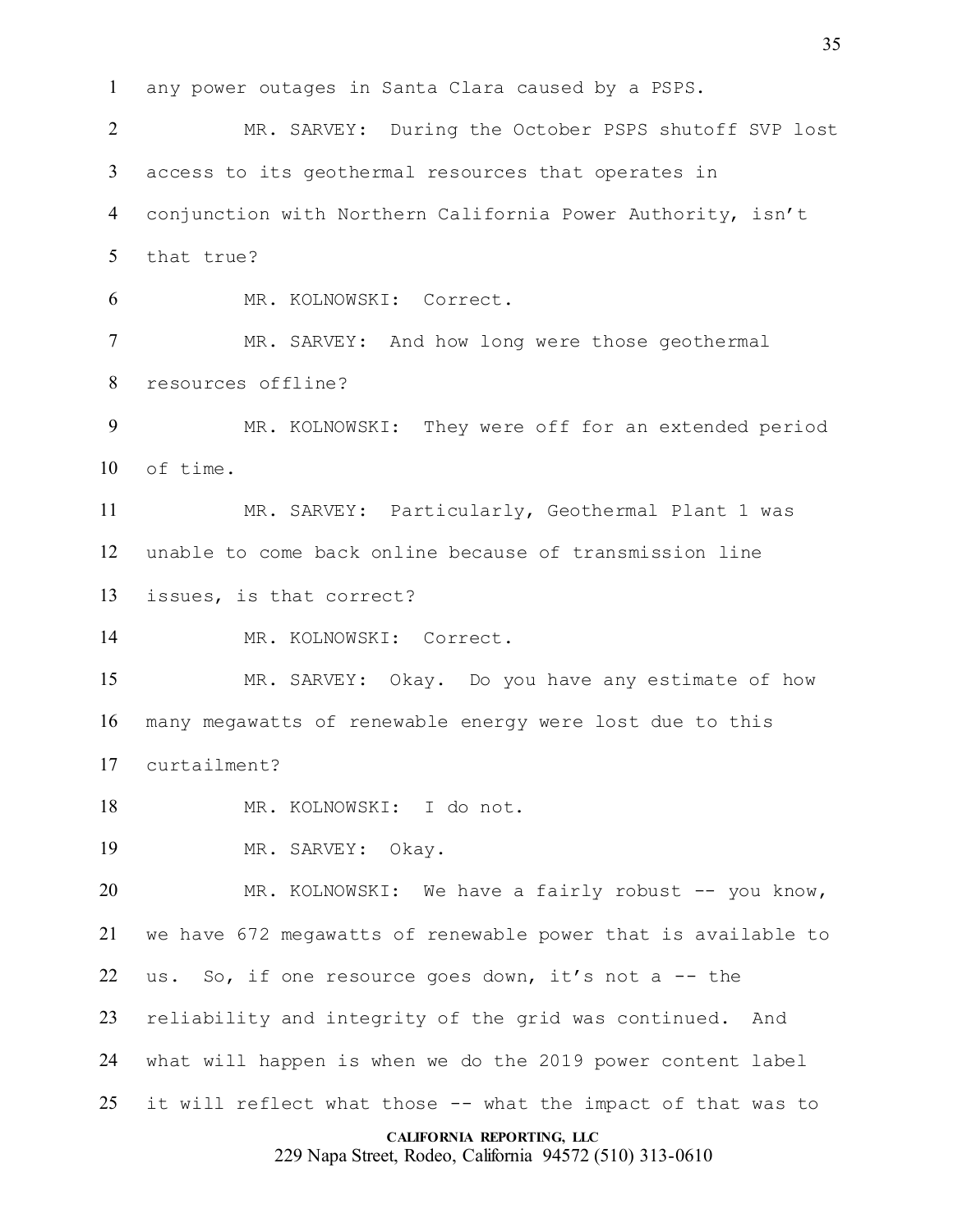our GHG values.

 MR. SARVEY: Thank you. Did SVP also lose access to some of its hydroelectric resources in Calaveras County due to the PSPS in October?

 MR. KOLNOWSKI: Not the ones that we directly control, other than our Grizzly Power Plant, which has been out of service since the Camp Fire in 2018, due to a transmission line.

 MR. SARVEY: Okay, thank you. Thank you. Do data centers report to the Silicon Valley Power every time they use their backup generators in emergency mode for any reason? 12 MR. KOLNOWSKI: No, they do not.

 MR. SARVEY: Okay. So, did Vantage Data Center notify you when they tested all 30 diesel generators on May 17th, 2017?

MR. KOLNOWSKI: Do not.

 MR. SARVEY: Okay. Would a data center notify you if the operation of its backup generators due to a UPS failure or other internal issue, like the Friendster Data Center did in 2008? Would they report that to you?

 MR. KOLNOWSKI: They typically report to us when we have a power outage, not when they operate their data centers or use their generators.

 MR. SARVEY: So, basically, diesel generators could be operating without your knowledge, basically?

# **CALIFORNIA REPORTING, LLC**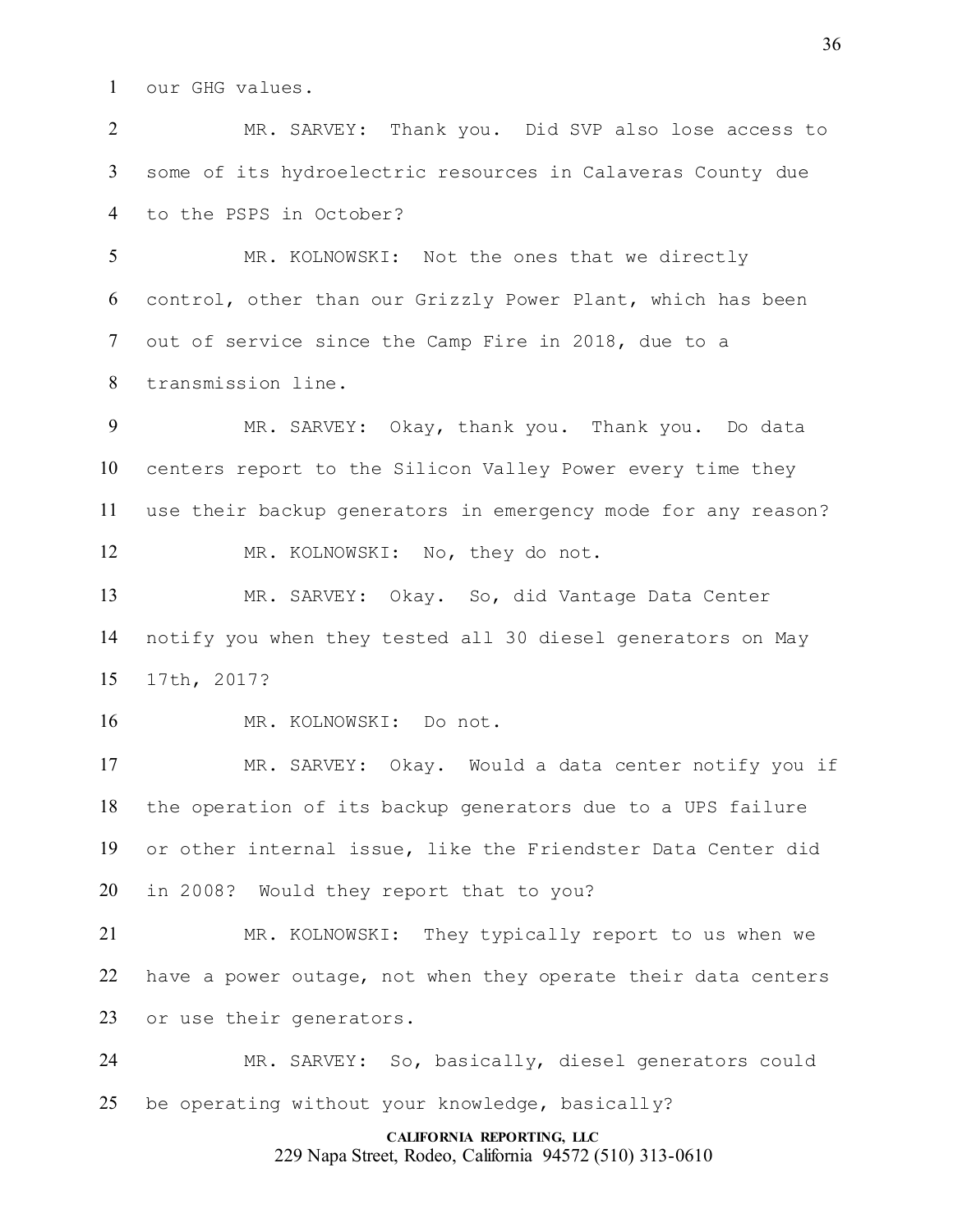MR. KOLNOWSKI: Could. I do not -- they don't report to us, they're not required to.

MR. SARVEY: Okay.

MR. KOLNOWSKI: In fact --

5 MR. SARVEY: Are there -- go ahead.

 MR. KOLNOWSKI: -- I found the information related to our urban content label. We follow AB 1110 and we work with the Energy Commission to make sure that we're doing that correctly in terms of the reporting for the power content label.

 MR. SARVEY: Thank you. Are there other projects, other than these data centers that SVP has provided will serve letters to that have not commenced operations?

 MR. KOLNOWSKI: I'm trying to think. I don't believe there's -- ask the question again. I'm trying to think of what you're asking for here, Mr. Sarvey.

17 MR. SARVEY: Pardon me?

 MR. KOLNOWSKI: Could you ask your question again? I'm not sure I completely understand.

 MR. SARVEY: Oh, sure. I was asking whether there are other projects that SVP has provided will serve letters to outside of the five data centers the CEC is permitting. MR. KOLNOWSKI: I'm not positive we have provided will serve letters to all the data centers that are in the list.

### **CALIFORNIA REPORTING, LLC** 229 Napa Street, Rodeo, California 94572 (510) 313-0610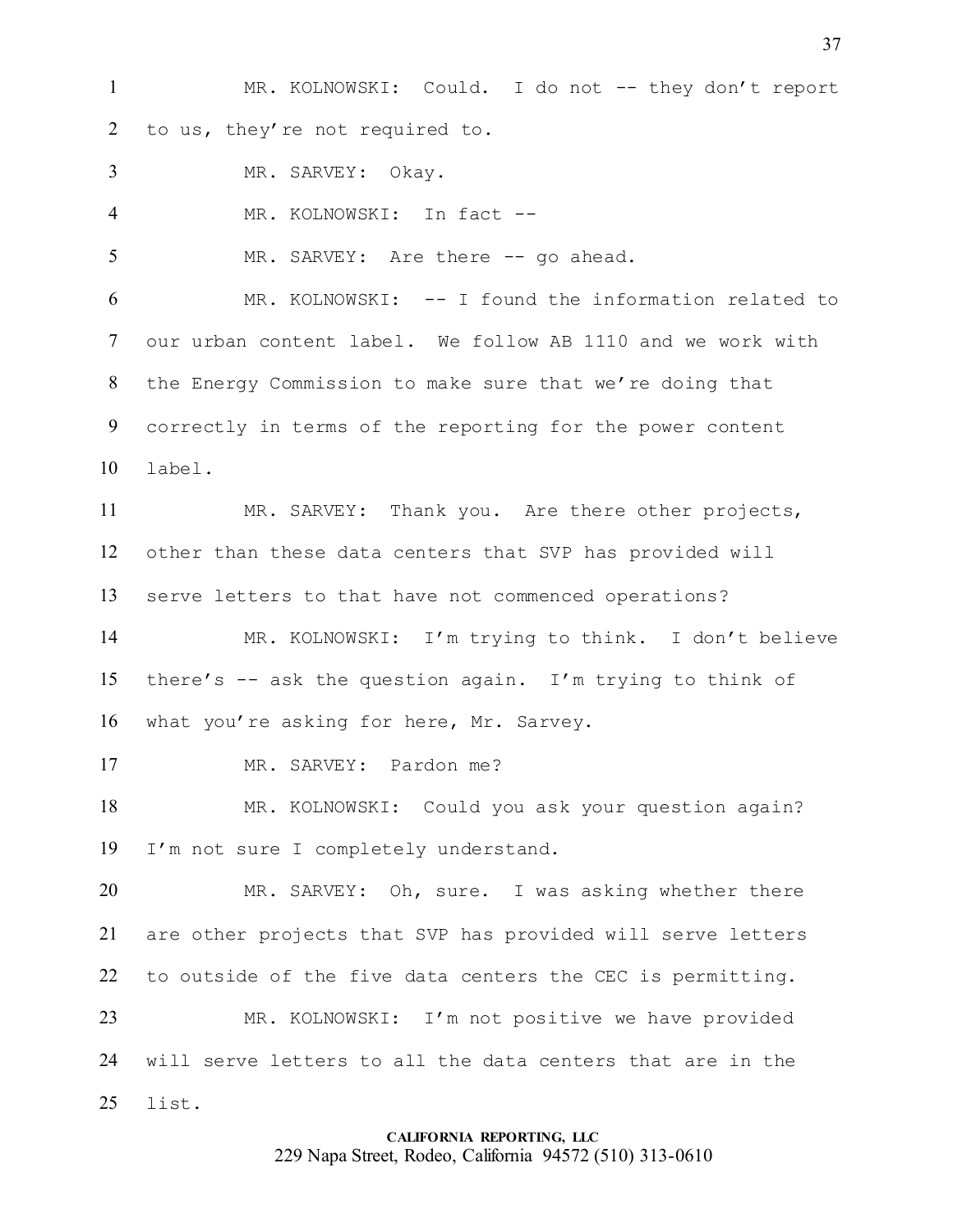1 MR. SARVEY: Okay.

**CALIFORNIA REPORTING, LLC** MR. KOLNOWSKI: I don't have the list in front of me. But I know for us to -- I usually look at what agreements do we have, which for an agreement we have to go to counsel. MR. SARVEY: Uh-hum. MR. KOLNOWSKI: And not all the data centers that are on your list go to counsel or haven't gone to counsel yet. MR. SARVEY: And do you have a GHG figure for 2019 that SVP emitted? MR. KOLNOWSKI: I do not have that yet. MR. SARVEY: Not an actual number? MR. KOLNOWSKI: No. MR. SARVEY: Okay. So, the estimated GHG emissions from electricity used from just the five data centers the CEC is permitting is 693,519 metric tons per year, as shown in Exhibit 300, page 3. How do you propose to lower your GHG emissions to your 2030 level with those kind of impacts from the five data centers that the Energy Commission is permitting? MR. KOLNOWSKI: Like I mentioned earlier, we currently have -- MR. GALATI: I'd like to make an objection to that question. Could you please, Mr. Sarvey, tell the witness where you got that number? And you said something about page 3. Page 3 of what?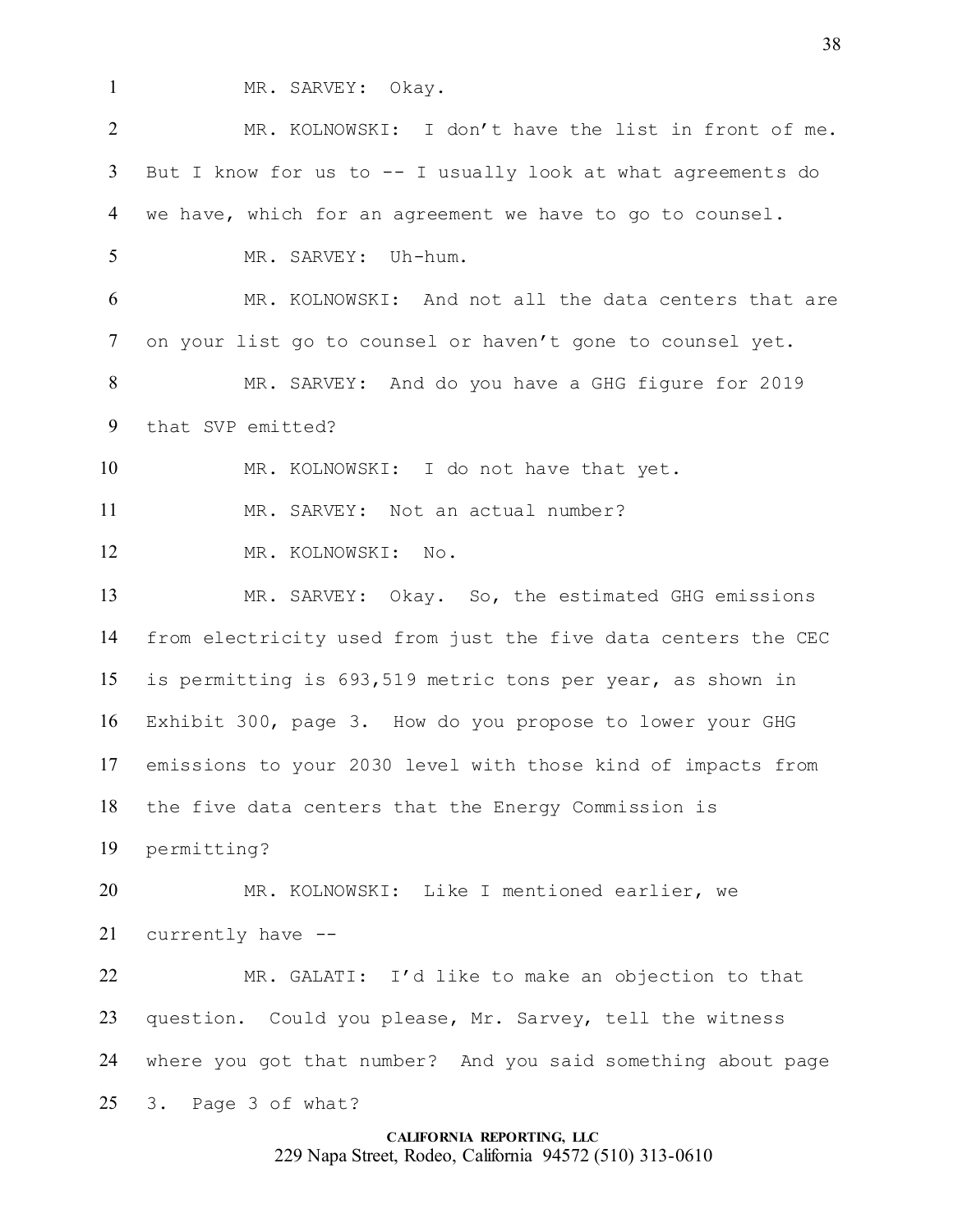**CALIFORNIA REPORTING, LLC** 229 Napa Street, Rodeo, California 94572 (510) 313-0610 MR. SARVEY: That's my exhibit. That's my opening testimony. Page 3 has a table that shows all of the projected GHG emissions from the CEC data centers, and I backed out the San Jose Data Center since Silicon Valley Power doesn't have any reason to just provide them with electricity. So, basically, I was just telling him, reporting to him what the CEC initial studies project as the GHC emissions from these five data centers. And I'm asking him at 692,519 metric tons per year how Silicon Valley Power is going to meet their GHG emission reductions that they're supposed to achieve by 2030. HEARING OFFICER COCHRAN: Okay, give us just a moment. Liza, could you pull up exhibit -- I believe it's Exhibit 501, Mr. Sarvey, or is it 500? MR. SARVEY: 500. HEARING OFFICER COCHRAN: Could you pull up Exhibit 500, please, so we could all refer to the table? And what page is this on in your testimony, Mr. Sarvey? MR. SARVEY: Page 3. Oh, excuse me, it's on page 4, I'm sorry. HEARING OFFICER COCHRAN: Is this the correct table, Mr. Sarvey, that's currently on the screen? 23 MR. SARVEY: I can't -- I can't see the screen so I couldn't tell you. HEARING OFFICER COCHRAN: Oh, you can't see the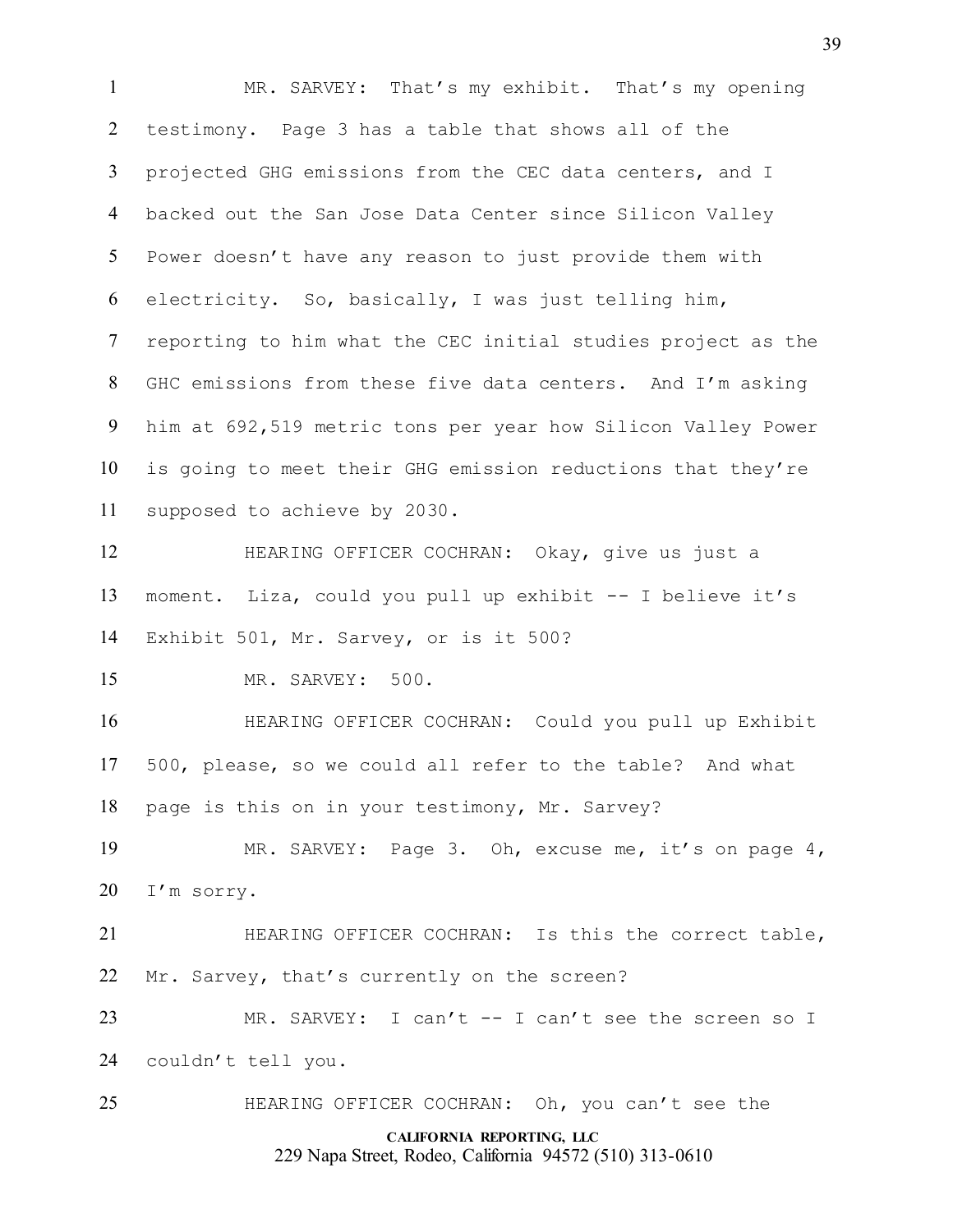screen.

MR. SARVEY: Let me -- let me check it.

 HEARING OFFICER COCHRAN: Data center application. MR. SARVEY: I can check it in just my testimony. Yeah. Yeah, that's the correct one.

 HEARING OFFICER COCHRAN: Thank you. And what was your question to Mr. Kolnowski?

 MR. SARVEY: What was my question to him? HEARING OFFICER COCHRAN: Regarding this table, yes. MR. SARVEY: Yeah, is SVP going to meet its GHG reduction for 2030 with that kind of impact coming in from these data centers?

 MR. KOLNOWSKI: I'm not positive where those values are from. Are those from the electricity or are those from the standby operation of the generators?

 MR. SARVEY: Those are GHG emissions from electricity used at the five data centers.

 MR. KOLNOWSKI: So, again, as we talker earlier is we currently have 112 new megawatts of renewable power coming on that will take our total mix up to 1,390 some megawatts. Of that, 70 percent is renewable. We are marching to a renewable portfolio.

MR. SARVEY: Uh-hum.

 MR. KOLNOWSKI: And we are obligated to get there and we will get there. And whether it's via other projects that

# **CALIFORNIA REPORTING, LLC**

229 Napa Street, Rodeo, California 94572 (510) 313-0610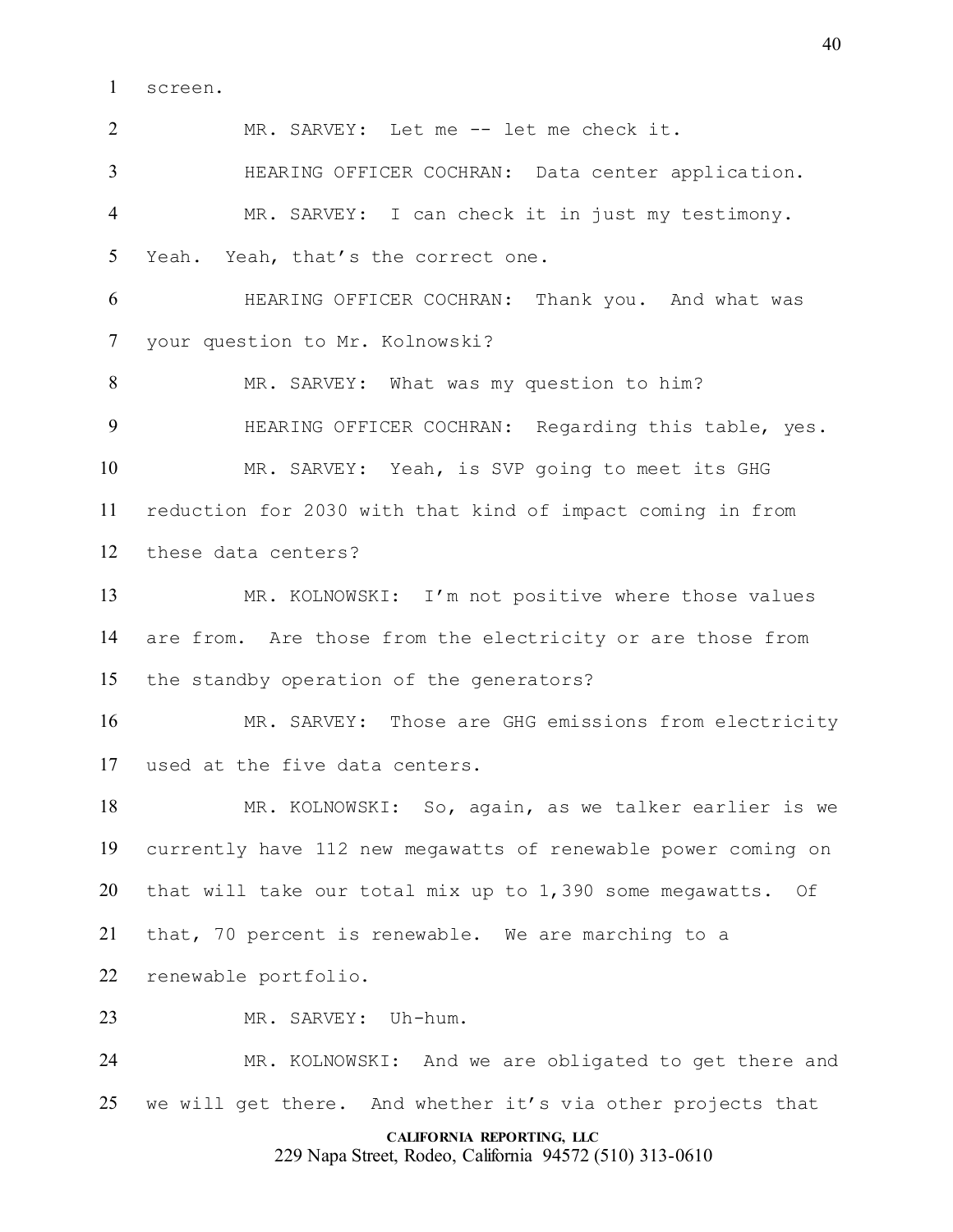we enter into on our data facilities, solar facilities, wind facilities, we'll do what it takes to get us to follow the requirements of the RPS Standard.

 And one other thing to add is even though these projects are listed at 99 megawatts, our history has shown they typically load approximately to 50 percent.

 HEARING OFFICER COCHRAN: Mr. Kolnowski, could you repeat that again? I'm not sure I followed that.

 MR. KOLNOWSKI: So, if you look at McLaren Data Center, McLaren Data Center shows 99 megawatts. This was approved. This is what we call the Parker Substation. It went operational one year ago. Today, that facility's operating at less than 2 megawatts one year after installation.

 So, while these projects are designed for a certain capacity, our experience of what we have seen from them and where they load is approximately, somewhere between around 50 percent. I can't explain it and I don't have the answer as to why the data centers aren't loaded more, but that's what it is.

 MR. SARVEY: Well, I appreciate your answers -- HEARING OFFICER COCHRAN: Thank you. MR. SARVEY: -- Mr. Kolnowski. That's all I have,

thank you.

HEARING OFFICER COCHRAN: Mr. Galati, did you have

# **CALIFORNIA REPORTING, LLC**

229 Napa Street, Rodeo, California 94572 (510) 313-0610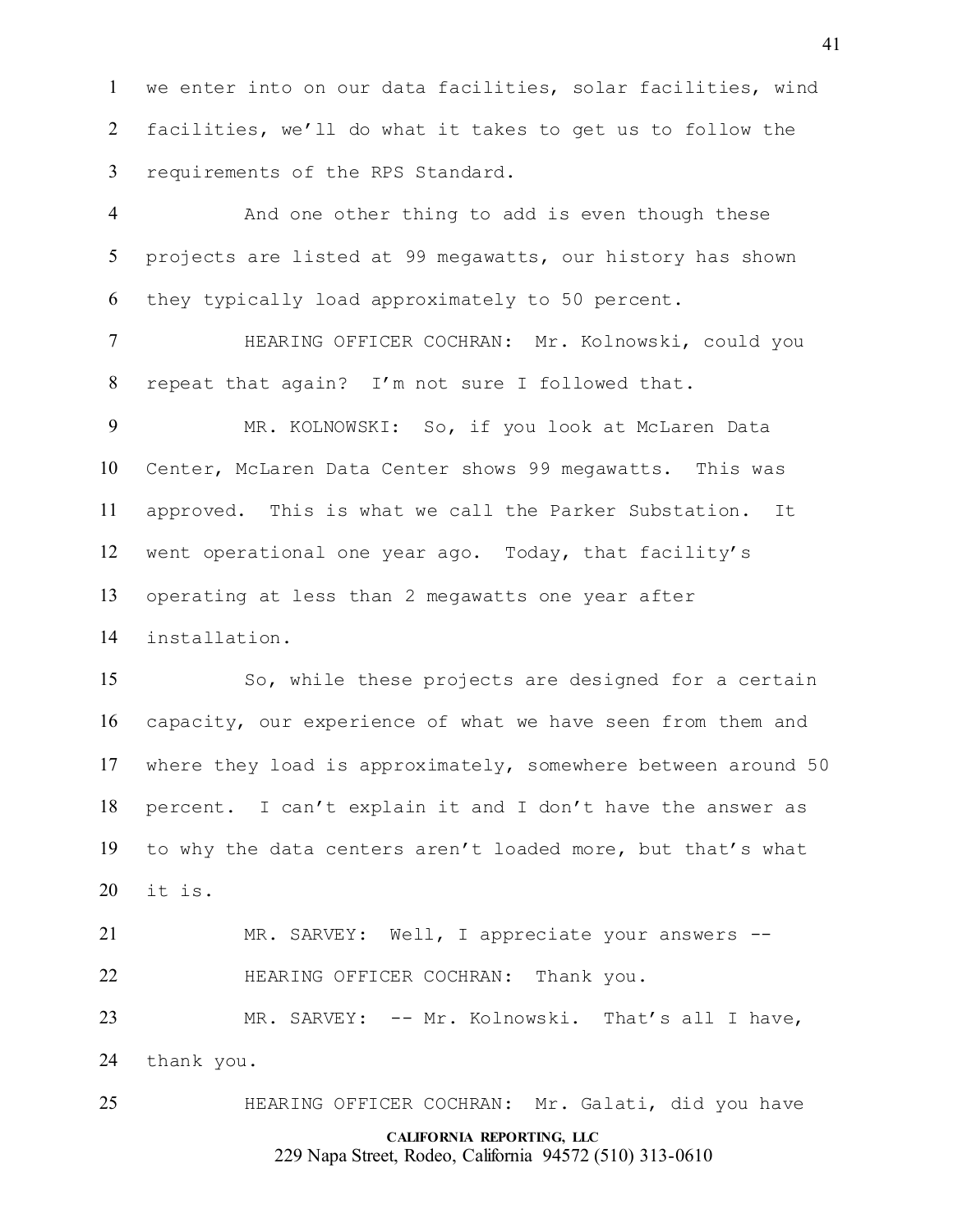any questions?

**CALIFORNIA REPORTING, LLC** 229 Napa Street, Rodeo, California 94572 (510) 313-0610 MR. GALATI: Yes, I do. Mr. Kolnowski, thank you for coming. This is Scott Galati, representing the Applicant. A question that I have that you just talked about is you know that these data centers ramp up over time from a very low load to a large load, correct? MR. KOLNOWSKI: That's correct. MR. GALATI: And in your Integrated Resource Plan do you work with the data centers to understand what they might need 12 months from now, up to 60 months from now, do you take that into account? MR. KOLNOWSKI: Yes, we do. MR. GALATI: So, you work with these large users directly and then integrate that into your overall procurement plan, correct? 16 MR. KOLNOWSKI: Yes, we do. They give us a -- before they come online they give us a ramp schedule. And we meet with them yearly. And as long as they're working for us to find out where they are in their ramp schedule. And like coming back to McLaren, they're currently at less than two megawatts. MR. GALATI: Right. So, we're crossing the boundary between two subjects. I'm going to wait and ask you more about Energy Resources in a moment. But we're really talking about Utility Systems and sort of the infrastructure.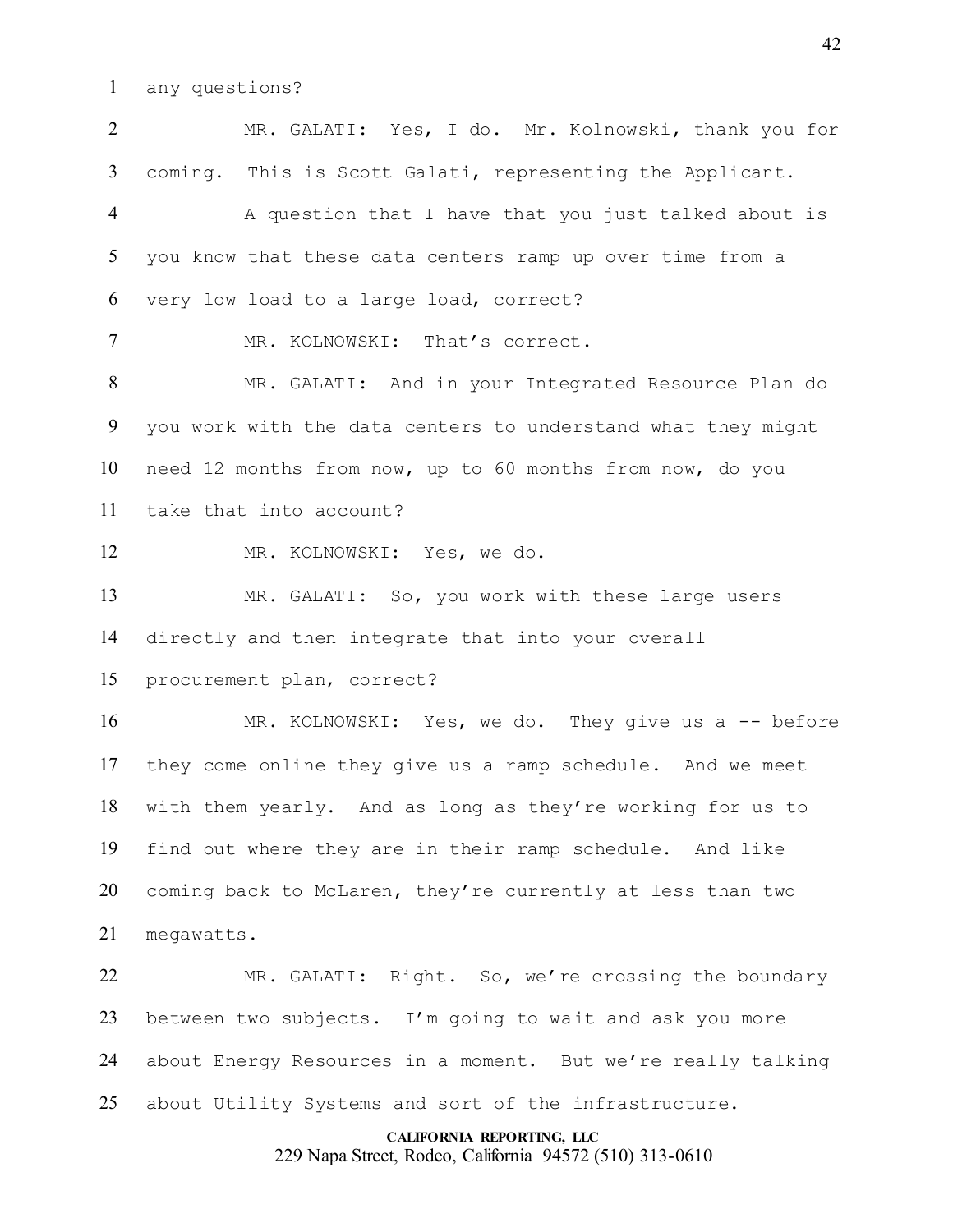So, I want to focus you back on the substations and the South Loop Project figure. You don't have to put it up. I just want you to -- that you just testified to with -- that Mr. Sarvey asked you questions about.

MR. KOLNOWSKI: Okay.

 MR. GALATI: The Laurelwood Substation, isn't that actually the substation that Walsh is going to connect to? MR. KOLNOWSKI: I'll -- it may. I'll be honest, I'm not -- I get confused between what we call them and what they're called in the data center, so I'm not positive.

 MR. GALATI: Okay. I think we can clarify that with another witness who will know the answer to that.

 But isn't it true that the data centers that are interconnecting to those major substations you have on that figure are actually funding, or building, or both those substations?

17 MR. KOLNOWSKI: Yes.

 MR. GALATI: And aren't they also funding their fair share of the South Loop upgrade?

MR. KOLNOWSKI: Yes.

 MR. GALATI: So, from a -- would you then say that the new substations in the South Loop upgrade have no impact on Silicon Valley Power's resources? From an infrastructure perspective?

MR. KOLNOWSKI: Correct.

**CALIFORNIA REPORTING, LLC** 229 Napa Street, Rodeo, California 94572 (510) 313-0610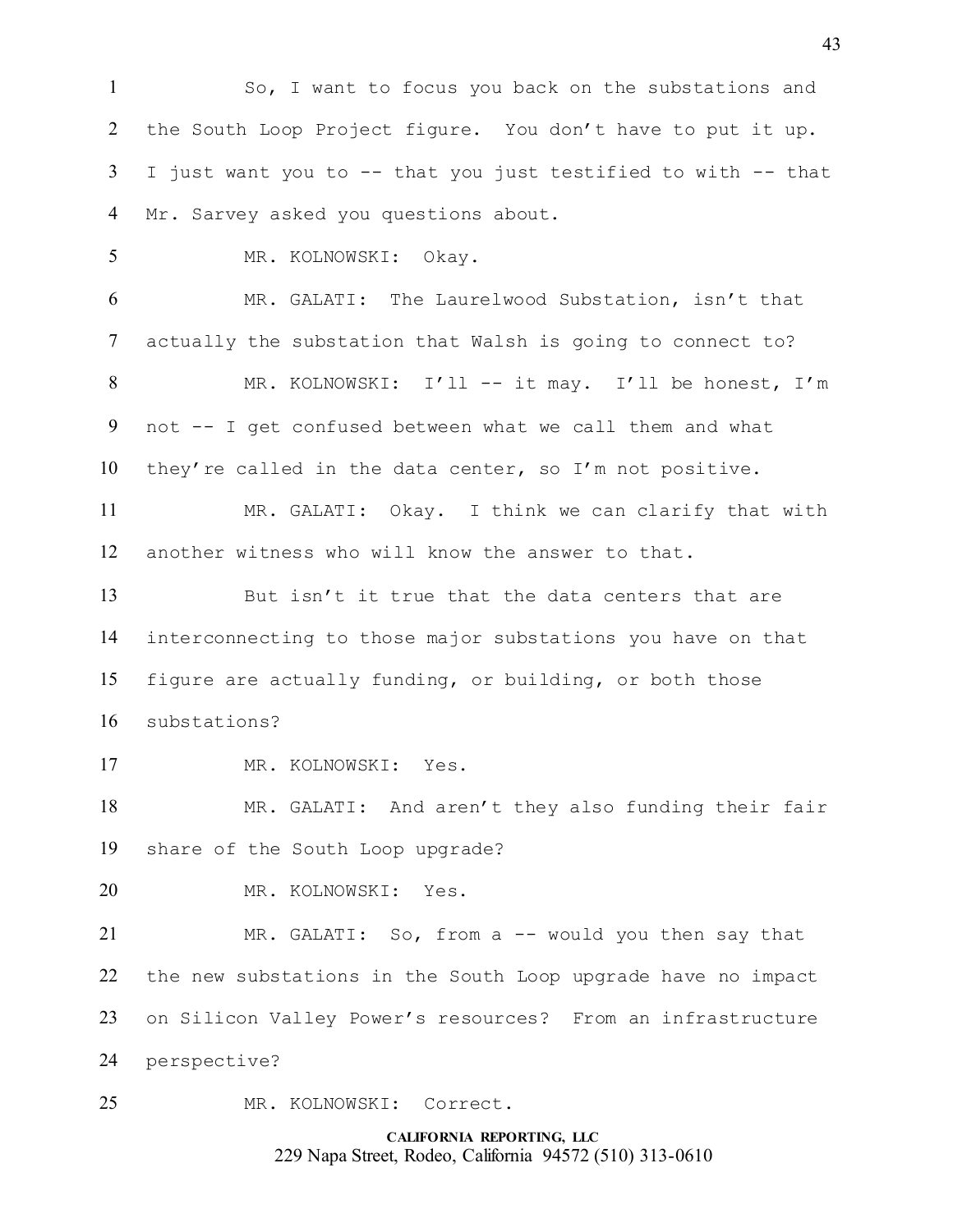MR. GALATI: I don't -- Ms. Cochran, I'm having difficulty because we did cross the boundaries into Energy Resources. Since I don't want to hold this witness over is it okay for me to ask questions in that area as well?

 HEARING OFFICER COCHRAN: Yes, please do. Because I think that we've already crossed into the realm of both. I mean I think when we started talking about the power mix label, et cetera we were getting into resources as opposed to just the system itself.

 MR. GALATI: Okay. You just -- thank you. You described, Mr. Kolnowski, that in the Integrated Resource Plan you work with the data centers as you move forward, correct?

MR. KOLNOWSKI: Yes.

 MR. GALATI: And that Integrated Resource Plan, you actually submit one at least every five years to the Energy Commission, is that correct?

18 MR. KOLNOWSKI: Yes.

 MR. GALATI: And do you anticipate the next one you submit will be based on the best data you have then,

including data centers?

MR. KOLNOWSKI: Yes.

MR. GALATI: I'm sorry?

HEARING OFFICER COCHRAN: What was that?

MS. LOPEZ: Hi, this is Liza. Abby Young, can you

# **CALIFORNIA REPORTING, LLC**

229 Napa Street, Rodeo, California 94572 (510) 313-0610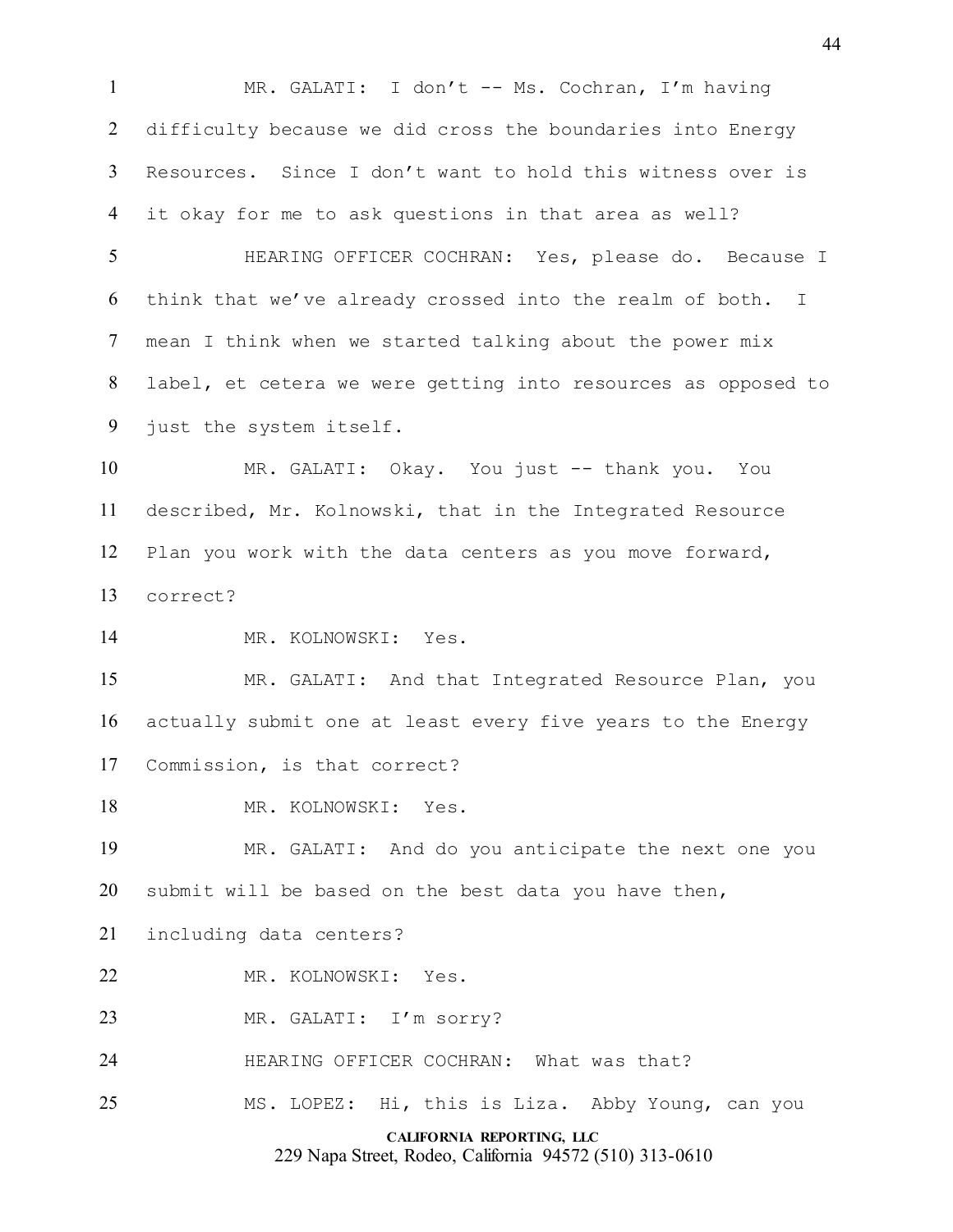please mute yourself?

**CALIFORNIA REPORTING, LLC** 229 Napa Street, Rodeo, California 94572 (510) 313-0610 HEARING OFFICER COCHRAN: Thank you. MR. GALATI: Mr. Kolnowski, I'm going to ask that one again because I'm not sure whether they heard you or you heard me. When you submit another Integrated Resource Plan and go through the Commission process, you will be addressing what the data centers have told you they need in the upcoming years, correct? MR. KOLNOWSKI: Yes. MR. GALATI: Okay. Can I also have Exhibit 30, please, put up on the screen? HEARING OFFICER COCHRAN: Can you do that, please Liza? Thank you. MR. GALATI: And I apologize, it's a -- I could only put it out in a very small font. It's Exhibit 30. MS. LOPEZ: There is no Exhibit 30. MR. GALATI: It probably hasn't been added, yet. I identified it later in response to something Mr. Sarvey was filing. I can give you the date and the transaction number. 21 MS. LOPEZ: Okay. 22 HEARING OFFICER COCHRAN: That would be helpful. MR. GALATI: Okay, bear with me for a moment. My computer skills are not as good as they should be. HEARING OFFICER COCHRAN: Is this -- were these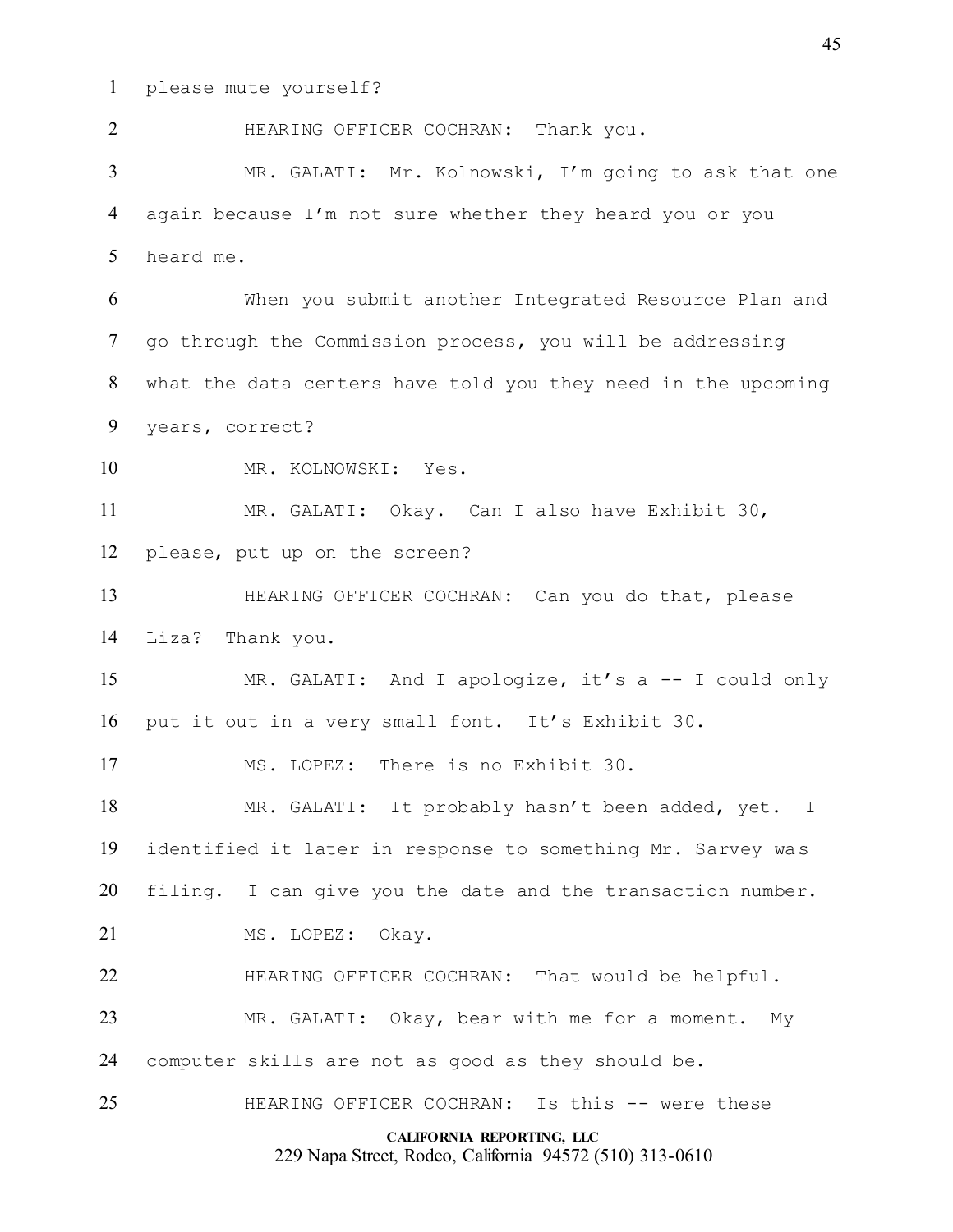listed in your filing yesterday afternoon?

**CALIFORNIA REPORTING, LLC** MR. GALATI: Correct. It was docketed at, let's see transaction number 233129. Docketed yesterday. It was admitted into evidence today with no objection. 5 And I apologize ahead of time because of the small nature of the way that this email printed out. But if we 7 could zoom in to who the email -- who actually, from the very bottom there, there's a person there named Kathleen Hughes, who is the author of that email. Can you see that, Mr. Kolnowski? MR. KOLNOWSKI: Yes. MR. GALATI: Kathleen Hughes works for Silicon Valley Power? MR. KOLNOWSKI: Yes. She is a Senior Division Manager in our Resources Group. MR. GALATI: Okay. And do you see the table there? It looks like it's carbon intensity number projections from Silicon Valley Power. Are you familiar with that? MR. KOLNOWSKI: Yes. MR. GALATI: Would you say that that represents what you believe Silicon Valley Power's carbon intensity factor 22 will be over time, what you're shooting for? MR. KOLNOWSKI: Correct, yes. MR. GALATI: Okay. Do you believe that you -- that Silicon Valley power will have any difficulty in procuring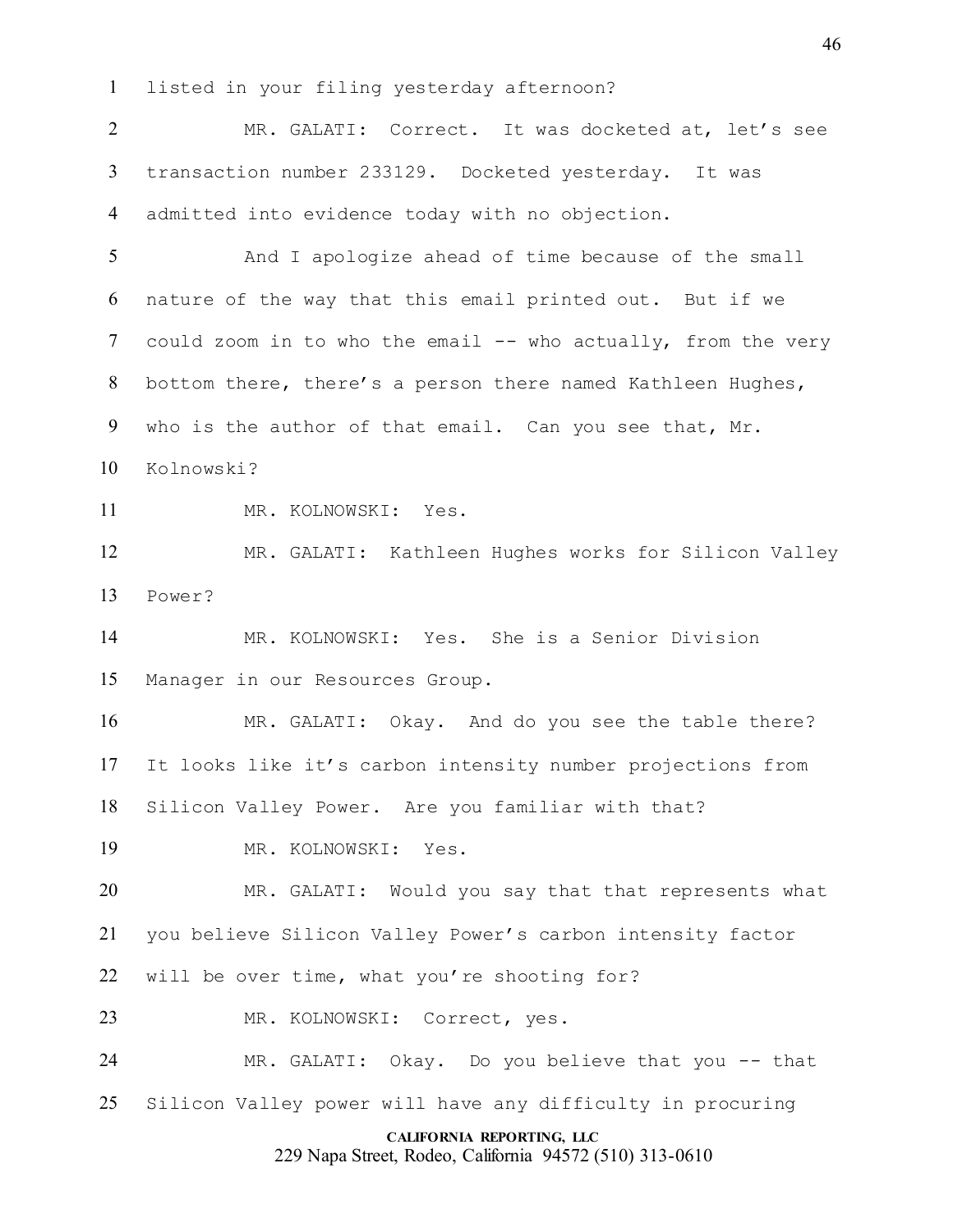additional resources, should it need them over time to supply increasing data center demand? MR. KOLNOWSKI: We do not see an issue with doing the necessary procurement. MR. GALATI: You've worked with data centers quite a bit, right  $-$  MR. KOLNOWSKI: Yes. MR. GALATI: -- over the last several years? MR. KOLNOWSKI: Yes. MR. GALATI: And you work directly with the planning department to determine when new data centers are being proposed, correct? MR. KOLNOWSKI: Yes. MR. GALATI: Does every data center that is proposed actually get constructed in the City of Santa Clara? MR. KOLNOWSKI: No, it does not. MR. GALATI: I have no further questions, thank you. HEARING OFFICER COCHRAN: Thank you. Mr. Babula, did you have anything that you wanted to follow up on? MR. BABULA: Yes, I just have one follow-up question. Mr. Kolnowski, that figure that Mr. Sarvey had you look at, 3-4, that showed the timeline of different projects that you 23 went over, project-by-project, were most of those -- or, let me rephrase that. Were all those projects and all those upgrades in the process prior to 2019 when the Walsh Project

**CALIFORNIA REPORTING, LLC**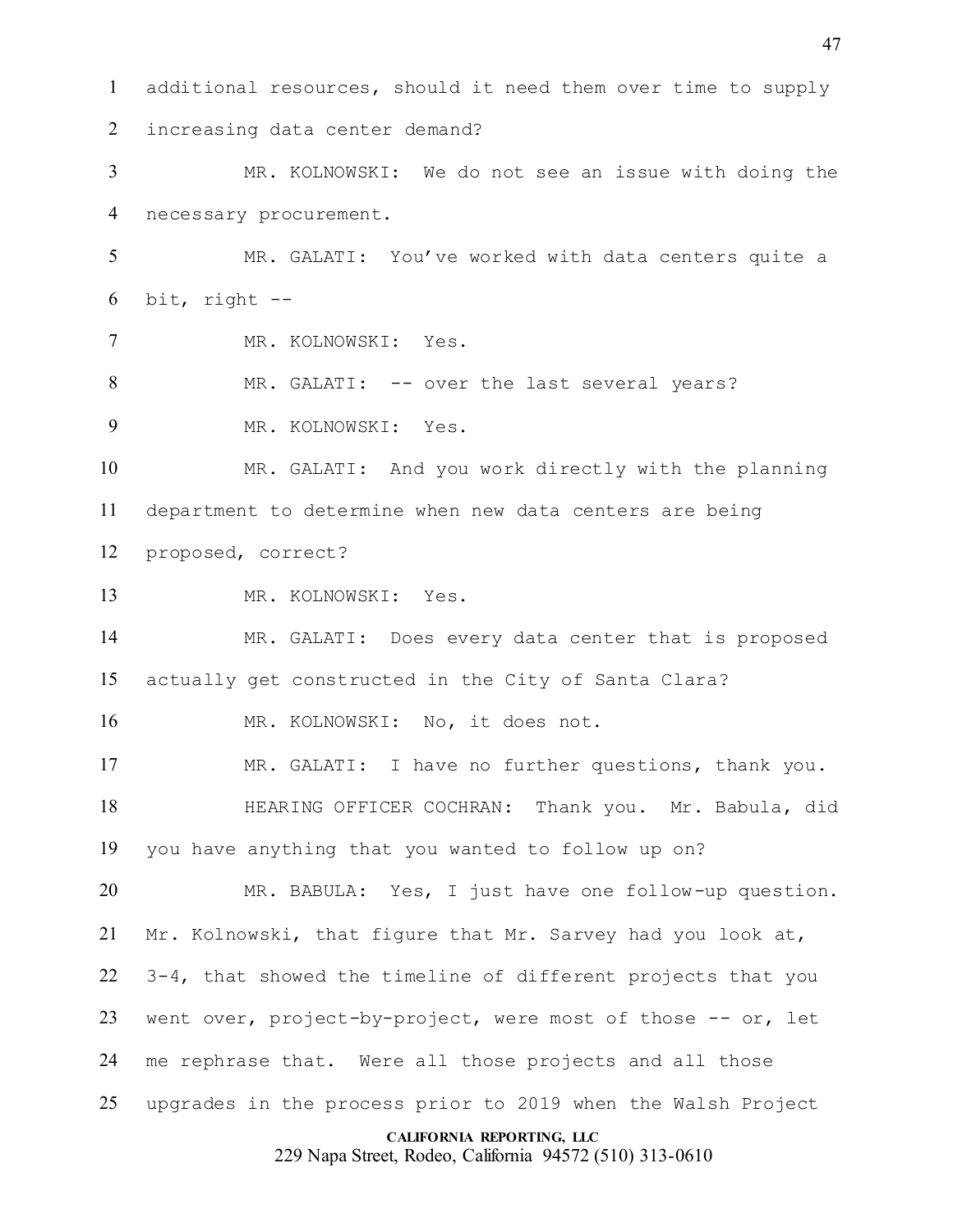was filed?

 MR. KOLNOWSKI: Yes. MR. BABULA: Okay. Thank you, I have nothing further. HEARING OFFICER COCHRAN: Okay. So, I know that we have sort of mixed Utilities and Service Systems and Energy Resources together towards the end. I don't want to foreclose anyone. I want to make sure, have all of the questions you want to ask in both of those topic areas been asked? Mr. Babula? MR. BABULA: Yes, I've completed those. HEARING OFFICER COCHRAN: Mr. Galati? MR. GALATI: Something came up that I would like to swear in one of my witnesses that they can answer. HEARING OFFICER COCHRAN: Okay. And who is that? 16 MR. GALATI: That is Joe Hubbard. HEARING OFFICER COCHRAN: Mr. Hubbard, are you online 18 and unmuted? Okay, my screen shows that you are unmuted, Mr. Hubbard. MR. GALATI: Joe, could you unmute your phone? HEARING OFFICER COCHRAN: Mr. Hubbard? MR. GALATI: If you would allow me to -- if you would

allow me to come back to Mr. Hubbard on that topic, I will

make sure that he's available then.

HEARING OFFICER COCHRAN: Okay. Well, let's do this.

# **CALIFORNIA REPORTING, LLC**

229 Napa Street, Rodeo, California 94572 (510) 313-0610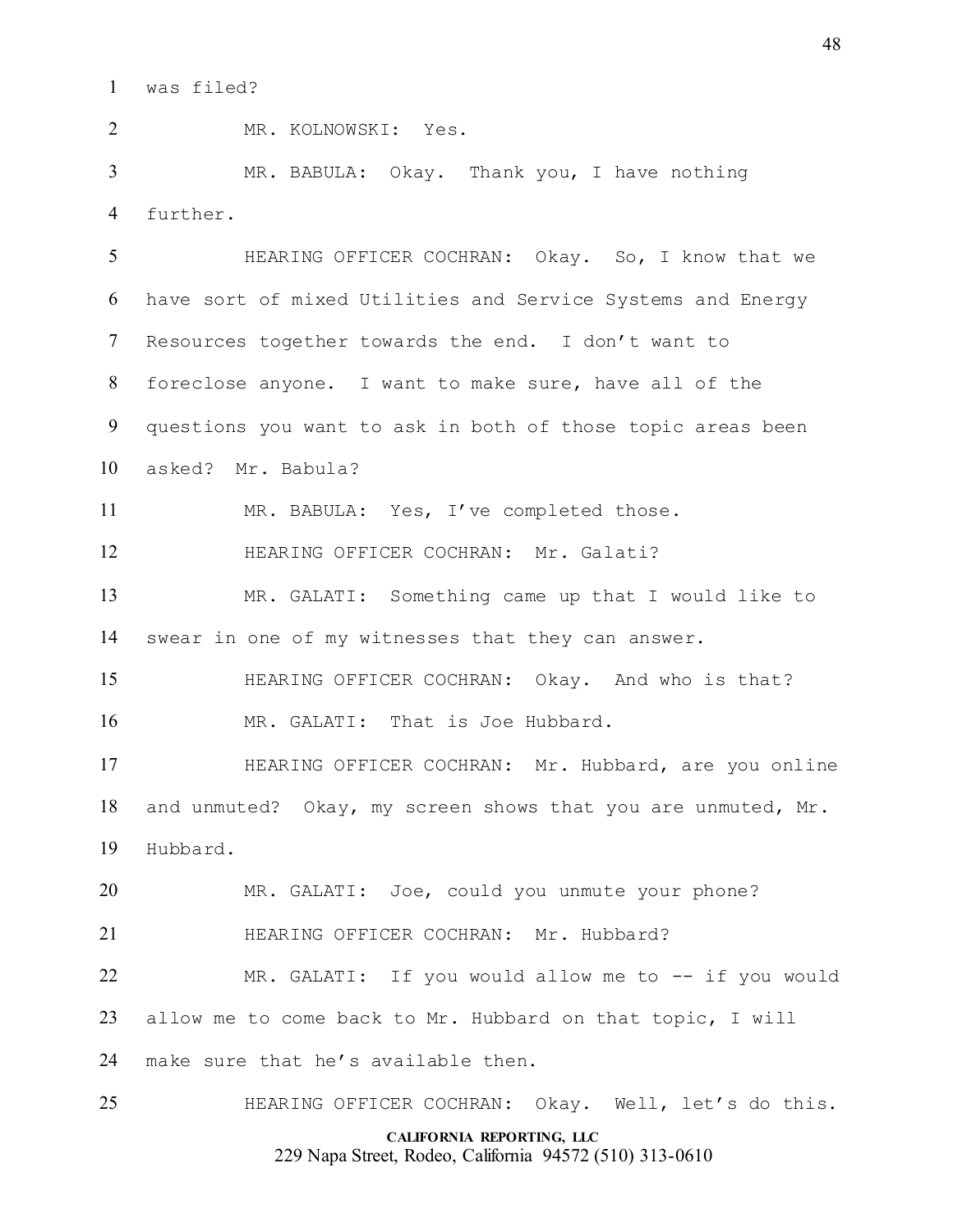**CALIFORNIA REPORTING, LLC** I do have a question right now that I think fits into this. And it concerns the PUE for the project. Does everyone understand what I mean by the PUE? MR. BABULA: Yes. This is Jarod. MR. GALATI: Yes, we do. And I need probably Mr. Hubbard on the phone to answer that. HEARING OFFICER COCHRAN: Oh, okay. Then I'll just continue to hold my question. MR. GALATI: So, I have nothing else on this, other than with Mr. Hubbard. I'm going to take a second and try to reach him on the telephone. Maybe he's having difficulties. (Pause) MR. GALATI: Ms. Cochran, I talked to Mr. Hubbard. He can hear everything. He couldn't speak. Everything's unmuted on his end and it looks like it's unmuted here. He's going to hang up and call in again. HEARING OFFICER COCHRAN: Okay, thank you. MR. GALATI: Ms. Cochran, I have some direct evidence that if I could ask him about, it would also -- it might answer your PUE question. HEARING OFFICER COCHRAN: Okay. (Pause) MR. HUBBARD: All right, Joe Hubbard on. Can you hear me? MR. GALATI: Yes.

229 Napa Street, Rodeo, California 94572 (510) 313-0610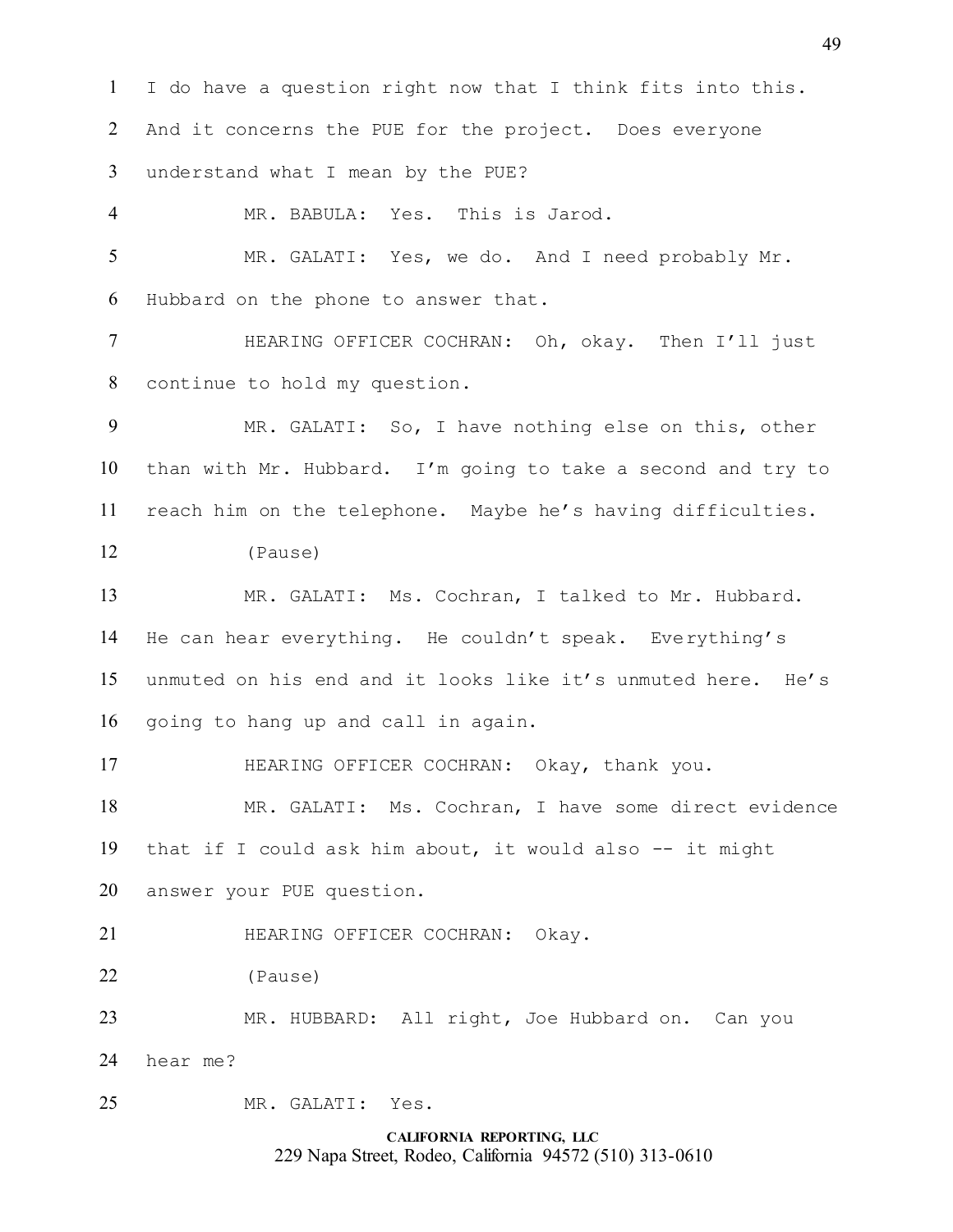HEARING OFFICER COCHRAN: Yes, thank you, Mr.

 Hubbard. You would not have been sworn. Can you raise your right hand?

 MR. HUBBARD: Yes, ma'am. HEARING OFFICER COCHRAN: Do you swear or affirm that the testimony you're about to give in this proceeding is the truth, the whole truth, and nothing but the truth. MR. HUBBARD: I do. HEARING OFFICER COCHRAN: Thank you. 10 Mr. Galati, please proceed. MR. GALATI: Yes, Mr. Hubbard, can you please describe for the court reporter who you work for? MR. HUBBARD: I am the Senior Design Director for Digital Realty, for the Central and West Regions. MR. GALATI: Okay. Did you hear the description that Mr. Kolnowski in his testimony described of data centers don't typically use the maximum amount of electricity that they're designed for? MR. HUBBARD: Yes, I did. MR. GALATI: And do you agree that in your experience, in Digital Realty's experience is that data centers are typically in the 60 to 70 percent of that design maximum? MR. HUBBARD: I would. That is typically what we see, historically.

# **CALIFORNIA REPORTING, LLC**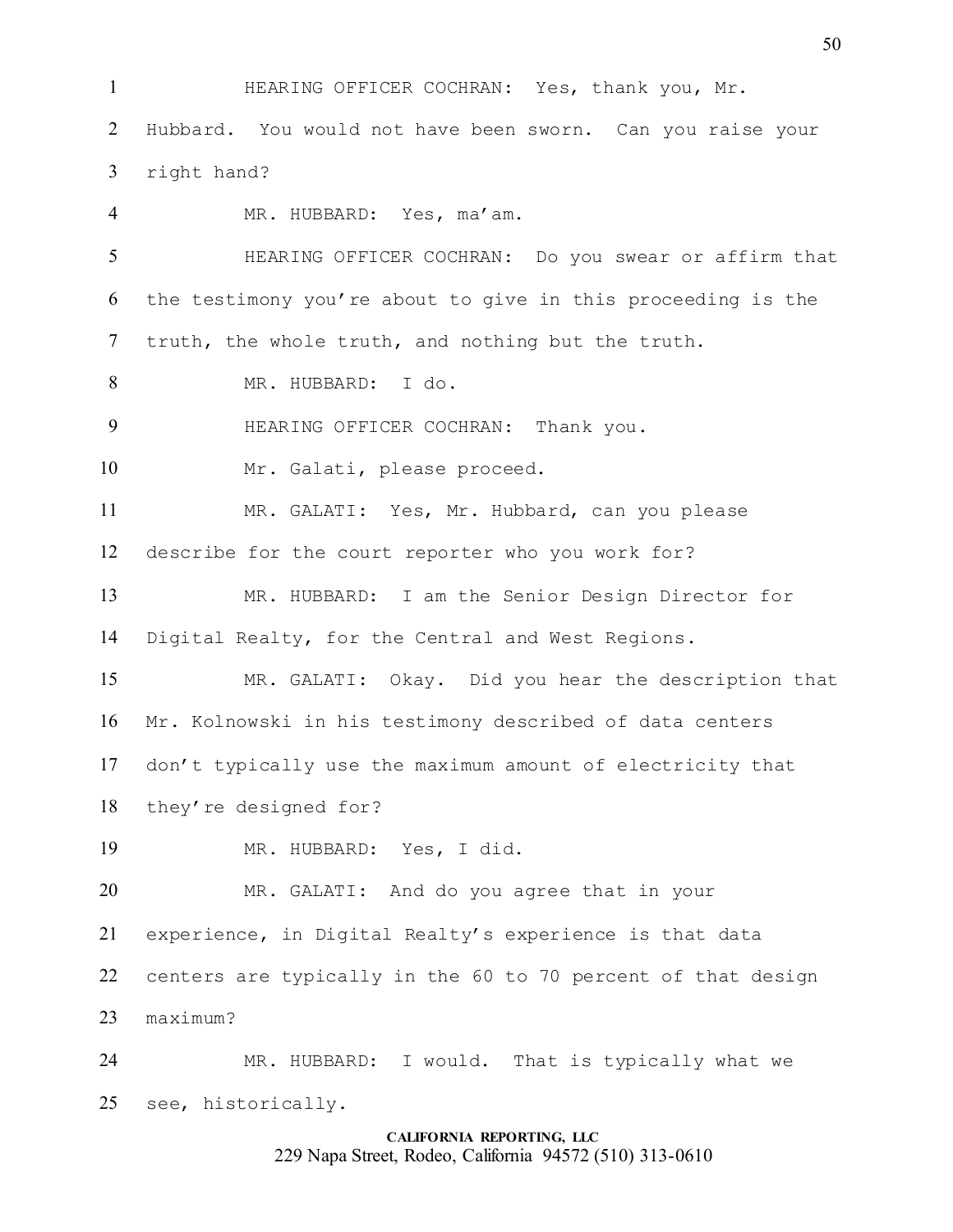MR. GALATI: Is that because tenants don't typically use all the electricity that is available to them?

MR. HUBBARD: It is.

 MR. GALATI: So, you could have a building that was 5 completely leased out and occupied, but it would -- it's not likely that it would use the maximum electricity?

7 MR. HUBBARD: That is very correct.

 MR. GALATI: Could you also describe the project's further design and the PUE?

 MR. HUBBARD: Yes, we've continued to do the design and further refine the design for Walsh Data Center. And the original estimated of expected PUE that we applied to the application has been revised to be downwards of 1.8 to 1.23. And which is for this market. And so, it's in our interest, financial interest to keep the PUE as low as possible because that results in a direct cost to us.

 MR. GALATI: I guess I'll just ask you this question because Mr. Sarvey asked it to Mr. Kolnowski. Do you plan on doing, after the facility is built and occupied, a pull-the-plug test?

21 MR. HUBBARD: We do not.

 MR. GALATI: I don't have any further questions for Mr. Hubbard.

24 HEARING OFFICER COCHRAN: Mr. Babula, do you have any questions?

# **CALIFORNIA REPORTING, LLC** 229 Napa Street, Rodeo, California 94572 (510) 313-0610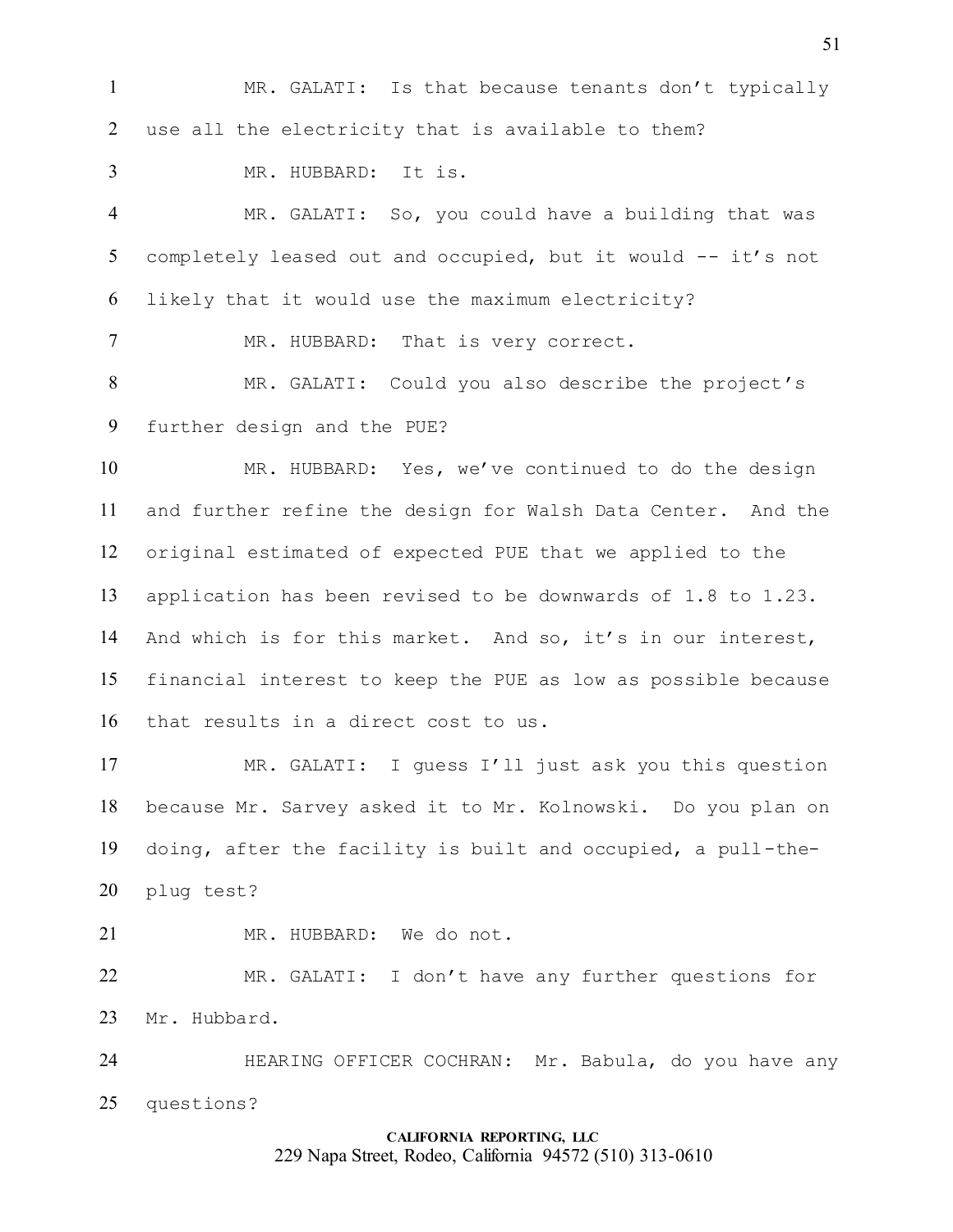**CALIFORNIA REPORTING, LLC** 229 Napa Street, Rodeo, California 94572 (510) 313-0610 MR. BABULA: Yeah, I was muted. I just have one question. You've described how your PUE is coming down. Is your rack rate still the same as initially proposed or is that reduced as well? MR. HUBBARD: No, the same rack rates, just refinement in the efficiencies of our mechanical systems. MR. BABULA: And then one other question. On the pull-the-plug test, can you explain what that is and why you're not going to be doing it? MR. HUBBARD: What typically a pull-the-plug test is you pull the main fuse on a switch gear and the whole building goes dark, and you see the whole building go to generator. We don't do that typically because our customers, once they're online, and once the going is online are not acceptable to that. It's just -- MR. BABULA: Thank you, I have no further questions. Oh, sorry. MR. HUBBARD: No, no, no, I was done. Thank you. MR. BABULA: Okay, thanks. I have no further questions. HEARING OFFICER COCHRAN: Thank you. Mr. Sarvey, do you have any questions for Mr. Hubbard? MR. SARVEY: I believe I do, but it could be another witness, but it's definitely the Applicant's witness. So, you explained that your PUE is going to be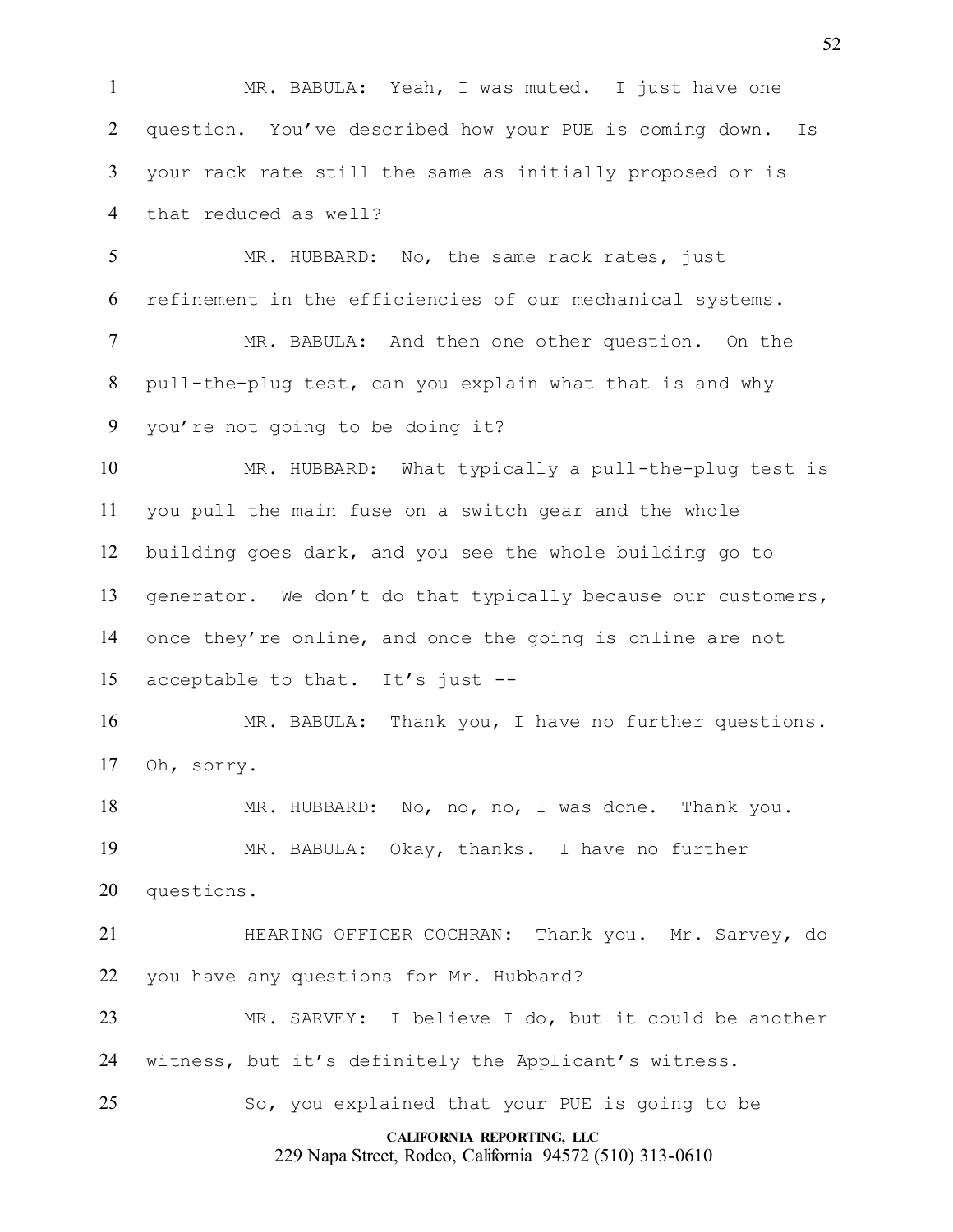revised downward. Could you tell us what the design changes are?

 MR. HUBBARD: Well, originally, we had not selected the equipment at the time of application for our cooling systems. We were in design at the time with the site and shell and had projected what our mechanical systems were going to be. We have been in full design, now, and working with different manufacturers on chiller technology, compressor technology, and we have run our own studies to show that we're -- you know, based on the efficiency of these units that the projected 1.3 is going to come down to the 1.8, 1.23 area.

 MR. SARVEY: Has CEC staff been made aware of these design changes, i.e. perhaps your criteria pollutants will go up or more electricity use will occur? Have you consulted with the CEC on these design changes?

17 MR. HUBBARD: We have not.

 MR. SARVEY: Okay. Is the Applicant willing to accept a condition limiting the expected PUE to 1.8 to 1.23? MR. HUBBARD: Yes.

MR. SARVEY: They are, awesome. Thank you.

 MR. HUBBARD: I'm sorry what was your question again? Can you repeat the question? Sorry.

 MR. SARVEY: I said is the Applicant willing to accept the condition limiting the expected PUE to 1.18 to

#### **CALIFORNIA REPORTING, LLC**

229 Napa Street, Rodeo, California 94572 (510) 313-0610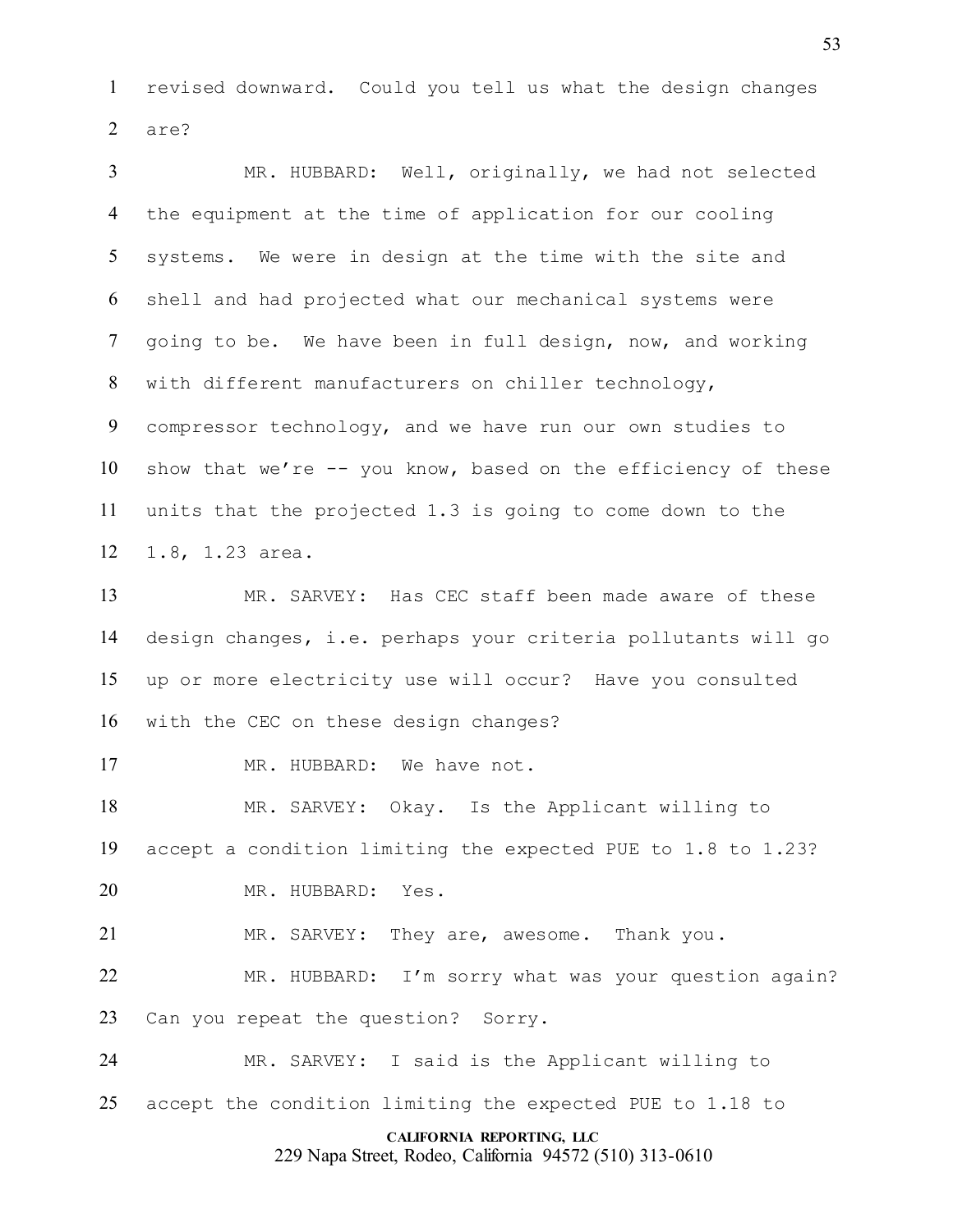1.23?

 MR. HUBBARD: Limiting the condition that we will not go over that at all? I mean that's our projection. I don't know if I'm understanding the question.

 MR. SARVEY: What I'm asking is would you guys accept a condition limiting you to that range?

 MR. HUBBARD: I'm not the authority to be able to speak on behalf of the company to limit us in that condition. That's just -- again, this is a design correct area that we're heading towards, that we'd be using.

 MR. GALATI: I would also object to the characterization that a limitation of a PUE is necessary to mitigate a significant impact. And so, therefore, on behalf of the company I will say we will not accept a condition like that.

 MR. SARVEY: Okay, thank you, Mr. Galati on behalf of the company.

 Would the Applicant be willing to accept the condition that they would require the maximum amount of solar generation feasible on the site if it was acceptable to the

City of Santa Clara?

 MR. HUBBARD: We haven't looked into solar generation, so I can't really speak to that.

MR. SARVEY: Okay. Thank you, that's all I have.

HEARING OFFICER COCHRAN: So, I have a question. I'm

#### **CALIFORNIA REPORTING, LLC**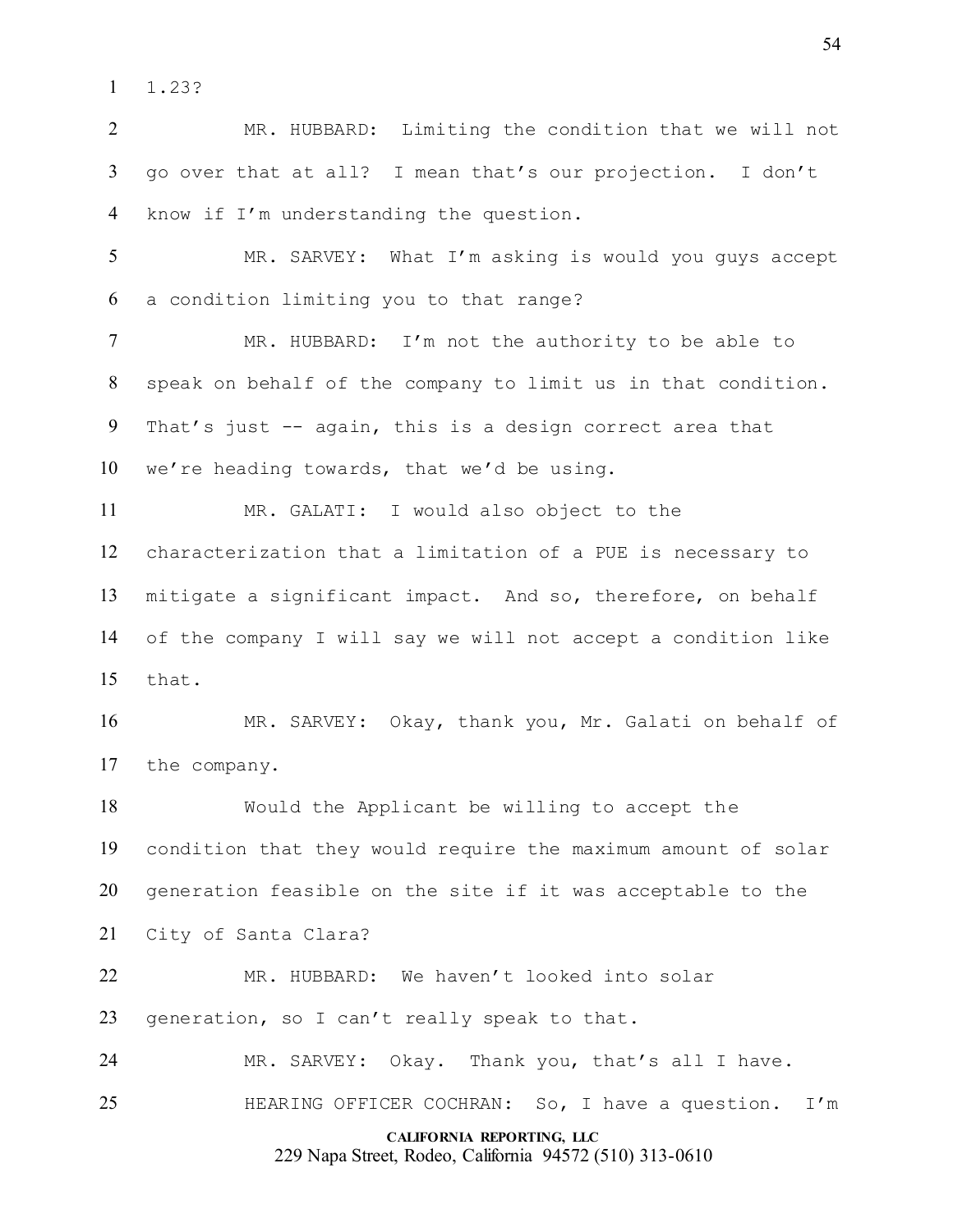not sure if this is the appropriate time. But if it's for a different panel that would be fine.

 When the backup generators are operated for testing and maintenance what happens to the power generated during those operations?

 MR. HUBBARD: Well, it depends on the situation. Typically, when they're tested monthly it is without load. So, we would still be on SVP power, Silicon Valley Power at that time. Typically, they're tested without the building load, so it's just more for run time to keep them -- to make sure everything's working efficiently and when we do lose SVP power that they will be available.

13 HEARING OFFICER COCHRAN: Okay, thank you for that. Does anybody have a follow-up question?

 MR. SARVEY: May I have a follow-up question on that, please?

HEARING OFFICER COCHRAN: Yes, you may.

 MR. SARVEY: Okay, I'm sorry. This is Bob Sarvey. Is it possible to store the energy from the testing of the generators in a battery energy system?

 MR. HUBBARD: Possibly. I'm not familiar of one from a diesel energy stored energy system that's compatible with our engines. It may be out there, but we haven't looked into it.

MR. SARVEY: Okay, thank you. That's all I have.

#### **CALIFORNIA REPORTING, LLC**

229 Napa Street, Rodeo, California 94572 (510) 313-0610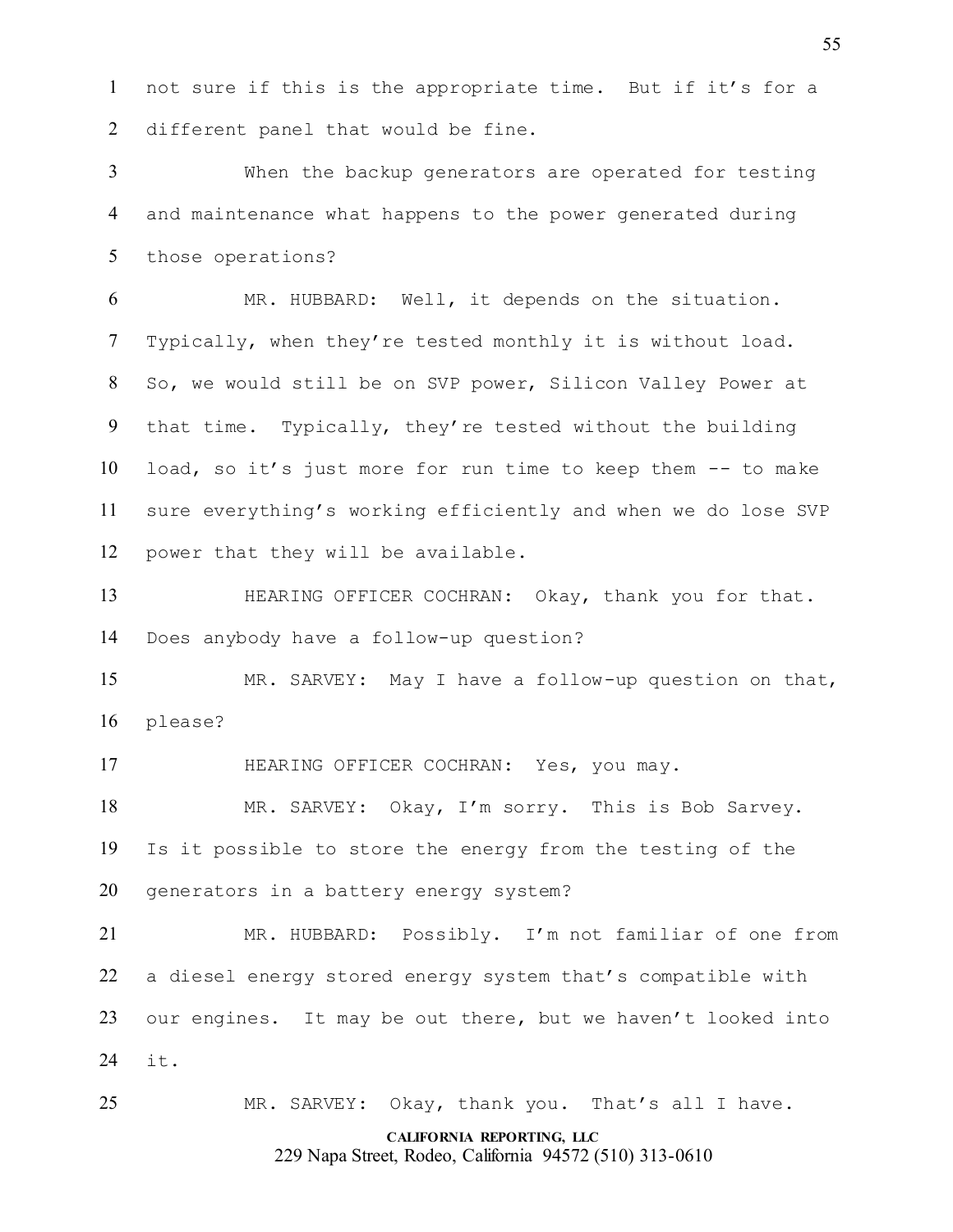HEARING OFFICER COCHRAN: Anything else on either Utilities and Service Systems or Energy Resource?

 MR. GALATI: Is Mr. Sarvey going to testify on Energy Resources? I have cross-examination in that area. I haven't heard his direct testimony.

 HEARING OFFICER COCHRAN: Could you -- Mr. Sarvey? MR. SARVEY: My direct testimony would just be in writing. If you have some questions, please ask.

 HEARING OFFICER COCHRAN: Mr. Galati, please ask your questions.

 MR. GALATI: After hearing Mr. Kolnowski's testimony and going through the Integrated Resources Plan and hearing how they work with data centers do you still contend -- and hearing that the data centers have ramp over time, do you still contend that Silicon Valley Power will not have enough resources to supply the Walsh Data Center or other data centers?

 MR. SARVEY: I'm not saying they won't have the resources, I'm saying they're going to have to add a lot of resources. And when you look at the resources and you talk about 1,200 megawatts, you have to look at the net qualifying capacity of those resources. And if it's all renewable, your net qualifying capacity is much lower than what he's quoting. Now, if you look at the Integrated Resource Plan, the

amount of resources that Silicon Valley claims for 2019 is

**CALIFORNIA REPORTING, LLC**

229 Napa Street, Rodeo, California 94572 (510) 313-0610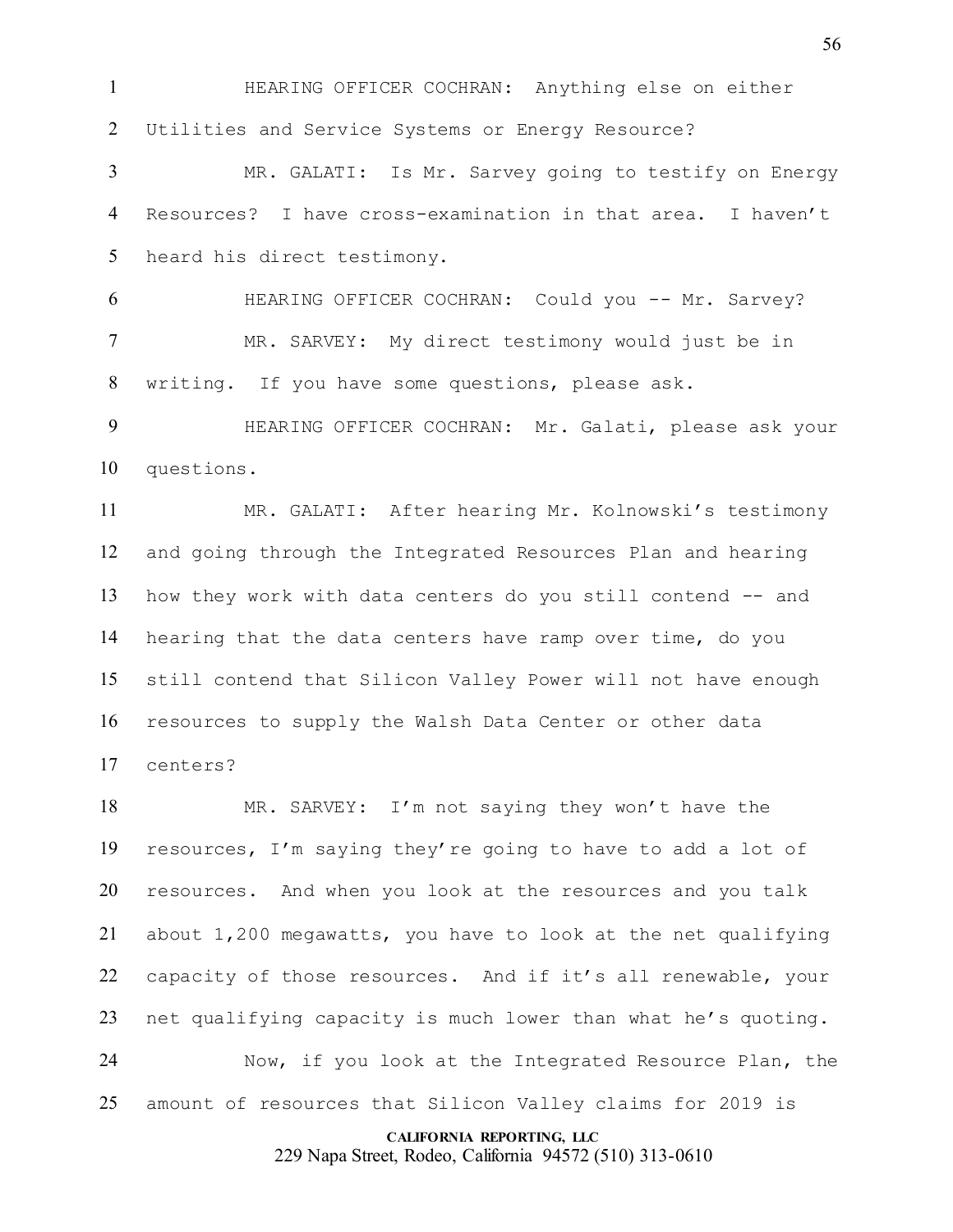somewhere in the 800 range, whereas the numbers we're hearing now that Silicon Valley has 1,200 megawatts of resources. But when you take the net qualifying capacity, yeah, I say you're still short.

 MR. GALATI: You believe that CEQA requires Silicon Valley Power to purchase all of these resources now to supply every data center, even though they're not built?

 MR. SARVEY: No, absolutely not. What I'm saying is the 650 megawatts that these data centers are projected to use is more than the maximum capacity of the system right now when you add it to the existing -- when you add it to the existing annual usage of somewhere around 587 megawatts is their peak capacity. So, yeah, I say that's true.

 MR. GALATI: And you understand that it's unlikely the data centers together, even if they're all built, would ever reach that peak capacity, correct?

 MR. SARVEY: Oh, I understand from what your witness said it would be 70 percent. But I've also read that many of these data centers are already sold out, like the Vantage Data Center is already at maximum capacity and I expect the other ones will be with the tremendous growth in data centers and how everybody's using all of this data. Particularly right now, when everybody's at home. So, yeah, I expect that it will outpace it.

MR. GALATI: I have no further questions.

# **CALIFORNIA REPORTING, LLC** 229 Napa Street, Rodeo, California 94572 (510) 313-0610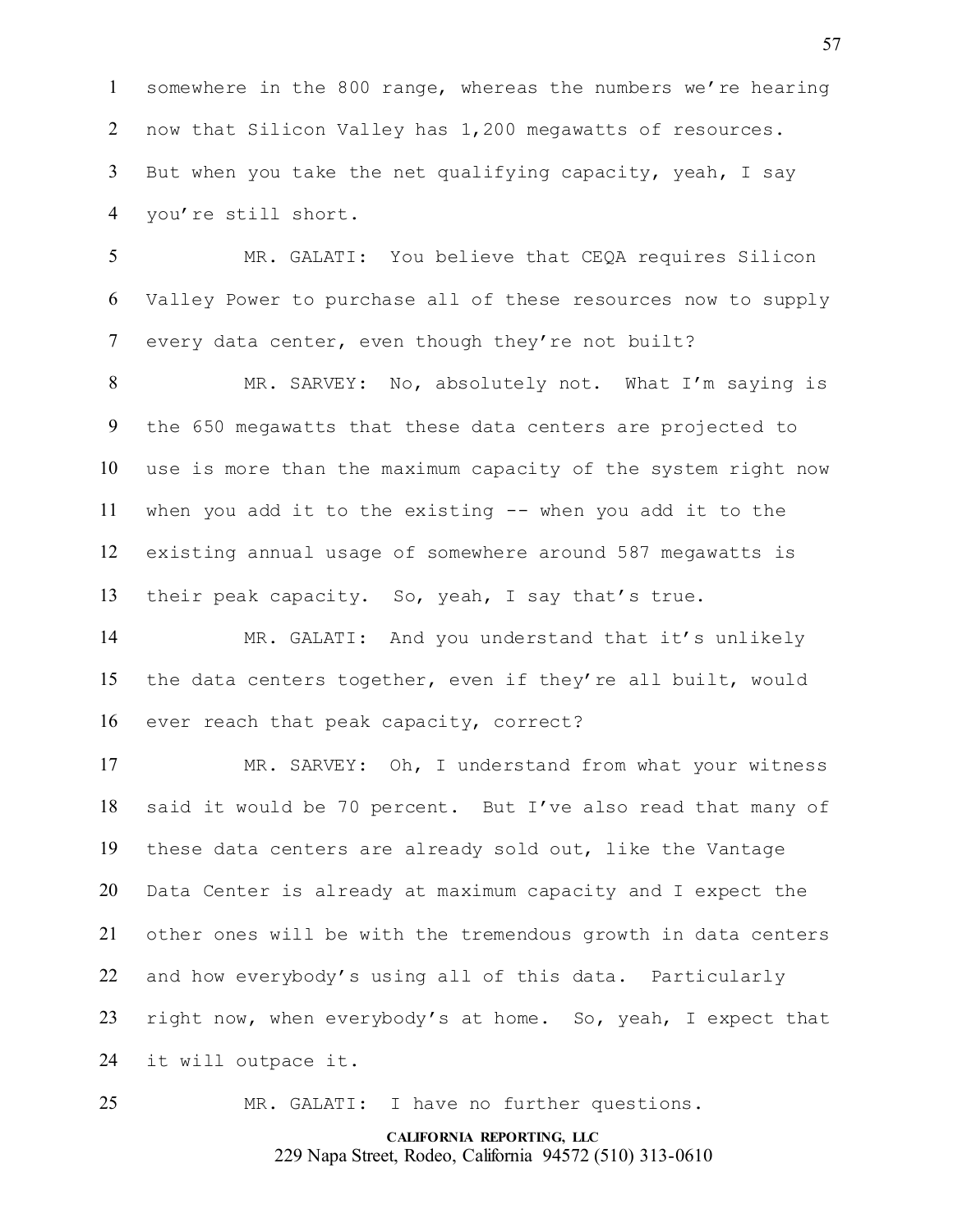HEARING OFFICER COCHRAN: Okay. Last call for Utilities and Service Systems and Energy Resources. Anyone else?

 MR. BABULA: This is Jared Babula. So, I do have one cross question for Mr. Sarvey, since Mr. Galati asked a couple of my other ones.

 HEARING OFFICER COCHRAN: Thank you, Mr. Babula, please proceed.

9 MR. BABULA: Okay. So, in various -- Mr. Sarvey, in various places in your filing, such as Exhibit 500, pages 1 and 2, and 501, page 4, you describe the data centers as being approved or permitted by the Energy Commission. Is your contention that the Commission approved the construction and operation of the McLaren and Laurelwood Data Centers and the Walsh facility is now pending such approval?

 MR. SARVEY: Well, yeah, they did approve those two data centers. Yeah, I believe that. And I believe they'll approve this one. I believe they'll approve the rest of them.

 MR. BABULA: And that's approve the construction and operation of those data centers?

 MR. SARVEY: Absolutely. I think the Energy Commission will approve all of these data centers. I have no question in my mind that they will.

MR. BABULA: Okay, thank you. That's the only

**CALIFORNIA REPORTING, LLC** 229 Napa Street, Rodeo, California 94572 (510) 313-0610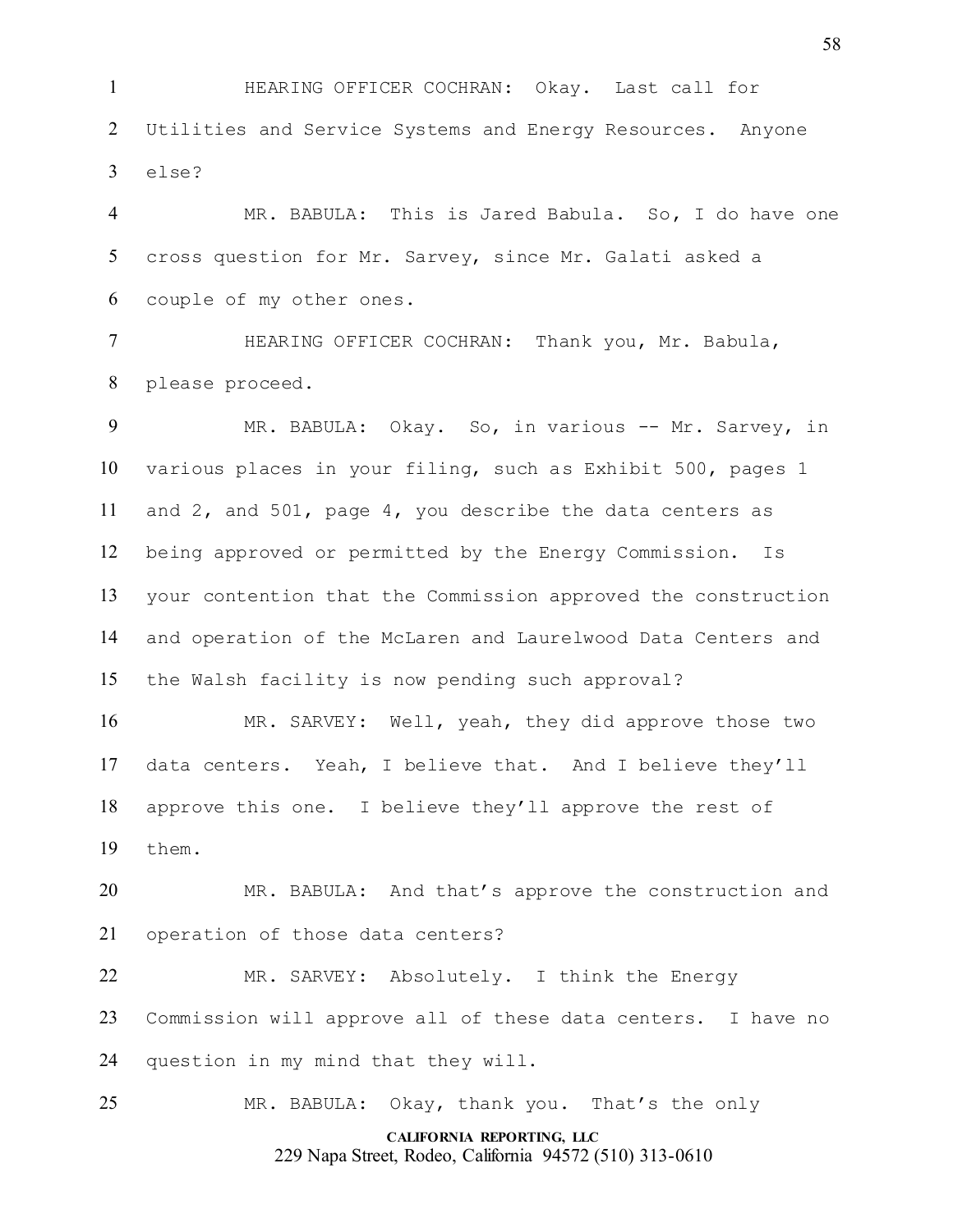question I have.

| $\overline{2}$ | MR. SARVEY: Okay.                                                                    |
|----------------|--------------------------------------------------------------------------------------|
| 3              | HEARING OFFICER COCHRAN: Okay. Mr. Sarvey, did you                                   |
| 4              | have anything you wanted to say to sum up?                                           |
| 5              | MR. SARVEY: No, I'll save that for my closing                                        |
| 6              | argument. Thank you.                                                                 |
| $\tau$         | HEARING OFFICER COCHRAN: Okay. So, with that we                                      |
| 8              | have concluded Utilities and Service Systems, and Energy                             |
| 9              | Resources.                                                                           |
| 10             | Are we ready, now, to proceed to Air Quality, Public                                 |
| 11             | Health and Greenhouse Gases?                                                         |
| 12             | MR. BABULA: This is Jared Babula for staff. Yes.                                     |
| 13             | HEARING OFFICER COCHRAN: Mr. Galati?                                                 |
| 14             | MR. GALATI: Yes, we're ready.                                                        |
| 15             | HEARING OFFICER COCHRAN: Mr. Sarvey?                                                 |
| 16             | MR. SARVEY: Yes, I'm ready.                                                          |
| 17             | HEARING OFFICER COCHRAN: Okay. For the witnesses                                     |
|                | 18 who are about to testify for Air Quality, Public Health and                       |
| 19             | Greenhouse Gases. Staff, can you identify your witnesses                             |
| 20             | please?                                                                              |
| 21             | MR. BABULA: Yes, that would be Dr. Tao Jiang and Dr.                                 |
| 22             | Ann Chu.                                                                             |
| 23             | HEARING OFFICER COCHRAN: As well as Mr. Kolnowski                                    |
| 24             | and Mr. Hilken from Bay Area Air Quality Management District?                        |
| 25             | MR. BABULA: Right. Well, so, let me just also --                                     |
|                | CALIFORNIA REPORTING, LLC<br>229 Napa Street, Rodeo, California 94572 (510) 313-0610 |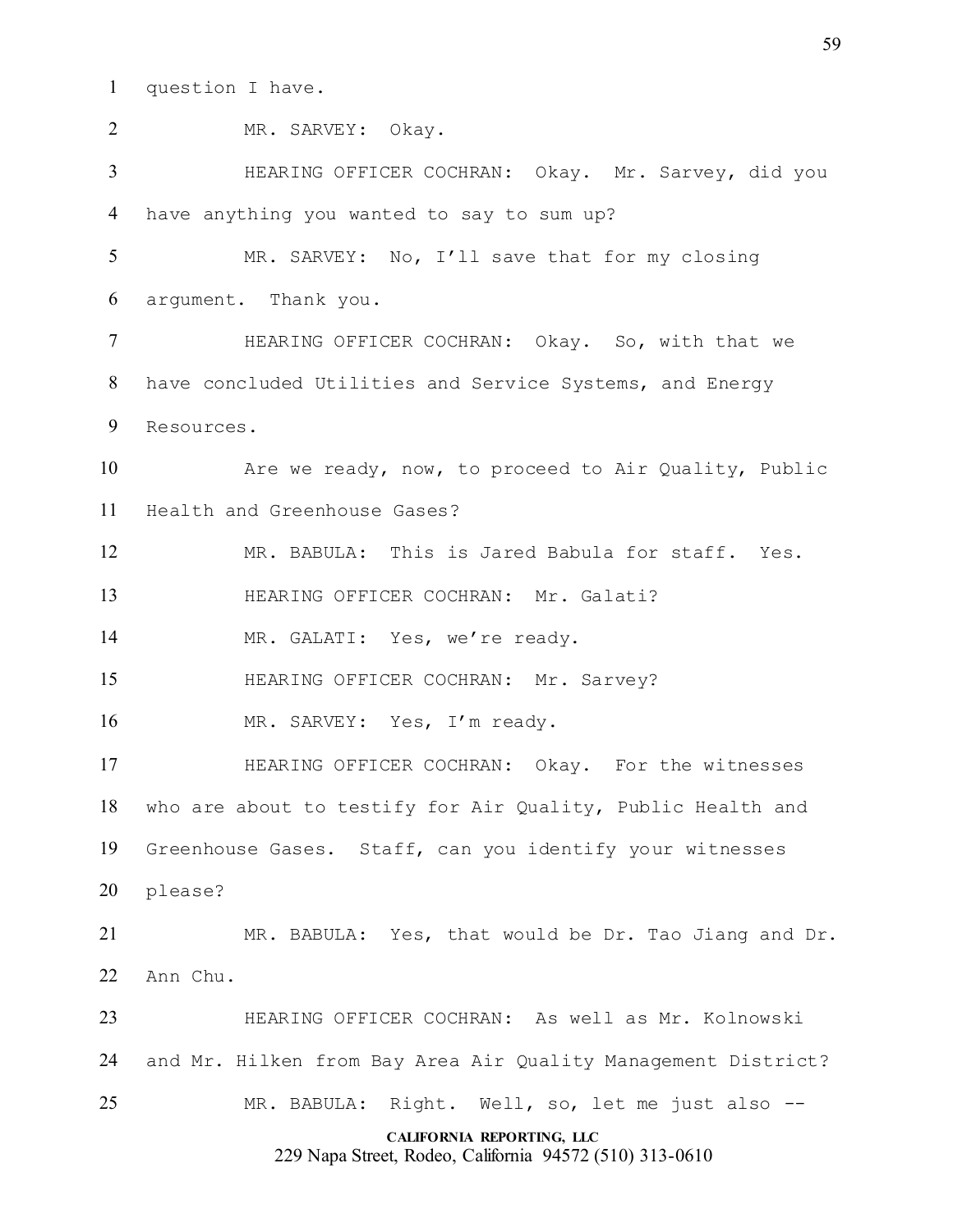so, for who's going to provide from staff, who will have an opening statement, that would be Dr. Tao Jiang and Dr. Ann Chu.

 We also have available to address cross questions, depending on the nature of the question, Dr. Wenjun Qian and Brewster Birdsall from staff.

 And then, from the Bay Area Air Quality Management District there's Mr. Henry Hilken.

 HEARING OFFICER COCHRAN: Thank you. Okay, from Applicant, who are you planning to either have direct or cross-examination of?

 MR. GALATI: So, for direct and an opening statement we have Mr. Greg Darvin. I guess I'll go ahead and have Mr. Michael Lisenbee sworn just in case there's any crossover with Greenhouse Gas Emissions. And Mr. Hubbard is already sworn. Those are my three witnesses, should he be needed. But Mr. Darvin is the only one that will make an opening statement in Air Quality and Public Health.

 HEARING OFFICER COCHRAN: Okay. And Mr. Sarvey, are you -- is there anyone else?

MR. SARVEY: There's just me.

 HEARING OFFICER COCHRAN: Okay. So, if I could have Mr. Hilken, Dr. Jiang, Dr. Chu, Dr. Qian, Mr. Birdsall, Mr. Darvin and Mr. Lisenbee please raise your right hand. And 25 then what I'm going to have you do is I'm going to have each

#### **CALIFORNIA REPORTING, LLC**

229 Napa Street, Rodeo, California 94572 (510) 313-0610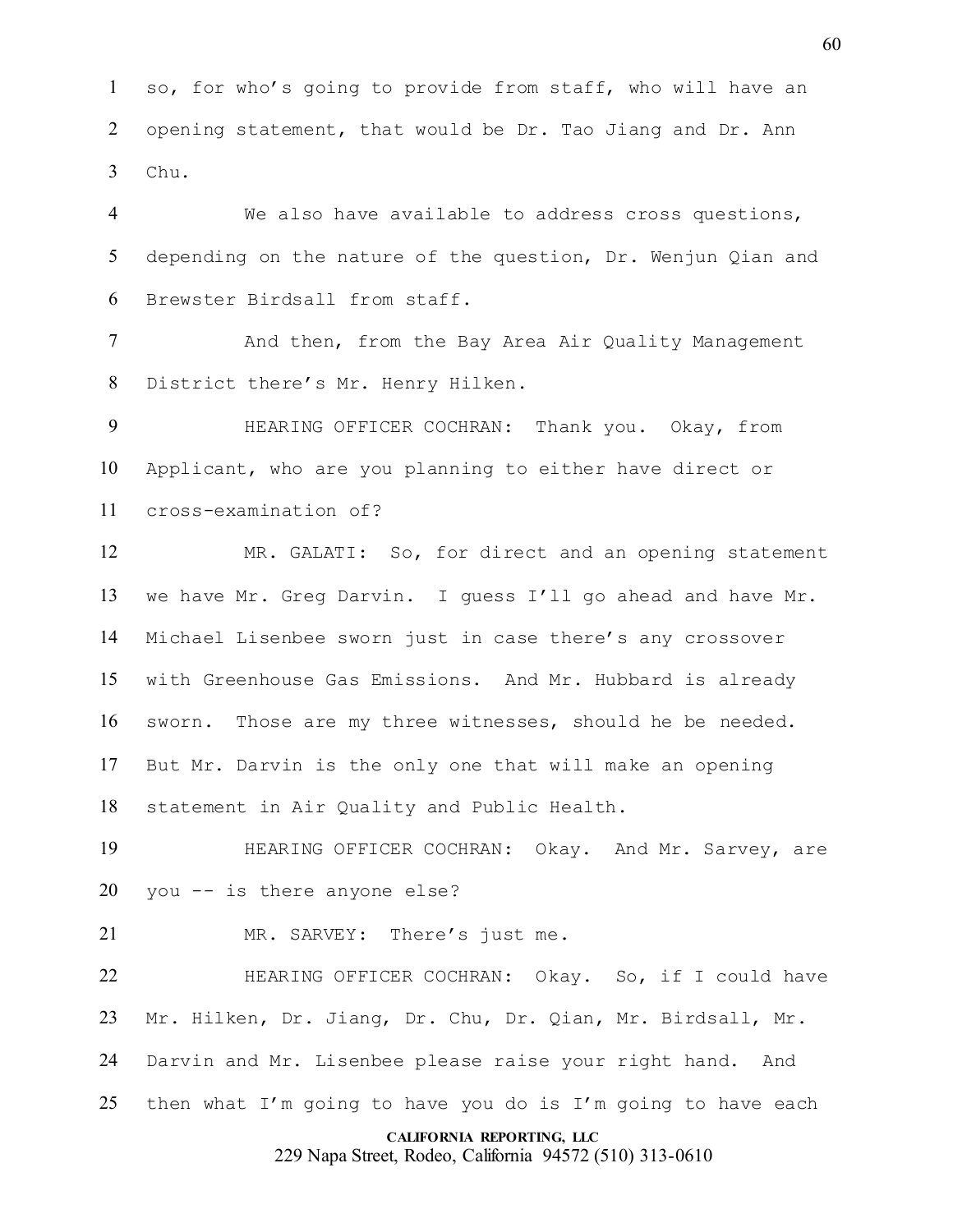| $\mathbf{1}$             | of you then respond orally that you have accepted the oath. |
|--------------------------|-------------------------------------------------------------|
| $\overline{2}$           | Do you swear or affirm that the testimony that you're       |
| 3                        | about to give in this proceeding is the truth, the whole    |
| 4                        | truth, and nothing but the truth?                           |
| 5                        | Mr. Hilken?                                                 |
| 6                        | MR. HILKEN: Yes.                                            |
| $\overline{\mathcal{L}}$ | HEARING OFFICER COCHRAN: Dr. Jiang?                         |
| 8                        | DR. JIANG: Yes.                                             |
| 9                        | HEARING OFFICER COCHRAN: Dr. Chu?                           |
| 10                       | DR. CHU: Yes.                                               |
| 11                       | HEARING OFFICER COCHRAN: Dr. Qian?                          |
| 12                       | DR. QIAN: Yes.                                              |
| 13                       | HEARING OFFICER COCHRAN: Mr. Birdsall? Mr.                  |
| 14                       | Birdsall?                                                   |
| 15                       | MR. BIRDSALL: Yes.                                          |
| 16                       | HEARING OFFICER COCHRAN: Mr. Darvin? I've unmuted           |
| 17                       | you, Mr. Darvin, if that was the issue.                     |
| 18                       | MR. DARVIN: Yes.                                            |
| 19                       | HEARING OFFICER COCHRAN: And finally, Mr. Lisenbee?         |
| 20                       | MR. LISENBEE: Yes.                                          |
| 21                       | HEARING OFFICER COCHRAN: Okay. Let the record               |
| 22                       | reflect that all the witnesses have been sworn.             |
| 23                       | Mr. Galati, would you like to go first?                     |
| 24                       | MR. GALATI: Yes, please.                                    |
| 25                       | HEARING OFFICER COCHRAN: Please proceed.                    |
|                          | CALIFORNIA REPORTING, LLC                                   |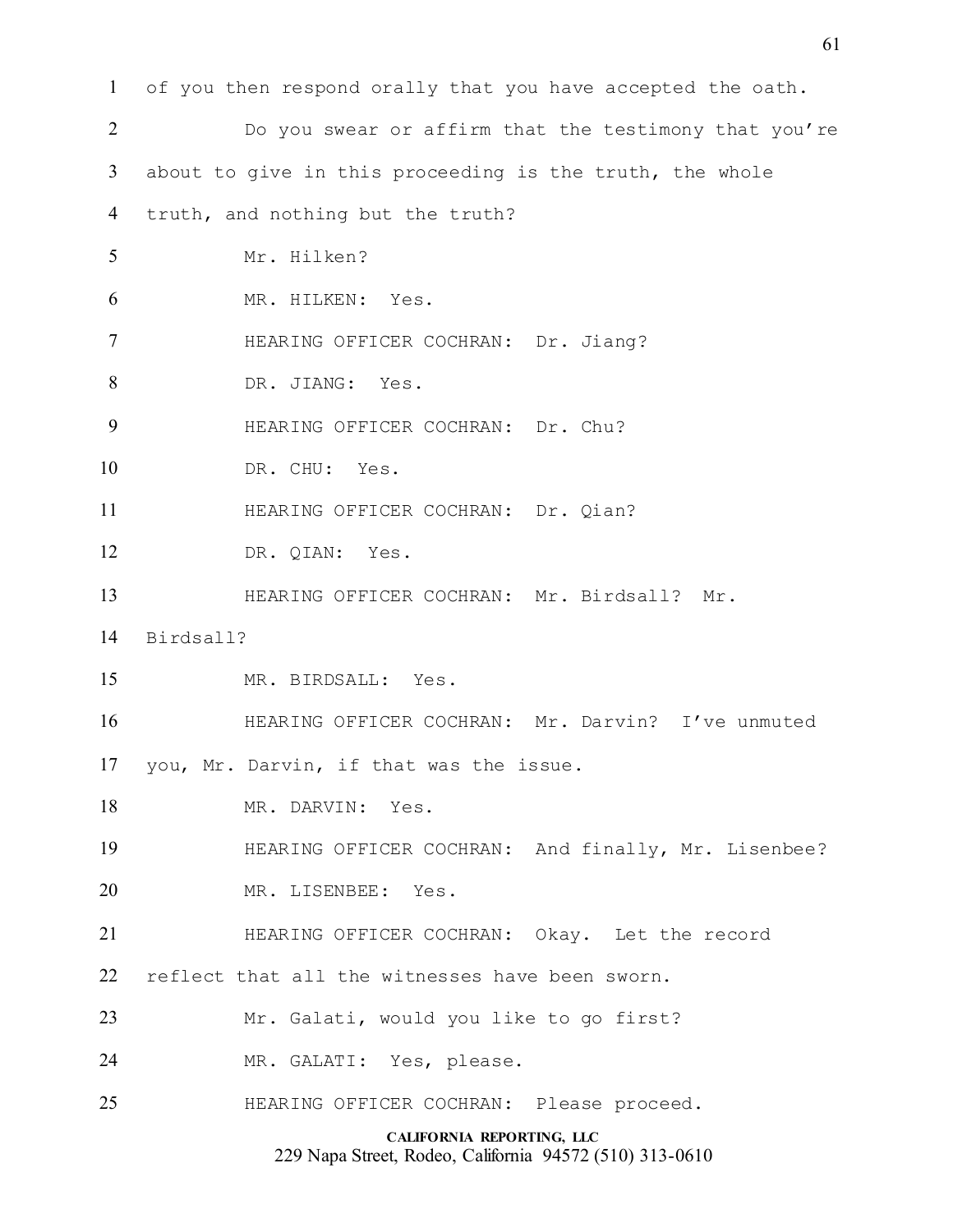MR. GALATI: All right. For Mr. Darvin and Mr. Lisenbee, would you please just state your name for the record and just a brief description of what you're doing for the project? I'll have Mr. Lisenbee go first.

 MR. LISENBEE: This is Mike Lisenbee. I'm a Senior Project Manager at David J. Powers & Associates, which is a CEQA consulting firm in San Jose. I've been a CEQA practitioner at David J. Powers & Associates for 13 years. And my typical role is to prepare legally defensible CEQA documents on behalf of lead agency staff.

 For this project, my role was to prepare the SPPE application on behalf of the project Applicant.

 MR. GALATI: Mr. Lisenbee, we'll come back to you in case there's any questions.

But Mr. Darvin, could you go ahead?

 MR. DARVIN: Sure. My name is Greg Darvin and I'm the Air Quality Consultant who prepared the Air Quality and Public Health sections of the small power plant exemption on behalf of the Applicant. I'm the Senior Meteorologist for Atmospheric Dynamics. And I've been actively involved in CEC proceedings in both Air Quality and Public Health over the past 20 years.

 MR. GALATI: Mr. Darvin, could you please summarize your testimony, really focusing on the questions that the Committee had asked us to address in this hearing?

> **CALIFORNIA REPORTING, LLC** 229 Napa Street, Rodeo, California 94572 (510) 313-0610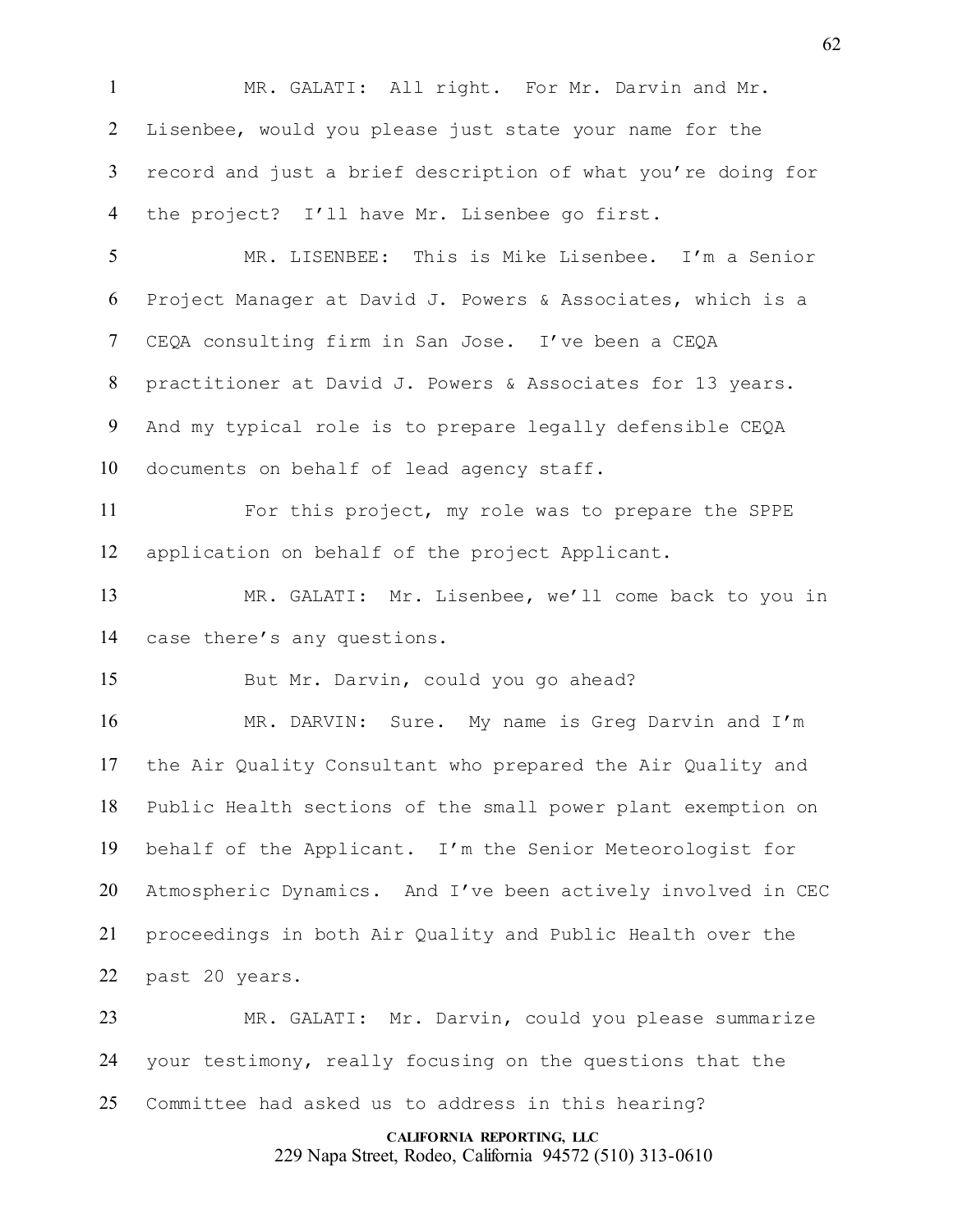MR. DARVIN: Yes. Specifically, I believe that's with the cumulative health risk impacts that we prepared, which we followed the Bay Area CEQA guidelines, and which includes looking at sources out to 1,000 feet. And based on comments we received from the CEC, we actually expanded that radius to include the San Jose Airport.

 Using that cumulative analysis we found, with San Jose Airport and other background sources, we had found that cumulative impacts from all background projects following the Bay Area CEQA guidelines for doing the cumulative analysis showed that all impacts were less than significance.

 You know, one comment I want to add to that, too, is that typically the Bay Area CEQA guidelines have us just look at sensitive receptors within 1,000 feet of the project site, and there are no sensitive receptors within that prescribed distance.

17 MR. GALATI: And Mr. Darvin --

 MR. DARVIN: Initially -- sorry, go ahead, Scott. MR. GALATI: Did you review Mr. Sarvey's testimony? MR. DARVIN: Yes, I did.

 MR. GALATI: Do you have any comments or additional information you'd like to add that you think might be helpful for the Committee?

 MR. DARVIN: At this time not really, just other than the methods that he -- or some of the impacts that he cited

#### **CALIFORNIA REPORTING, LLC**

229 Napa Street, Rodeo, California 94572 (510) 313-0610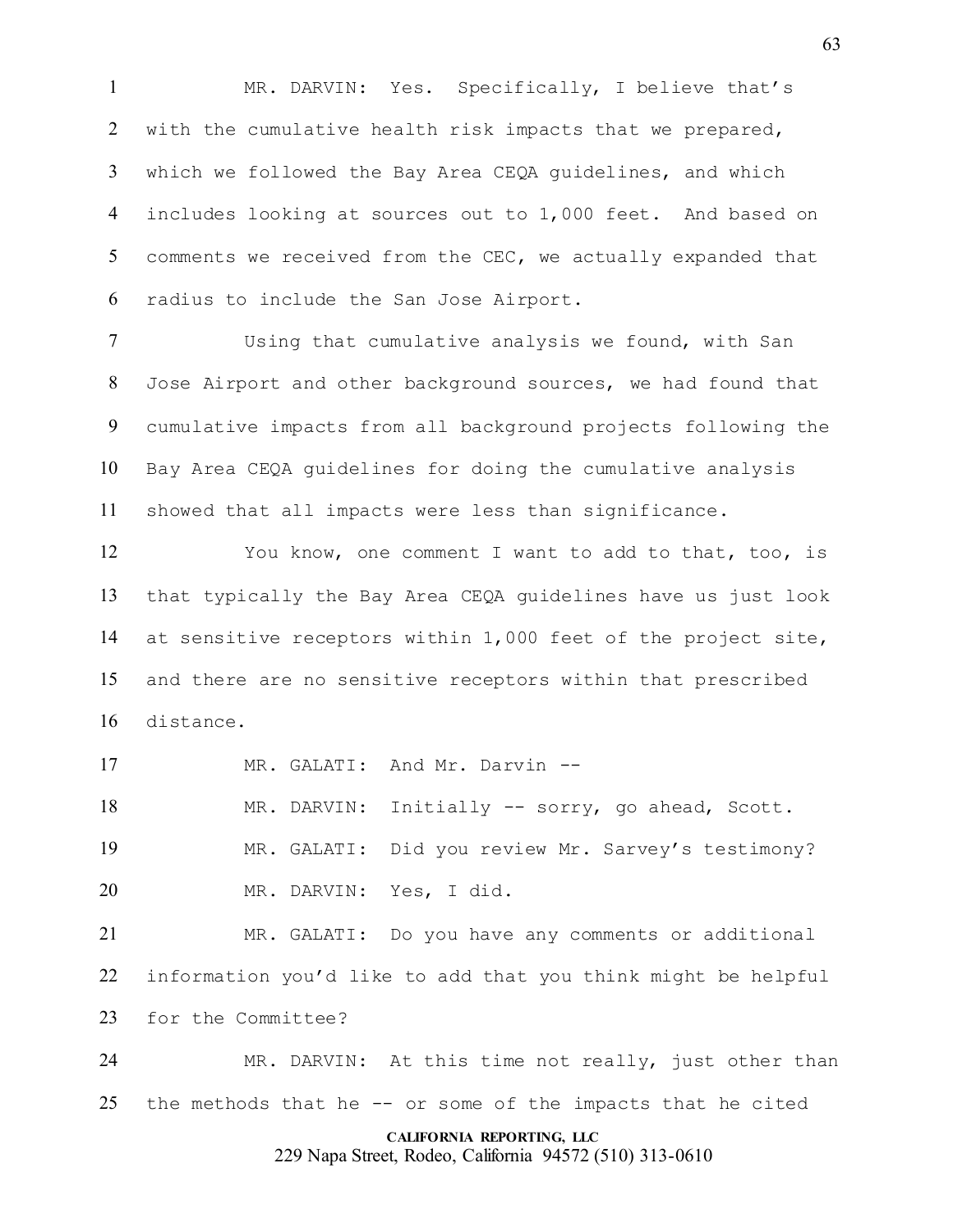using screening modeling results from past projects probably are not the best approach to look at these types of projects. But realistically, you know, all the analyses that we did following the guidelines have shown insignificant impact. So, no additional comments on Mr. Sarvey's testimony. MR. GALATI: And can you describe -- the project is

using diesel particulate filters, correct?

8 MR. DARVIN: That is correct.

MR. GALATI: And what do they actually do?

 MR. DARVIN: They actually reduce the emissions of diesel particulate matter by up to 90 percent. They're a type of filter, basically, that reduce the overall emissions of particular matter. Applying DPFs to these types of projects significantly reduce the risk, the modeled risk impacts, and the associated health risk impacts associated with these types of projects.

 The typical standard Tier 2 emission factor that we often use for diesel engines is about .15 grams per brake horsepower hour of diesel particular matter. These diesel particulate filters proposed for the project would drop the DPF emissions by over 90 percent to .01 grams per brake horsepower hour. So, a sizeable drop in emissions.

 MR. GALATI: Can you please briefly describe for the difference of a diesel engine such as this versus maybe the traditional power plant that the Commission is aware of?

#### **CALIFORNIA REPORTING, LLC**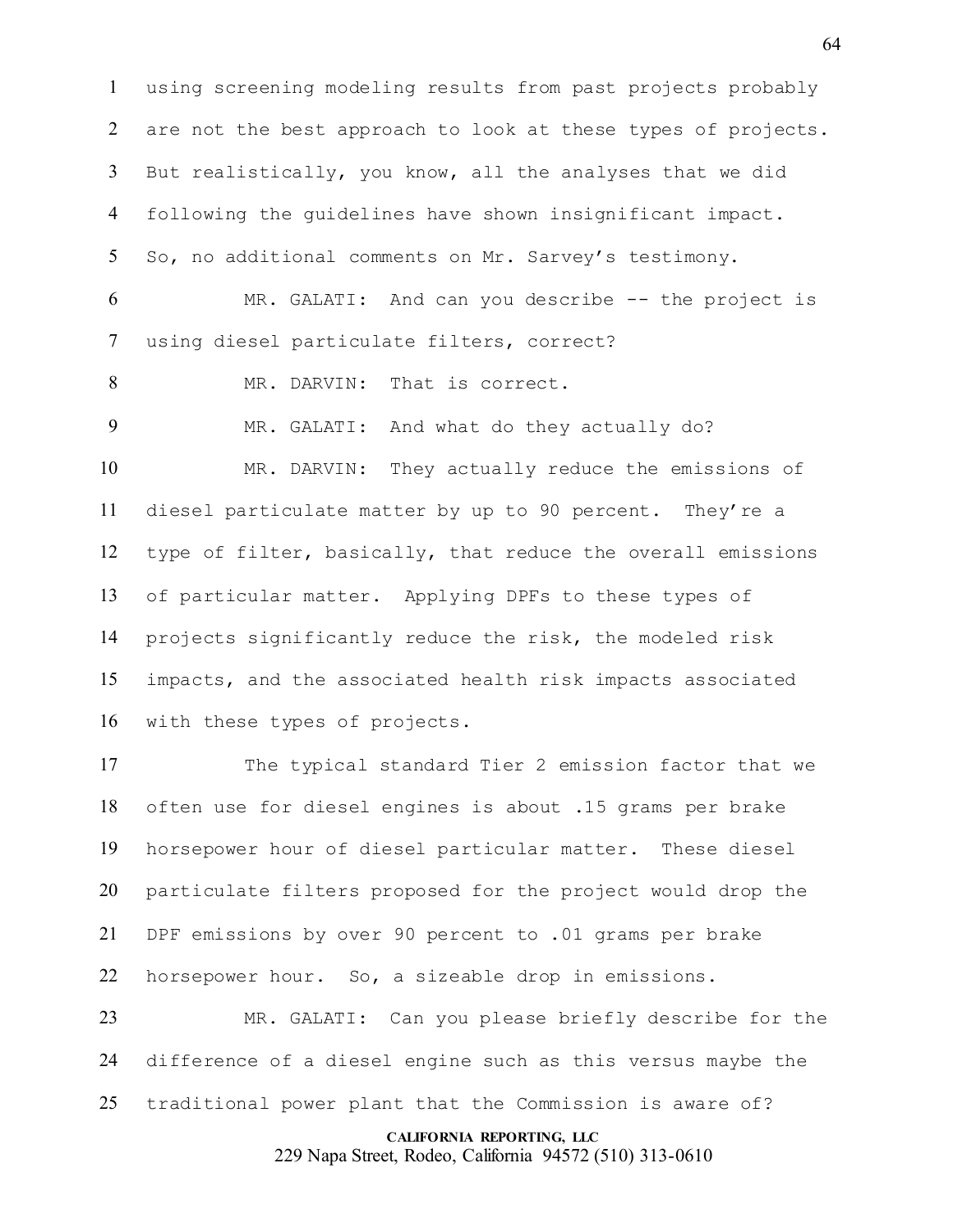MR. DARVIN: Sure. What we found on most reciprocating engines or diesel engines is that a lot of the impact's due to the type of the source, namely reciprocating engine has a small amount of plume rise based on both momentum and exit temperature. As compared to let's say a turbine, which is what we call a mass machine, which typically has high volumes of mass or air going through it, resulting in much higher plume rise and often a higher temperature.

 But what we've found typically with smaller engines or smaller sources, such as diesel reciprocating engines in the 3 megawatt range, most of the modeled impacts are immediately adjacent to the property fence line. Whereas turbines, often the impacts extend out some distance.

 MR. GALATI: Thank you, Mr. Darvin. I don't have any more direct questions.

 HEARING OFFICER COCHRAN: All right, thank you. Staff, do you have your direct information ready?

 MR. BABULA: Yes. So, I'd like to start, then, with Mr. Henry Hilken from the Bay Area Air Quality Management District.

HEARING OFFICER COCHRAN: Go ahead.

 MR. BABULA: Okay, Mr. Hilken, can you just provide your name and your title?

**CALIFORNIA REPORTING, LLC** MR. HILKEN: Yes, Henry Hilken, H-I-L-K-E-N. I'm the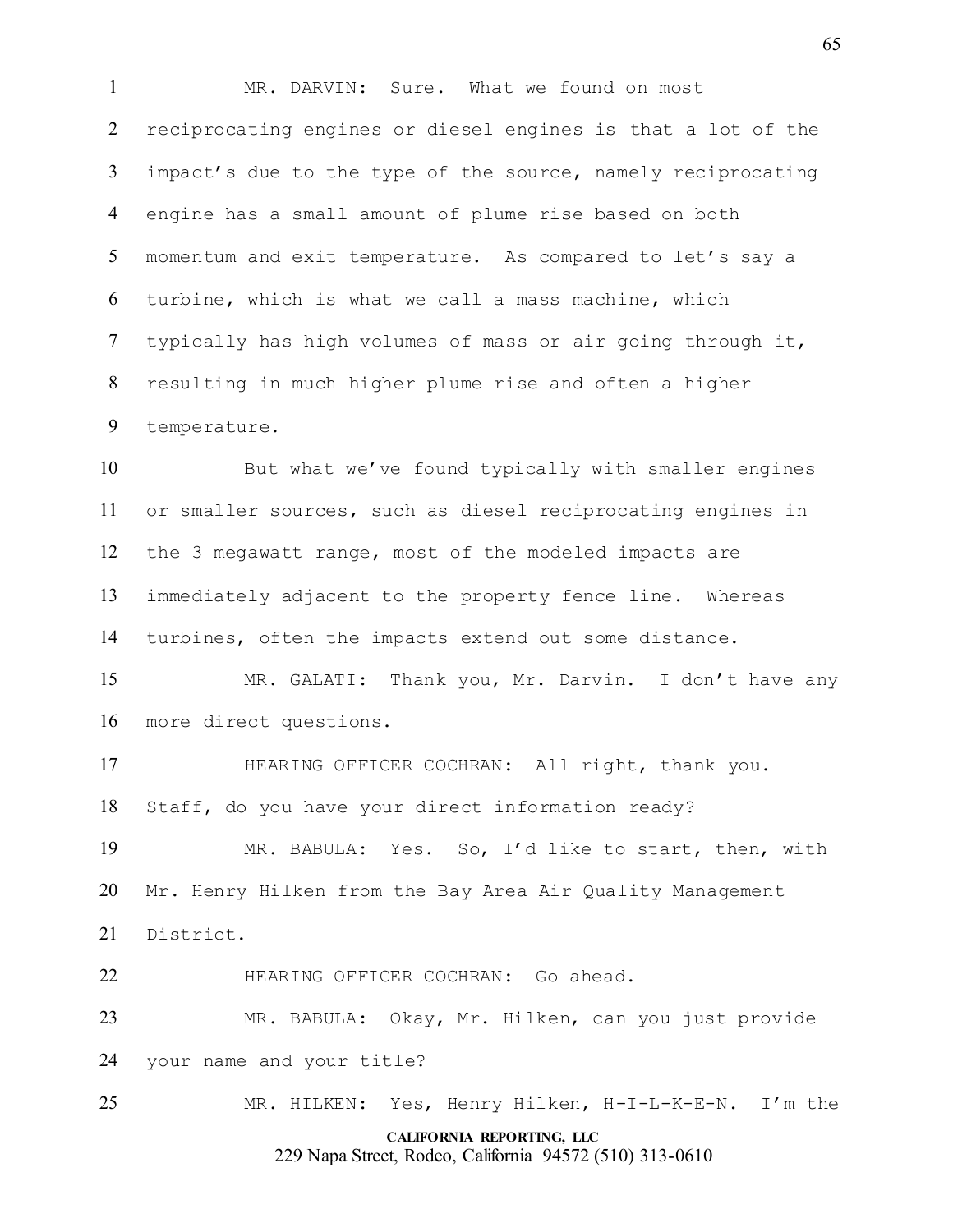Director of Planning and Climate at the Bay Area Air Quality Management District.

 MR. BABULA: And what are your responsibilities there?

 MR. HILKEN: I oversee a couple of teams. I oversee an air quality planning team that prepares local and regional air quality plans. It also does a lot of our CEQA work and other work with cities and counties. And I also oversee a climate protection group that coordinates many of the Air District's climate activities.

 MR. BABULA: Are you aware that the District submitted comments on the CEC staff's initial study for the Walsh Data Center Project?

MR. HILKEN: Yes.

 MR. BABULA: And that based on the direction of the Committee overseeing the Walsh proceeding, CEC staff developed additional analysis to address comments made by the District related to public health and GHGs. Have you reviewed CEC staff's additional analysis?

MR. HILKEN: Yes.

 MR. BABULA: In the area of Public Health did CEC's cumulative HRA, or health risk assessment analysis address the concerns raised by the District in its comments on initial study?

MR. HILKEN: Yes, they did.

**CALIFORNIA REPORTING, LLC** 229 Napa Street, Rodeo, California 94572 (510) 313-0610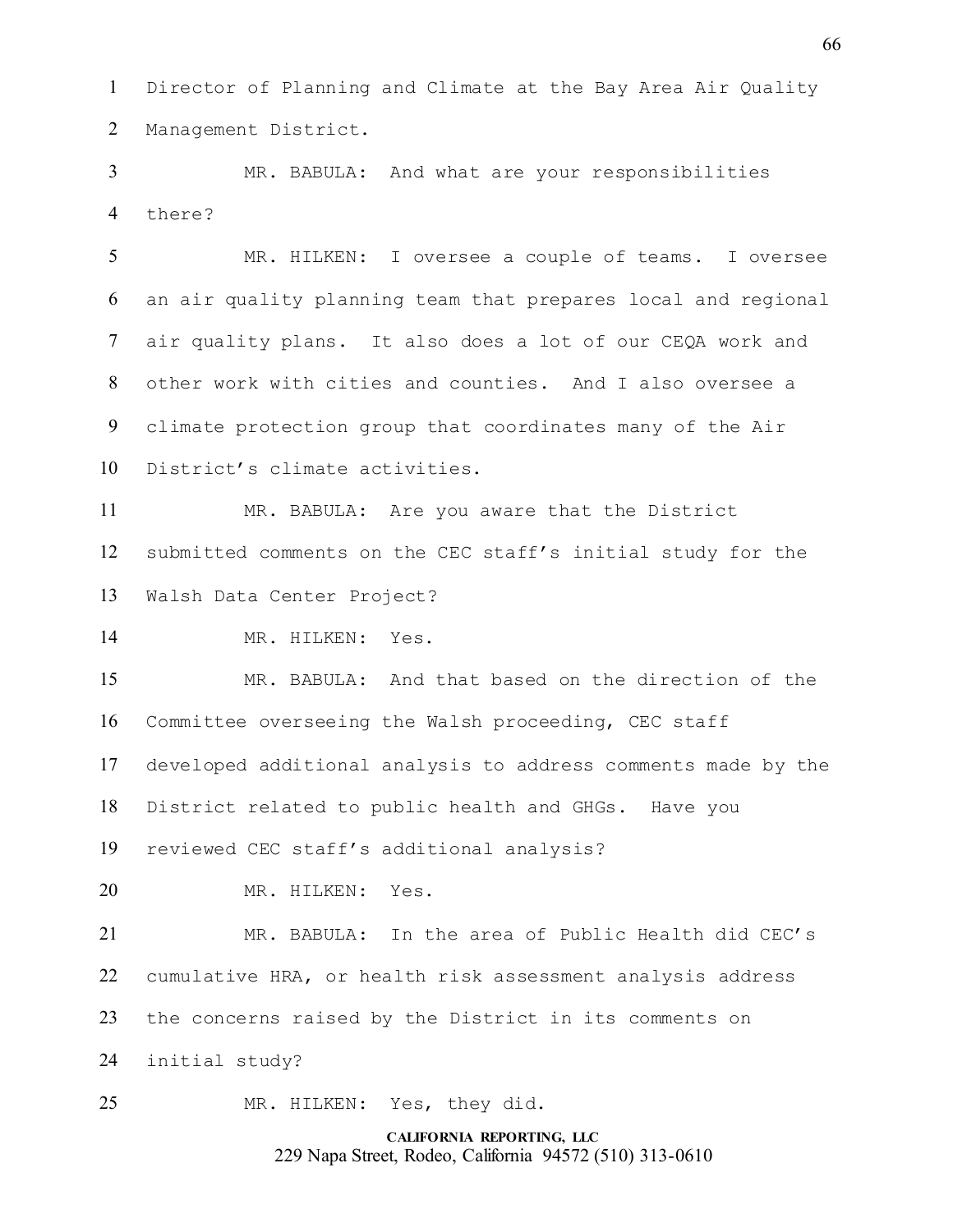MR. BABULA: Do you agree with CEC staff's cumulative health risk assessment analysis conclusion that the project's contribution to PM 2.5 of .00006 micrograms per meter squared is not cumulatively considerable?

 MR. HILKEN: I agree that that's a very, very small increment that's added to other sources within that radius that was modeled. Certainly much more significant are freeways, and roadways, and railways. Mobile sources for the most part are much more significant a contribution from this project.

 MR. BABULA: In the area of GHG did staff's supplemental information regarding the product's consistency with long-term state GHG reduction goals address the concerns raised by the District in its comments on the initial study?

 MR. HILKEN: Well, the staff responses were very responsive. The CEC staff added additional language regarding state programs, regulatory programs, and executive orders that do speak to long range greenhouse gas reduction statewide. So, that was very responsive.

 And there was a discussion of the indirect emissions resulting from the power plant -- or the electricity to power the data center. And aligning with the state's Renewable Portfolio Standard and Silicon Valley Power's green energy mix and further improvements in the future, I think we would still like to work further with CEC staff on the question of

#### **CALIFORNIA REPORTING, LLC**

229 Napa Street, Rodeo, California 94572 (510) 313-0610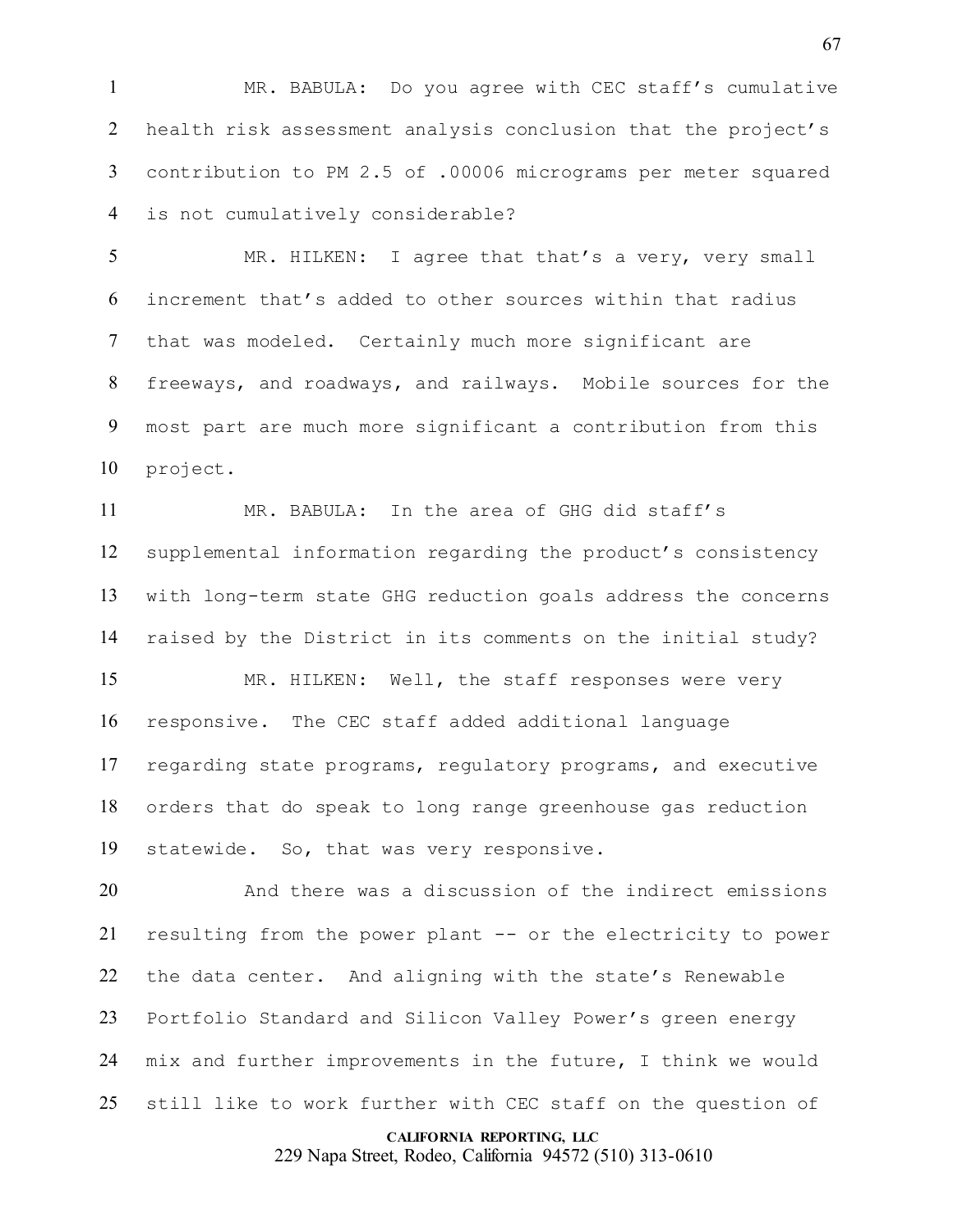diesel generators. You know, we are concerned about fossil diesel use. It's a policy objective of ours to eliminate diesel fossil use. And so, that's something we would like to continue to work with the CEC on and how our respective agencies can move towards eliminating fossil diesel over the long term.

7 MR. BABULA: So, do you agree that CEC staff's conclusion that the project's indirect GHG commissions would be consistent with long-term GHG reduction goals based on the decreasing GHG associated with SVP's grid power?

MR. HILKEN: Yes.

 MR. BABULA: And then, finally, for permitting do you 13 agree with CEC staff that air quality impacts -- emergency generator operation during emergencies are typically not evaluated during facility permitting by the District?

16 MR. HILKEN: Could you repeat that?

 MR. BABULA: Yes, sure. So, for permitting, do you agree with CEC staff that air quality impacts of emergency generator operation during emergencies, so the emergency operations of the backup generators are typically not evaluated during facility permitting by the Air District? MR. HILKEN: I believe our permitting mainly looks at 23 the maintenance and testing emissions, only. But I would also invite my colleague from our Engineering Division to

respond to how our permit engineers do that evaluation.

**CALIFORNIA REPORTING, LLC**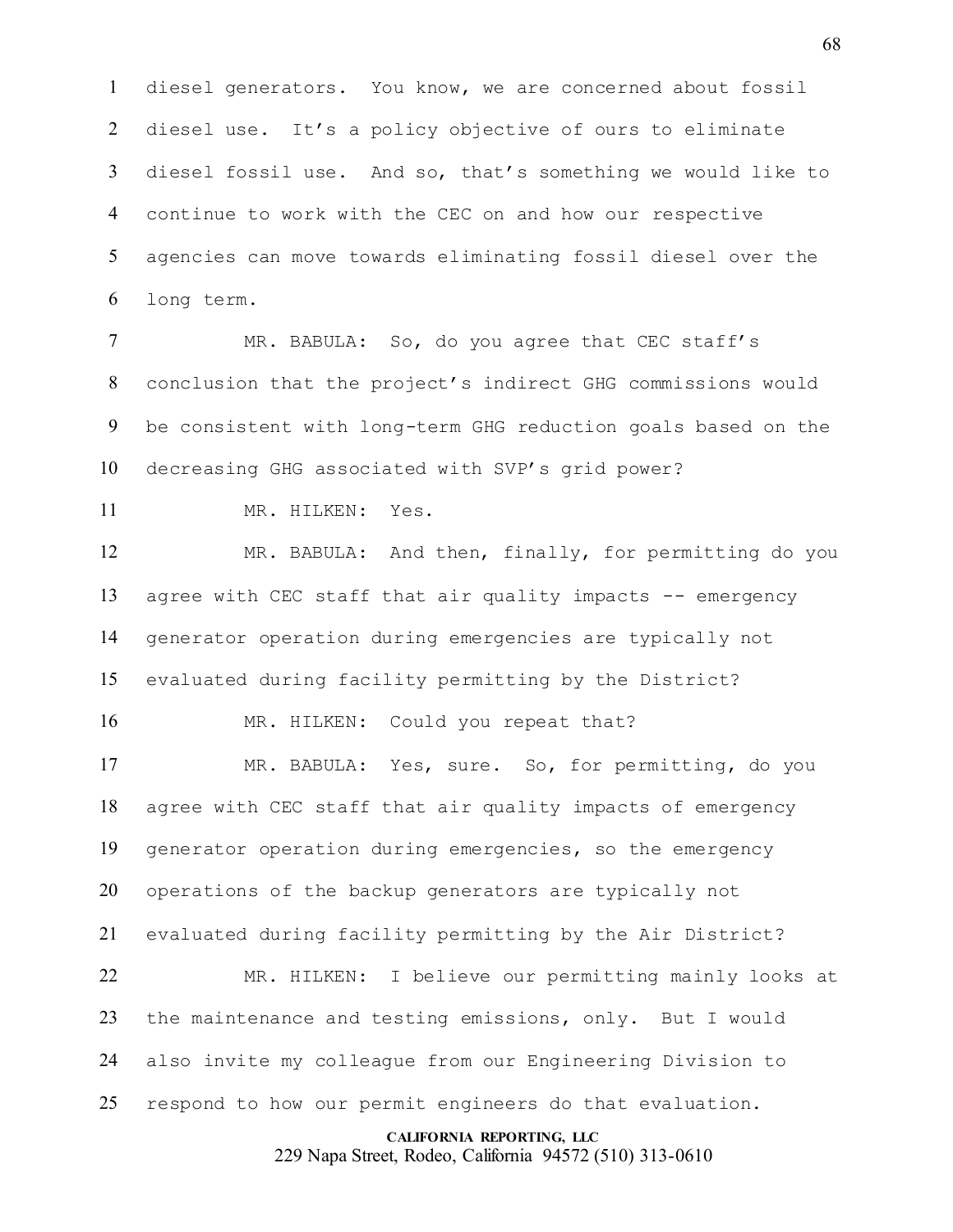MR. BABULA: Okay, thank you. I have no further questions for this witness. And I could -- Hearing Officer Cochran, do you want this witness available for questions by the other parties or should I go on to the other direct witnesses I have.

 HEARING OFFICER COCHRAN: What I thought is that we would complete all of the direct information and then allow cross-examination. So, go ahead with your next witness for direct.

 MR. BABULA: Okay, thank you. This is Dr. Tao Jiang, who will do an opening statement summarizing the testimony and responding to some of the issues brought up by the intervenors.

Go ahead, Dr. Jiang.

 DR. JIANG: Hello, my name is Dr. Tao Jiang. So, can you hear me well?

MR. BABULA: Yes, we can, thanks.

**HEARING OFFICER COCHRAN:** Yes.

 DR. JIANG: Okay. My name is Dr. Tao Jiang and my areas of expertise include air quality, chemical and

 engineering. I prepared the commentary on the Greenhouse Gas Emission sections of the initial study, responses to Bay Area AQMD comments, and the responses to the Committee questions which represent my written testimony. My declaration and the

qualifications were previously filed in this proceeding.

#### **CALIFORNIA REPORTING, LLC**

229 Napa Street, Rodeo, California 94572 (510) 313-0610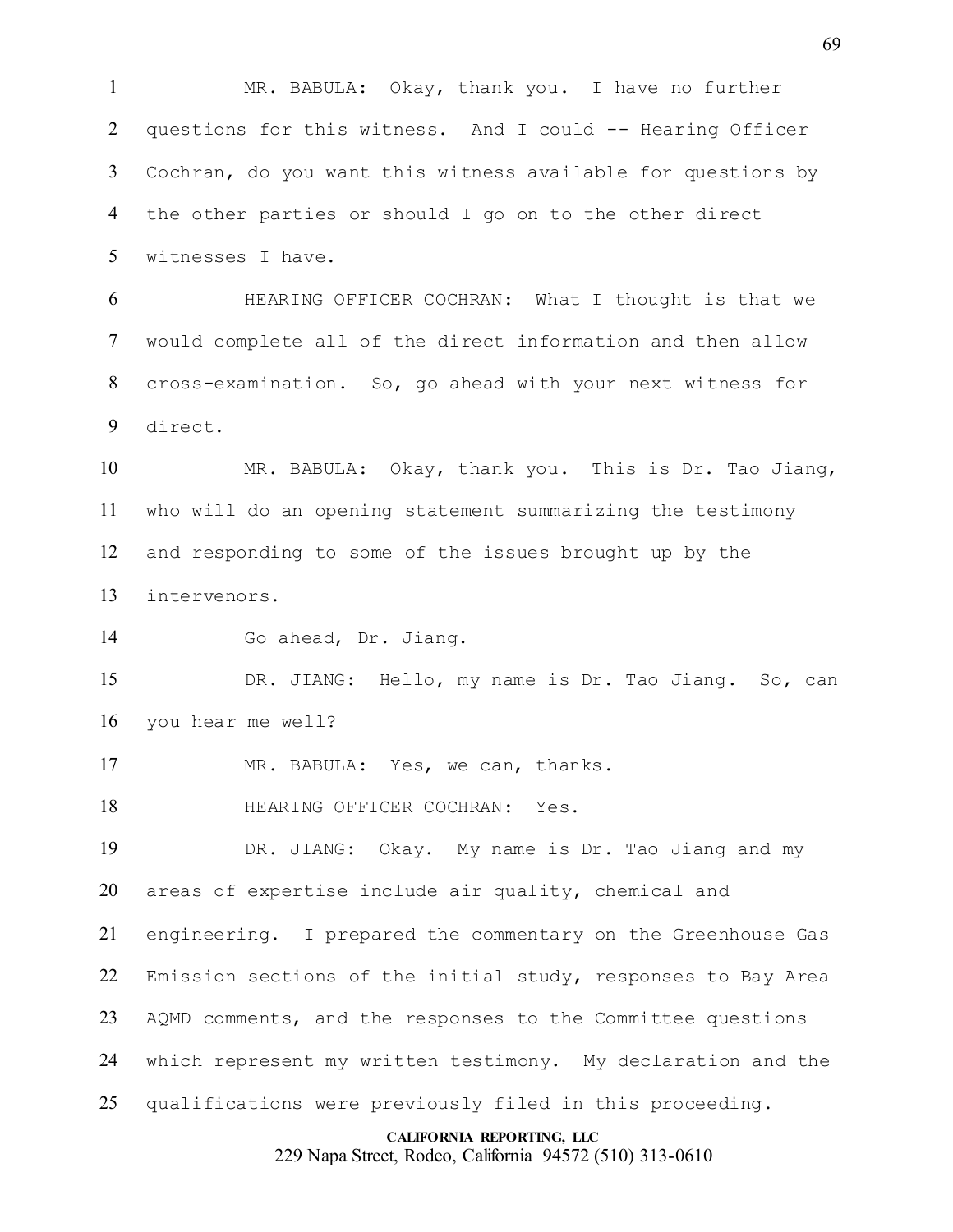In my written testimony covering Air Quality and the Greenhouse Gas Emissions that was in the initial study, responses to Bay Area AQMD comments, and the responses to the Committee questions, I concluded of my independent analysis that the project would not have any significant impacts in the area of Air Quality and the Greenhouse Gas Emissions.

 Consistent with CEQA, my analysis of Air Quality and the Greenhouse Gas Emissions in the initial study, responses to Bay Area AQMD comments, and the responses to the Committee questions includes determining project impacts and assessing whether the impacts are significant.

 My written testimony in the initial study, which is number 200, at page 5.3-1 to 5.3-7, 5.3-10 to 5.3-22, 5.3-31 to 5.3-39, 5.8-1 to 5.8-16 support the analysis in detail.

 I want to highlight the following key points from the initial study. The emissions during the demolition and construction, and extent by generator readiness testing and maintenance are all below the thresholds of significance from the Bay Area AQMD CEQA guidelines. The project would also not to be expected to result in a cumulative and considerable increase of criteria pollutants during the demolition/construction, and the readiness testing and maintenance. These impacts would be less than significant. The indirect GHG emissions are estimated at 109,164

metric tons CO2 equivalent per year. Since the majority of

**CALIFORNIA REPORTING, LLC**

229 Napa Street, Rodeo, California 94572 (510) 313-0610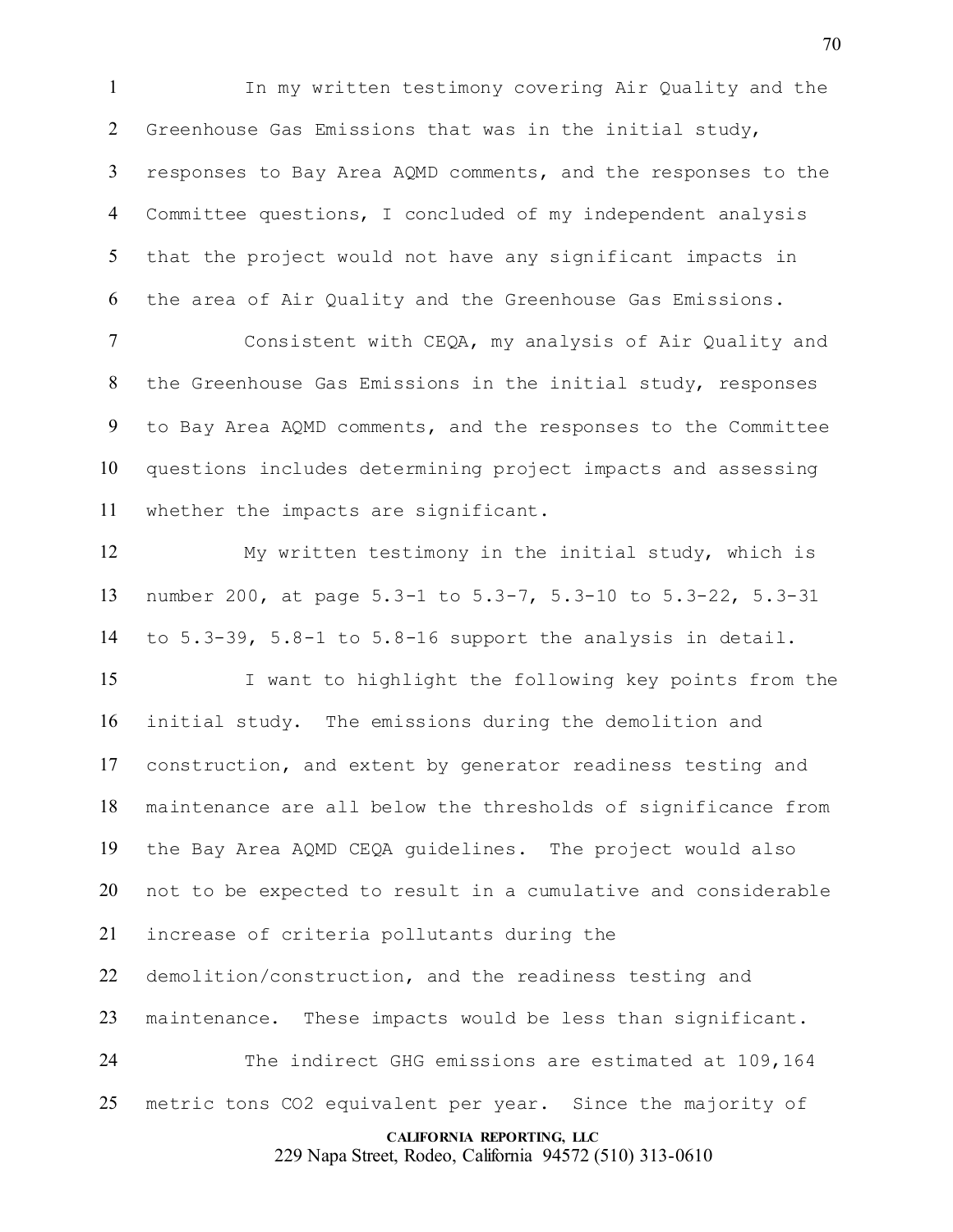these indirect emissions comes from the electricity generation provided by SVP, increasing the percentage of carbon-free power procured by SVP will be the most impactful GHG reduction measure.

 SVP's GHG emissions are trending down due to its low and decreasing carbon intensity for emissions factor and comprised with renewable and low carbon energy requirements. Because staff determined that the project would not cause significant impacts, mitigation beyond SVP's GHG reduction efforts is not required.

11 I also reviewed the filings of Mr. Sarvey and would like to address a few points he raised. In Exhibit 500, page 1, Mr. Sarvey asserts that the project is not eligible to use the Santa Clara Climate Action Plan to determine significance of project GHG emission found in the CEQA because the plan only goes to 2020. And even if the project would use the CAP, its emissions levels are not consistent with the CAP.

18 The City of Santa Clara CAP, adopted in 2013, provides a comprehensive emissions reduction strategy that will allow the City to achieve its fair share of statewide emissions reductions through 2020, consistent with AB 32.

 The consistency with CAP framework is relevant consideration in the analysis of significance of the project's GHG impacts because many of the policies are expected to be carried forward by the City to address the

**CALIFORNIA REPORTING, LLC**

229 Napa Street, Rodeo, California 94572 (510) 313-0610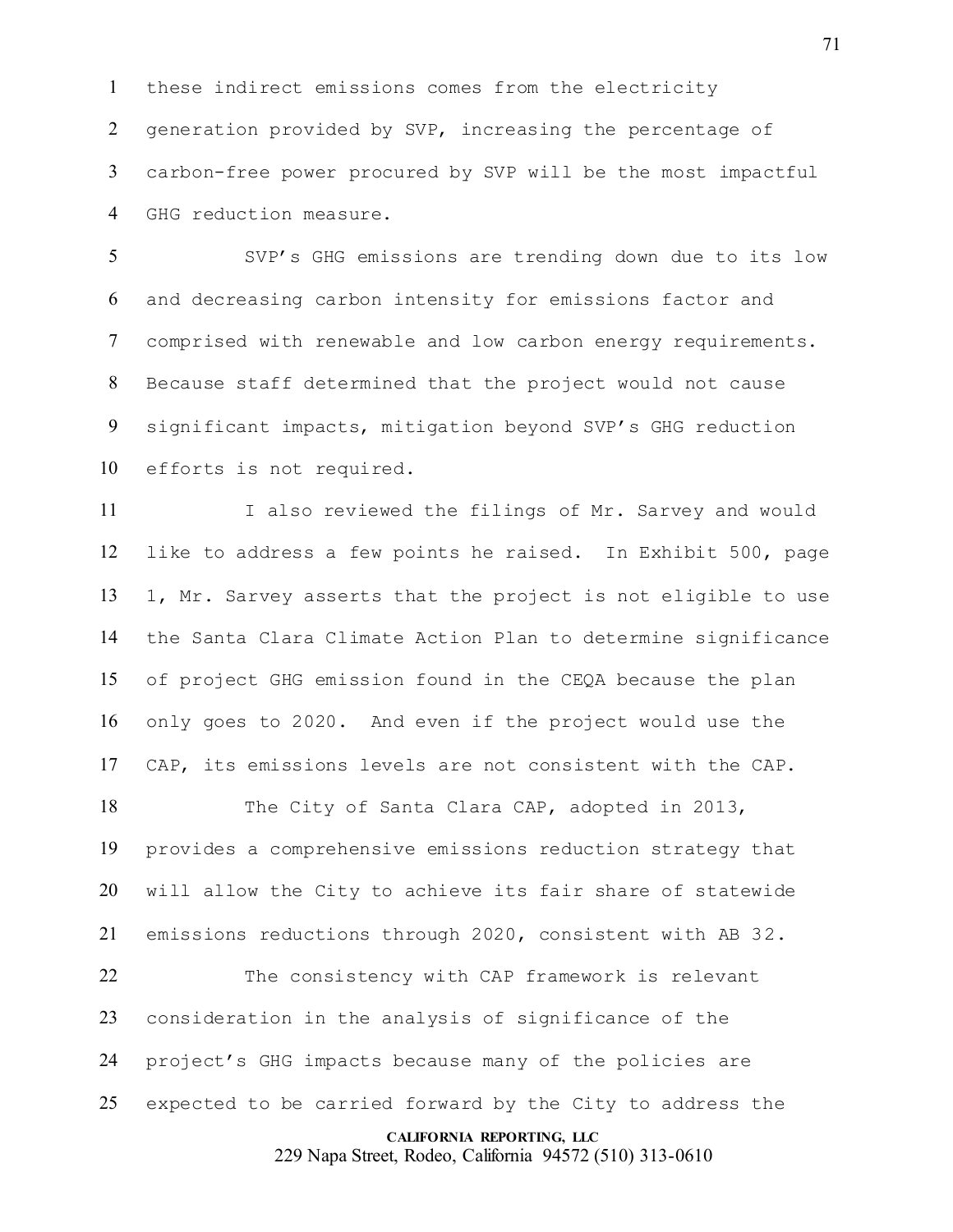post-2020 emission in its next CAP update.

 GHG impacts from all project emissions also would be considered less than significant if a project is consistent not only with the City Climate Action Plan, but also applicable regulatory programs, and the policies adopted by the California Air Resource Board, AB 32, SB 350, SB 100 and the executive orders. All of these various law and policies drive a reduction in GHG emissions and the increases in the use of renewable electricity.

 Since the RPS increase to 60 percent by 2030, defined by SB 100, the carbon intensity of California's electricity supply and the GHG emissions generated to serve the project's electricity demand will continue to drop.

 On page 2 of Exhibit 500, Mr. Sarvey claims that the GHG emissions from the project erase all the emission reduction gains made under the CAP. This is not the case.

 Mr. Sarvey simplistically assumed that the SVP GHG footprint is fixed for all future years. We know that this will not be the case as they are already making significant progress toward their GHG goals. With more and more renewables entering the market, GHG emissions from the SVP grid will reduce and the project's GHG emissions will also reduce accordingly.

 And on page 3 of Exhibit 500, Mr. Sarvey claims that the project is not consistent with the Diesel-Free by '33

# **CALIFORNIA REPORTING, LLC**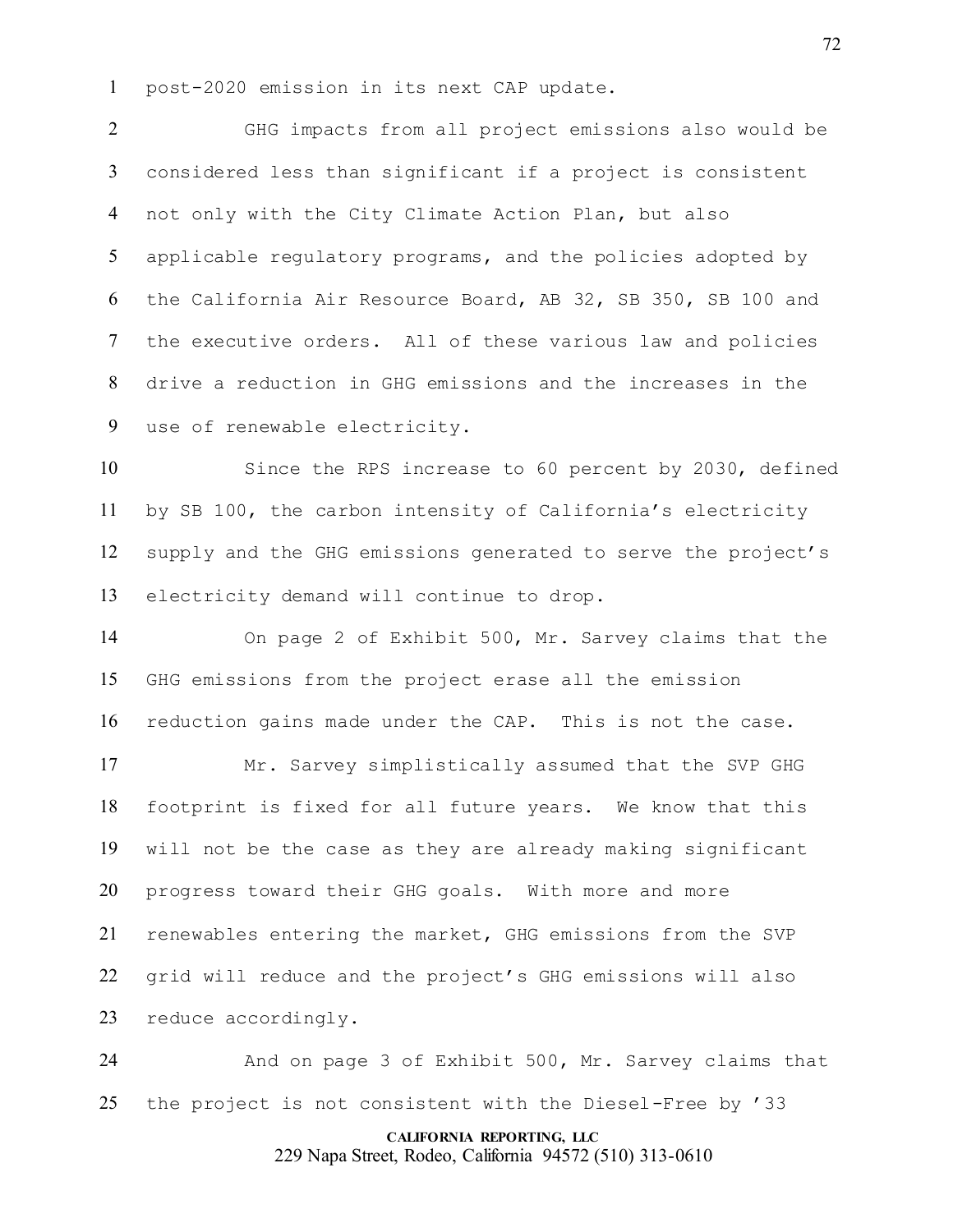initiative. The City of Santa Clara adopted a resolution to their 189-003 on August 9, 2018, endorsing the Bay Area AQMD's Diesel-Free by '33 Statement of Progress. This Statement of Progress does not create a legally binding obligation on the signatories. Bay Area AQMD leaves it to the signatories to develop their individual strategies to meet the goal of zero emissions from use of a petroleum derived diesel fuel within their communities. I'm not aware of any regulations implemented at this time by the City to implement the Statement of Purpose.

11 If any such regulations are applying to existing data centers in the future, the facility would have to comply and deploy the complying technology.

 On page 4 of Exhibit 500, Mr. Sarvey contends that in calculating the amount of GHG resulting from the project staff either used an older power content label or used the residential power mix product from the power content label, and not the known residential product mix.

 The analysis I used to determine the GHG emissions related to the use of grid electricity was not based on the 2017 SVP overall power mix, nor the 2018 power label. To calculate the emissions set forth in Table 5.8-4 of the initial study, I multiplied the carbon intensity value by the maximum annual energy used at the facility to estimate the project's maximum expected GHG emissions.

> **CALIFORNIA REPORTING, LLC** 229 Napa Street, Rodeo, California 94572 (510) 313-0610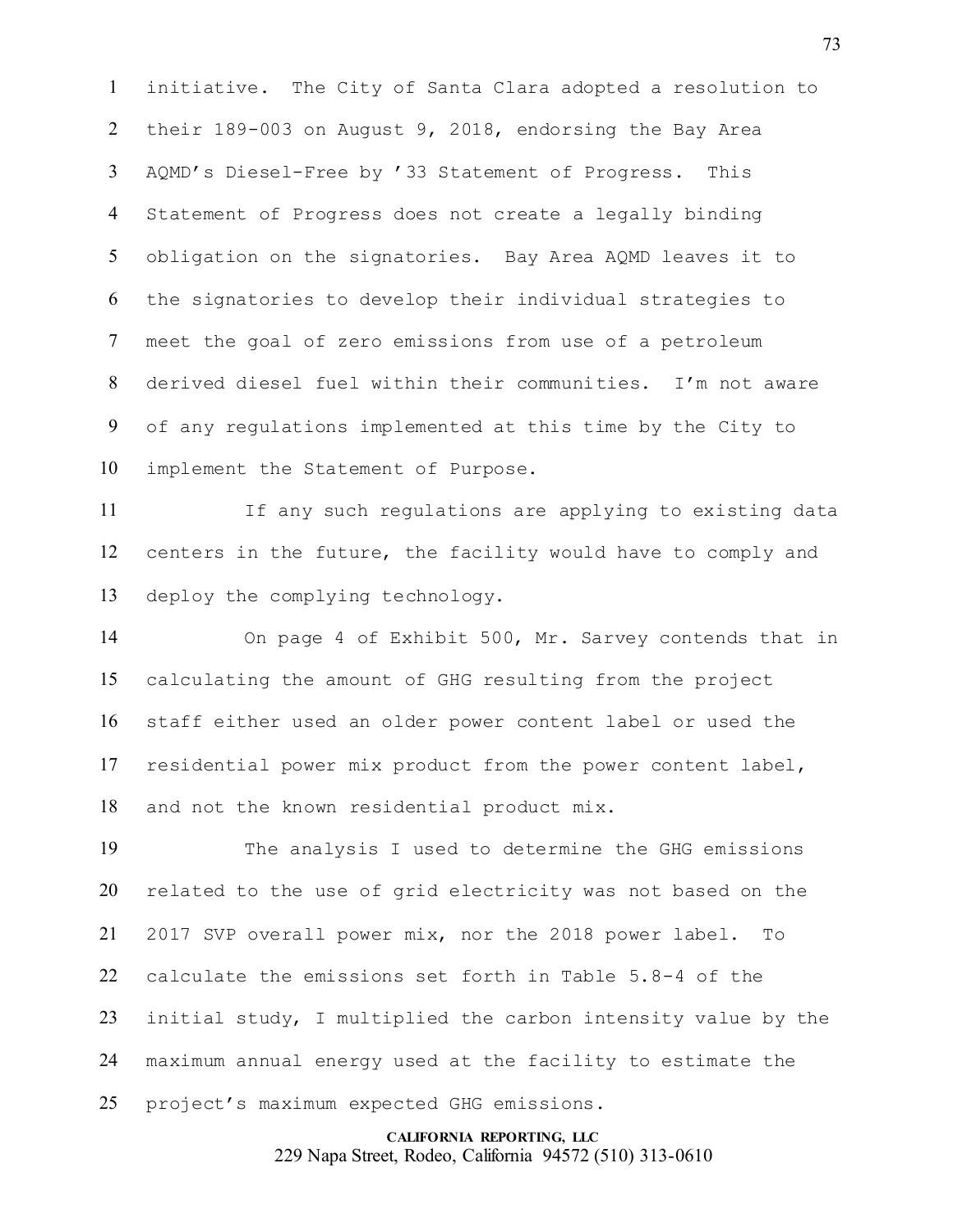This carbon intensity value was obtained from SVP. As indicated by SVP, the carbon intensity is derived from the Cal-ISO's carbon number, including the heat rate, and the emissions record of all power plants dispatched into the grid in a given hour.

 So, the PCL, as referred by Mr. Sarvey is not designed to capture the actual GHG impact of a load serving entity's demand portfolio in correlation with the (indiscernible) resources and the market dispatch. And the PCL does not account for cost and concession GHG impacts to the electric grid, nor does it account for the hourly GHG impacts of resources dispatched. So, the PCL is not an accurate measure of validating GHG compliance with the state's target.

 In Exhibit 500, page 8 to 11, Mr. Sarvey argues staff's analysis is inadequate because air quality impacts from emergency operations of the standby generators has not been analyzed. This broad statement is misleading. The initial study goes into great detail, on page 5.3-31 to 39, on why attempting to model emissions is speculative and why federal, state, and local air quality guidelines and rules, including those from Bay Area AQMD does not require emissions analysis for emergency operations of standby generators. CEC staff in the Laurelwood Data Center case

performed some limited modeling of air quality impacts of the

**CALIFORNIA REPORTING, LLC**

229 Napa Street, Rodeo, California 94572 (510) 313-0610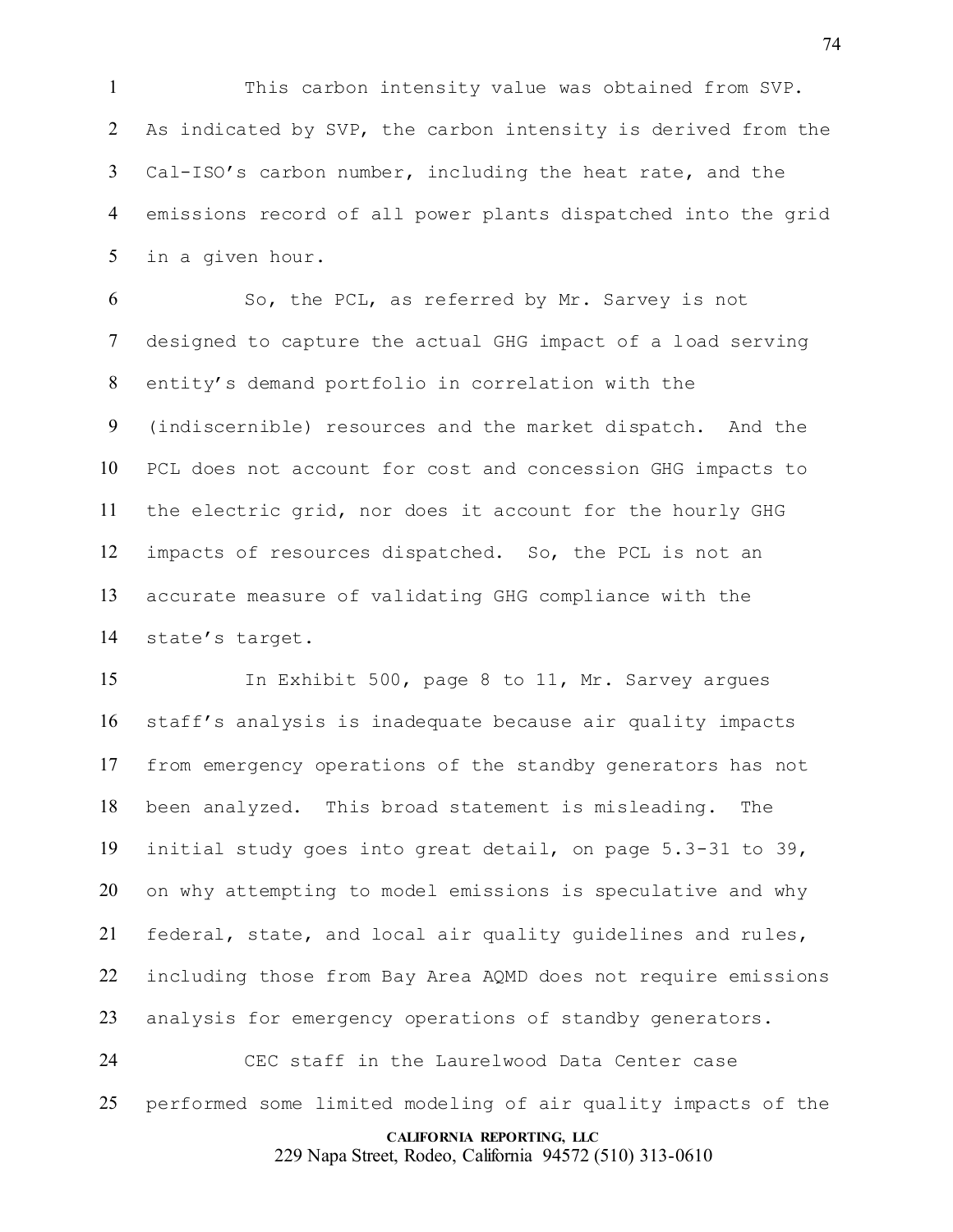project in two emergency operation mode scenarios. Mr. Sarvey infers that by not performing similar model, the Walsh analysis is incomplete. The logic is incorrect because the modeling performed in Laurelwood was not required.

5 Bay Area AQMD attempted to evaluate emergency operations of Santa Clara Data Center. However, since Santa Clara Data Center was reviewed, the USEPA provided guidance on the issue of emissions from backup generators, emphasizing that there is sufficient discretion within the existing guidelines for reviewing authorities to not include intermittent emissions from emergency generators in compliance demonstrations.

 The Bay Area AQMD also does not currently model emissions from equipment during emergencies.

 In preparation for my AQ analysis, and to ensure environmental documents that provide comprehensive, yet clear information, I, along with others working on the team, including Dr. Chu, Dr. Qian, and Mr. Birdsall in consultation with other air districts revisited the Laurelwood modeling and whether going forward with such extended analysis is appropriate and should be included in the Walsh analysis.

 Given the probabilistic nature of the emergency event and the layers of assumptions, I concurred with my colleagues that such an analysis was not required, not helpful, subject to misinterpretation, and the results are speculative.

#### **CALIFORNIA REPORTING, LLC**

229 Napa Street, Rodeo, California 94572 (510) 313-0610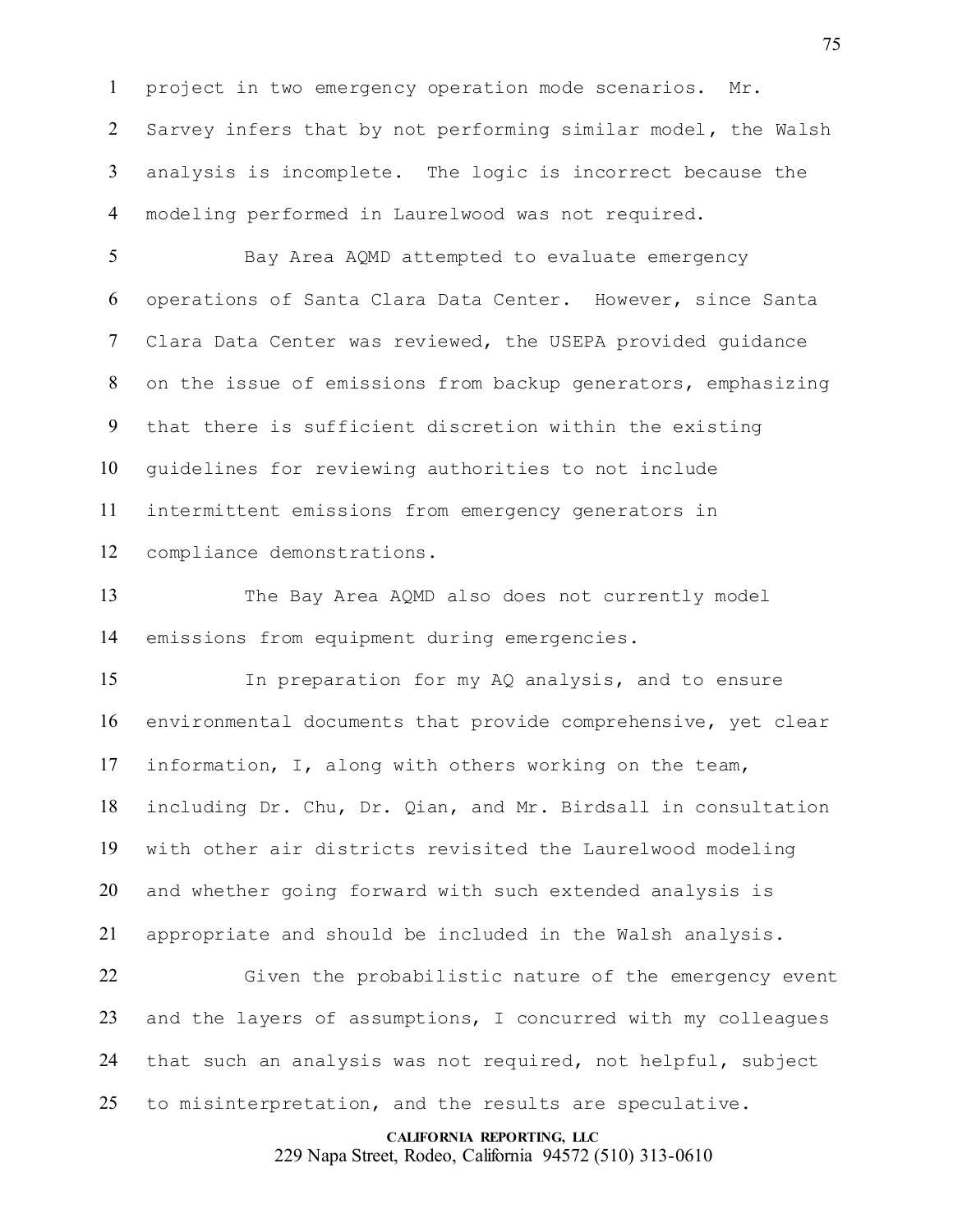Staff's approach in this analysis is consistent with the approach used by California's local air district on emergency use on equipment. Emergency operations would be infrequent, uncontrolled, unpredictable, and therefor unplanned circumstances beyond the control of the project owner. CEQA provides that lead agency may find that environmental impacts is too speculative for evaluation. And CEQA requires that we look at reasonably foreseeable impacts. Accordingly, I and my colleagues concluded that the modeling of the air quality impacts during emergency operations is not warranted.

 In Exhibit 500, page 13, Mr. Sarvey states that the initial study fails to perform a cumulative air quality impact analysis. The initial study sets forth, at page 5.3- 16 to 5.3-22, a discussion of cumulative impacts to air quality, which is Air Quality checklist Item B. And describes the project's emissions and concludes that the project would not result in cumulatively considerable net increase of any criteria pollutant.

 The initial study, Table 5.3-4, presents the Bay Area AQMD's thresholds of significance for criteria air pollutants and GHG emissions in units of pounds per day, averaged over a month, and pounds per year.

 This represents the levels at which the Bay Area AQMD has determined that a project's emissions of criteria air

## **CALIFORNIA REPORTING, LLC**

229 Napa Street, Rodeo, California 94572 (510) 313-0610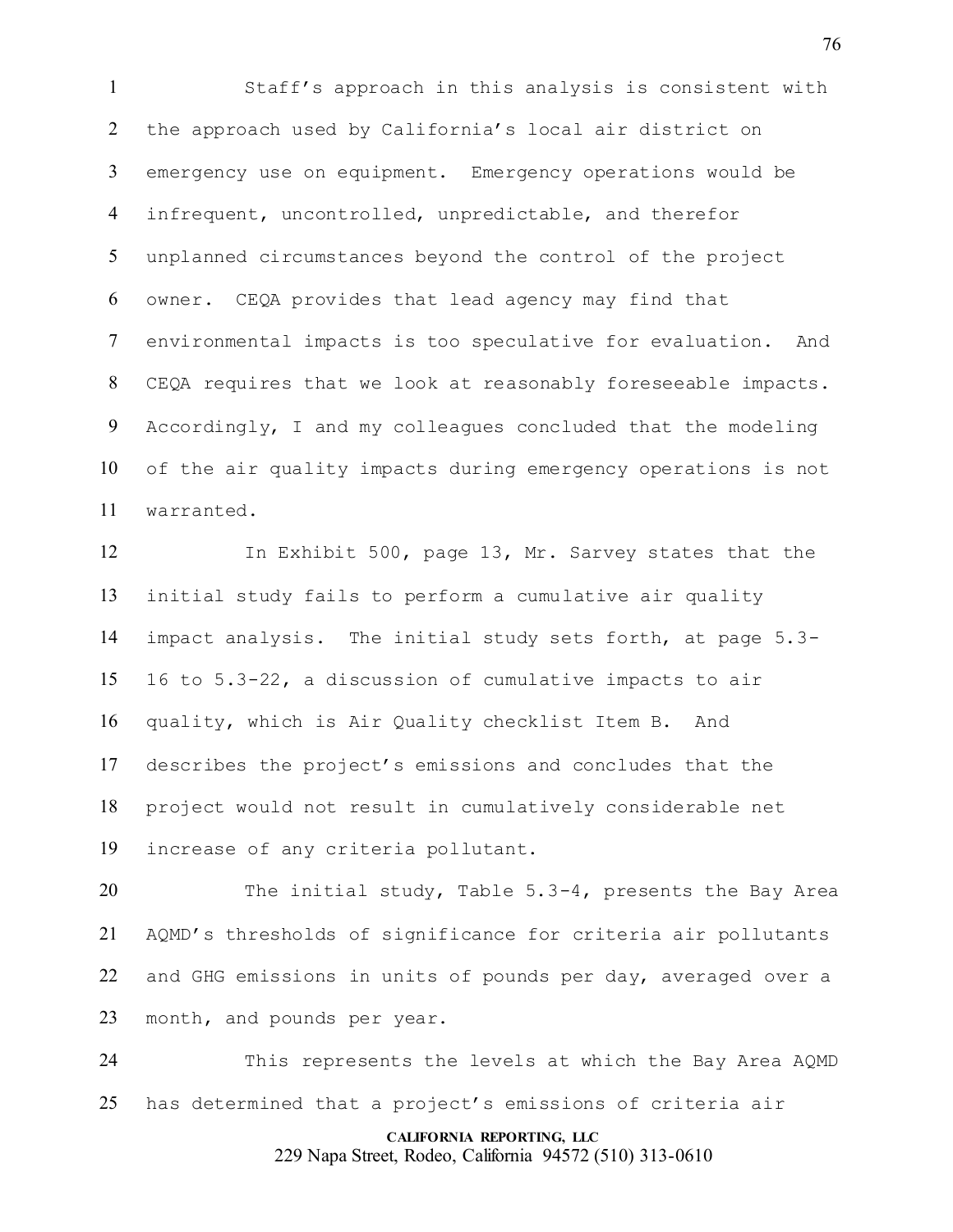pollutants or precursors would result in accumulatively considerable contribution to the San Francisco Bay Area Air Basin's existing air quality conditions. If they daily average or annual emissions of operational related criteria air pollutants or precursors would exceed any applicable thresholds of significance listed in the Table 5.3-4, the project would result in a cumulatively significant impact. However, as shown in Table 5.3-6, the project would not exceed any applicable Bay Area AQMD's thresholds of significance. Therefore, staff concludes that the project would not result in a cumulatively significant impact. 12 And with this, concludes my opening statement. MR. BABULA: Thank you. Let's move on to a shorter opening statement. Dr. Ann Chu, can you go ahead and present yours. Thank you. DR. CHU: Hi. Can you hear me good? MR. BABULA: Yes. HEARING OFFICER COCHRAN: Yes, thank you. DR. CHU: My name is Dr. Huei-An, Ann, Chu. My areas of expertise include Human Health Risk Assessment, Biostatistics, and Environmental Epidemiology. I prepared the Public Health Analysis within the Air Quality section of the initial study, and responses to the Committee questions, which represents my written testimony. My declaration and

qualifications were previously filed in this proceeding.

#### **CALIFORNIA REPORTING, LLC**

229 Napa Street, Rodeo, California 94572 (510) 313-0610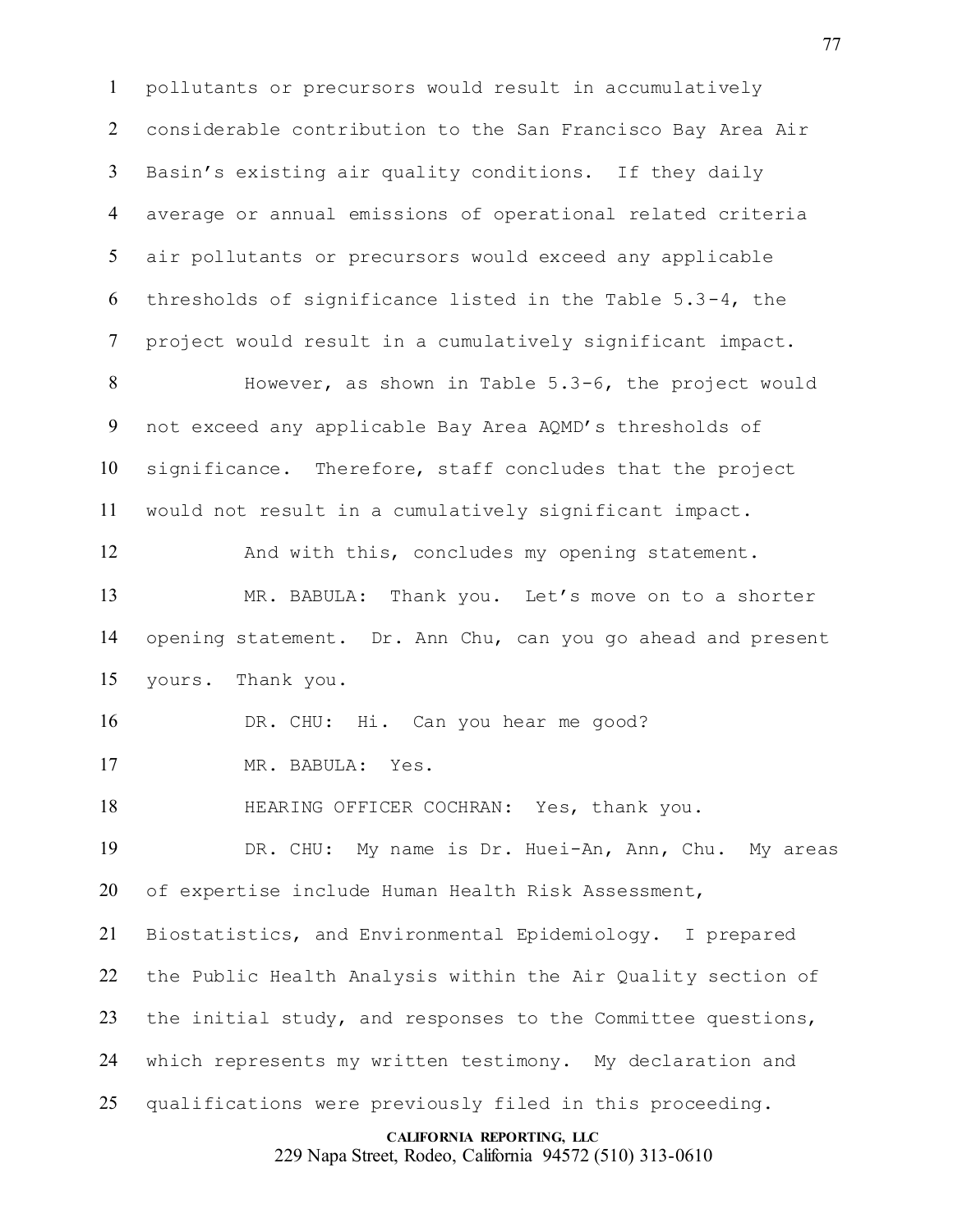In my written testimony covering public health impacts from toxic air contaminant (indiscernible) in the initial study and responses to the Committee questions, we concluded after independent analysis that the project would not have any significant impacts in the area of Air Quality and Public Health.

 Consistent with CEQA, my analysis of toxic air contaminants in the initial study includes determining project's impacts and assessing if the impacts are significant.

 My written testimony in the initial study from pages 5.3-8 to 5.3-10 and page 5.3-28 to 5.3-31 sets forth this analysis in detail. I reviewed Applicant Health Risk Assessment for project construction and project readiness testing and maintenances. The Health Risk Assessment measures the incremental risk from the project's air emissions, including three key area of health effects; cancer, chronic lung cancer, and acute non-cancer health effects. In this project there is no assessment for acute non-cancer because there is no acute reference exposure level for diesel particulate matter. And diesel particulate matter is the only toxic air contaminants we evaluated. The Health Risk Assessment was based on a very

 conservative assumptions to over-estimate the risk due to the (indiscernible) and the variability of the Health Risk

#### **CALIFORNIA REPORTING, LLC**

229 Napa Street, Rodeo, California 94572 (510) 313-0610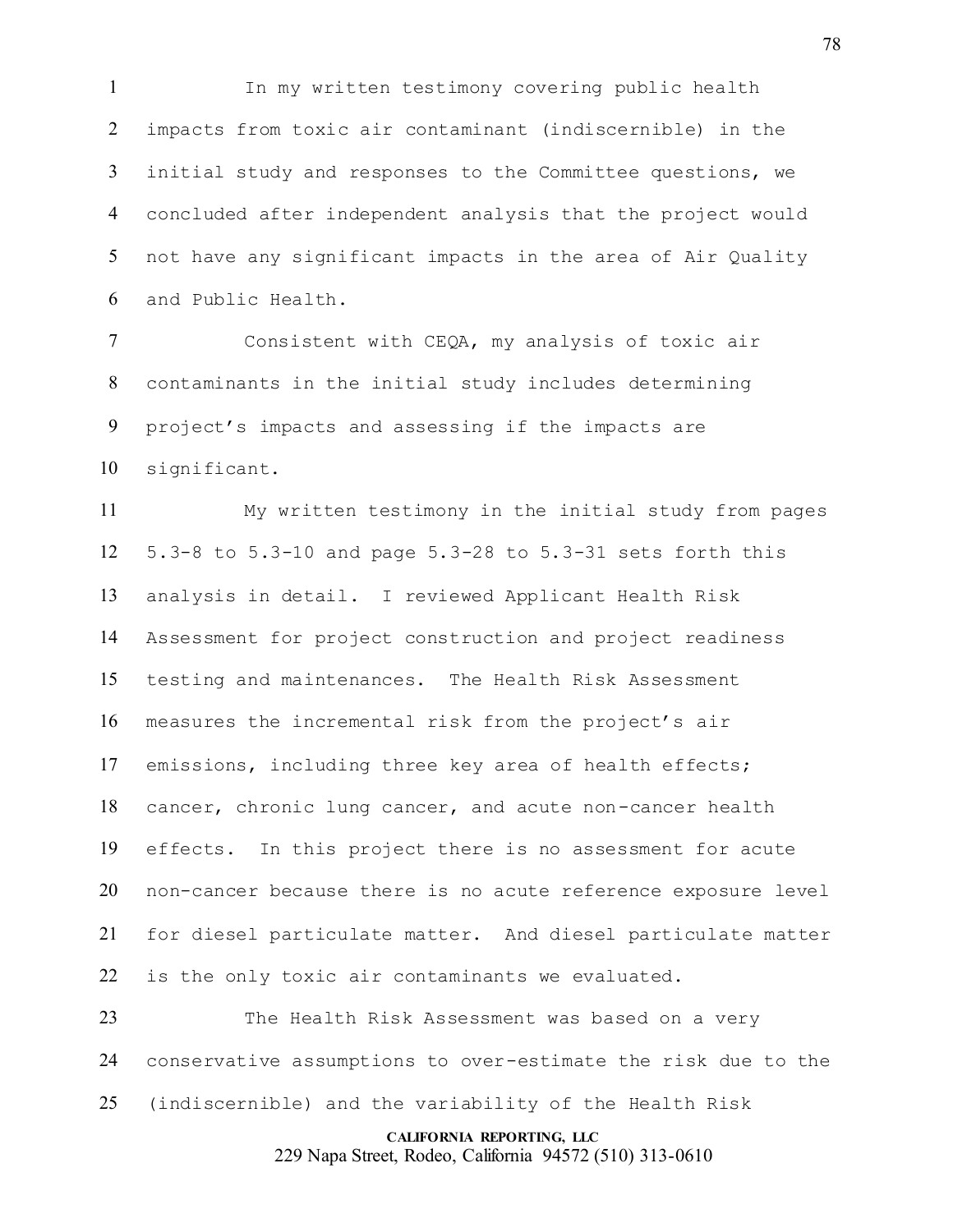Assessment. The (indiscernible) of these conservative assumptions include, first, the duration of construction was assumed to be two years. Even so, the real construction period is expected to be 21 months.

 Second, for readiness testing and maintenance it was assumed that the generator testing would reach the 50-hour maximum every year per engine. Even so, the Applicant has indicated testing would be less than 50 hours per year.

 Third, the analysis assumed the generators are tested at full power, 100 percent load scenario. While as indicated in the initial study, at page 5.3-21 most of the testing time would be between 2 percent and 30 percent of full load.

 Fourth, for the potential exposure it was assumed a 30-year exposure duration, starting with exposure during the third trimester of pregnancy.

 Five, for offsite worker exposure it was assumed a 25-year exposure from age 16 to 40.

 Besides these conservative assumptions looked into the health risk assessment, the impacts for both the project construction and project readiness testing and maintenance will be less than significant.

 Staff has an a errata to the initial study. In the standby generator emergency operation health risk assessment, HRA section, on page 5.3-39. The second paragraph shall be struck out for the following reason. As mentioned

**CALIFORNIA REPORTING, LLC**

229 Napa Street, Rodeo, California 94572 (510) 313-0610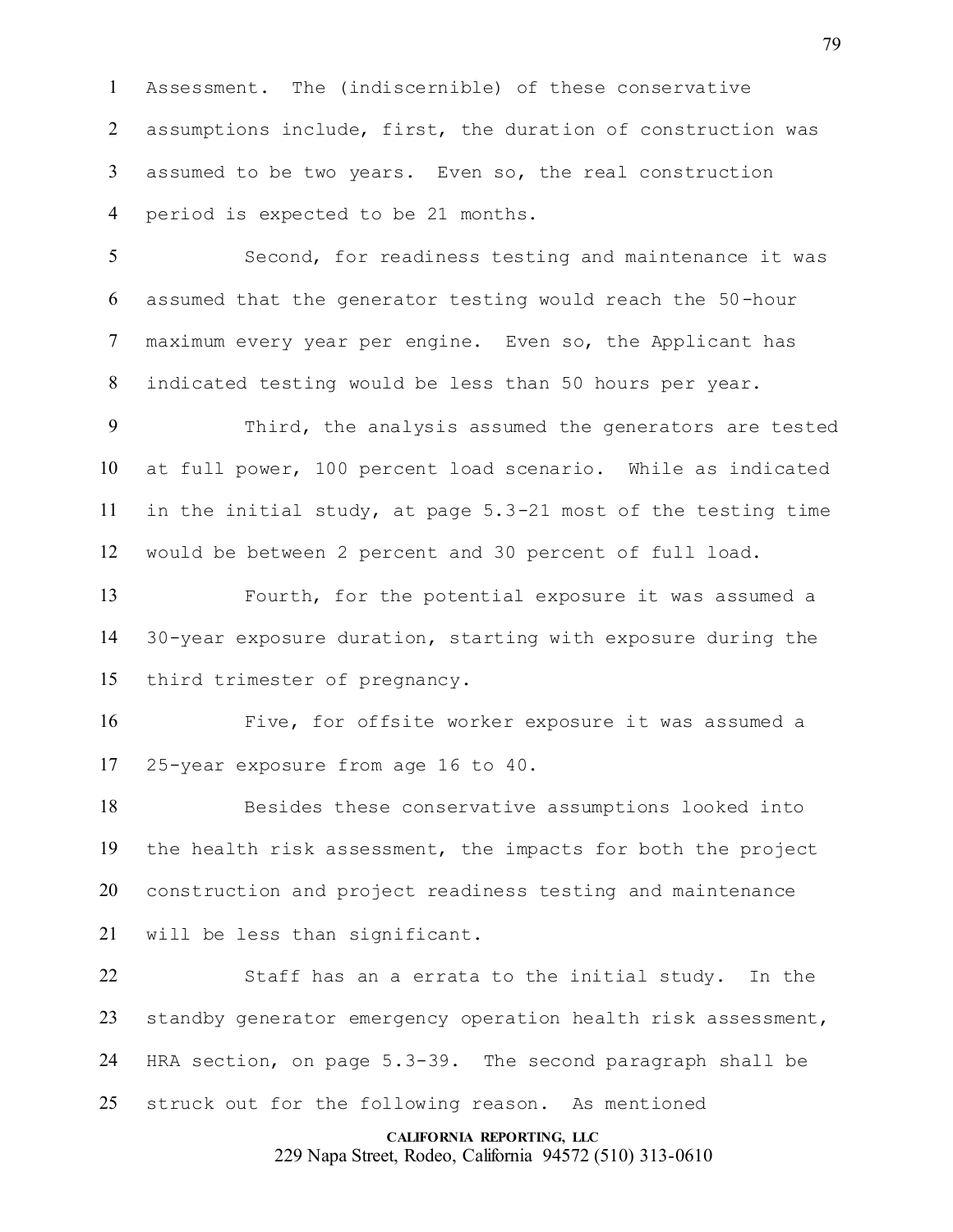previously, since there is no acute reference exposure label for diesel particulate matter, a check hazard index is not normally calculated. This is why there's no value for acute non-cancer hazard index in Table 5.3-10. See response to data request 58, in TN number 229543 for more details.

 But this won't change staff conclusions. As mentioned previously, the health risk assessment of cancer risk and chronic non-cancer hazard index were evaluating assuming a total of 50 hours of operation per year for all three -- for all 33 generators, operating simultaneously. In the Health Risk Assessment results are all below the significance threshold.

 The section on page 5.3-39 will read as follows: Standby generator emergency operation health risk assessment, HRA. This assessment also addresses the health impacts of toxic air contaminants emitted as a result of emergency operations. As described above, the health risk assessment of cancer risk, and chronic non-cancer risk were evaluated assuming a total of 50 hours of operation per year for all 33 generators operating simultaneous.

 The chronic health risk determined for project construction, and readiness testing, and maintenance shown in Table 5.3-10 are substantially below the significant threshold. And no reasonable emergency operation scenario would change the finding, therefore, the project would also

## **CALIFORNIA REPORTING, LLC**

229 Napa Street, Rodeo, California 94572 (510) 313-0610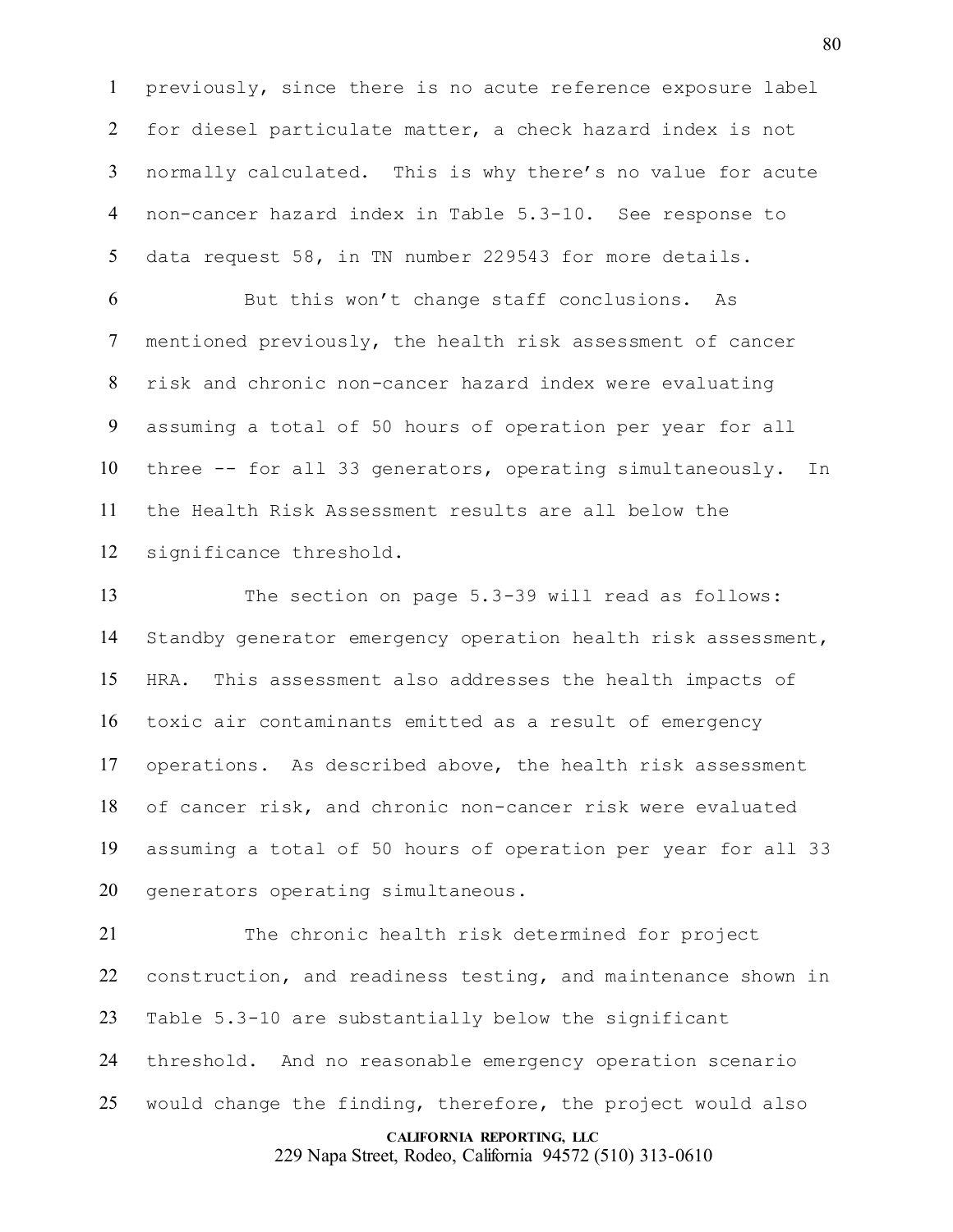have less than significant chronic health risk.

 My detailed responses to the Committees' questions is from page 1 to 9, Public Health 1 and Public Health 2 of the staff's responses, in Exhibit 203.

 CEC staff normally doesn't conduct cumulative health risk assessment, but focuses on incremental risk only, especially for cancer. The reasons are the following: First, staff relies on regulations, such as Proposition 65, California Code of Regulations, Title 22, Air Toxic Hot Spots, AB 2588, and BAQ CEQA for guidance in establishing significant threshold for incremental risk.

 Staff's approach and thresholds are consistent with these regulations and programs.

 Second, according to OHHEA, they say the incremental risk posed by a given exposure to a carcinogen does not depend on the individual's background exposure to that or any other carcinogen. Therefore, if the incremental risk is below the significance threshold, it is not necessary to take background exposure into account.

 Third, this is important to note that the background lifetime cancer risk is already high. Therefore, it's not useful or informative to the cumulative health risk assessment and attempt to separate out the contribution of other sources.

Staff's health assessment in the initial study seeks

**CALIFORNIA REPORTING, LLC** 229 Napa Street, Rodeo, California 94572 (510) 313-0610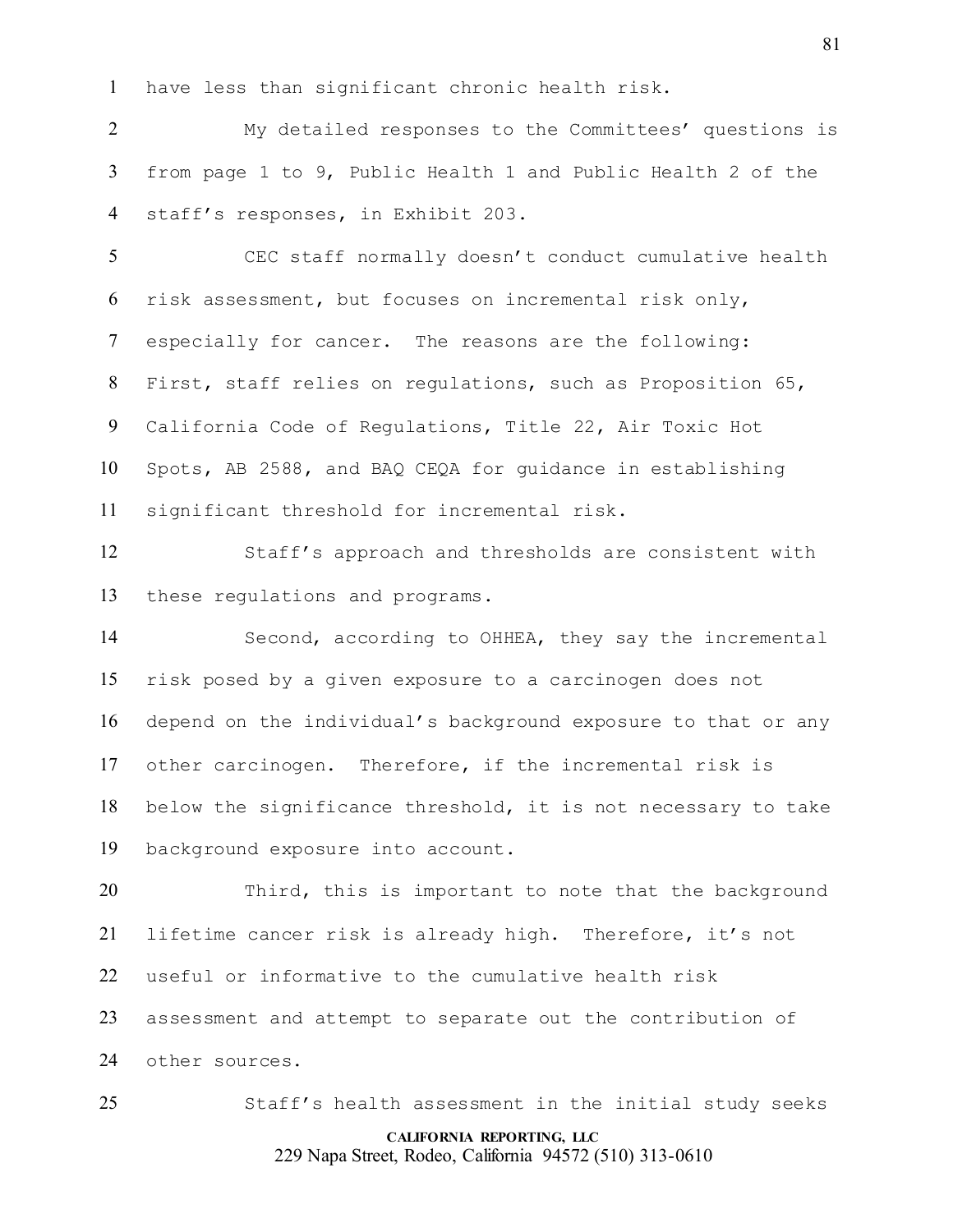to comply with OHHEA's guidance the BAQ CEQA guidance based on our usual practice. But because BAAQMD suggested more analysis, we accommodated their recommendation and conducted a cumulative health risk assessment.

 I and my colleague, Dr. Wenjun Qian, conducted the cumulative health risk assessment based on BAAQMD's comments. The result of cumulative health risk assessment, which again used the (indiscernible) assumptions I just stated, show that the cumulative risks are below BAAQMD's threshold of significance for cancer and chronic non-cancer risk.

11 The cumulative PM 2.5 impacts are over the threshold, but Walsh contribution is essentially zero.

13 I want to focus your attention on Table 3, on page 8, of Exhibit 203. If you look at the total cumulative sources row, you will see two variables, 1.12 and 1.37. There is the .8 microgram per cubic meter significance threshold. Where there are exceedance, we can see the background concentration has already exceeded the threshold. And the concentration of Walsh project to the total risk is minimal. The modeled numbers show that with total risk of 1.12 and 1.37, Walsh only aided .00006 micrograms per cubic meter in each receptor. .00006 micrograms per cubic meter in most cases is not physically measurable.

 Since the project contribution is essentially zero, staff concluded that the project won't result in a cumulative

## **CALIFORNIA REPORTING, LLC**

229 Napa Street, Rodeo, California 94572 (510) 313-0610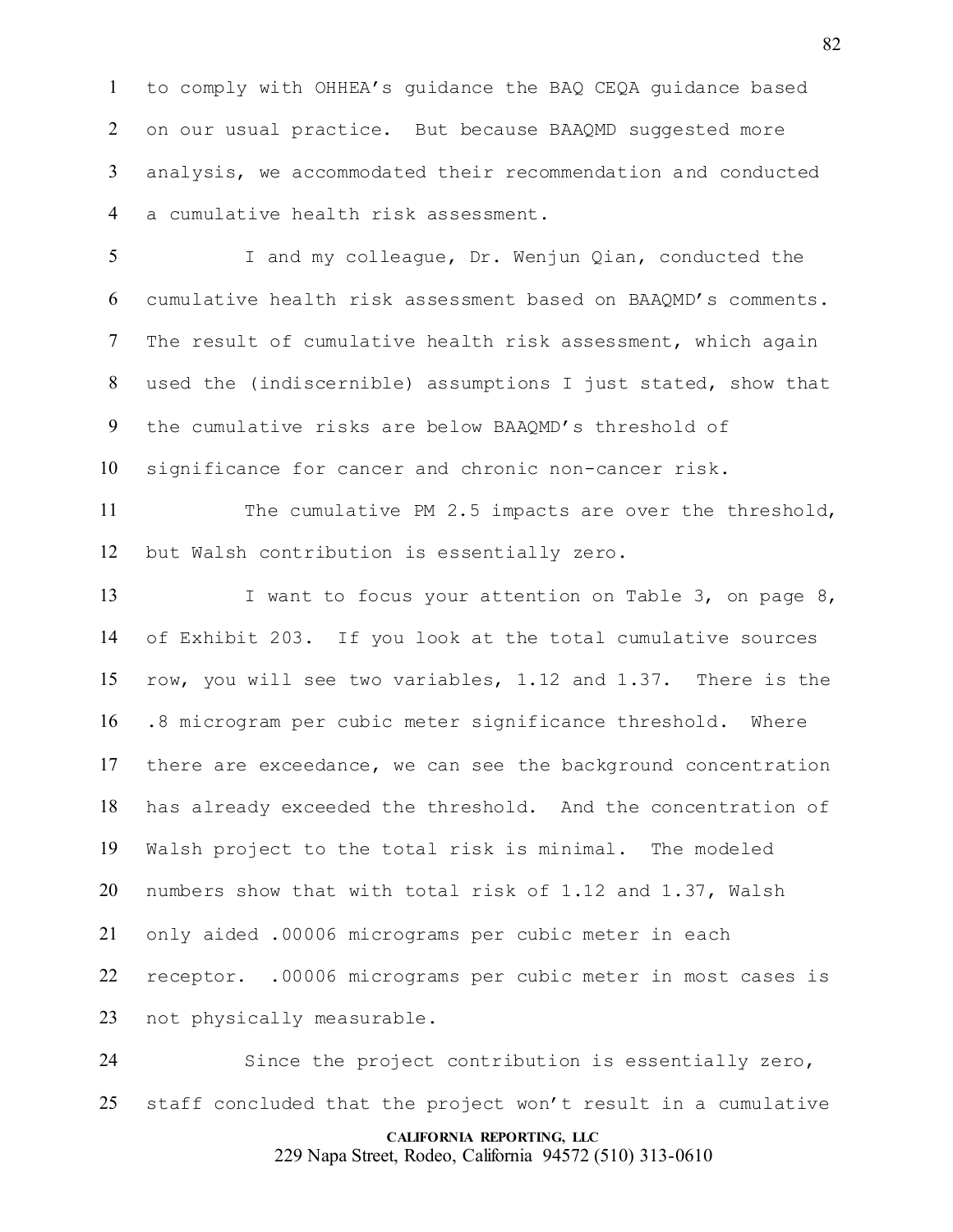considerable contribution. Therefore, the project does not cause cumulative considerable impacts.

 Staff's supplemental analysis also shows that the standard approach used to perform a health risk assessment in the initial study is adequate and a cumulative analysis does not change our results and conclusions.

7 Mr. Sarvey reiterates the BBAQMD's comments, suggesting a supplemental cumulative health risk assessment that is spread out to include portion of the San Jose Airport. Our supplemental health risk assessment is include in the response to Committee's questions and addresses the issues raised by the BAAQMD and Mr. Sarvey.

This concludes my opening statement.

 MR. BABULA: Thank you, Dr. Chu. I have nothing further for these two witnesses and they're available for questions from other parties. Thank you.

HEARING OFFICER COCHRAN: Okay, thank you.

 Mr. Sarvey, did you have anything on direct from yourself?

 MR. SARVEY: Yeah, a little bit of direct. It's more rebuttal than direct though, so I don't know if you want to take it now or later.

 HEARING OFFICER COCHRAN: Okay, so let's do that later.

**CALIFORNIA REPORTING, LLC** Commissioner Douglas, do you think it's time to maybe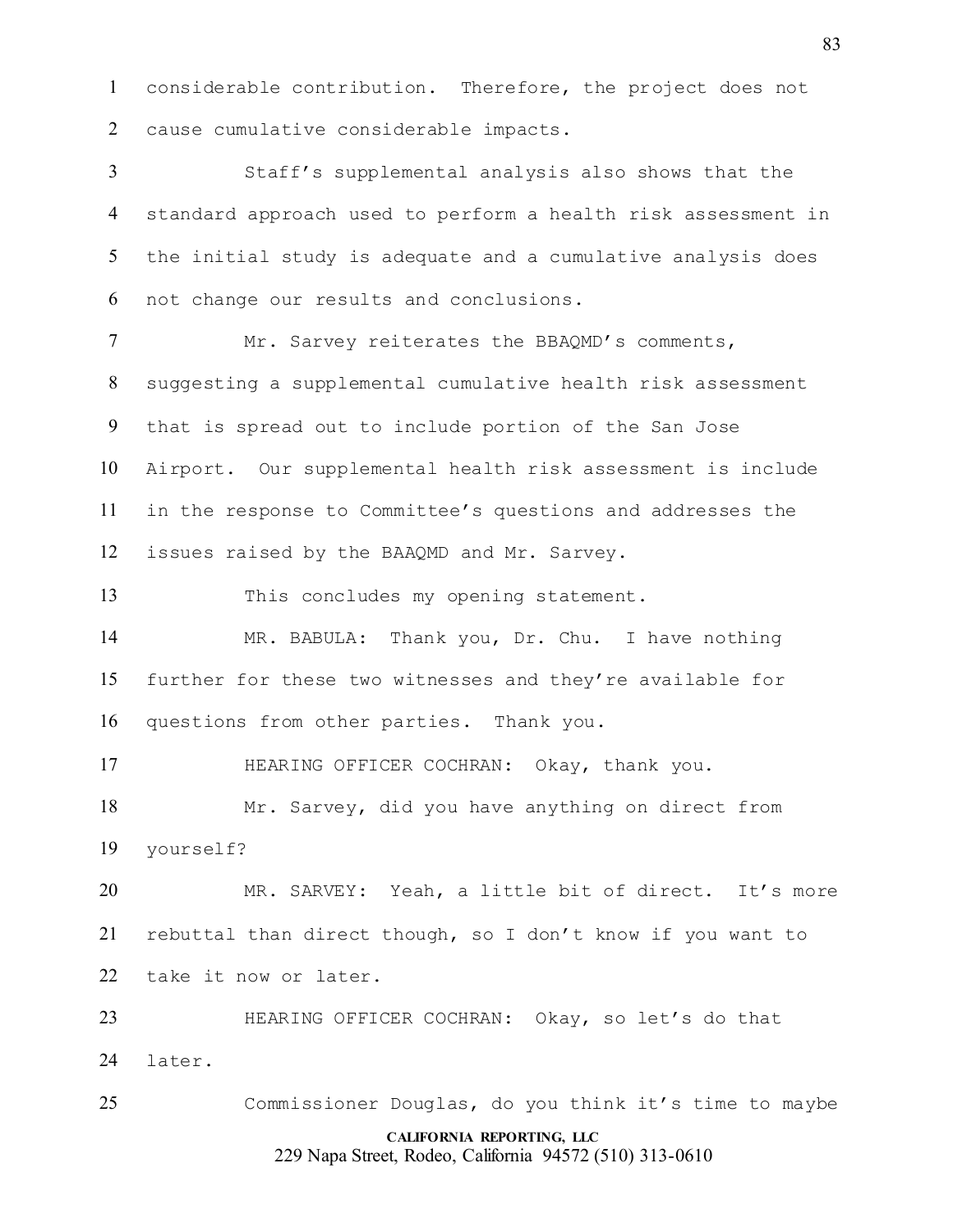take a brief 5- to 10-minute break so people can get up and stretch? We've been going for about two hours, now.

 PRESIDING MEMBER DOUGLAS: Yes, I think that's a good idea. Now, let me just look, what time is it? It's 12:19. HEARING OFFICER COCHRAN: Yeah. Do you want to take  $6 - -$ 

 PRESIDING MEMBER DOUGLAS: Can we make it 15 to 20 minutes.

HEARING OFFICER COCHRAN: Okay.

 PRESIDING MEMBER DOUGLAS: We're in our homes for the most part, right, so if anyone needs to grab a bit to eat or something, it should be pretty convenient and quick to do so.

 HEARING OFFICER COCHRAN: Okay. Why don't we then recess for 15 minutes. Everyone be back by 20 to 1:00. And at that time we'll venture into cross-examination and rebuttal.

(Off the record at 12:20 p.m.)

(On the record at 12:41 p.m.)

HEARING OFFICER COCHRAN: So, we have just, I

believe, finished the direct and opening on the topic of Air

Quality, Public Health, and Greenhouse Gases.

 Before we move to the questions that the parties have, I believe that Commissioner Monahan has some questions on this topic. Commissioner Monahan?

**CALIFORNIA REPORTING, LLC** 229 Napa Street, Rodeo, California 94572 (510) 313-0610 ASSOCIATE MEMBER MONAHAN: Yes, I think this may be a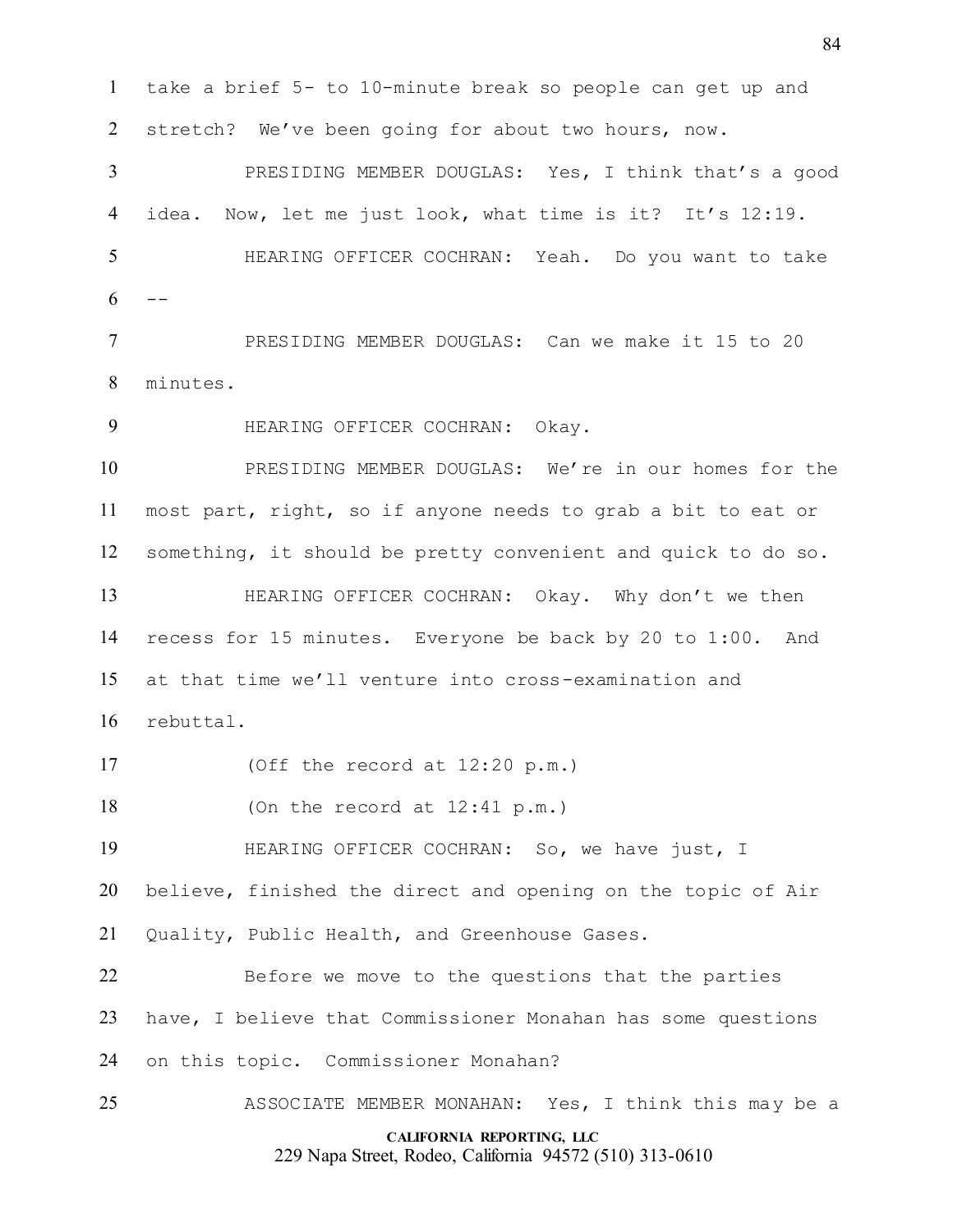question for Ann Chu. And this relates to the particles, the fine particle analysis that you were doing. If I can only open up my -- there we go.

 So, I was curious about the share of fine particles that were assumed in the diesel PM value. And I wonder if you could  $-$  and this also could  $-$  it could be that this is more of a question for the Bay Area. But you had written or staff had written that the permit evaluation staff from the Bay Area Air Quality Management District informed CEC staff that similar facilities have been tested which show that PM 2.5 is 30 percent of total particulate matter. And that struck me as just very low, actually, because especially with the filter -- well, the filter should trap out the large particles and it should leave the small particles.

 So, can you tell me more about this assumption? DR. CHU: This is Ann Chu. So, the 30 percent you mentioned comes from the response to Committee's questions?

18 ASSOCIATE MEMBER MONAHAN: Uh-hum.

DR. CHU: Oh.

 ASSOCIATE MEMBER MONAHAN: But it came from -- can you tell -- I mean it came from the permit evaluation staff, right?

 DR. CHU: I'm not quite familiar with the permitting part. But if this -- if you are talking about --

ASSOCIATE MEMBER MONAHAN: Yeah, if you need the

**CALIFORNIA REPORTING, LLC**

229 Napa Street, Rodeo, California 94572 (510) 313-0610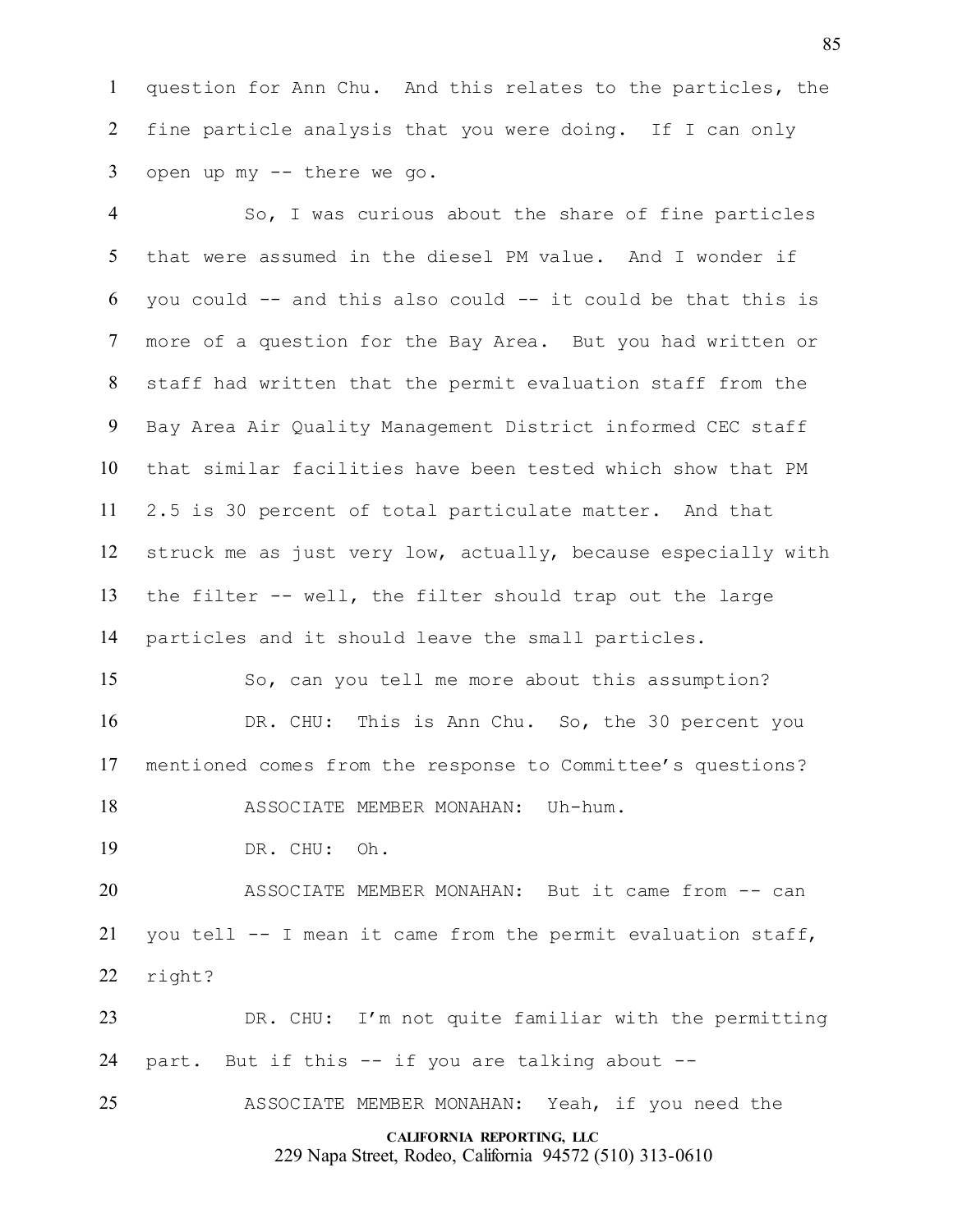specific, I have the staff responses to Committee questions, 2 and it's on page 8. So, it's related to Table 3, the PM 2.5 impacts to cumulative forces.

 DR. CHU: Uh-hum, right. We got this information from the District because the original number is quite high. It's what, it's like 21, around 21. And we reached the BAAQMD and they say there's a facility called Mission Trail Waste Systems and they give us the -- they look up the information of this facility and say the most of the emission from this facility actually is the total particulate matter. And they suggest not to use 30 percent for PM 2.5. So, we got this information from BAAQMD.

 ASSOCIATE MEMBER MONAHAN: And this may be a harder question for you to respond to. But let's say the total particulate matter was actually closer to the actual amount of the -- of PM 2.5, so that the PPM and PM 2.5 were fairly close, say, I don't know, 90 percent or even 100 percent. Would that change your evaluation of the maximally exposed individual worker analysis significantly?

 DR. CHU: I think this is hard to say. The result, the total cumulative health risk assessment will still like -- will still above the threshold. But you can see from Table 3, it's the background risk. So, even we change the ratio, it's actually proved the existing background risk is very high. But the contribution of this project is quite

**CALIFORNIA REPORTING, LLC**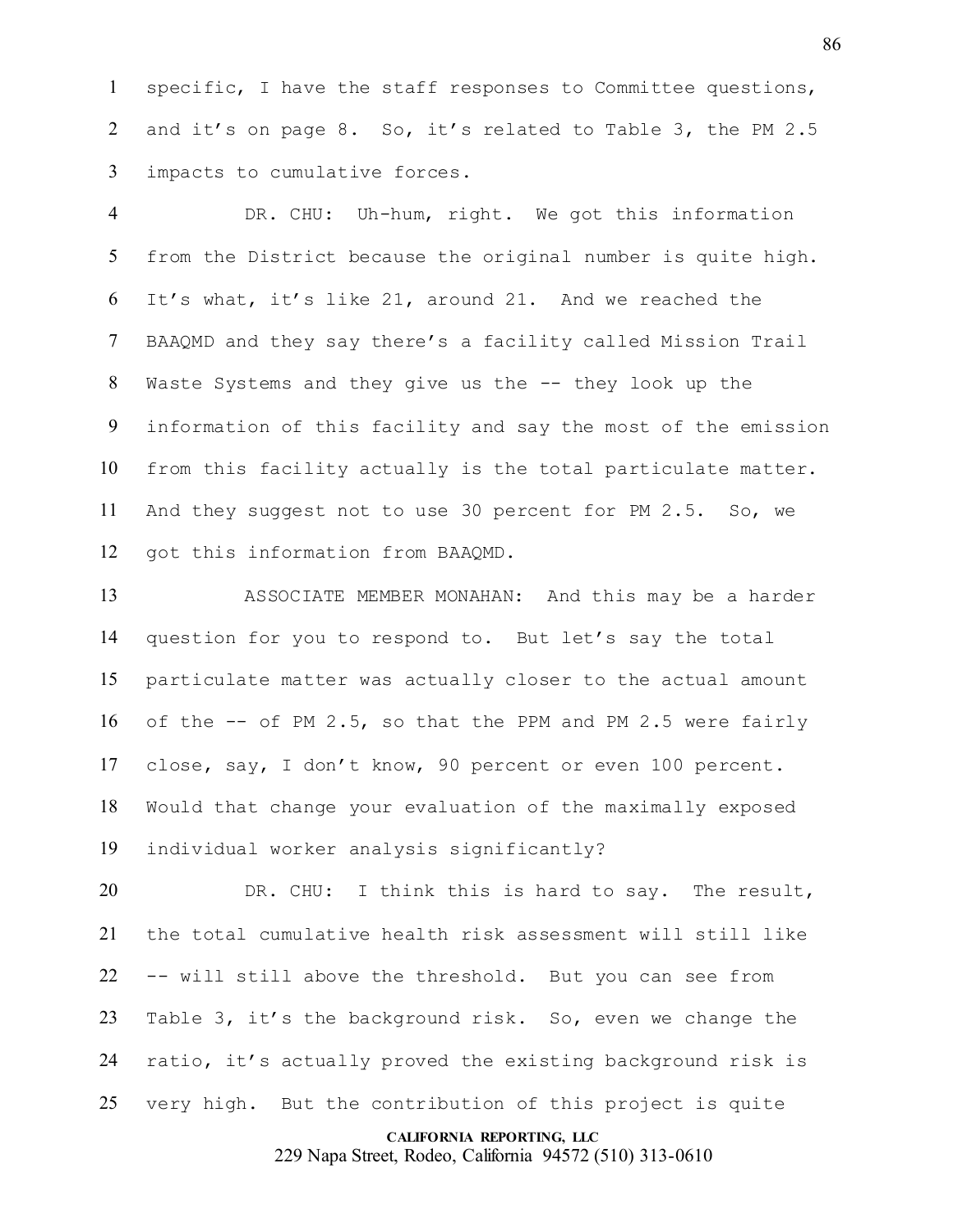minimum.

 ASSOCIATE MEMBER MONAHAN: Well, I'm looking -- I see what you're saying when it comes to the -- in the ISR and the MEIR. It's the MEIW where I'm curious.

DR. CHU: Oh, I mean I thought you --

 ASSOCIATE MEMBER MONAHAN: Uh-hum. Because the numbers from Walsh and McLaren are nontrivial compared to the highway, the surrounding numbers. And if you were to assume that most of the diesel particulate matter was actually fine, would that significantly increase the Walsh, Sequoia and McLaren project contributions to the PP 2.5 for MEIW calculations?

 DR. CHU: Back to your questions to MEIW. These three points each are quite far from each other.

ASSOCIATE MEMBER MONAHAN: Uh-hum.

 DR. CHU: So, this facility according to my memory is not close to MEIW. This facility, the Mission Trail Waste Systems is not close to the MEIW. That's why the existing station resources for MEIW is low.

 ASSOCIATE MEMBER MONAHAN: Yeah, I have the table in front of me and it said the total for cumulative sources was .73 and the significance threshold is .8. And the contribution from Walsh, Sequoia and McLaren are about -- 24 well, are .11 of the .73 from cumulative sources. So, maybe 25 that's 15 percent. And if you assumed the higher level of

**CALIFORNIA REPORTING, LLC**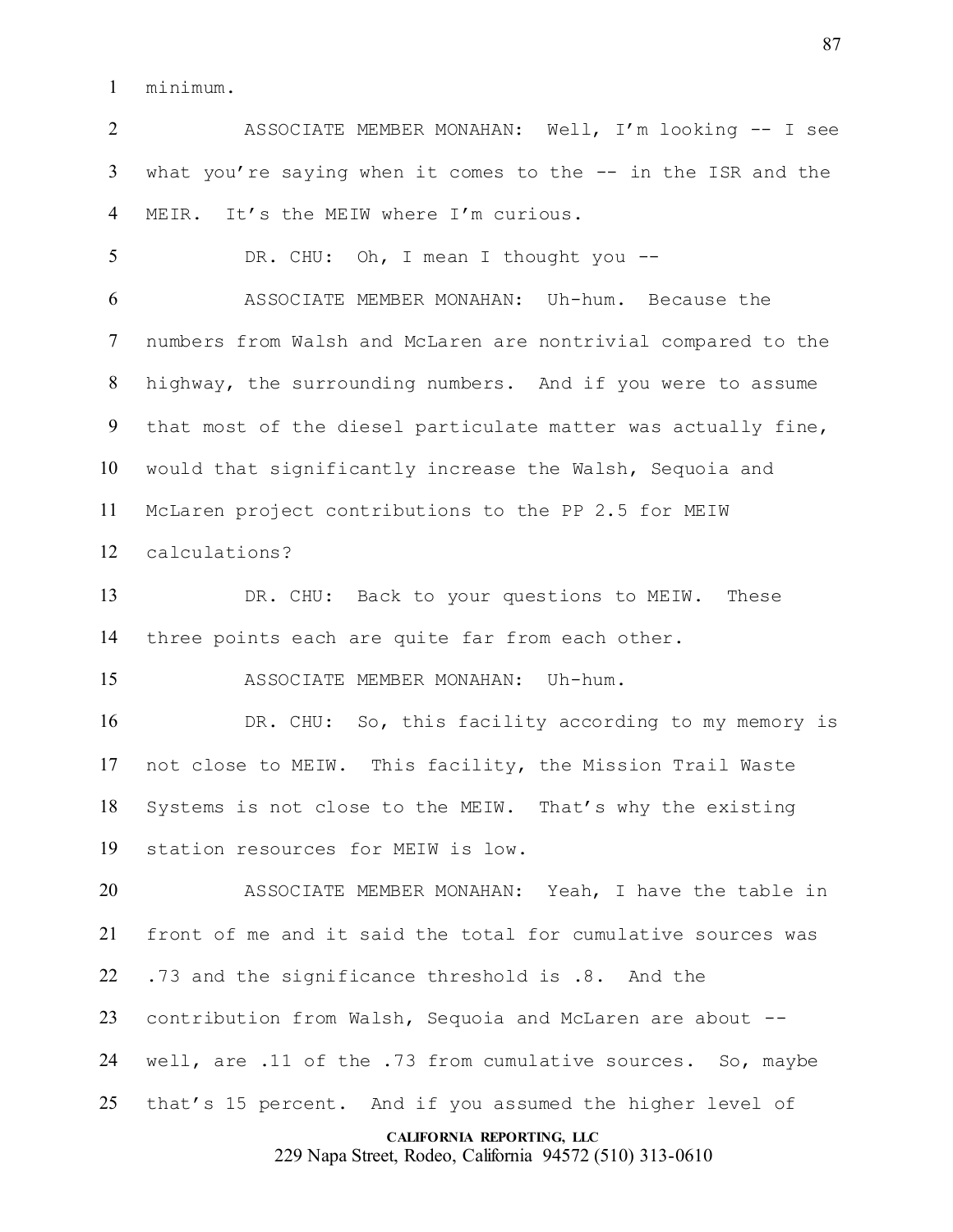**CALIFORNIA REPORTING, LLC** 229 Napa Street, Rodeo, California 94572 (510) 313-0610 2.5 from the total particulate matter, is that just a ratio? So, if we instead of .3 it was closer to 100 percent, or 90 percent we would just multiple the Walsh project annual diesel particulate matter by 3? DR. QIAN: This is Wenjun Qian. ASSOCIATE MEMBER MONAHAN: Or is it a more complicated calculation? DR. QIAN: This is Wenjun Qian. I think we need to clarify that for the data center projects we assume all the particulate matters are 100 percent PPM. So, we didn't use the 30 percent for the data center projects. Is that your question? ASSOCIATE MEMBER MONAHAN: Oh, okay, that's not what it says in the footnote. But maybe I'm misinterpreting the footnote. 16 DR. CHU: Oh, this footnote is especially for one new sources, not the -- ASSOCIATE MEMBER MONAHAN: I see, so it's only for existing stationary sources. It's not for the Walsh project stationary sources. DR. CHU: No, it's the stationary resources around the project. ASSOCIATE MEMBER MONAHAN: Ah, that makes more sense. Okay. DR. CHU: Yeah, they may be like the (indiscernible)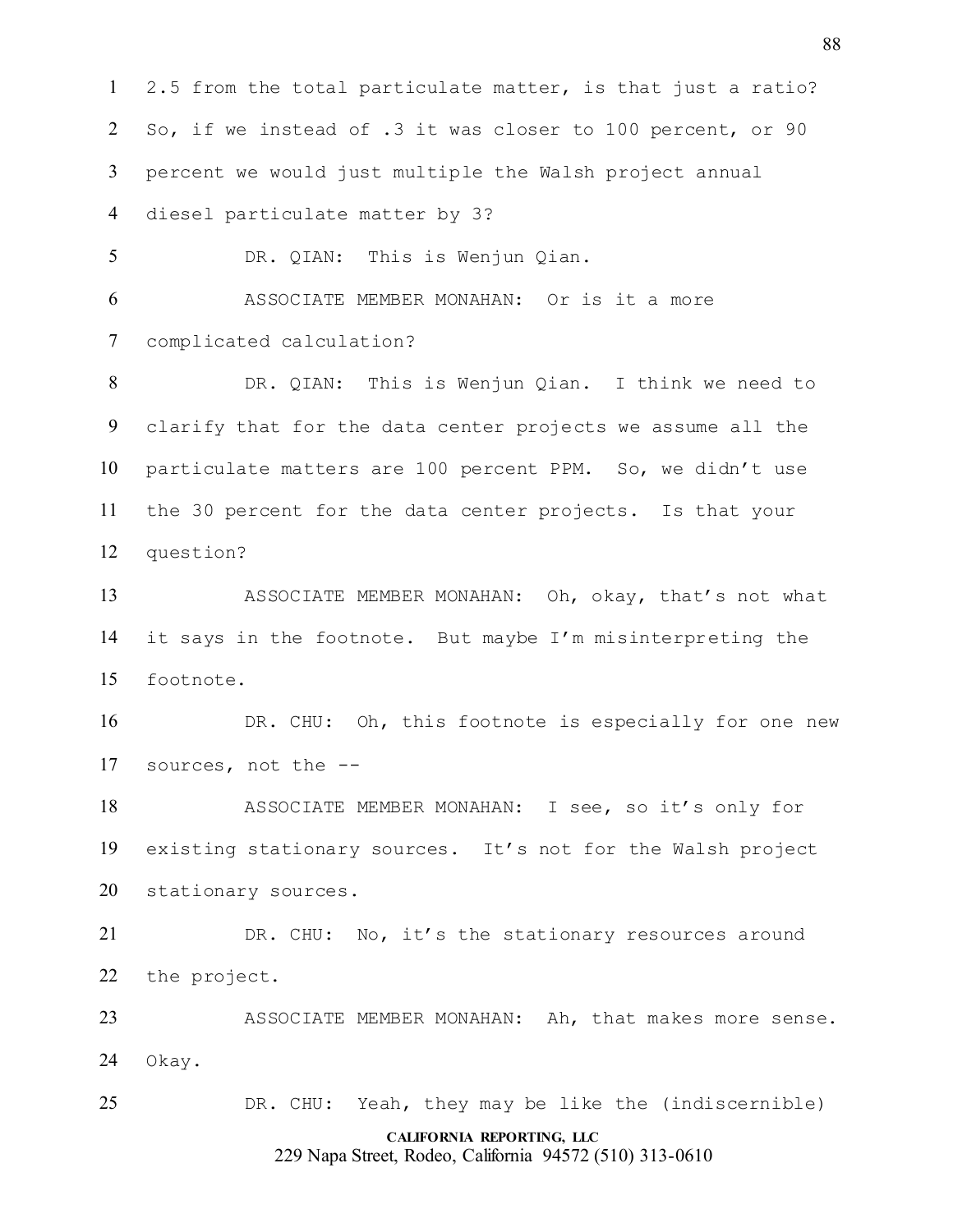or like the laundry shop, or the waste systems.

 ASSOCIATE MEMBER MONAHAN: Ah, that makes more sense. Okay, thank you so much. That clarifies my question.

DR. CHU: Okay.

 HEARING OFFICER COCHRAN: Did you have any other questions, Commissioner Monahan?

 ASSOCIATE MEMBER MONAHAN: Just my one last one is the fact that the analysis went to 1,000 feet and the cumulative impacts assessment was only, you know, with that boundary. And I'm curious, is there some data around this 1,000-foot boundary that you're relying on to interact with the Bay Area Air Quality Management District does? Is that like a standard across the country or is that a district-by-district based set boundary?

 HEARING OFFICER COCHRAN: Mr. Hilken, are you still on the line? That might be a question that you could answer.

 MR. HILKEN: Yes, I'm on the line. So, I wouldn't -- so, that 1,000-foot radius comes from our CEQA guidelines. We, for many years, have had a guidance document to assist local lead agencies, in this case the CEC. It's usually cities and counties. But it's a guidance document to help CEQA lead agencies conduct environmental reviews.

 And so, for this particular impact for localized risk and hazards, we recommend that a cumulative analysis look at all sources within the 1,000-foot radiance of the source.

## **CALIFORNIA REPORTING, LLC**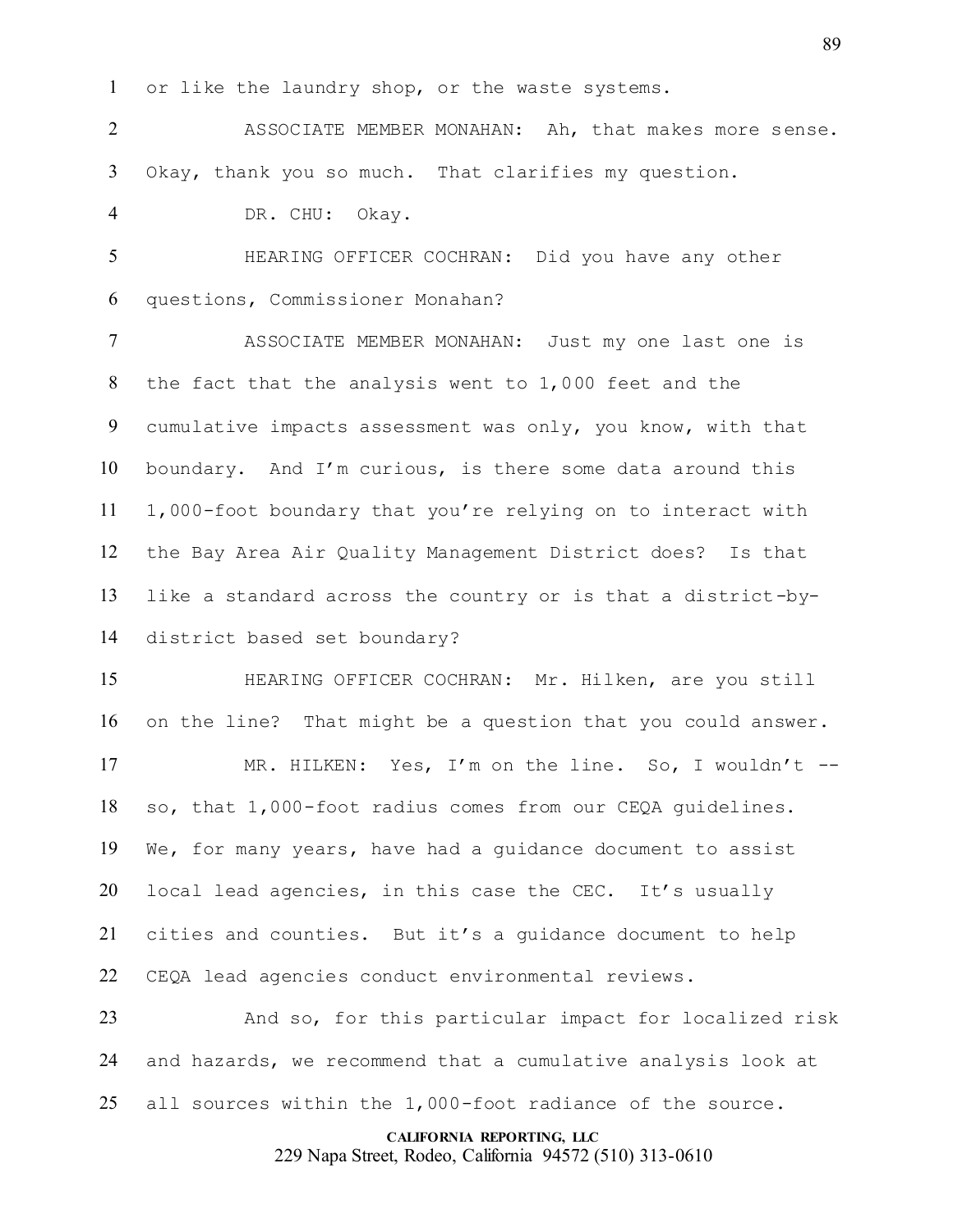And the reason is that it's not exactly background. Earlier, a speaker referred to background and it's not exactly background. What it is, because background would be emissions from sources all over the Bay Area. But, really, the intent of this guidance is to look at what's happening locally, within 1,000 feet of a project what are the localized sources that altogether, collectively, cumulatively result in a localized exposure.

 So, I don't know if that's standardized across the country. I can't speak to that. It certainly, it has been our guidance for at least ten years now as a way of estimating cumulative impacts from -- in a CEQA document.

 ASSOCIATE MEMBER MONAHAN: Thank you. And that's all my questions.

 HEARING OFFICER COCHRAN: Thank you, Commissioner Monahan.

 Liza, could you pull up Exhibit 25 for me, please? Before I get to the parties I have some -- I have a question or two.

 MR. BABULA: Hearing Officer Cochran, this is Jared Babula. Would you -- because Dr. Wenjun Qian jumped in there, would you like, just so the record has like introduction of her name and what she worked on? Would that 24 be something you would want to have or  $-$ -

**CALIFORNIA REPORTING, LLC** 229 Napa Street, Rodeo, California 94572 (510) 313-0610 HEARING OFFICER COCHRAN: Is that already contained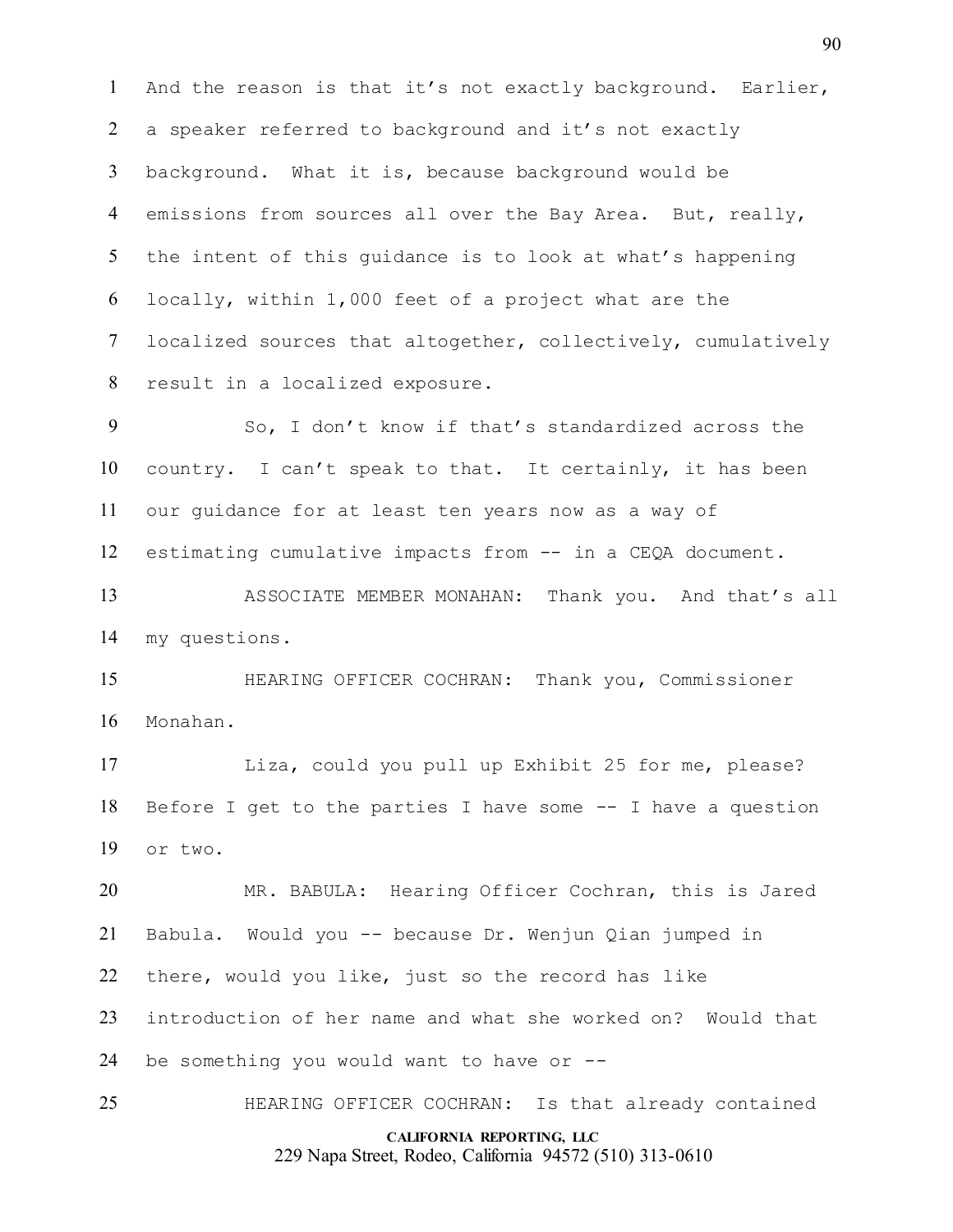in her declaration attached to your opening testimony?

 MR. BABULA: Yes, she had provided a declaration and resumes in our submittals.

 HEARING OFFICER COCHRAN: Okay. That, then we can rely on that, thank you.

MR. BABULA: Okay, thanks.

**HEARING OFFICER COCHRAN:** The only thing I wanted -- I wanted that information for those folks who had not yet submitted any kind of, you know, title, qualifications, et cetera.

 MS. LOPEZ: This is Liza. What number did you want me to pull up?

HEARING OFFICER COCHRAN: Exhibit 25.

14 MS. LOPEZ: 25.

 HEARING OFFICER COCHRAN: That should be the 2017 BAAQMD CEQA guidelines. And now, I would like you to look for Section 2.1. It's pretty late in the document, but I would go down to probably page 150 at least in the PDF. And, of course, I'm blind. I have to get close to my screen to see how close you are.

 I need from appendix -- Liza stop. Scroll back up. Scroll back up. I need Table D-1. Table D-1. And that's in Appendix D to this document. So, yeah, keep going.

MS. LOPEZ: I don't see --

HEARING OFFICER COCHRAN: Keep going. Stop.

**CALIFORNIA REPORTING, LLC** 229 Napa Street, Rodeo, California 94572 (510) 313-0610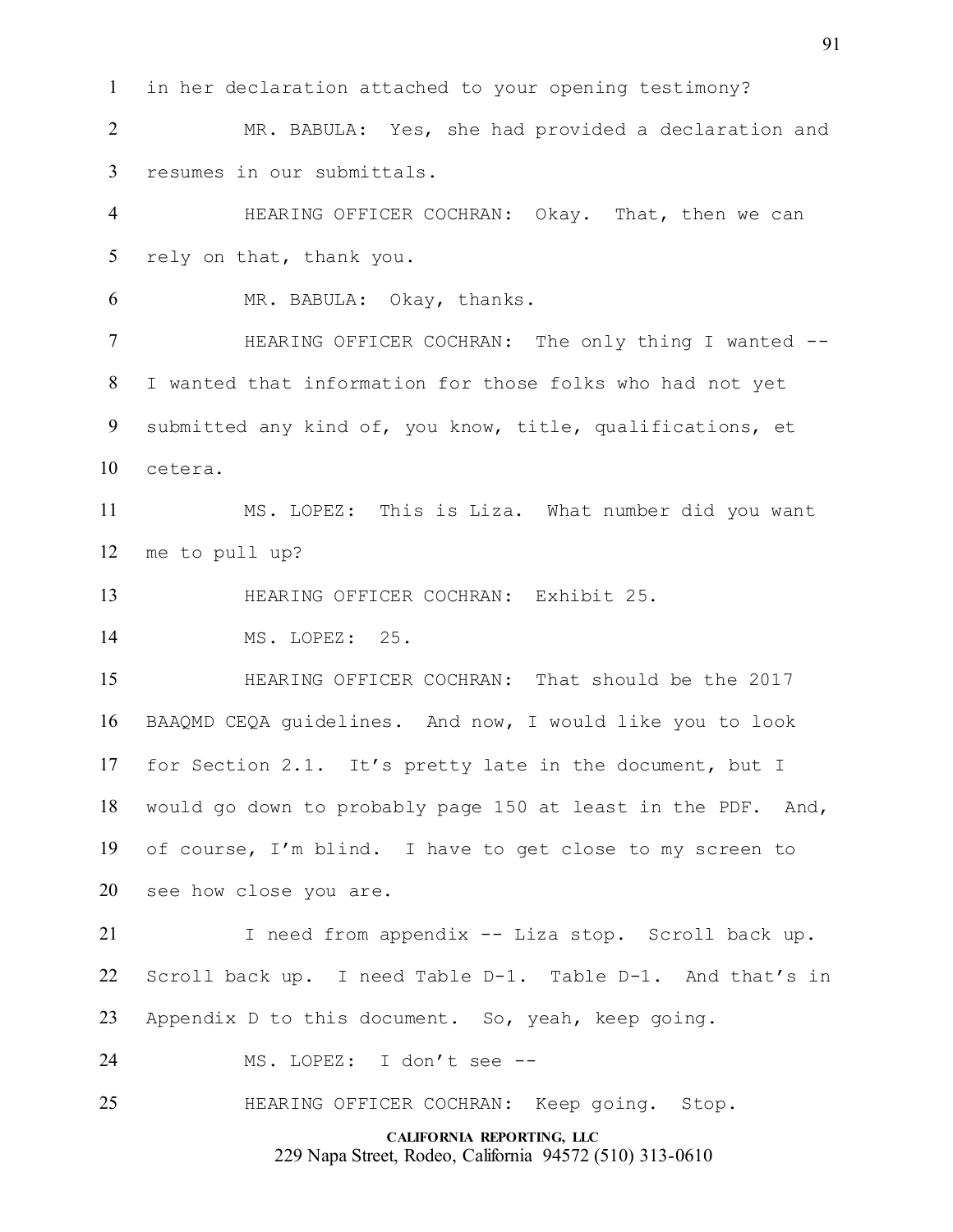MR. DARVIN: So, this is Greg Darvin. It should be on page D-1. She's there.

HEARING OFFICER COCHRAN: C-31?

MR. DARVIN: D as in dog, 31.

 HEARING OFFICER COCHRAN: So, if you look at the bottom pages, Liza, the pages at the very bottom. Go back, back, back, back. Back, back, back. And just a little bit more. Stop. That table right there.

 So, this is for anyone who can help me through this. So, it's my understanding that in studying and reviewing the emissions from the Walsh Data Center Project, and you'll remember that the project is the whole of the action. So, the data center, the backup generators, et cetera. That we had identified several different types of emissions.

 But in comparing those emissions these were thresholds of significance that we used. Am I correct about that?

 MR. BABULA: This is Jared Babula, staff counsel. I'll throw that to staff since they're the ones testifying. Dr. Jiang, can you respond?

 DR. JIANG: Yes. This is the threshold we are using 22 in the analysis. And in particular it's stationary sources, 10,000 metric tons of CO2 equivalent per year.

 HEARING OFFICER COCHRAN: Okay. So, then on Table 5.8-4 of Exhibit 200 it details the greenhouse gas emissions

## **CALIFORNIA REPORTING, LLC**

229 Napa Street, Rodeo, California 94572 (510) 313-0610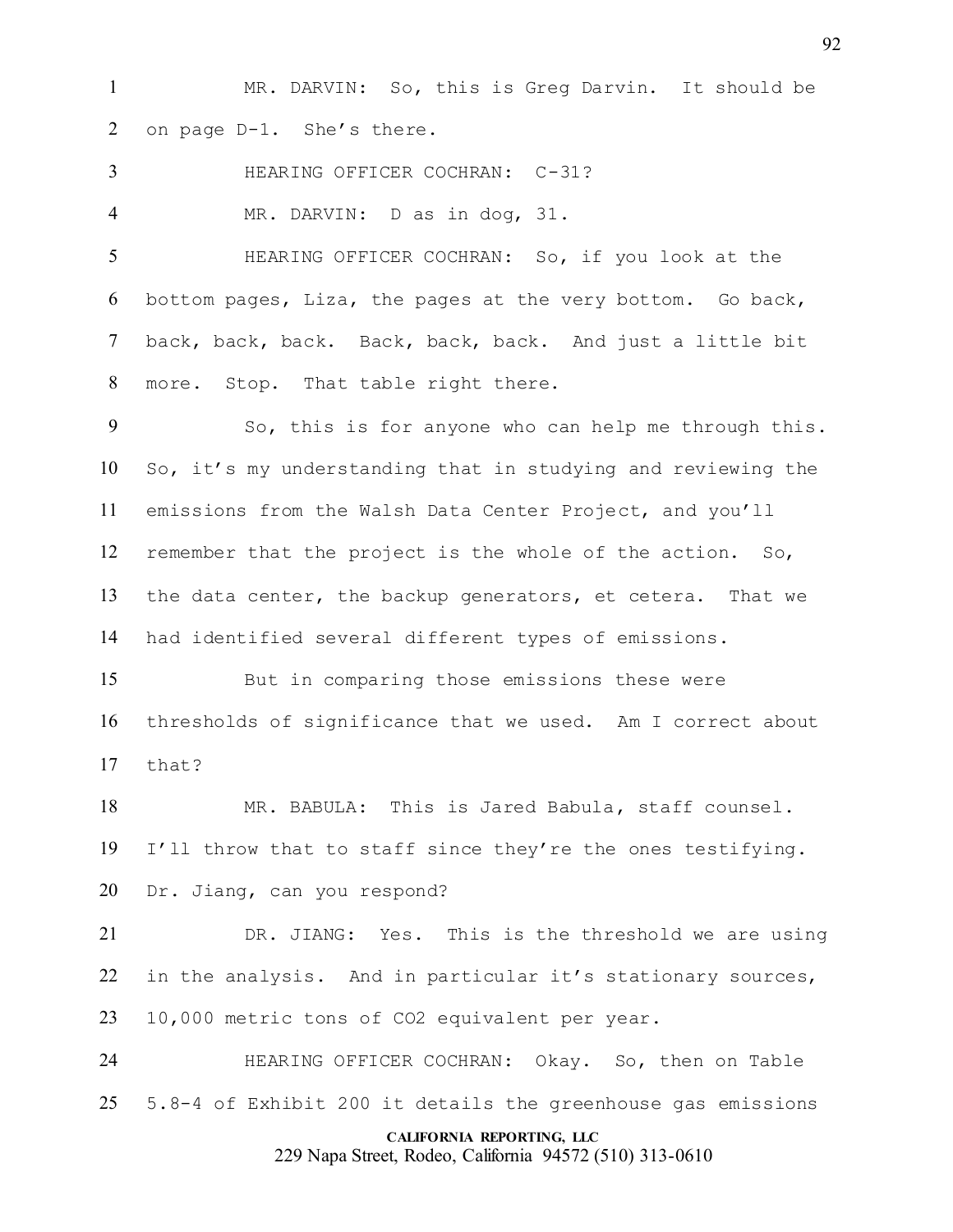from energy use, mobile sources, area sources, water use, and waste generation during project operation. Are you familiar with that table?

DR. JIANG: Yes.

 HEARING OFFICER COCHRAN: And that shows that energy use has 108,396 metric tons of CO2 equivalent per year.

DR. JIANG: Yes.

 HEARING OFFICER COCHRAN: Okay. So, if we look at the threshold identified in the BAAQMD CEQA document and we look at the different classes of emissions listed in 5.8-4, which of the significance thresholds in table -- in this table, in Section 2.1 of the thresholds apply to which of the identified emission limits identified in the initial study, Preliminary Mitigated Neg Dec? For each source, which threshold of significance applies?

 DR. JIANG: Yes, so in this table we are using the 10,000 metric tons CO2 equivalent per year. We compared the direct GHG emissions to this thresholds. By direct emissions  $19 - -$ 

 HEARING OFFICER COCHRAN: And what about the indirect?

 DR. JIANG: Indirect emissions and we know it's from the greenhouse gas emissions by the SVP power grid, by the electricity use. And for this part, we compare it with the eligible state and local greenhouse gas reduction strategies.

#### **CALIFORNIA REPORTING, LLC**

229 Napa Street, Rodeo, California 94572 (510) 313-0610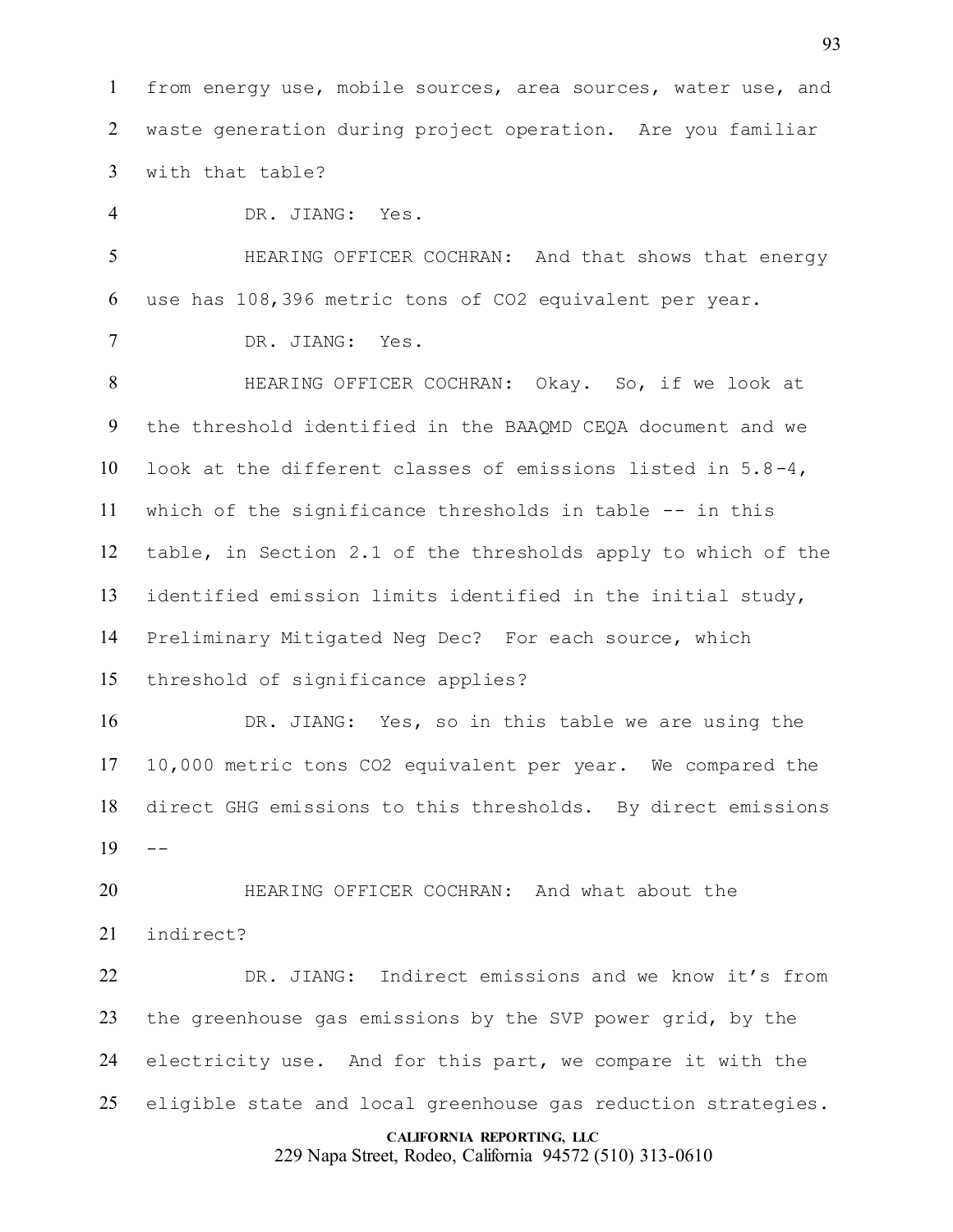**CALIFORNIA REPORTING, LLC** So, as long as they used the qualified greenhouse gas reduction strategies and we determine it's in compliance. HEARING OFFICER COCHRAN: Okay. DR. JIANG: And we're not compare the indirect GHG emissions with this threshold. HEARING OFFICER COCHRAN: Why not? DR. JIANG: It's not -- here is stationary sources and it means the direct emissions. That's staff's understanding. And I believe maybe the representative from Bay Area District can also give more details. 11 HEARING OFFICER COCHRAN: Okay. MR. GALATI: Ms. Cochran, this is Scott Galati. I have a witness that can answer your question. 14 HEARING OFFICER COCHRAN: Okay. MR. GALATI: Mr. Lisenbee, are you still on the line? 16 MR. LISENBEE: Yes, I'm on the line. MR. GALATI: Okay. So, the question has to do with the threshold that is identified for nonstationary sources in the Bay Area guidance. Can you explain why we didn't use that? MR. LISENBEE: Right. So, the threshold on the screen right now, 1,100 metric tons of CO2 equivalent per year, or 4.6 metric tons of CO2 equivalent per service population per year, that was developed by BAAQMD in relation to the state's 2020 greenhouse gas emissions target. So,

229 Napa Street, Rodeo, California 94572 (510) 313-0610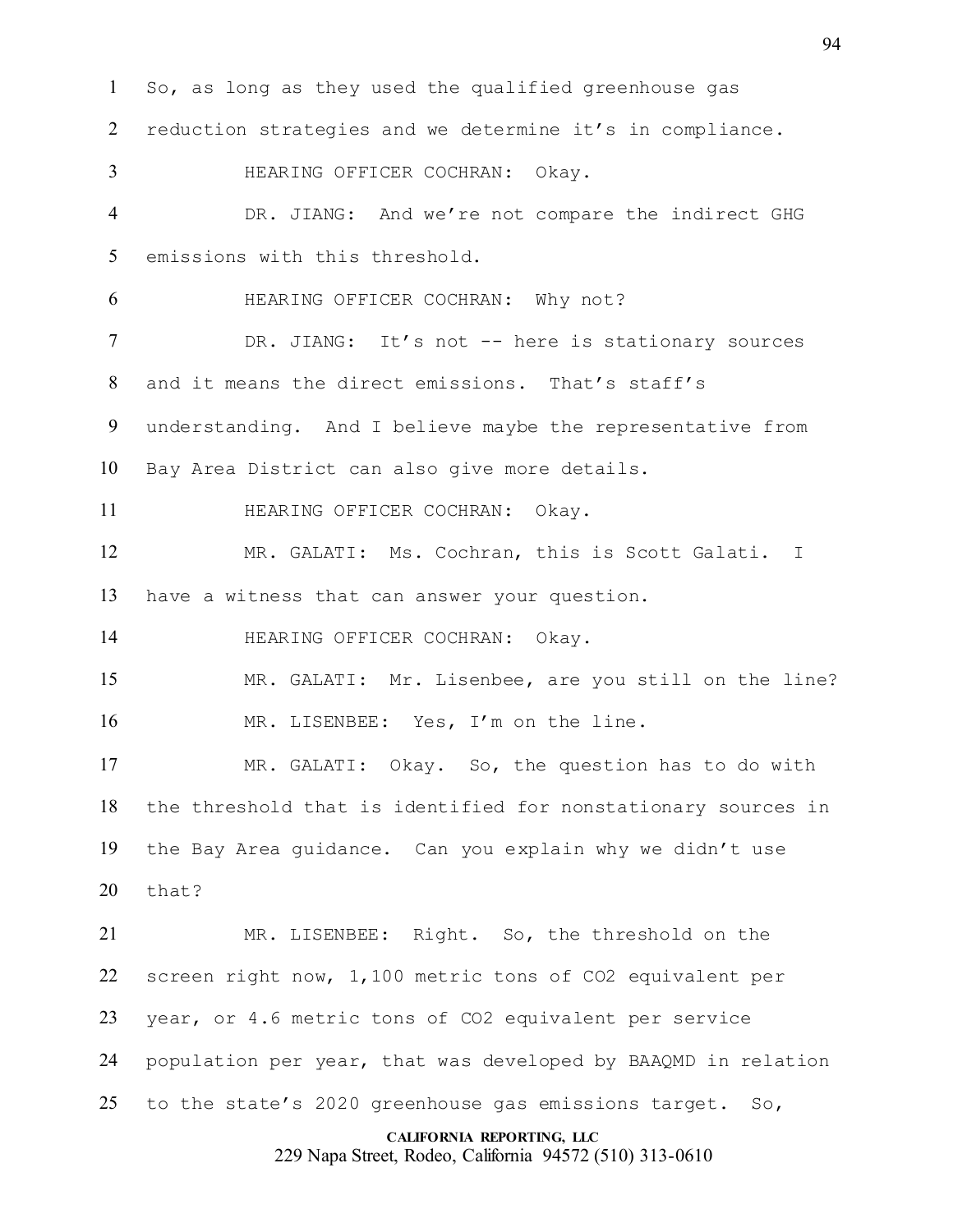that threshold is specific to emissions up to the year 2020. So, for a project like this project that won't become operational until after the year 2020, this threshold is no longer applicable.

 HEARING OFFICER COCHRAN: Where is that deadline of 2020?

 MR. LISENBEE: So, elsewhere in these CEQA guidelines there is discussion about how these thresholds were developed. And the 1,100 metric tons and 4.6 metric tons were developed in the context of meeting AB 32's 2020 GHG emission goals statewide.

HEARING OFFICER COCHRAN: Okay.

 MR. GALATI: Ms. Cochran, may I ask a follow-up question that might provide a little more guidance?

**HEARING OFFICER COCHRAN:** Sure.

 MR. GALATI: Mr. Lisenbee, is it your opinion that if we had followed the treatment of indirect electricity emissions according to the methodology here, we would vastly have underestimated those electricity emissions?

 MR. LISENBEE: Can you rephrase that question? I'm not quite sure what you're asking.

 MR. GALATI: If we had followed the methodology to look at the land use development source and used the modeling, compared it to other buildings, would we have come up with an underestimation of the indirect emissions from

## **CALIFORNIA REPORTING, LLC**

229 Napa Street, Rodeo, California 94572 (510) 313-0610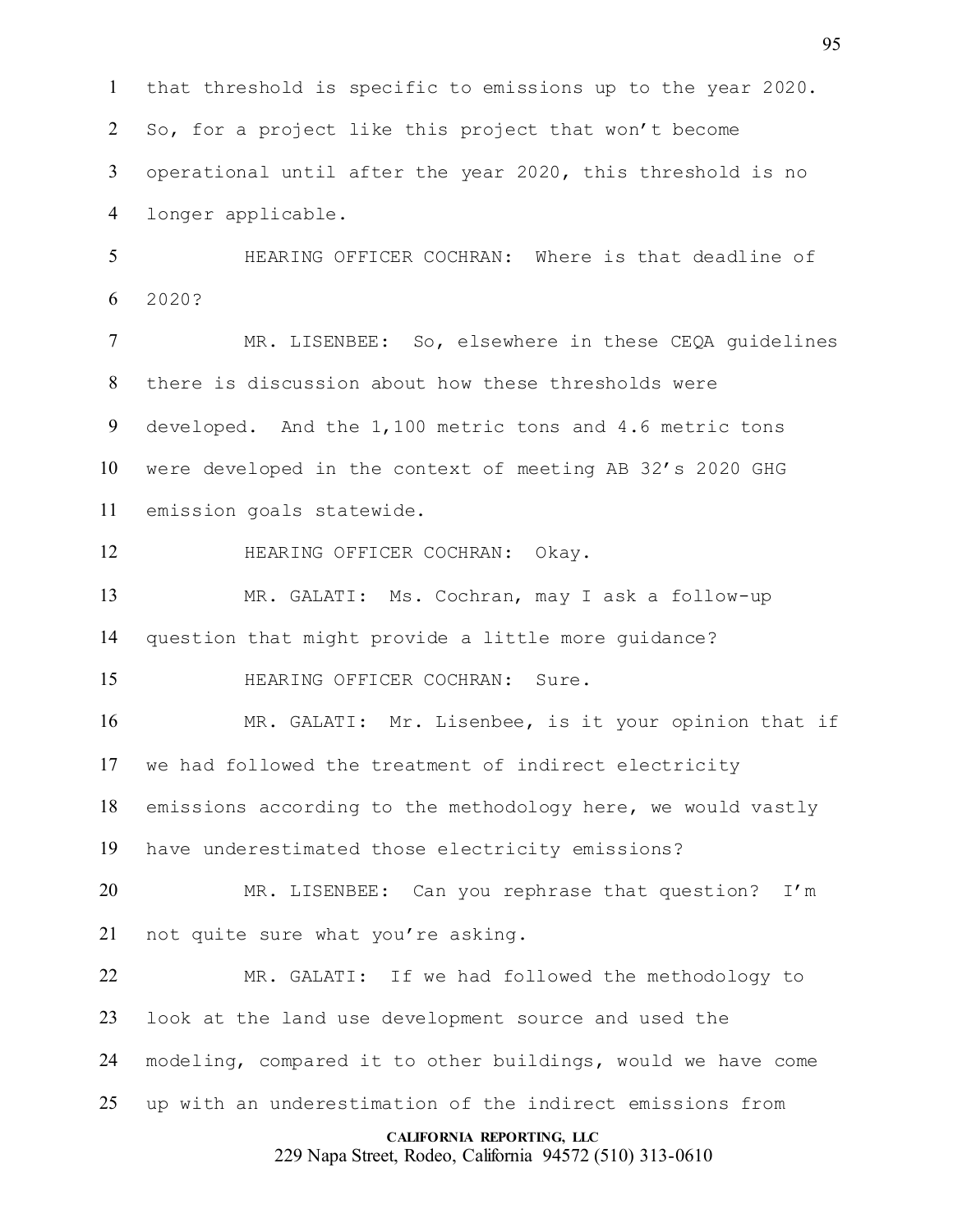electricity because this is a data center?

 MR. LISENBEE: So, I believe what you're referring to is there's methodology outlined in these BAAQAMD guidelines recommending the use of modeling for estimating GHG emissions, including emissions from indirect sources, like electricity use. Those models, in the guidelines it refers to an older model called URMEBIS that has now been replaced by a model called CalEEMod, the California Emissions Estimator Model.

 Those models don't have data for data center uses, which use large amounts of electricity. So, using those modeling techniques to estimate a data center's emissions would have underestimated the project's emissions because the electricity use factors of the land uses included in those models don't account for the high electricity use of data centers.

 So, the manual calculation of data center emissions completed by staff in the ISMND is a more accurate way of estimating the project's emissions.

 MR. GALATI: And so, how did you determine -- how did you evaluate whether or not those were significant?

 MR. LISENBEE: Similar to what staff was saying that the indirect emissions from electricity use were discussed in the context of the utility provider, SVP's compliance with statewide goals for reducing GHG emissions from an

#### **CALIFORNIA REPORTING, LLC**

229 Napa Street, Rodeo, California 94572 (510) 313-0610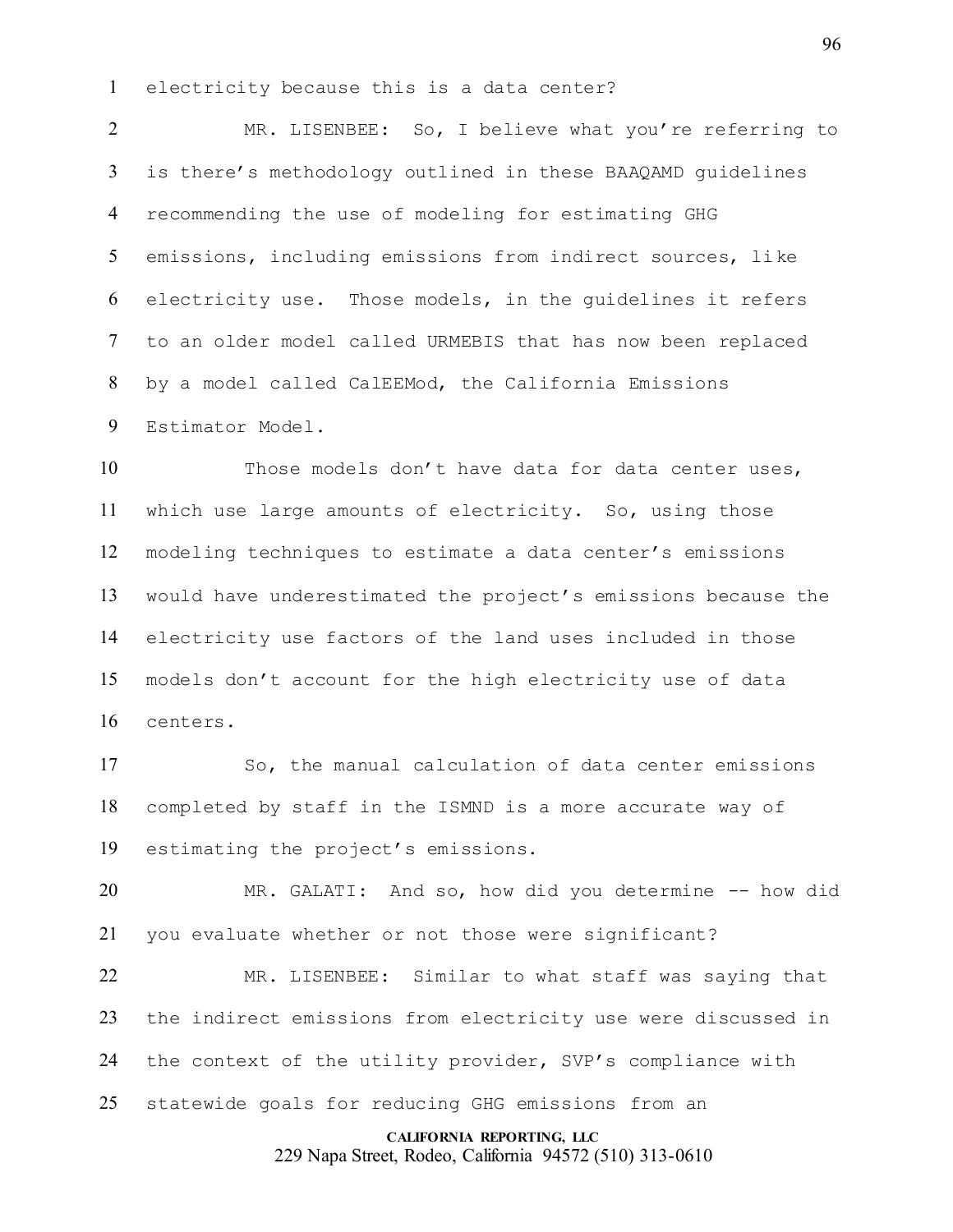electricity provider.

 MR. GALATI: So, there is not a significant -- there is not a numerical threshold for the indirect emissions from electricity, correct?

 MR. LISENBEE: That's correct. The Bay Area Air Quality Management District has not released an updated threshold that addresses emissions beyond 2020. So, the emissions thresholds in this document, which discuss 2020, lists 1,100 metric tons emissions threshold can no longer be relied upon. And no updated emissions threshold has been released.

 MR. SARVEY: Can I respond to that, please? Bob Sarvey.

 HEARING OFFICER COCHRAN: Go ahead, Mr. Sarvey. MR. SARVEY: If that's the case, then none of these thresholds are applicable to this project, so why are we using the BAAQMD regulations? It doesn't make any sense. If this all expires in 2020, none of these thresholds of significance are valid. So, I believe that argument is just full of holes.

 MR. GALATI: I can clarify, if you'd like, Commissioner?

 HEARING OFFICER COCHRAN: Just please go ahead. MR. HILKEN: So, it is correct that the greenhouse gas thresholds are based on AB 32 2020 targets. So, this

**CALIFORNIA REPORTING, LLC**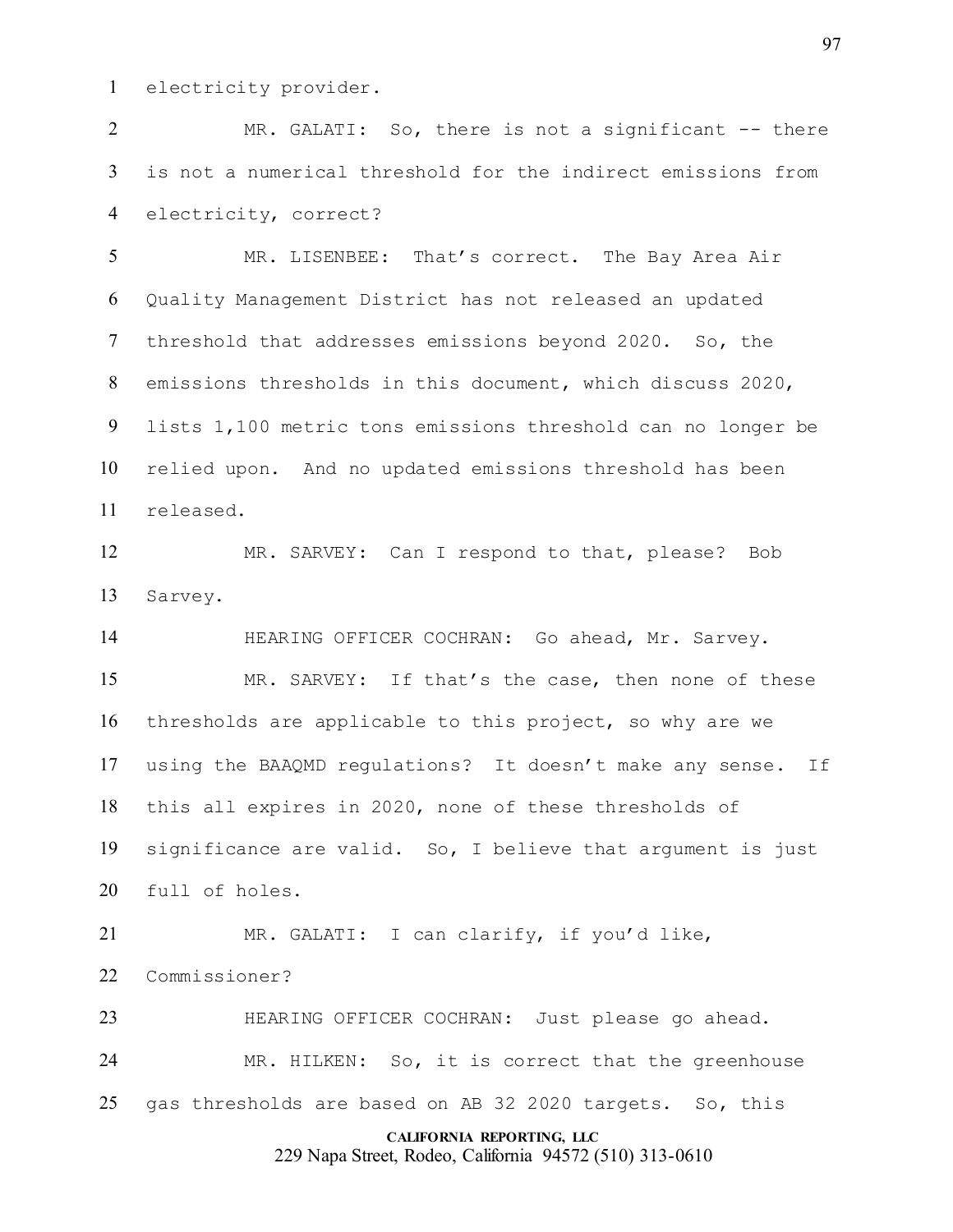table --

 HEARING OFFICER COCHRAN: Who's speaking right now? MR. HILKEN: I'm sorry, Henry Hilken from the Air District.

 HEARING OFFICER COCHRAN: Please go ahead, Mr. Hilken.

 MR. HILKEN: So, it is the case that these thresholds we're looking at right now in Table 2.1, the greenhouse gas thresholds, are indeed, it is correct that those are based on AB 32 goals for 2020, which are obviously outdated now. And as the prior speaker indicated we are -- the District is in the process of updating those thresholds to help -- to provide that guidance for how lead agencies should evaluate these sorts of impacts in the future.

 And this is, indeed, one of the points in our comment letter was it is not adequate to just use these 2020 thresholds. In our comment letter we recommended a longer range -- an evaluation based on longer-term compliance with statewide goals and regulatory programs. And that's the text that CEC staff -- a more qualitative approach that staff included in the final report.

 However, all of the other thresholds, for instance the other air pollution thresholds are still very much in effect. The just regular air pollution thresholds that we talked about earlier are not based on 2020 and those have not

## **CALIFORNIA REPORTING, LLC**

229 Napa Street, Rodeo, California 94572 (510) 313-0610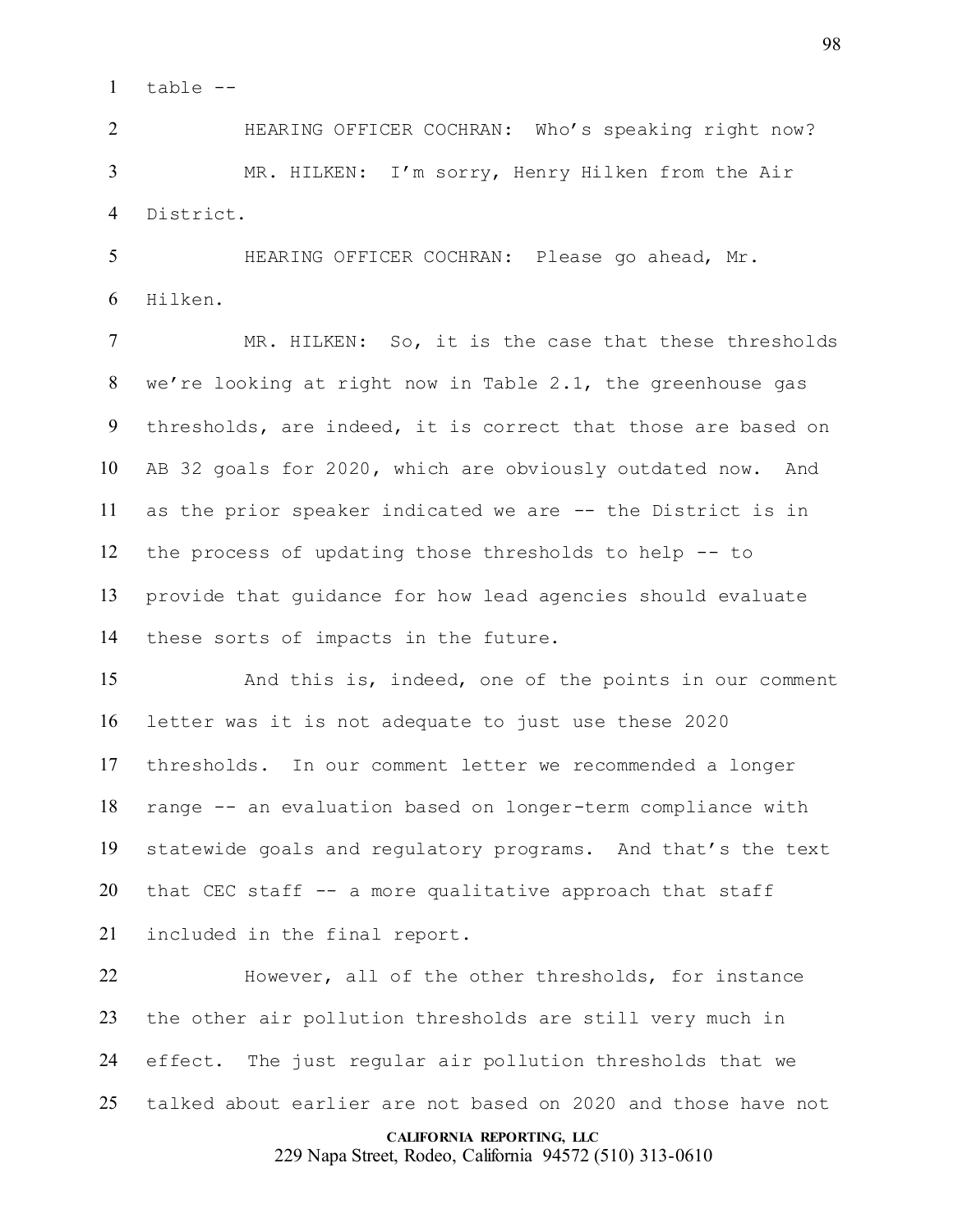**CALIFORNIA REPORTING, LLC** been -- those are still applicable for use and we recommend their use until we have an update. 3 HEARING OFFICER COCHRAN: Okay. So -- MR. BABULA: Hearing Officer Cochran, this is Jared. I've got a staff person that also has some information that would be helpful in addressing your question. HEARING OFFICER COCHRAN: And who's that? MR. BABULA: That would be Mr. Birdsall. HEARING OFFICER COCHRAN: Okay, Mr. Birdsall, you were previously sworn, correct? MR. BIRDSALL: Hello, can you hear me? MR. BABULA: Yes. HEARING OFFICER COCHRAN: Yes. You were previously sworn, is that correct? MR. BIRDSALL: That's right, yes, I have been. HEARING OFFICER COCHRAN: Okay, please proceed. MR. BIRDSALL: Okay. And just to clarify, you had on 18 the screen the threshold in the chapter  $D - -$  or, rather the Appendix B of the BAAQMD guidelines. There is some interpretation or methodology explanation in those guidelines a little bit further down on some surrounding pages. And just to be concise, I will point you to page D-27, where it explains that when a lead agency is dealing with a stationary source that goes through the Air District permitting process, for the GHG emissions from electricity use, and water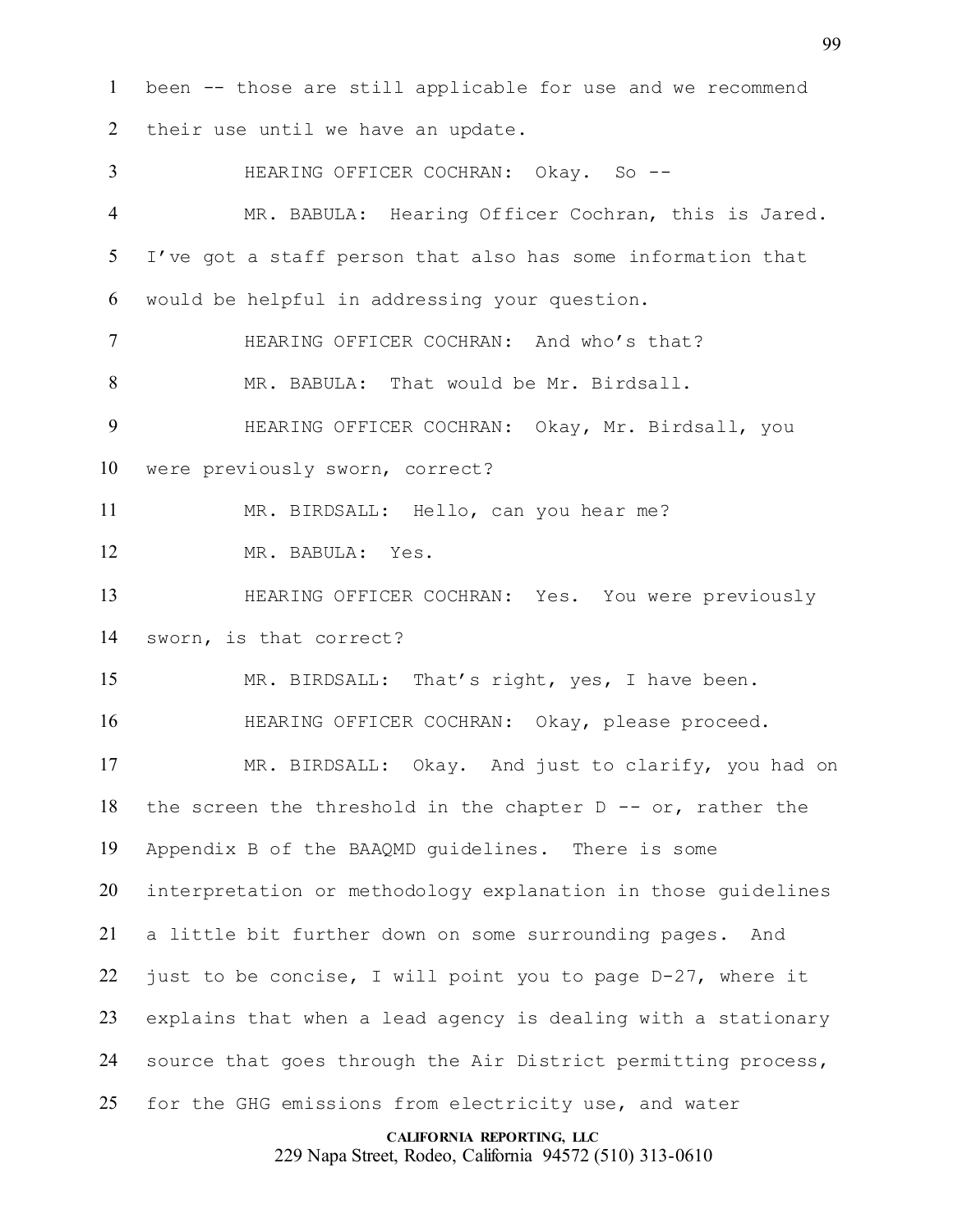delivery, and mobile sources would not -- would not be 2 subject to that stationary source threshold.

 And then, a little bit further down, on page D-29 of the same guidelines, it also -- the guidelines also explain that the AB 32 Scoping Plan measures, which have been updated and incorporated in ARB's current Scoping Plan update, these have been kept up to date to go beyond 2020 goals, including the Cap & Trade Program. Those Scoping Plan measures provide the necessary emission reductions from the stationary source specter to achieve the AB 32 2020 goals.

11 And so, I think the answer to your question, Hearing Officer, is that really the electricity component is compared to a qualified climate reduction -- or greenhouse gas emission reduction plan. And that plan is really the AB 32 and then followed up by the SB 32 Scoping Plan update that includes the entire regulatory framework for reducing GHG from the electricity sector.

 HEARING OFFICER COCHRAN: Okay. So, when I look at the chart that's here on the screen, it seems to me that the indirect emissions are not the stationary source that we're concerned about here. The stationary source for the Walsh project are the backup generators. Am I correct in that characterization?

MR. BIRDSALL: Yes.

HEARING OFFICER COCHRAN: Then what we're talking

**CALIFORNIA REPORTING, LLC** 229 Napa Street, Rodeo, California 94572 (510) 313-0610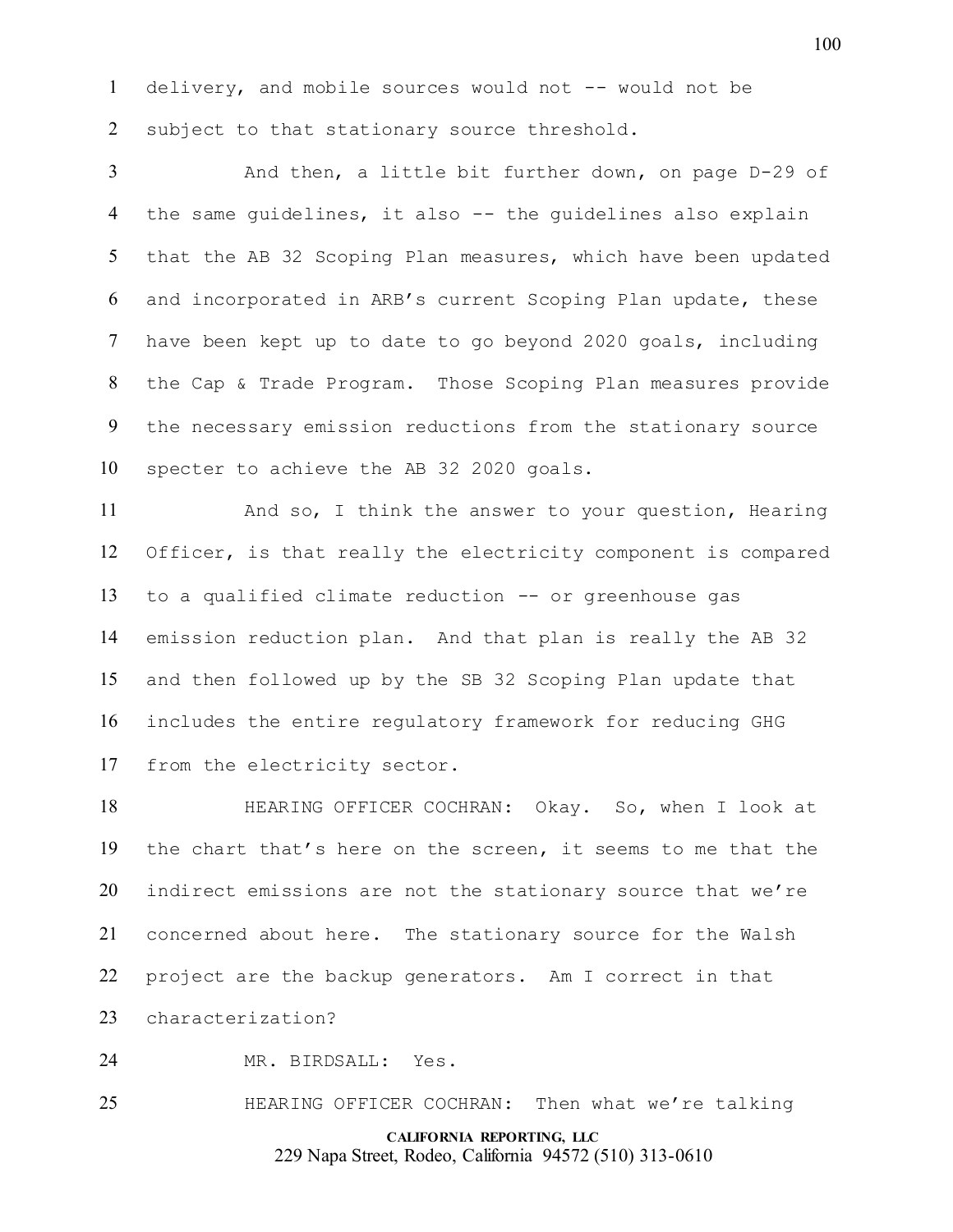about now are the indirect emissions caused by use of power by the data center, which is part of the CEQA project that the Energy Commission is reviewing. Is that correct?

 MR. BIRDSALL: Actually, could you repeat that question? And I might -- I was just being distracted for a moment.

 HEARING OFFICER COCHRAN: That's okay. Let me ask it a different way. If we were assuming that this chart before us, from Appendix D of the BAAQMD CEQA guidelines from 2017 was not stalemated because of the passage of time, in other words because we're not past 2020, where would indirect emissions be compared in terms of what the threshold of significance is? Is it a stationary source or is it a project other than a stationary source? The indirect emissions from power use?

 MR. BIRDSALL: I'll provide my answer, and then I will also --

**HEARING OFFICER COCHRAN:** Sure.

 MR. BIRDSALL: -- ask Dr. Jiang, Dr. Tao Jiang to confirm because we've been working together in the topics of Air Quality and GHG over time.

 And the indirect emissions -- first of all, to answer your first part, I believe that the thresholds here are not stale. I believe that these thresholds are relevant to our project, they remain relevant. And it is true that the Air

## **CALIFORNIA REPORTING, LLC**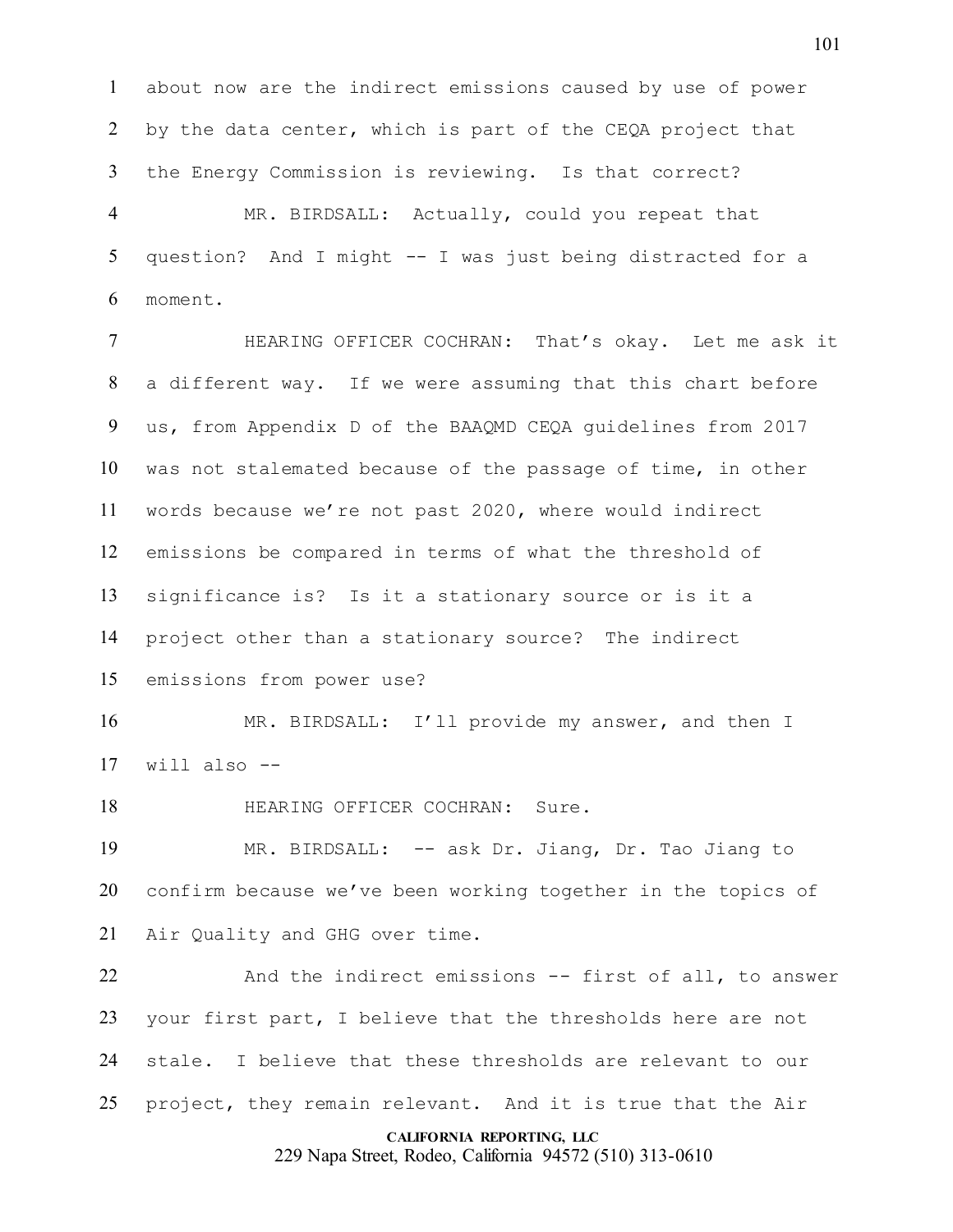District is working to update the thresholds. However, as lead agencies use these guidelines we have really no better thresholds than these, and these are quite good, I think.

 For the indirect emissions that you're asking about, I would categorize those as projects other than stationary sources, meaning that those emissions are compared to qualified greenhouse gas reduction strategy. So, compliance with a qualified greenhouse gas reduction strategy is our test.

 And I would like for Dr. Tao Jiang to reaffirm that. Because I believe this is what's appearing in our initial study, but maybe not totally explicit. And then, it also appears in staffs responses to the Committee questions. So, Dr. Jiang can you help me out with that and confirm.

 DR. JIANG: Yes. Thanks for the explanation from my colleague Mr. Birdsall. And I agree with what he said. In this case, the indirect GHG emissions we should characterize it as projects other than stationary sources because they are not directly from, thus different sources from this data center project. Therefore, we use compliance with a qualified greenhouse gas reduction strategies to determine 22 the compliance, instead of using the threshold.

 HEARING OFFICER COCHRAN: Okay. So, now, let's then turn our attention to qualified greenhouse gas reduction strategies. And the CEQA guidelines, at Section 15183.5

## **CALIFORNIA REPORTING, LLC**

229 Napa Street, Rodeo, California 94572 (510) 313-0610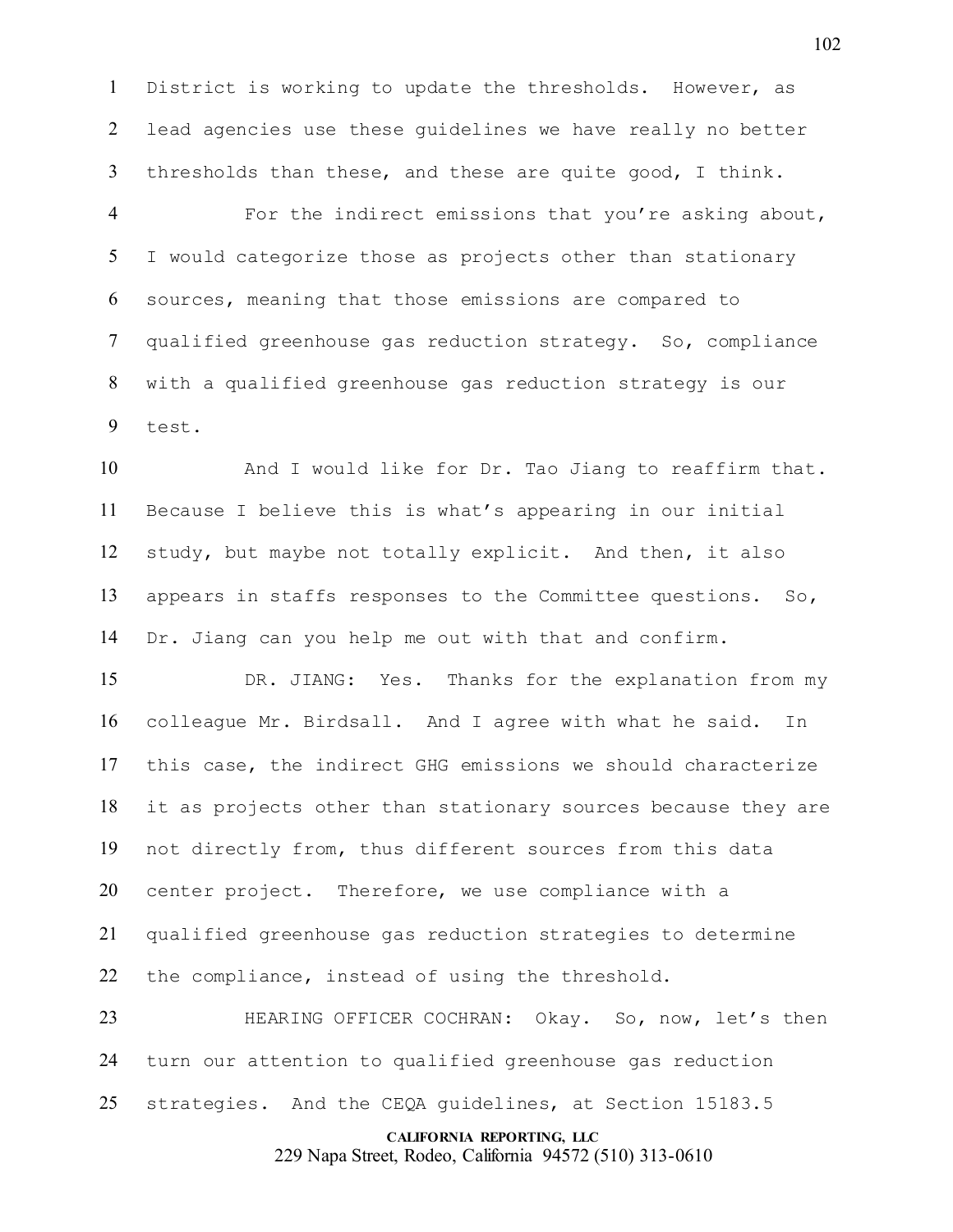define for us what a qualified greenhouse gas reduction strategy is. And in the ISPMND and in the testimony today we've listed a number of documents. So, which of those satisfies the definition contained in 15183.5 of a qualified greenhouse gas reduction strategy?

 DR. JIANG: This is Tao Jiang again. And I think the plan we referred to is the City of Santa Clara Climate Action Plan adopted in 2013.

 HEARING OFFICER COCHRAN: That ends in 2020. DR. JIANG: We have explained in the response to Committee questions and we believe the consistency with this CAP framework will be carried forward by the City to address the post-2020 emissions in its next CAP update. And we know that the district -- I mean, the City will continue to keep the consistency.

 HEARING OFFICER COCHRAN: But at this point that document indicates that it's for projects through 2020 and this project will not be built by 2020. So, that's the qualified greenhouse gas reduction strategy or plan that you're using is the City of Santa Clara General Plan, Climate Action Plan, the CAP?

 DR. JIANG: Yes. And also, since the majority of the GHG emissions is from the indirect use -- of the indirect emissions from the electricity use, and as explained by the representative from SVP at the beginning of this hearing, and

#### **CALIFORNIA REPORTING, LLC**

229 Napa Street, Rodeo, California 94572 (510) 313-0610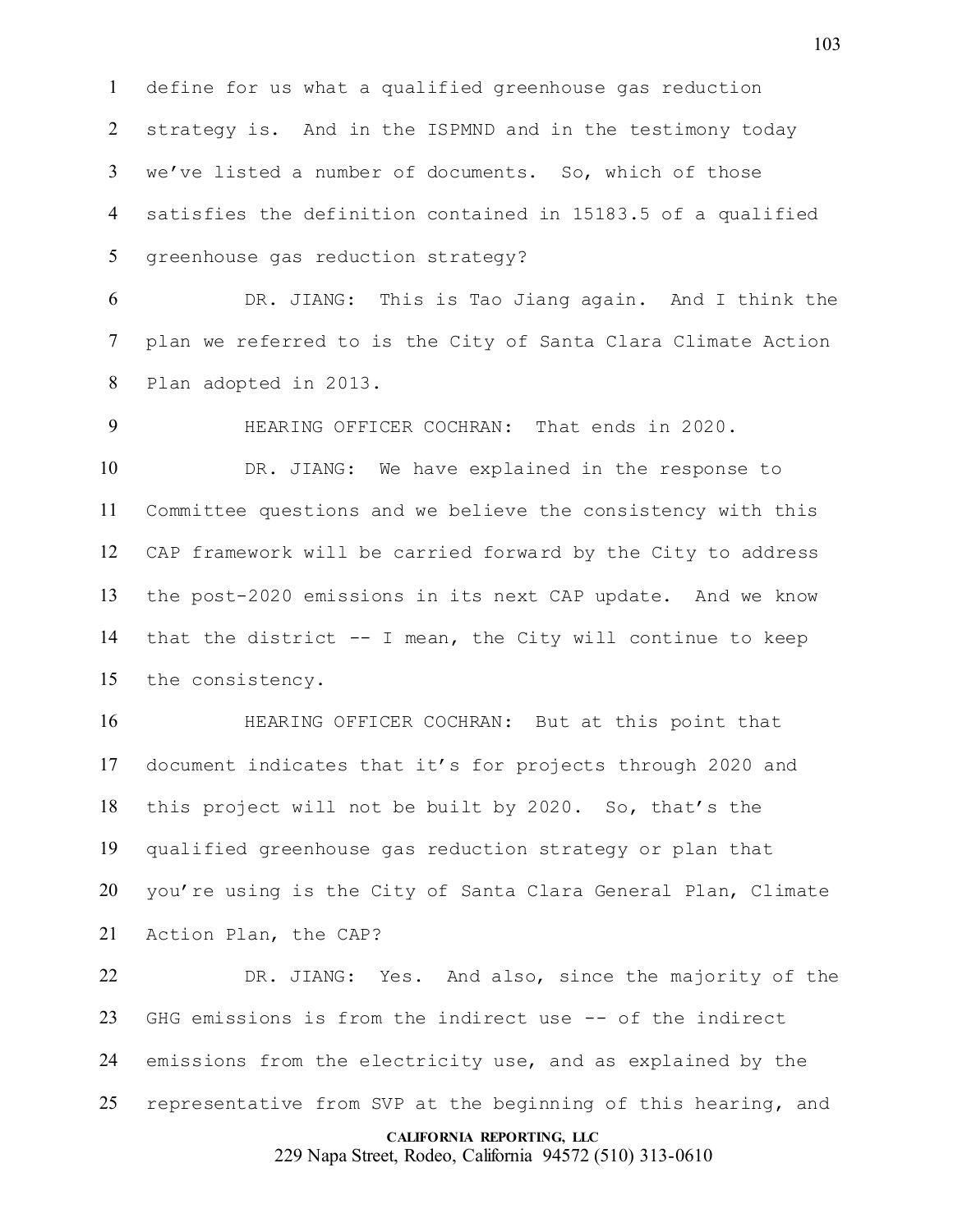they do have their strategies to reduce the greenhouse gas emissions to up to 2050.

 So, we also rely on the SVP's GHG reduction efforts and we don't require any other additional mitigations. HEARING OFFICER COCHRAN: Okay, thank you. Would anyone else want to provide any more information for me on my question? MR. GALATI: Yes, Ms. Cochran, this is Scott Galati. I'd like Michael Lisenbee to provide some additional information that's also outlined in our Exhibit 24, in your responses. Mr. Lisenbee, can you describe sort of the three ways that would be stationary threshold, the role of the Climate Action Plan, and then the role of indirect emissions, and other regulatory schemes? Mr. Lisenbee? MR. LISENBEE: I'm sorry, could you please repeat the question? MR. GALATI: Yeah. Could you please describe the role of the stationary source threshold, the role of the Climate Action Plan, and the role of SVP's compliance with other regulatory structures for greenhouse gas emissions and how those were used to evaluate impacts?

 MR. LISENBEE: Sure. So, this is admittedly complicated when it comes to analyzing GHG emissions, and that's probably why there's some confusion around this topic. So, we compare GHG emissions to different thresholds

## **CALIFORNIA REPORTING, LLC**

229 Napa Street, Rodeo, California 94572 (510) 313-0610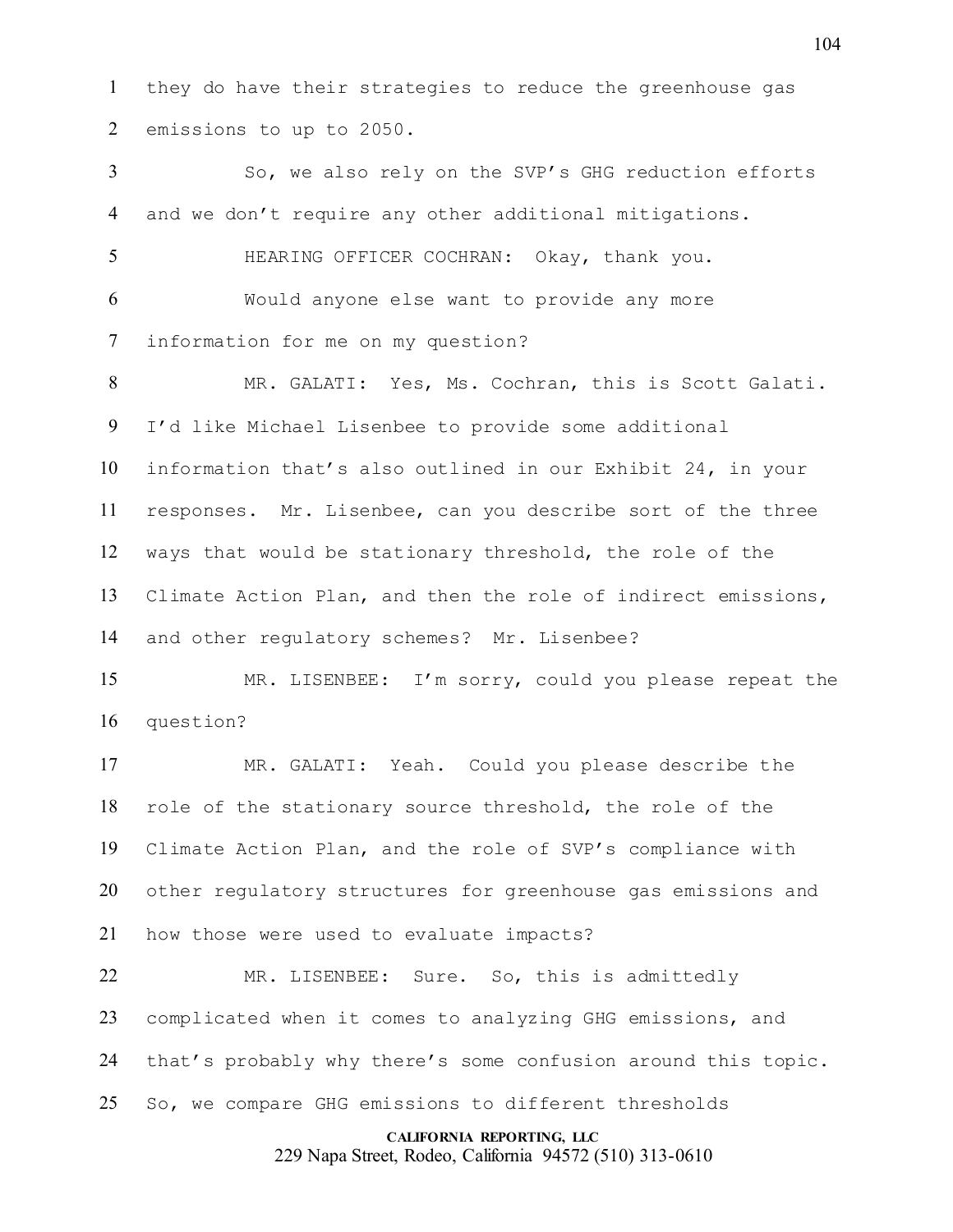depending on the type of emission it is. So, for stationary sources, they are considered on their own and they have their own threshold. And that's what we're looking at on the screen right now is this 10,000 metric tons of CO2 per year. And that threshold was developed by BAAQMD to capture essentially large sources of GHG emissions from stationary sources.

8 So, essentially, BAAQMD determined that any stationary source with less than 10,000 metric tons per year would be insignificant when it comes to GHG emissions. And that 10,000 metric tons per year was established to capture roughly 95 percent of GHG emissions from stationary sources in the Bay Area. So, that's one threshold and that's the threshold that's used for stationary sources, which in the case of this project is the backup generators.

 Then we have the language about qualified greenhouse gas reduction strategy. So, the Santa Clara Climate Action Plan is a qualified greenhouse gas reduction strategy. It analyzed the City's method of reaching the 2020 state target under AB 32, and provided CEQA clearance for subsequent projects to tier from that document.

 However, tiering from a document is a little different than being consistent with the plan. So, in the case of this project neither the SPPE application or the initial study tiered from and under CEQA, meaning that we

#### **CALIFORNIA REPORTING, LLC**

229 Napa Street, Rodeo, California 94572 (510) 313-0610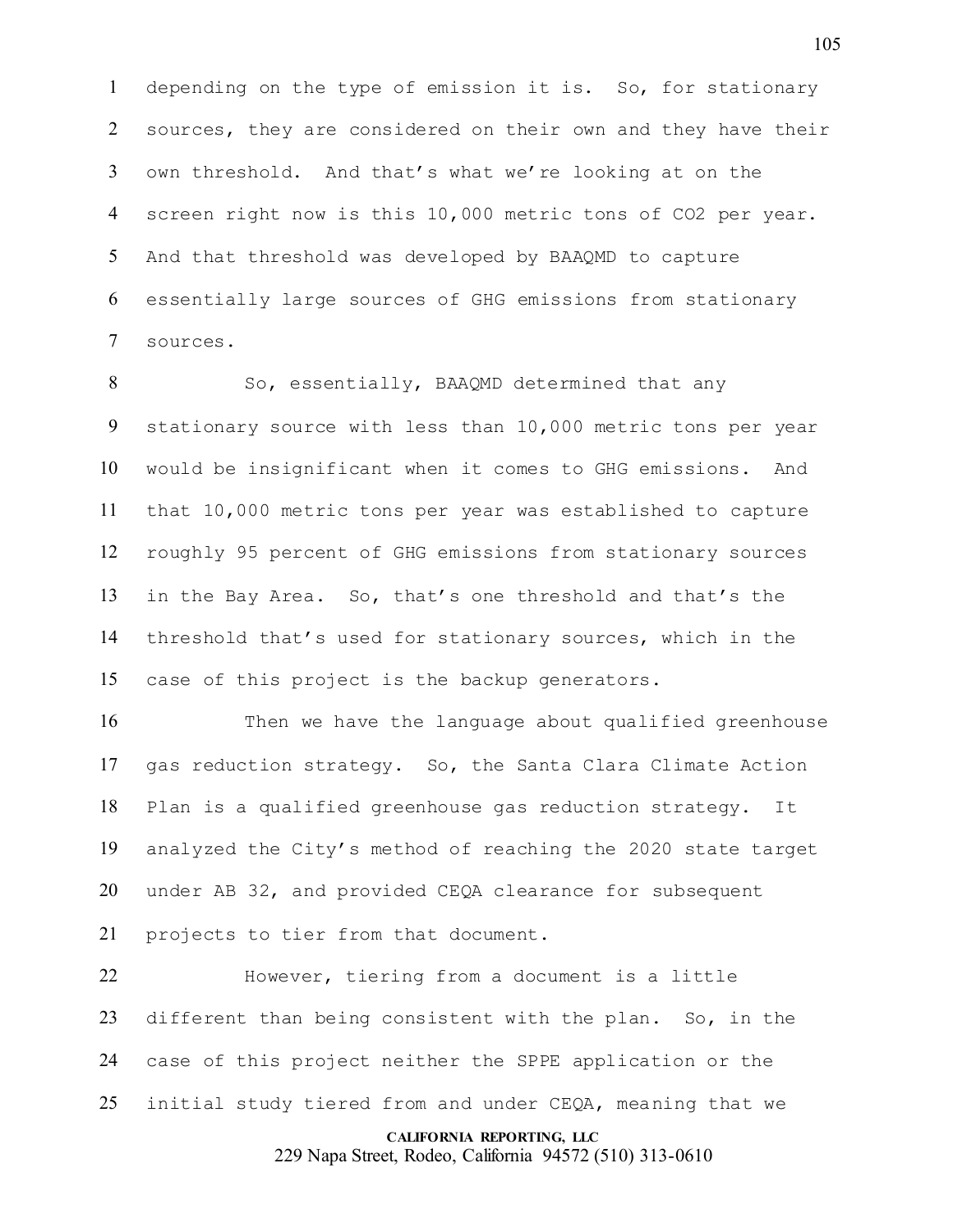didn't rely on the conclusions of the Climate Action Plan to determine a less than significant impact based on the Climate Action plan itself finding of CEQA impact.

 Instead, we analyzed the project's consistency with measures included in the Action Plan, or the project's consistency in general with a qualified greenhouse gas reduction strategy.

 So, it wasn't that the project relied on the finding of a Climate Action Plan that only looked out to 2020, it was more was it consistent with this plan that's in place to reduce greenhouse gas emissions in the City of Santa Clara.

 This is similar to the analysis of the indirect emissions from electricity uses. The emissions from electricity uses, basically the project's indirect emissions from that were discussed in the context of SVP's overall ability to meet statewide goals and targets under adopted plans and policies by the state. And the application and initial study determined that because SVP would be meeting all regulatory requirements and reducing the air emissions as they relate to state goals, then the project's indirect emissions associated with their electricity use from SVP would by definition meet those same targets and goals.

 So, as I said it's complicated. When it comes to GHG emissions, we compare to multiple different thresholds and targets. But in general, the approach from staff and the

**CALIFORNIA REPORTING, LLC**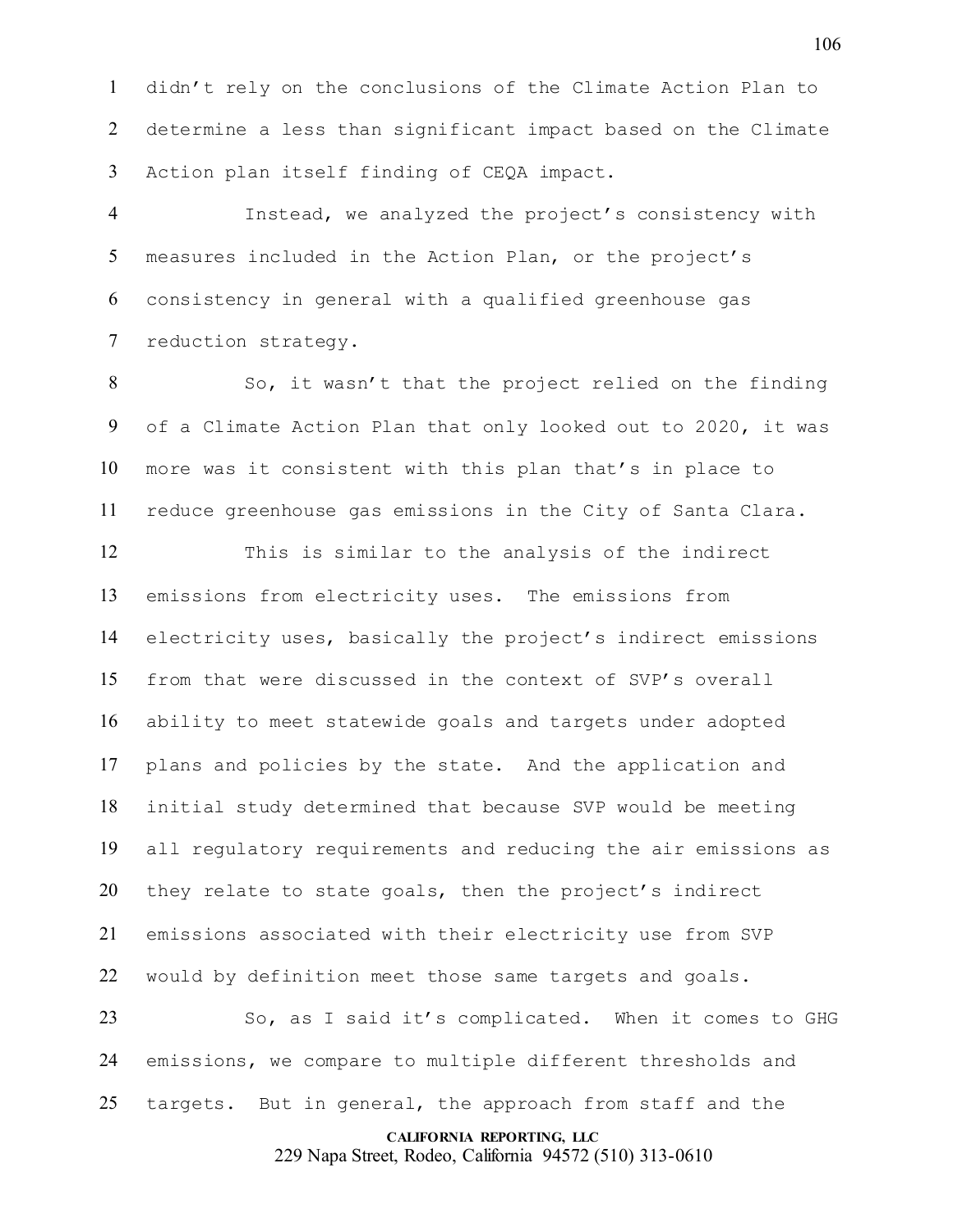approach in our SVP application is the same approach used by the City of Santa Clara, and is adequate under CEQA and follows CEQA guidelines 15064.4. And although it does not rely on Section 15083, it's consistent -- 15183.5, sorry, that allows projects to tier from prior CEQA documents. The Climate Action Plan under Santa Clara was a qualified greenhouse gas reduction strategy under Section 15183.5 of the CEQA guidelines.

 HEARING OFFICER COCHRAN: So, I have a question regarding the Silicon Valley Power greenhouse gas reduction strategy. Is it a qualified greenhouse gas reduction strategy under 15183.5?

MR. SARVEY: No.

**HEARING OFFICER COCHRAN:** Thank you, Mr. Sarvey. Does anyone else have an answer to that question?

 MR. LISENBEE: This is Mr. Lisenbee. There is no SVP Climate Action Plan. There was a City of Santa Clara Climate Action Plan.

HEARING OFFICER COCHRAN: Right.

 MR. LISENBEE: SVP, as a utility provider, has its own state regulations that it has to comply with. And the representative from SVP would be able to speak to that more than I would.

 HEARING OFFICER COCHRAN: Mr. Kolnowski, do you know whether the greenhouse gas reduction strategy that is used by

## **CALIFORNIA REPORTING, LLC**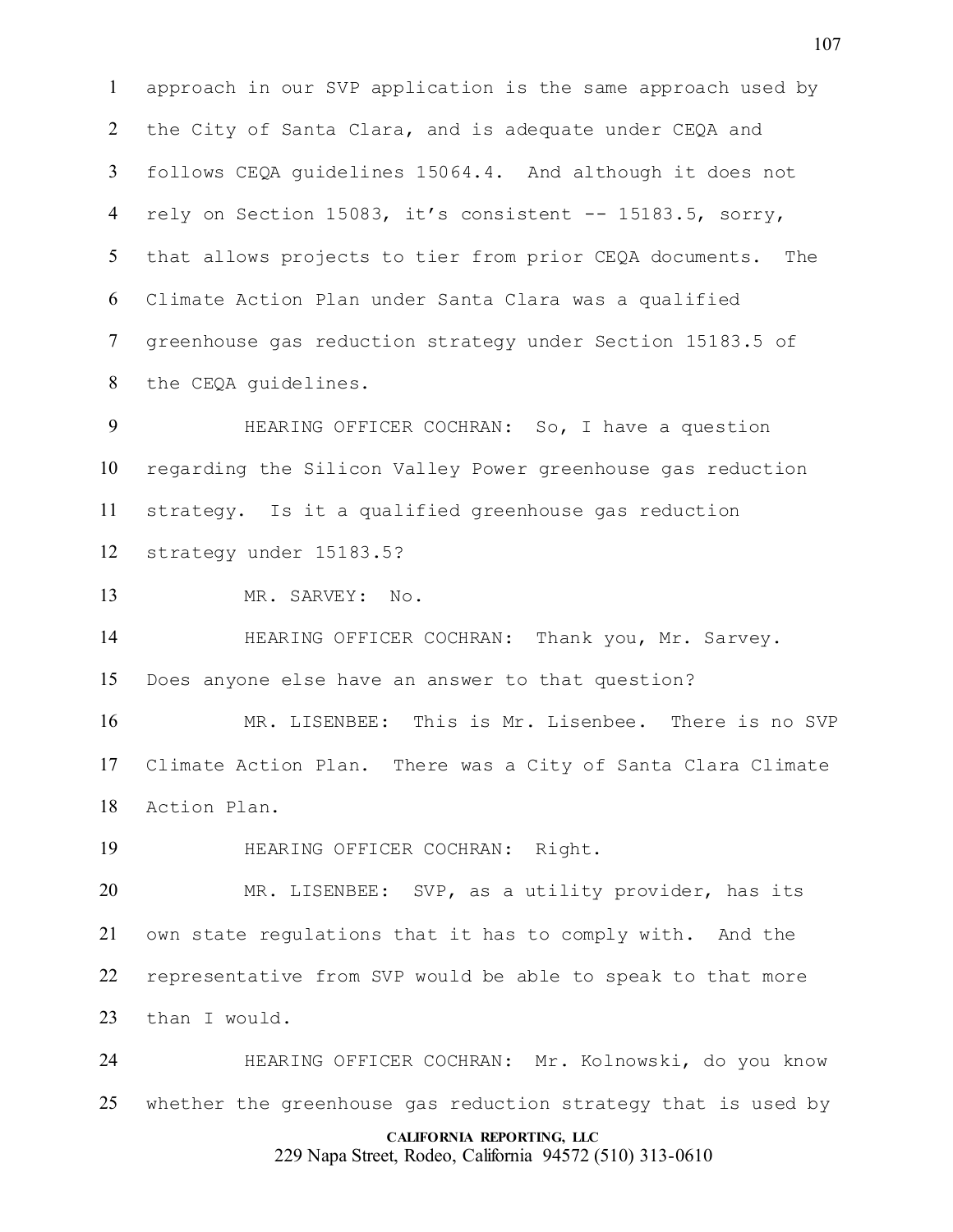SVP has, for example, been adopted in a public process following environmental review?

 MR. KOLNOWSKI: I know we fall under the City of Santa Clara's Climate Action Plan since we are a department of the City. The Integrated Resource Plan was adopted by counsel for -- it was presented to counsel and we did a follow up after it was accepted by the Energy Commission, so they're aware of it. And I can't remember if we asked them to approve it or just to accept it.

 HEARING OFFICER COCHRAN: Do you know whether there was any type of CEQA compliance for the SVP IRP? Did you do a negative dec? Did you do an exemption? Or, was there any kind of environmental review for the SVP IRP?

MR. KOLNOWSKI: I would have to check.

15 HEARING OFFICER COCHRAN: Okay.

 MR. KOLNOWSKI: I'll try -- I don't think I can do it while I'm on the WebEx though, because of my internet connection.

HEARING OFFICER COCHRAN: Okay, that's fine.

MR. KOLNOWSKI: And I'll ask the question.

21 HEARING OFFICER COCHRAN: That would be great, thank you.

 Another question, we've talked a lot about RPS. Does anyone have an opinion of whether that meets the requirements of 15183.5 as a greenhouse gas reduction -- a qualified

## **CALIFORNIA REPORTING, LLC**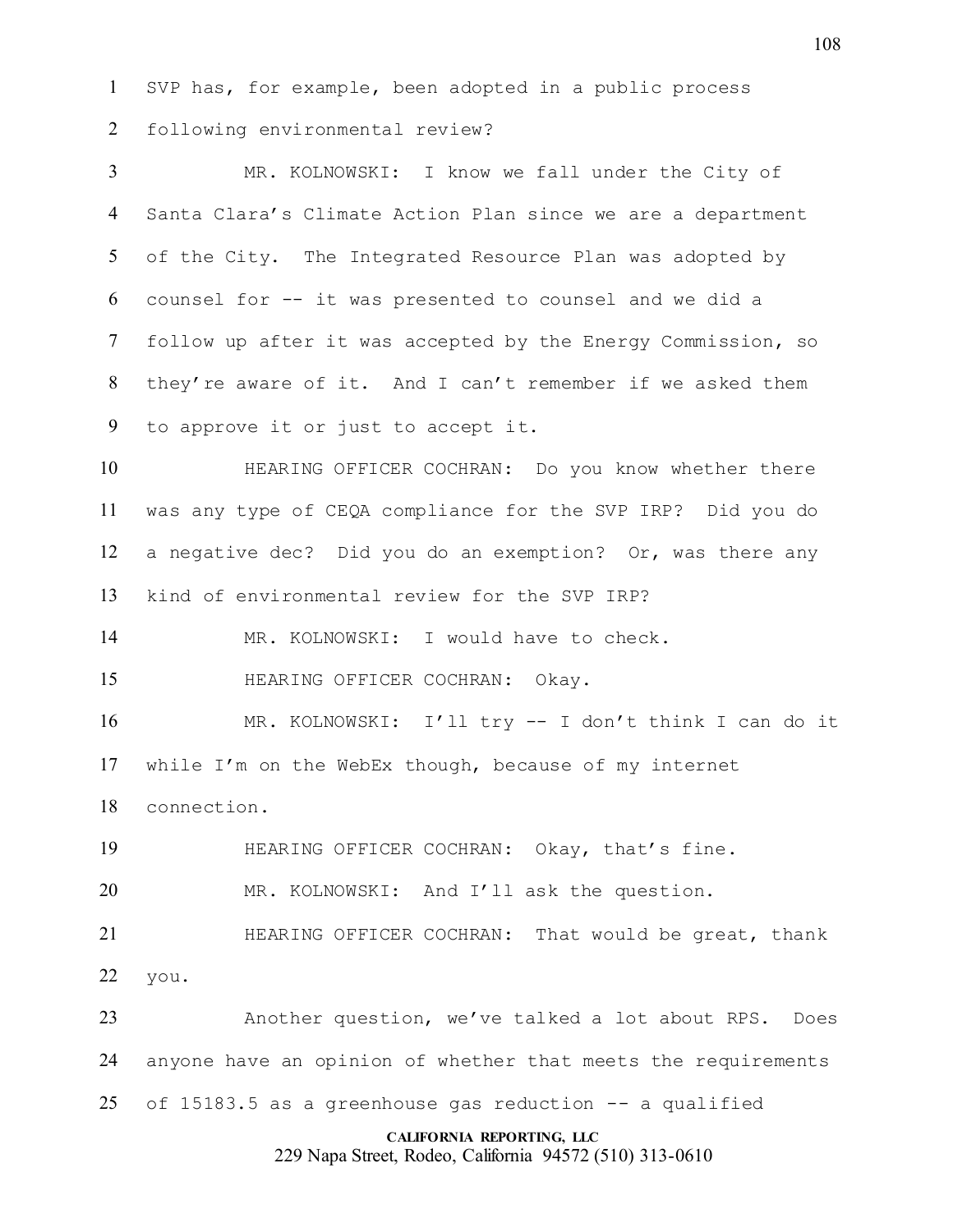greenhouse gas reduction strategy?

 MR. GALATI: This is Scott Galati. I just wanted to correct something. I think that we wanted to make sure it's very clear we're not tiering off and we're not using 15183.5. And, therefore, it doesn't have to be -- tiering off it is very different than comparing to regular regulatory programs that are there.

 Remember, the Walsh Data Center can do one thing. It can meet and reduce its use of electricity, which we have, and that complies with all of the terms of the Santa Clara Plan. And so, it is fair to look at indirect emissions separately and we did not tier off the Santa Clara Plan or any other plan and saying that plan says we're okay, all we have to be is consistent with that plan.

 What we did show you is that greenhouse gas emissions are reducing over time from Silicon Valley and this project does nothing to impede that.

18 HEARING OFFICER COCHRAN: Okay. So -- MR. SARVEY: I'd like to object to that as testimony. MR. GALATI: You can ask Mr. Lisenbee, that's definitely argument and I just wanted to clarify. MR. SARVEY: Well, let it come from Mr. Lisenbee, please.

 HEARING OFFICER COCHRAN: So, I'm confused. On the one hand, under 15064.4, for purposes of the plans that we're

## **CALIFORNIA REPORTING, LLC**

229 Napa Street, Rodeo, California 94572 (510) 313-0610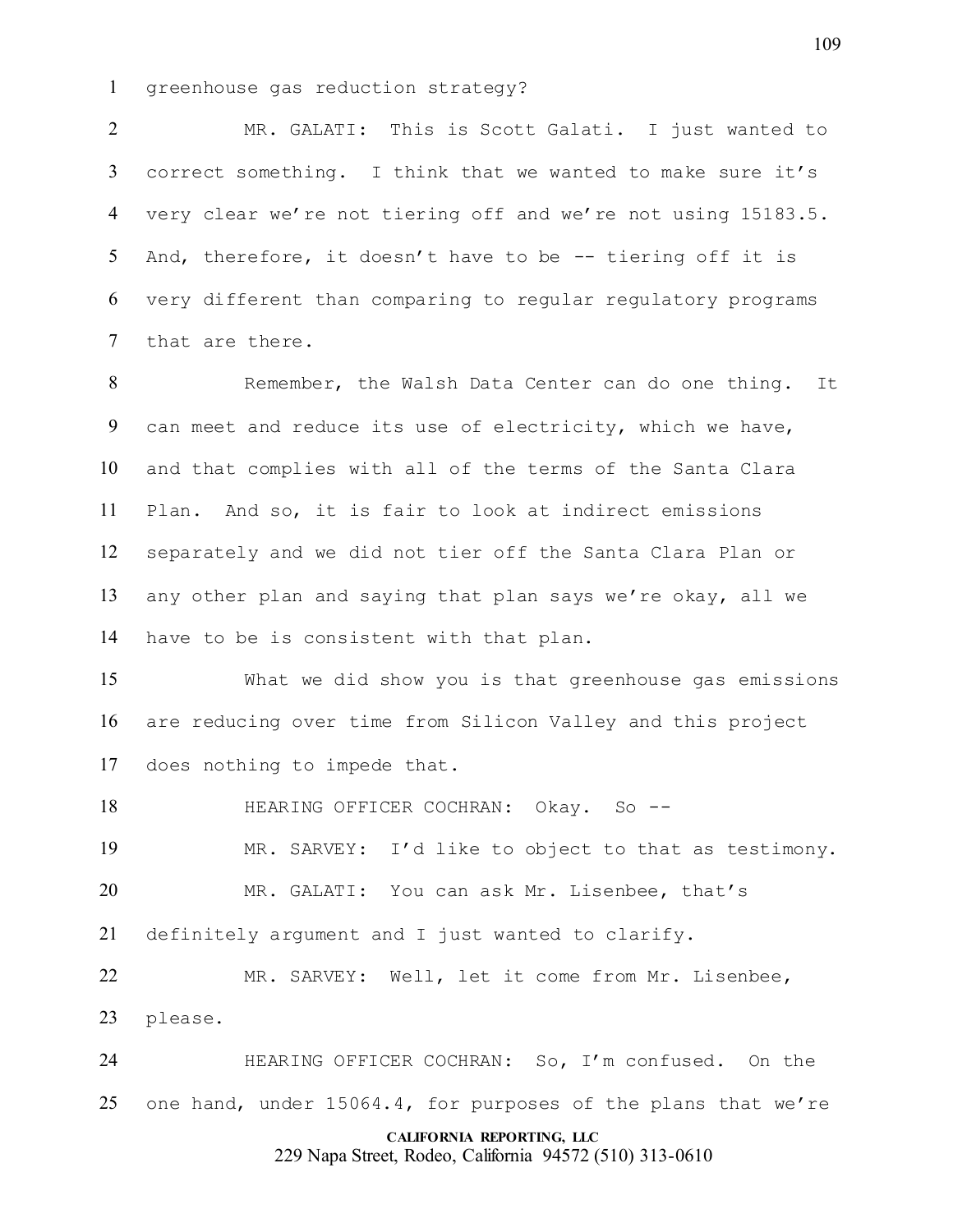relying on, we're saying we're looking at the 2017 BAAQMD CEQA guidelines. But then, when we come to indirect you're saying that we're not looking at them. We're looking at something else. But what I'm also hearing is that there's no numerical threshold to compare the indirect emissions against. Am I understanding the testimony thus far?

 MR. GALATI: That is exactly correct and we made it clear, and so did staff, that there is no numerical threshold for indirect emissions from electricity.

 MR. BABULA: Yeah, this is Jared Babula from staff. That was the fundamental component that was put into the response to Committee questions was to try to clarify that for the SVP-related indirect emissions there is no numerical threshold. And so, it came down to the whole entire suite of state policies, executive orders, and laws that are pushing SVP to have a lower GHG emissions profile. And so, that's what staff relied on, and the staff has testified about.

 The only thing where there's a numerical threshold would be for the generators themselves. And for construction there's a best practices component. And so, really, for the bulk of the emissions it's the SVP and that's why we spent a lot of time with SVP's representative to lay out what they're working on and how their achieving the objections and requirements that they're mandated to do.

**CALIFORNIA REPORTING, LLC** 229 Napa Street, Rodeo, California 94572 (510) 313-0610 HEARING OFFICER COCHRAN: Okay. So, as I'm looking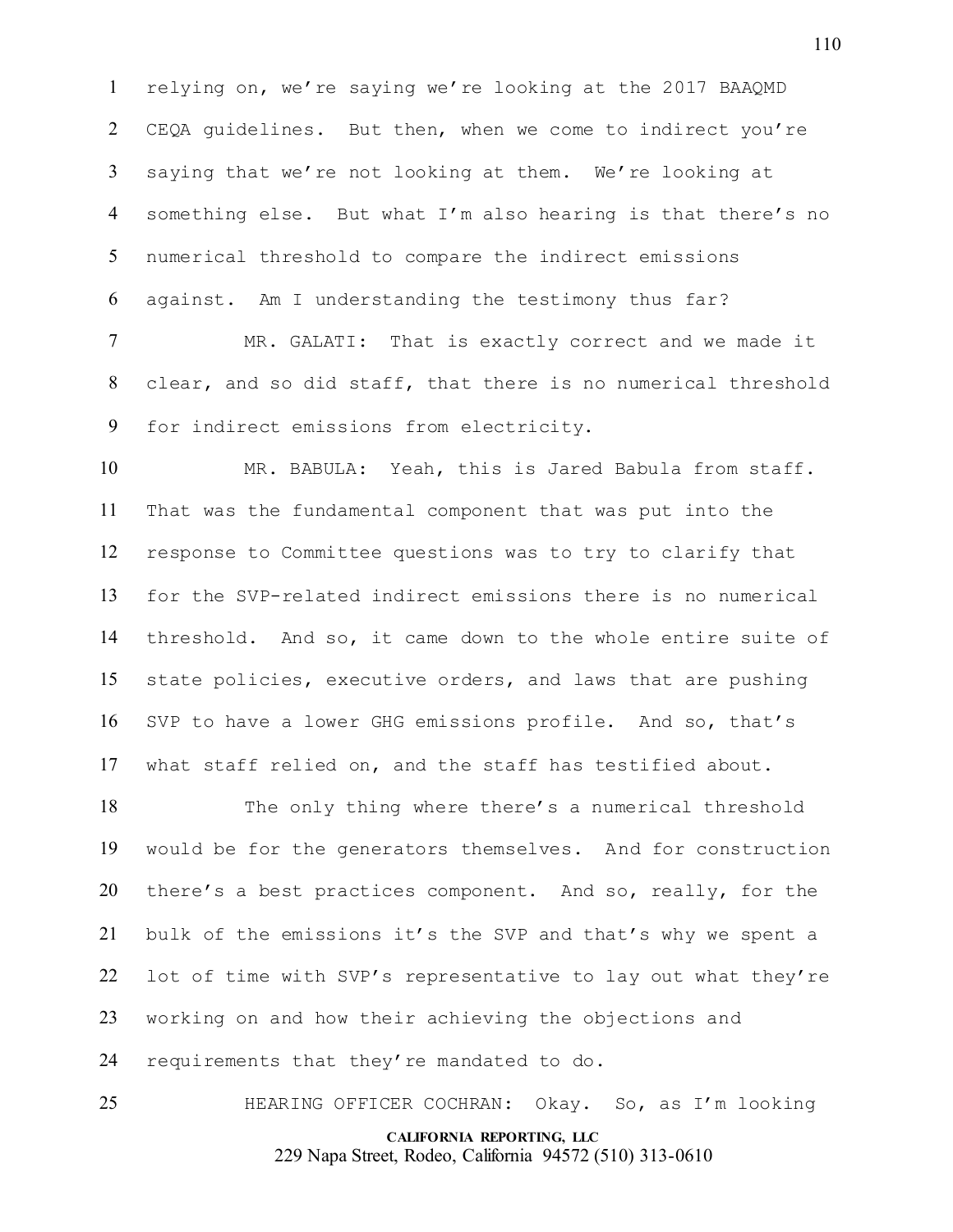at the BAAQMD CEQA guidelines, and I'm looking specifically at Appendix D, Section 2.1 of Exhibit 25, the chart that's currently on the screen being displayed in WebEx. For projects other than stationary sources, which I've understood the testimony to be that that's what we are categorizing the indirect emissions as being. I'm being told that I can't use the numerical thresholds in that chart. So, instead, what we're then left with is the qualified greenhouse gas reduction strategy. Is that correct? MR. GALATI: No, that is not correct. HEARING OFFICER COCHRAN: Okay, what is correct? And I want -- instead of arguments from the attorneys, I'd like to hear from one of the expert witnesses on this. MR. GALATI: Mr. Lisenbee, could you try to explain that? MR. LISENBEE: Can you please repeat the question? HEARING OFFICER COCHRAN: If there are minimal thresholds from Appendix D because those numerical thresholds were only through the horizon for AB 32 of 2020, does that leave only a qualified greenhouse gas reduction strategy as threshold against which to compare the indirect impact of the project based on energy usage? MR. LISENBEE: Sorry, I was waiting for the background noise to go down a little bit. It's not exactly

right. So, it's correct that the numeric thresholds for

## **CALIFORNIA REPORTING, LLC**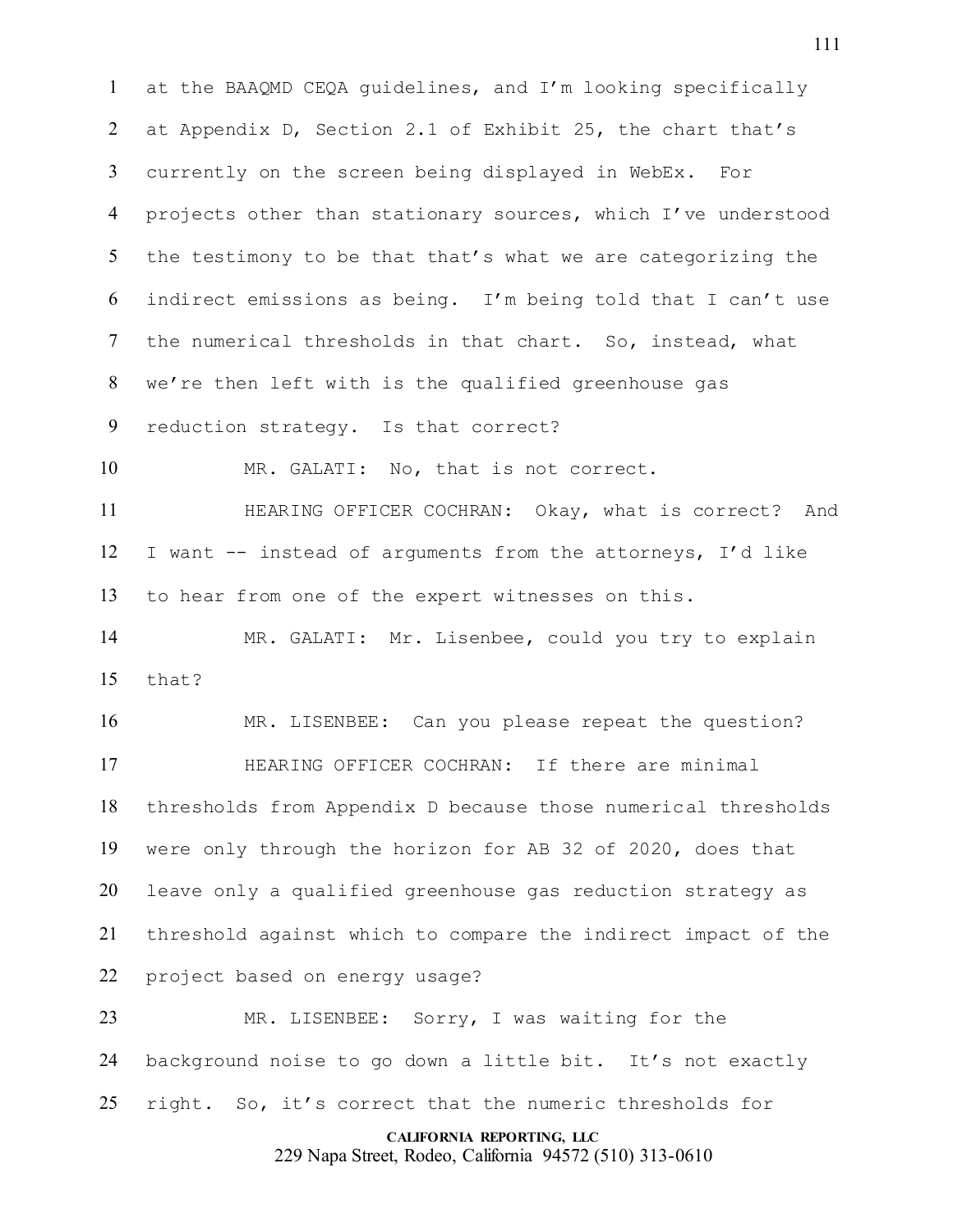projects other than stationary sources, as were shown on the screen, cannot be relied upon for a determination of a CEQA impact because they only address the ability to --

 MS. LOPEZ: This is Liza, the host. Whoever is SK, can you mute yourself?

 Susan, you can actually mute them. It's SK. Thank you.

(Whereupon the court reporter interrupts)

HEARING OFFICER COCHRAN: Yeah, Mr. Lisenbee.

 MR. LISENBEE: This is Mr. Lisenbee, yes. All right, so the numeric thresholds shown in the table on the screen for projects other stationary sources only were designed to address emissions through the year 2020. So, relying on them would not show any compliance with the state's targets beyond 2020. And since this project will be constructed after 2020 it does not -- comparing to this threshold does not determine any type of significance of the project's emissions because we're already past the year that those thresholds were designed to analyze.

 So, in terms of that text, compliance with a qualified greenhouse gas reduction strategy, that's very specific in what it means. And that means a greenhouse gas reduction strategy adopted under the CEQA guidelines 15183.5. And that is when we're talking about tiering, that's what that's referring to. So, that was what the Santa Clara's

#### **CALIFORNIA REPORTING, LLC**

229 Napa Street, Rodeo, California 94572 (510) 313-0610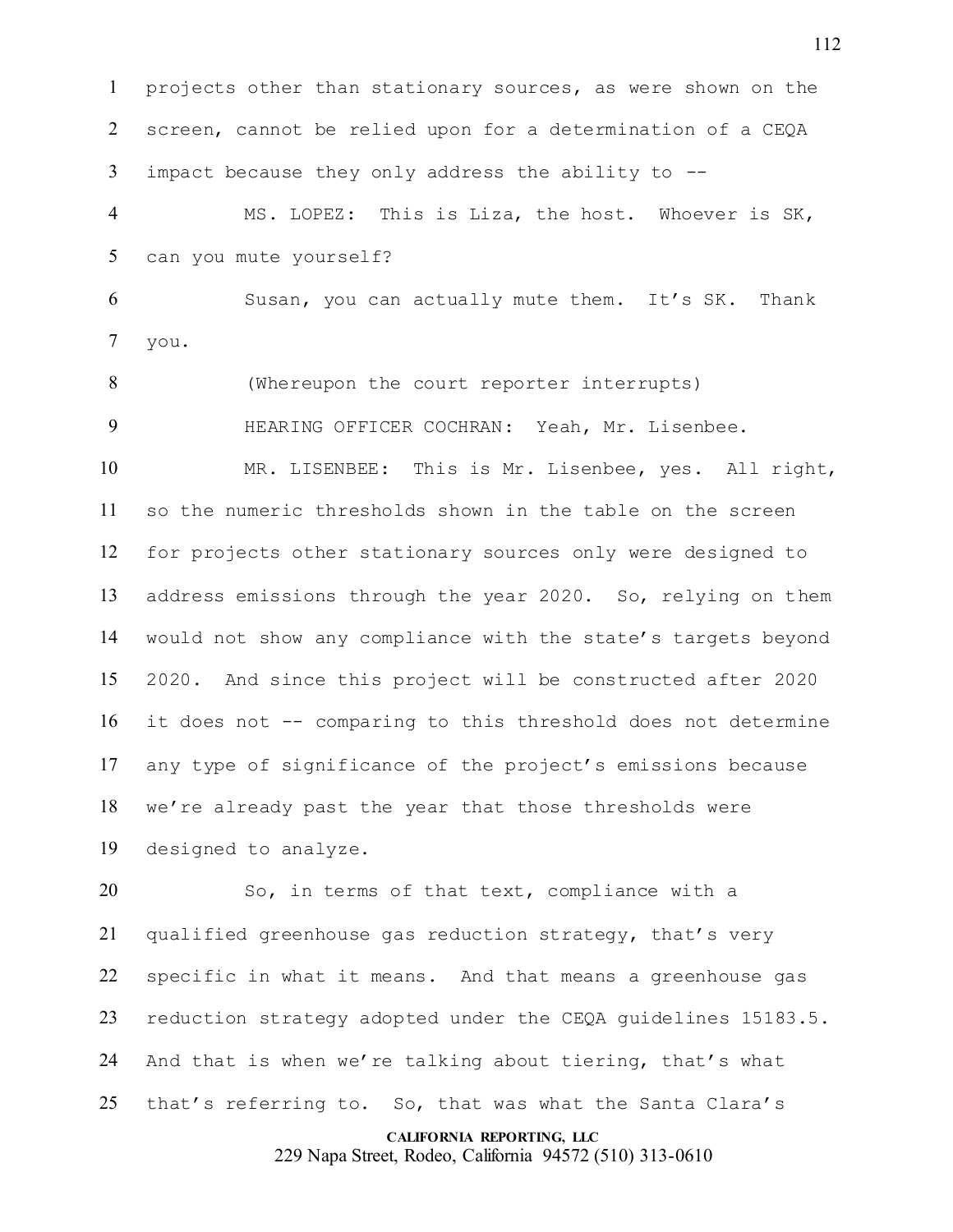Climate Action Plan was. It was designed as a tiering document so that future projects would not have to essentially do individual greenhouse gas analysis for every project. You could just show that we are consistent with the assumptions that went into this greenhouse gas reduction strategy. We're going to implement all the measures. And, therefore, the findings of this greenhouse gas reduction strategy that was adopted and had CEQA review can be conferred upon the proposed project because it is tiering from that.

 We can no longer rely on the City's CAP for tiering. We can discuss our project's consistency with it since it's still an adopted plan, adopted to reduce greenhouse gas emissions. And if you look at the language of the CEQA guidelines, not the BAAQMD guidelines, that's the question is whether we're consistent with plans and policies adopted to reduce greenhouse gas emissions. Not whether we're consistent with a specifically-adopted greenhouse gas reduction strategy under 15183.5.

 So, the approach this project took for the indirect emissions for projects other than the stationary sources was a discussion of every relevant plan and policy, local, regional or statewide that was adopted to reduce greenhouse gas emissions in the context of the state's overall goals in this legislation and any other relevant local and regional

#### **CALIFORNIA REPORTING, LLC**

229 Napa Street, Rodeo, California 94572 (510) 313-0610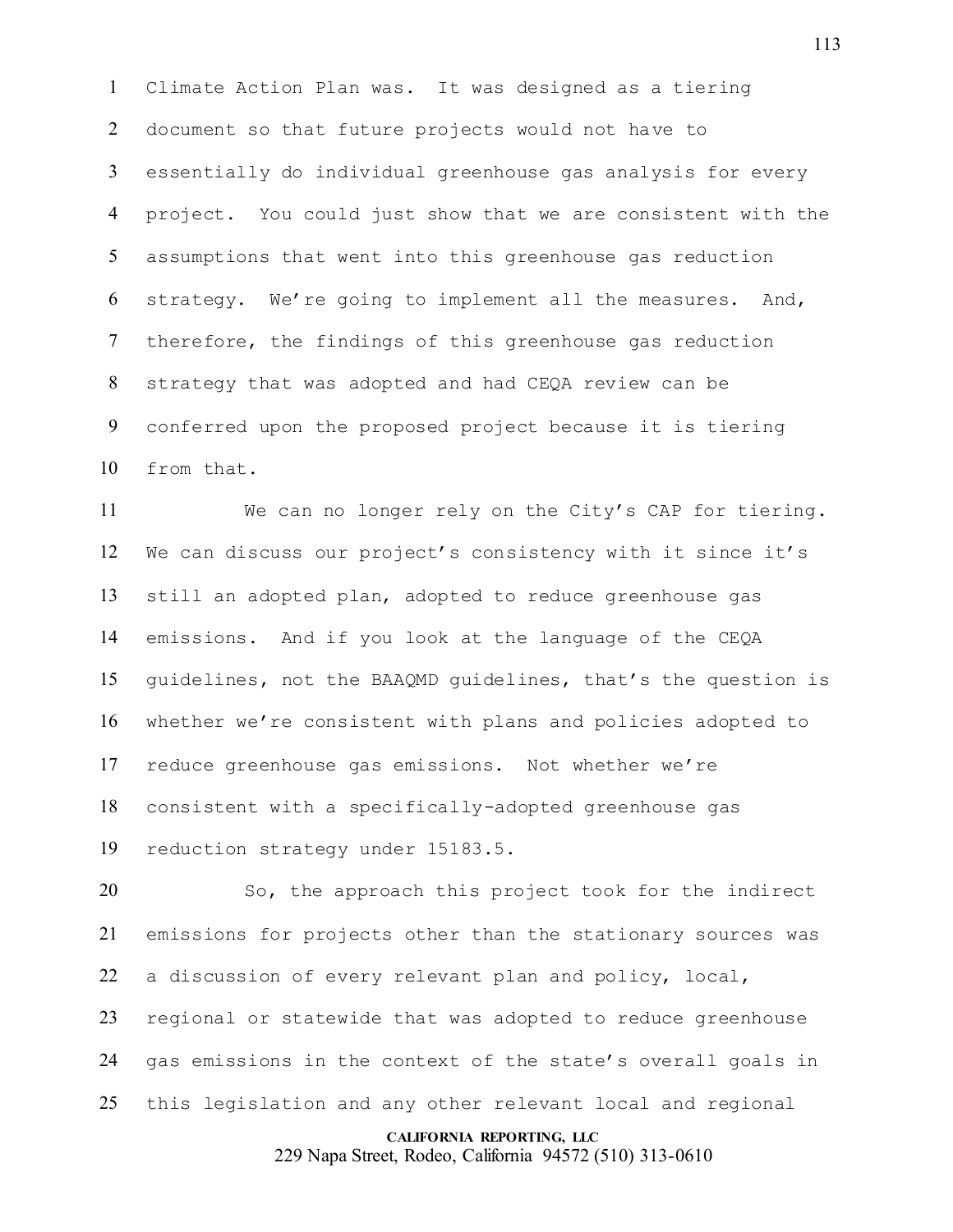policies.

 So, those don't necessarily have to be qualified greenhouse gas reduction strategies under 15183.5. Those are plans and policies adopted as the language in the CEQA guideline says, that we are analyzing our consistency of the project with.

 HEARING OFFICER COCHRAN: Okay, thank you. I think that I'm going to leave this for now. Why don't we allow the parties to go forth with their questions, starting with staff.

 MR. BABULA: Okay, thank you. So, I don't have any -- you're talking about for cross-examination?

HEARING OFFICER COCHRAN: Yes.

 MR. BABULA: Okay. I just wanted to make sure. So, I have a question for -- this is for Mr. Sarvey. So, do you agree the majority of the GHG emissions from the project are the indirect emissions associated with use of the grid electricity? Are you able to hear me, Mr. Sarvey?

 HEARING OFFICER COCHRAN: Mr. Sarvey, are you there? MR. SARVEY: Yes, I'm here.

 HEARING OFFICER COCHRAN: Did you hear Mr. Babula's question?

MR. SARVEY: Do you want to repeat the question

there, please?

MR. BABULA: Sure.

**CALIFORNIA REPORTING, LLC** 229 Napa Street, Rodeo, California 94572 (510) 313-0610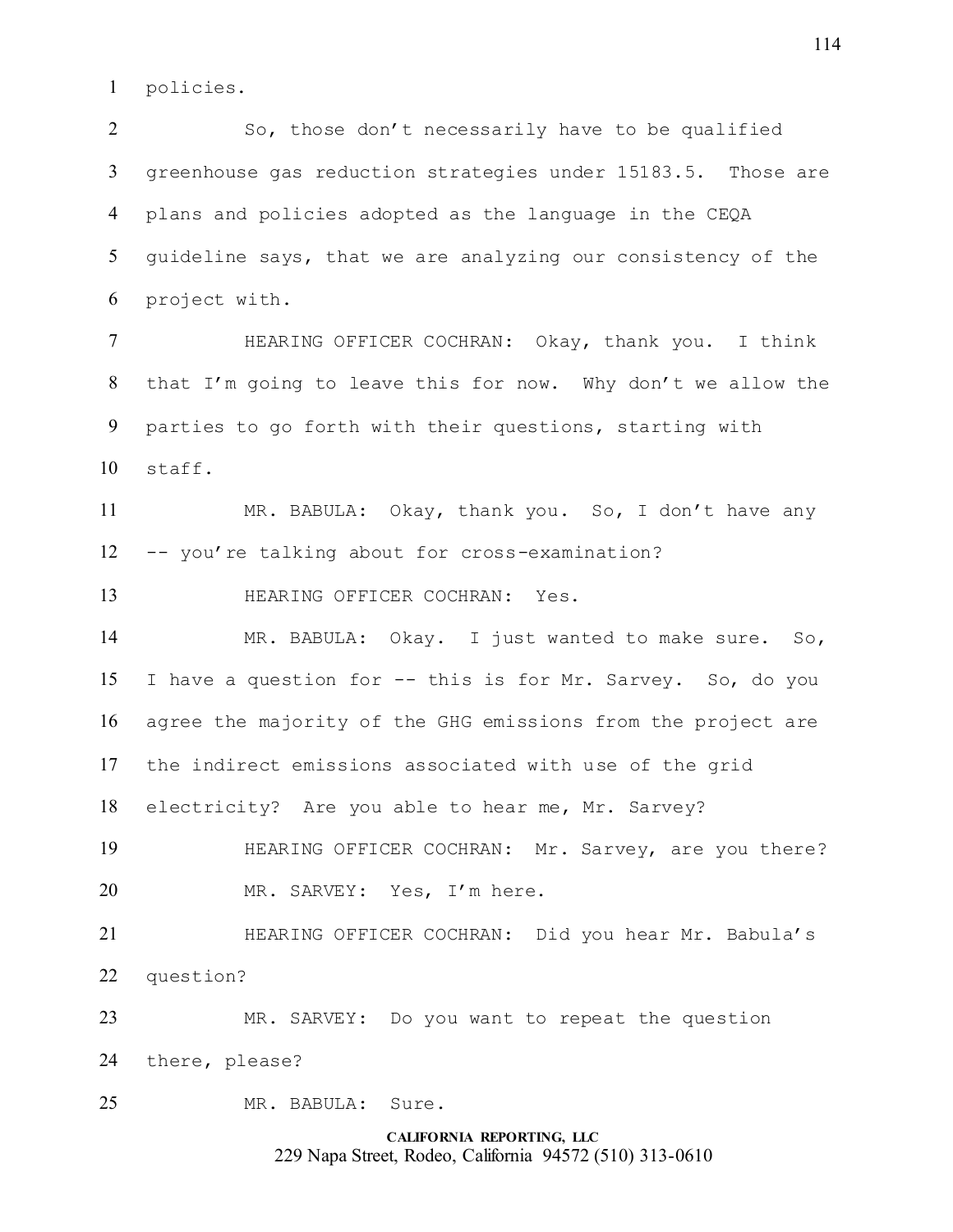MR. SARVEY: Repeat the question, please? MR. BABULA: Sure, no problem. Do you agree the majority of the GHG emissions from the project are the indirect emissions associated with use of grid electricity? MR. SARVEY: I agree that the emissions from the project represent 14 percent of Santa Clara's current GHG emissions. And I also agree that the indirect emissions from electricity are the majority of that, yes. MR. BABULA: So, would you agree, then, that the primary factor in reducing project GHG emissions is decreasing the carbon intensity of SVP's electricity supply and increasing its percent of renewables? MR. SARVEY: I believe that that would be an acceptable approach, except for the fact that SVP is going to increase their megawatt hours produced. So, when you take the emission factor from the production of their increase in megawatt hours, I believe that their CO2 will be even higher than it is currently. And I have numbers for that. I'll give you those later, if you want to hear about it. MR. BABULA: Well, can you point to any evidence in your filings or in the record that show SVP is not meeting its current and future GHG and RPS obligations under SB 100 and SB 32? MR. SARVEY: Sure. Let me go through it with you.

Silicon Valley Power's Utility Fact Sheet, Exhibit 512, shows

## **CALIFORNIA REPORTING, LLC**

229 Napa Street, Rodeo, California 94572 (510) 313-0610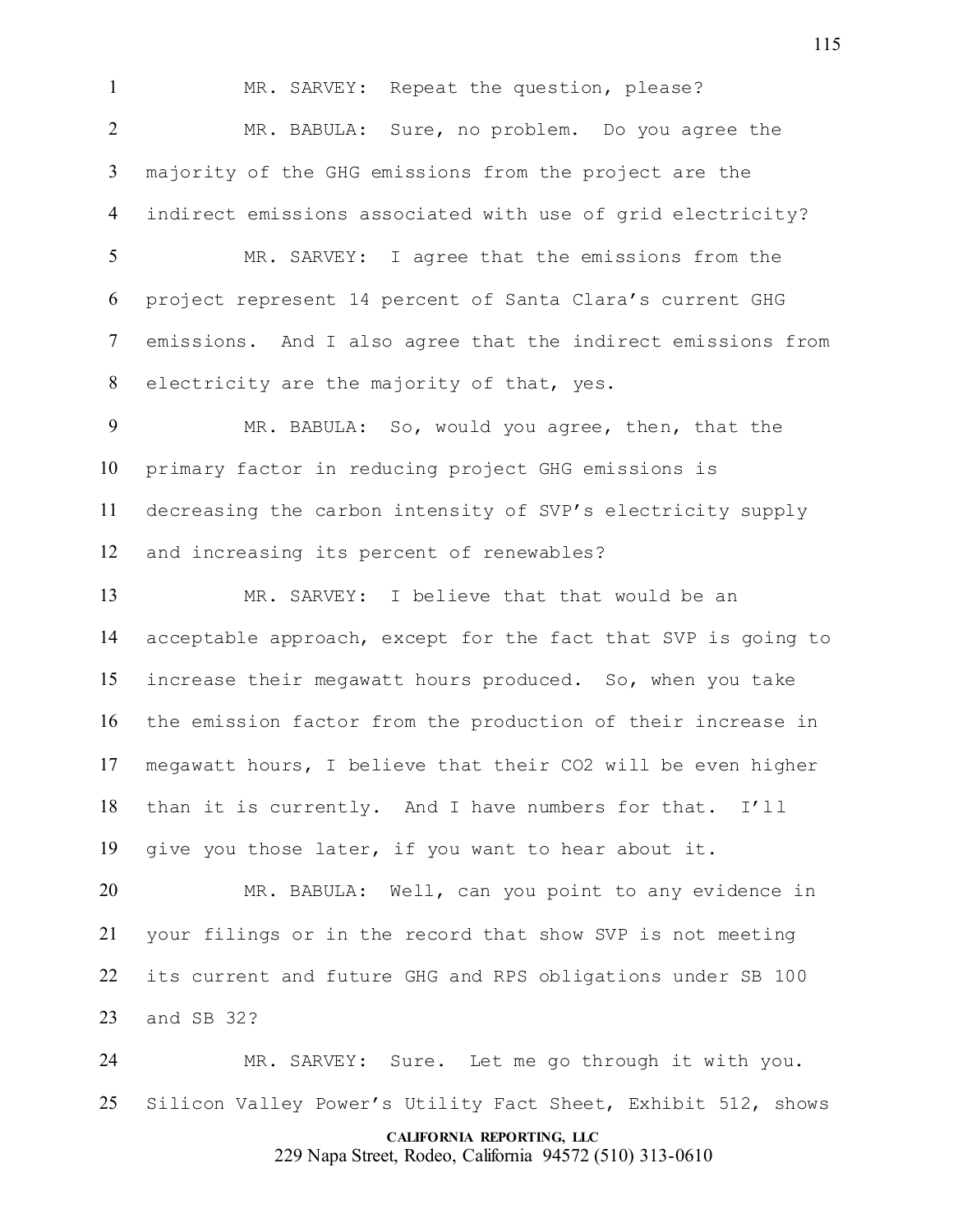that SVP sold 3,593,758 megawatt hours in 2019 with a carbon intensity by SVP of 341 pounds of GHG emissions per megawatt hour.

 Under SVP's method of calculating GHG emissions that would produce approximately 556,000 metric tons of CO2. SVC estimates their carbon intensity for 2030 to be only 219 pounds of CO2 per megawatt.

 On Exhibit 28, page 4.5, SVP's IRP estimates that SVP will consume 5,281,000 megawatt hours. Using SVP's 2030 projected carbon intensity times its projected retail sales of 5,281 megawatt hours it would produce 553,000 metric tons of CO2 per year. That's almost exactly what they're emitting now.

 Now, if you take their high -- assuming their high load growth of 7 million megawatt hours forecasted in SVP IRB on page 4-6, the GHG emissions from SVP's retail sales would be about 20 percent higher than the 2020 GHG emissions, instead of 20 percent lower.

 So, let's look at the facts and let's not speculate whether SVP is going to meet these carbon intensity factors. Let's look at the numbers that are in the IRP that's in the evidence in this proceeding. And the evidence in this proceeding shows there's no way they're going to make a 20 percent reduction from 2020, in my view.

**CALIFORNIA REPORTING, LLC** MR. BABULA: Isn't the RPS a percentage, so it's a

229 Napa Street, Rodeo, California 94572 (510) 313-0610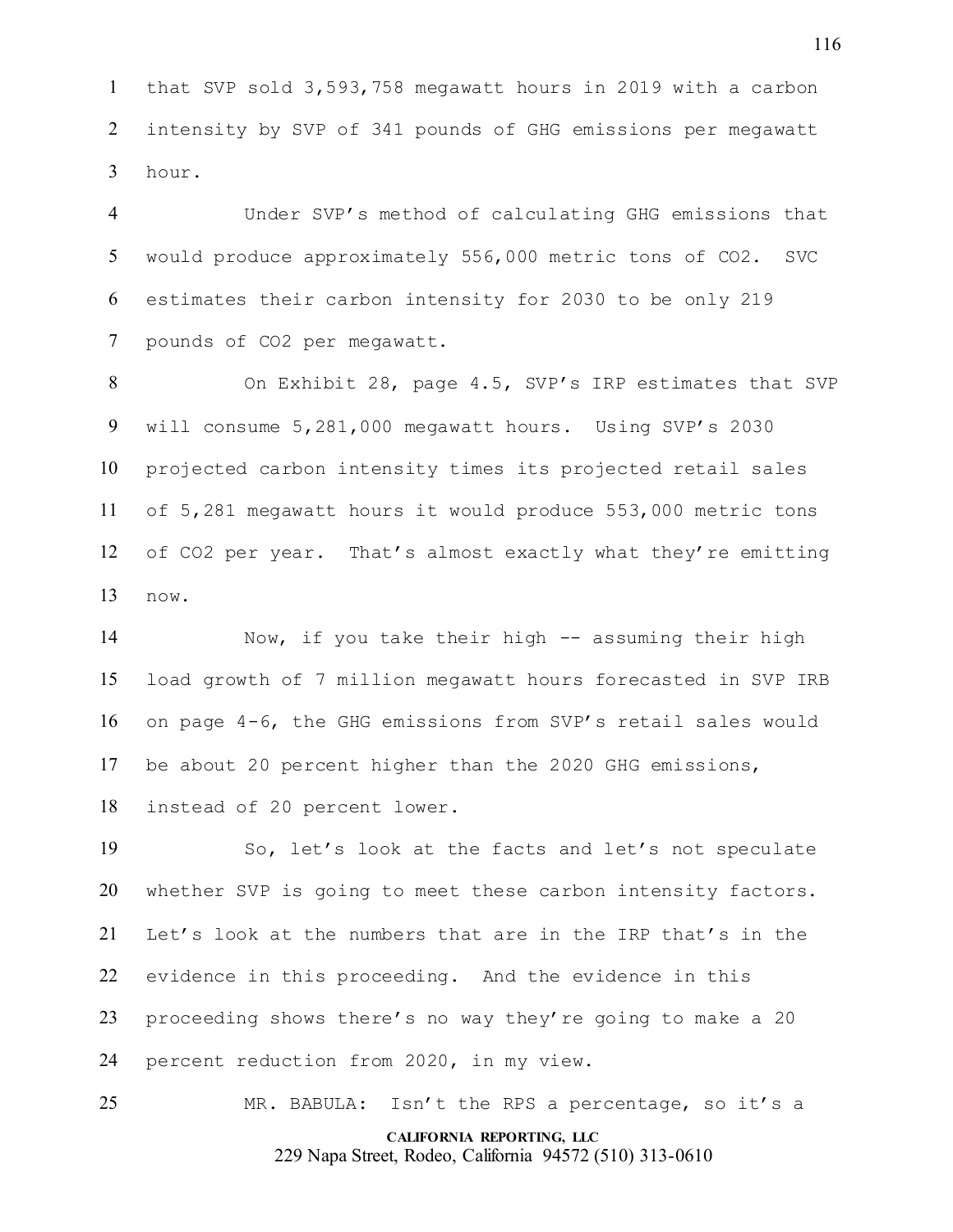requirement based on percent, not direct, like not straight megawatts; isn't that correct?

 MR. SARVEY: I'm talking about the carbon intensity of their particular megawatt hour times the number of megawatt hours that are produced. And if you run the numbers, you'll see there's no way they're going to make it, no matter what their IRP says.

 MR. BABULA: Okay. So, despite what -- MR. GALATI: At this point -- I apologize. I'd like to break in and object for us waiting for when this would happen.

 Mr. Sarvey had an opportunity to file all of that in prewritten testimony and was directed to do so. And he filed a bunch of exhibits afterwards, not for the purpose of cross- examination, but for supporting arguments that he knew and should have filed ahead of time so that neither staff nor I, and the Applicant is being surprised by the way he has just done that calculation. There's no way I can follow it.

 So, I would -- rather than have a delay in the hearing, I would move that that be all considered to be comment because, again, it violates the rules set out to make 22 it fair for everybody. This should have been his testimony.

MR. SARVEY: Is it my turn?

 MR. BABULA: I have -- well, I want the -- does the Committee want to address Scott's objection?

> **CALIFORNIA REPORTING, LLC** 229 Napa Street, Rodeo, California 94572 (510) 313-0610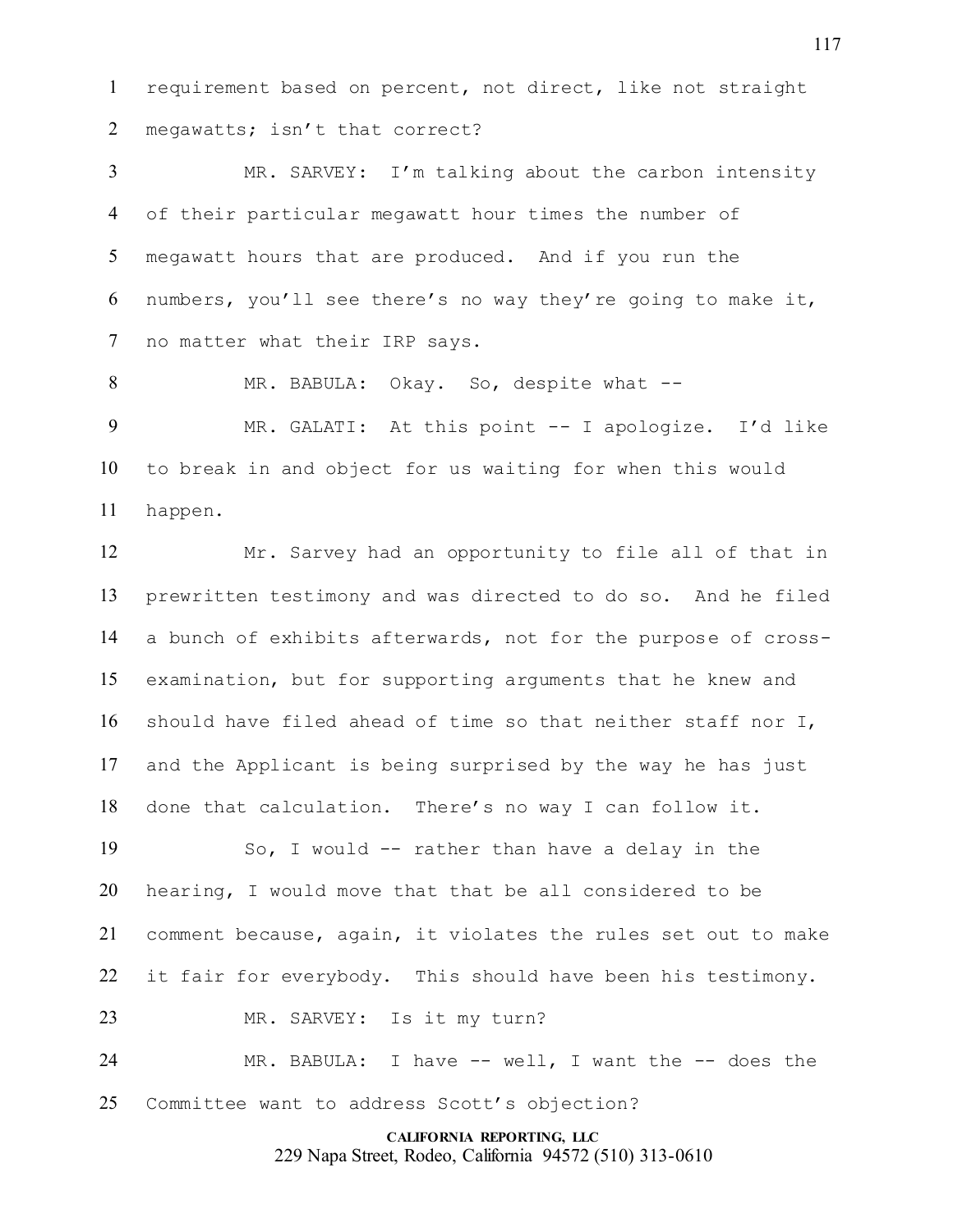MR. SARVEY: Do I get an opportunity to respond to it first?

 HEARING OFFICER COCHRAN: I think that we are going to admit the testimony and we will give it the weight that it deserves based on whether it is testimony or comment. And we will make that -- and that's the ruling. So, it's admitted. MR. SARVEY: I would still like to respond, please. HEARING OFFICER COCHRAN: Please, go ahead. MR. SARVEY: Okay. Staff and Applicant filed, both filed response to the Committee questions. There was no opportunity to respond to that. Most of this information I've give you is already in my testimony. Most of the exhibits that I filed is already referenced in my testimony. This is rebuttal testimony to what they're saying. They're saying the IRP is not a qualified GHG reduction plan. The Santa Clara CAP is expired. The only thing we have is to look at the numbers in this proceeding.

 Now, if you want to get your calculator out, I'll read the stuff back and you can follow me, Mr. Galati. But that's rebuttal testimony. That's what it's called, okay.

 HEARING OFFICER COCHRAN: And I think that I agree with that. You'll remember when we were at the prehearing conference we said that we would be allowing reply and rebuttal to the testimony that was offered on the Committee question. And so, today is the day for that. Mr. Sarvey did

#### **CALIFORNIA REPORTING, LLC**

229 Napa Street, Rodeo, California 94572 (510) 313-0610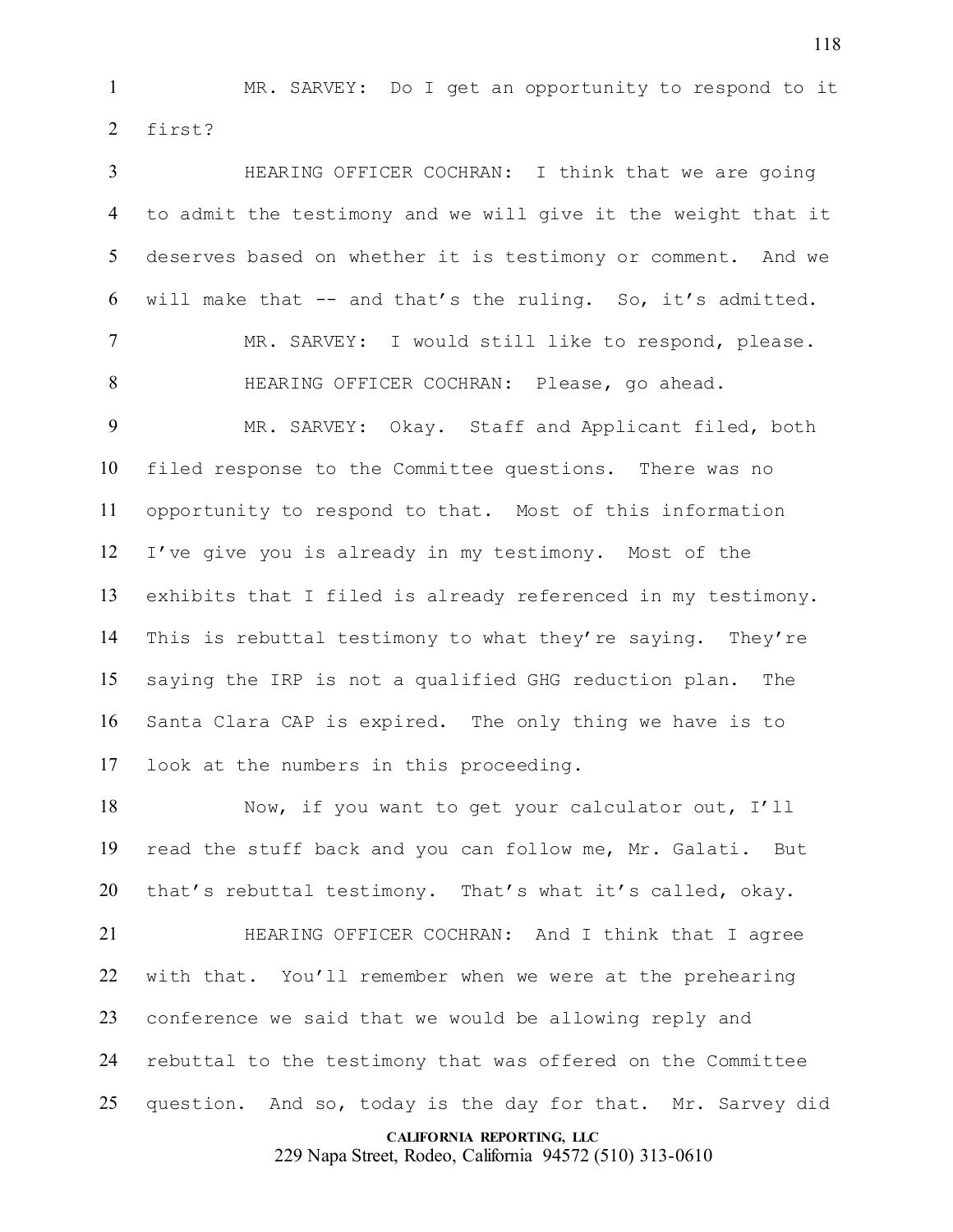refile his exhibits in much the same way that you added additional exhibits, Mr. Galati.

 So, again, we will give it -- we will give Mr. Sarvey's testimony the weight that it deserved. Are there any other --

 MR. BABULA: I just have one more question. HEARING OFFICER COCHRAN: Sure, Mr. Babula.

 MR. BABULA: Yeah, thank you. This is Jared Babula again for the staff.

 Does the Supplemental Health Risk Assessment, which included the airport and other sources of toxic air contaminants performed by Drs. Chu -- or that were testified to by Dr. Chu, and filed in response to Committee questions address your concerns regarding the cumulative health risk assessment?

 MR. SARVEY: No, it does not because it did not include several projects that are actually even on the list of projects that are within 1,000 feet of the project. And one of them is -- one of them is -- let me look it up. Give me a second, please.

(Pause)

 MR. SARVEY: One of the projects is the 2805 Lafayette Street Data Center is not included in your analysis. And also, the 1150 (indiscernible) Avenue Data Center is also not included in your analysis. So, you're

## **CALIFORNIA REPORTING, LLC**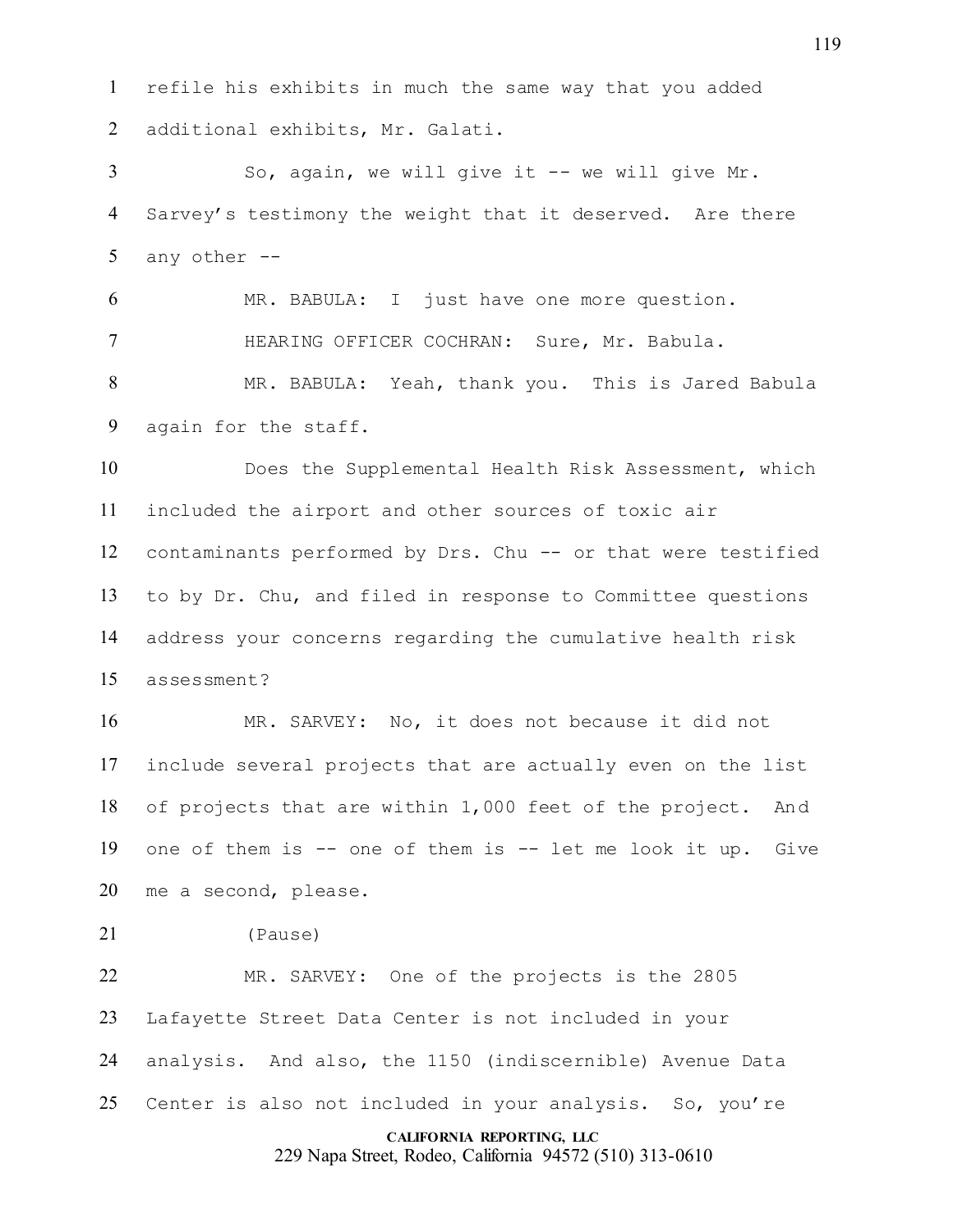supposed to be looking at reasonably foreseeable projects, as well as the projects that exist, and that's the way the BAAQMD regulations read, and that's the way it's required. Reasonably foreseeable, you didn't include any reasonable foreseeable projects. You have quite a few of them in there, and they weren't in there. So, no, I'm not satisfied with that analysis. And I also believe --

DR. CHU: This is --

9 MR. SARVEY: I also believe the fact that you have -- that your analysis determined that the impacts were above the .8 micrograms per cubic meter for PM 2.5 doesn't specify that it's at a specific receptor. And I think just the fact that it exceeds it, it exceeds the BAAQMD threshold.

DR. CHU: This is --

 MR. BABULA: It sounds like -- hold on, Dr. Chu. It looks like I have a staff witness who would like to use a little redirect. Is that okay?

 HEARING OFFICER COCHRAN: Well, let's finish your questions for Mr. Sarvey, first.

MR. BABULA: That's my last question for him.

- **HEARING OFFICER COCHRAN: Oka.**
- MR. BABULA: Go ahead, Dr. Chu.
- HEARING OFFICER COCHRAN: Well, wait, wait. Mr.
- Sarvey, have I given you an opportunity to do your cross?
- MR. SARVEY: No.

# **CALIFORNIA REPORTING, LLC**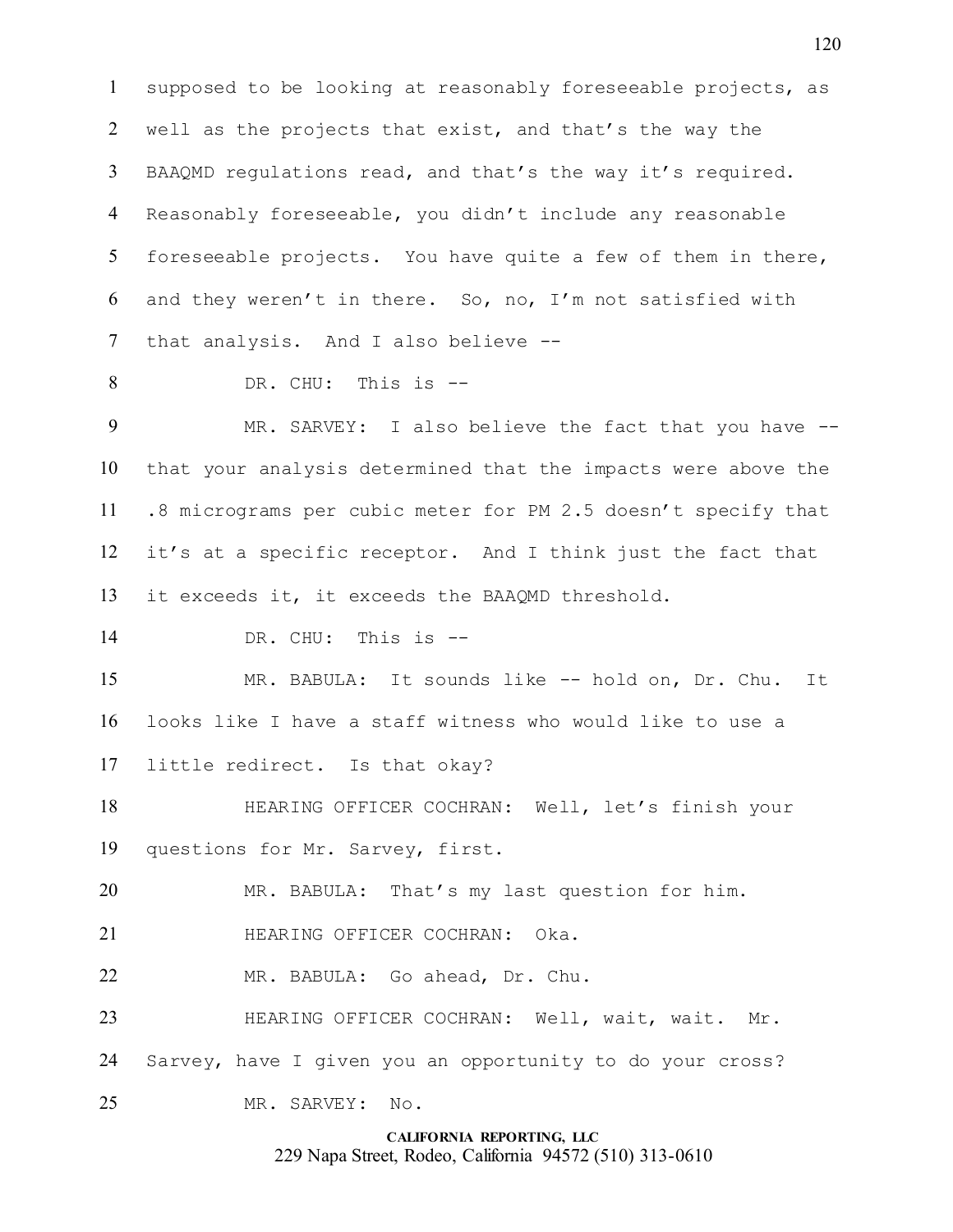HEARING OFFICER COCHRAN: Mr. Sarvey, it's now your time to do cross-examination. MR. SARVEY: I would like to cross the BAAQMD witness first, if I could, please. HEARING OFFICER COCHRAN: Okay, Mr. Hilken are you available, still? MR. HILKEN: Yes, I'm here. HEARING OFFICER COCHRAN: And I would like to express on behalf of the Committee our thanks for your participating today. I think it's been very helpful, especially because we are so reliant on guidance from BAAQMD in addressing these issues. So, thank you for taking the time today. 13 MR. HILKEN: Sure, you're welcome. HEARING OFFICER COCHRAN: Mr. Sarvey, please go ahead with your questions. MR. SARVEY: Oh, okay. What issues does BAAQMD still have with the ISMND Air Quality and Greenhouse Gas analysis? MR. HILKEN: I'm sorry, could you say that again, Mr. Sarvey, please? MR. SARVEY: Well, when you originally spoke, you said you still had a couple of issues with the greenhouse gas analysis and also the use of diesel engines. Can you go over what shortcomings you still identify in the ISMND from BAAQMD's perspective? MR. HILKEN: Well, what I was speaking to is that,

**CALIFORNIA REPORTING, LLC**

229 Napa Street, Rodeo, California 94572 (510) 313-0610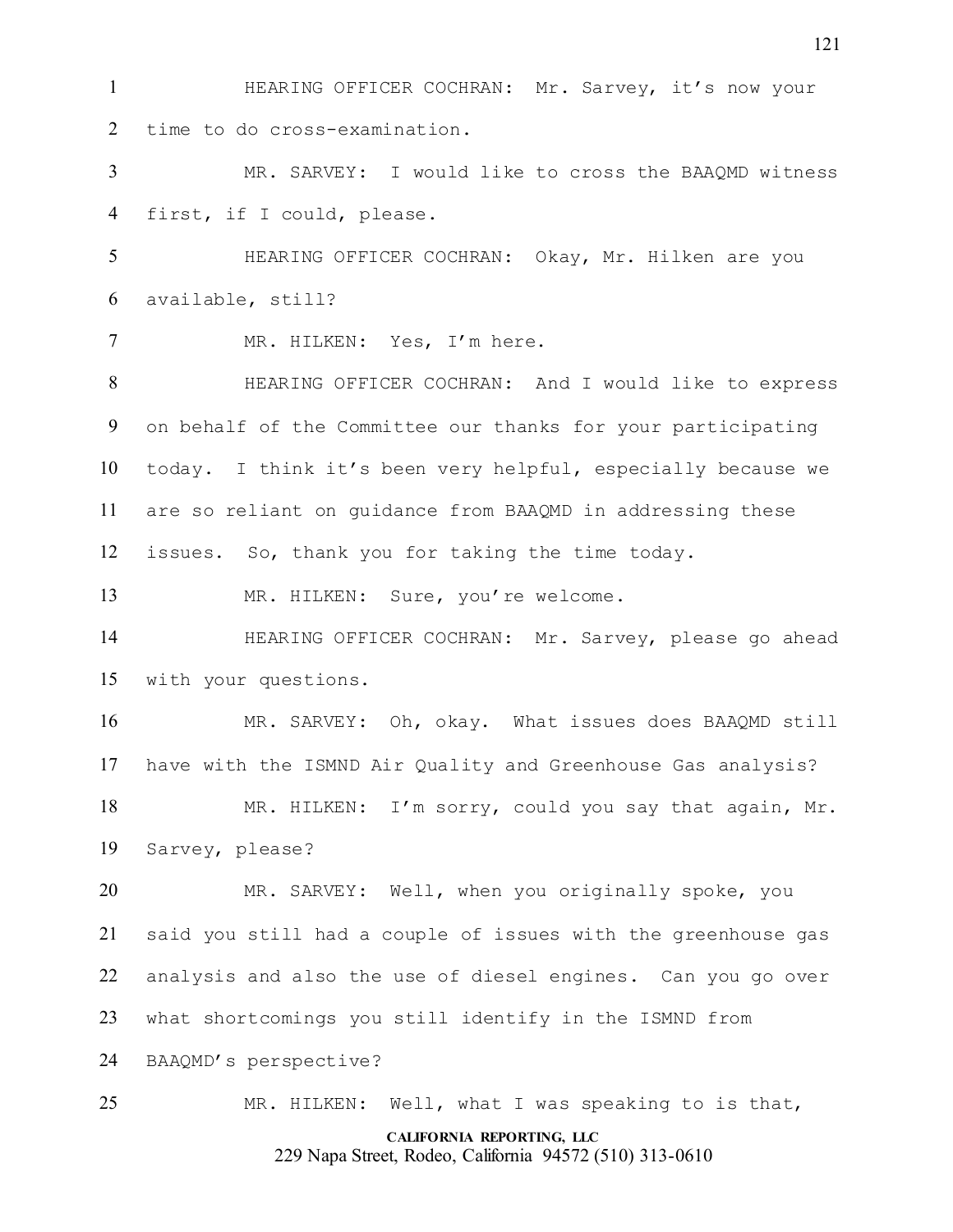you know, we have policy initiatives to reduce and eliminate use of fossil diesel. There was reference earlier to a Diesel Free by '33 Campaign. And it's a campaign that our Air District launched a couple years go to reduce and eliminate or encourage local governments and firms to reduce and eliminate use of diesel fuel for a couple reasons. One for climate reasons because the combustion CO2 emissions and black carbon emissions contribute to global climate change, and because the particle emissions from that combustion are hazardous to health.

 And so, what I was expressing earlier is that separate from these individual proceedings the Air District, we've spoken with other air districts, we would very much like to continue a dialogue with the CEC and see how air districts throughout the state, certainly ours, working with state agencies like the CEC can move us away from using fossil diesel. That's beyond the scope of an individual project perhaps. It's a campaign we're interested in, we're embarked on, and we would like to work with the CEC in the months and years ahead to make progress in that direction.

 MR. SARVEY: And you also said you had an issue with some portion of their greenhouse gas analysis. Could you expand on that?

 MR. HILKEN: Well, I think what I expressed was that in our original letter we had expressed concerns about it.

#### **CALIFORNIA REPORTING, LLC**

229 Napa Street, Rodeo, California 94572 (510) 313-0610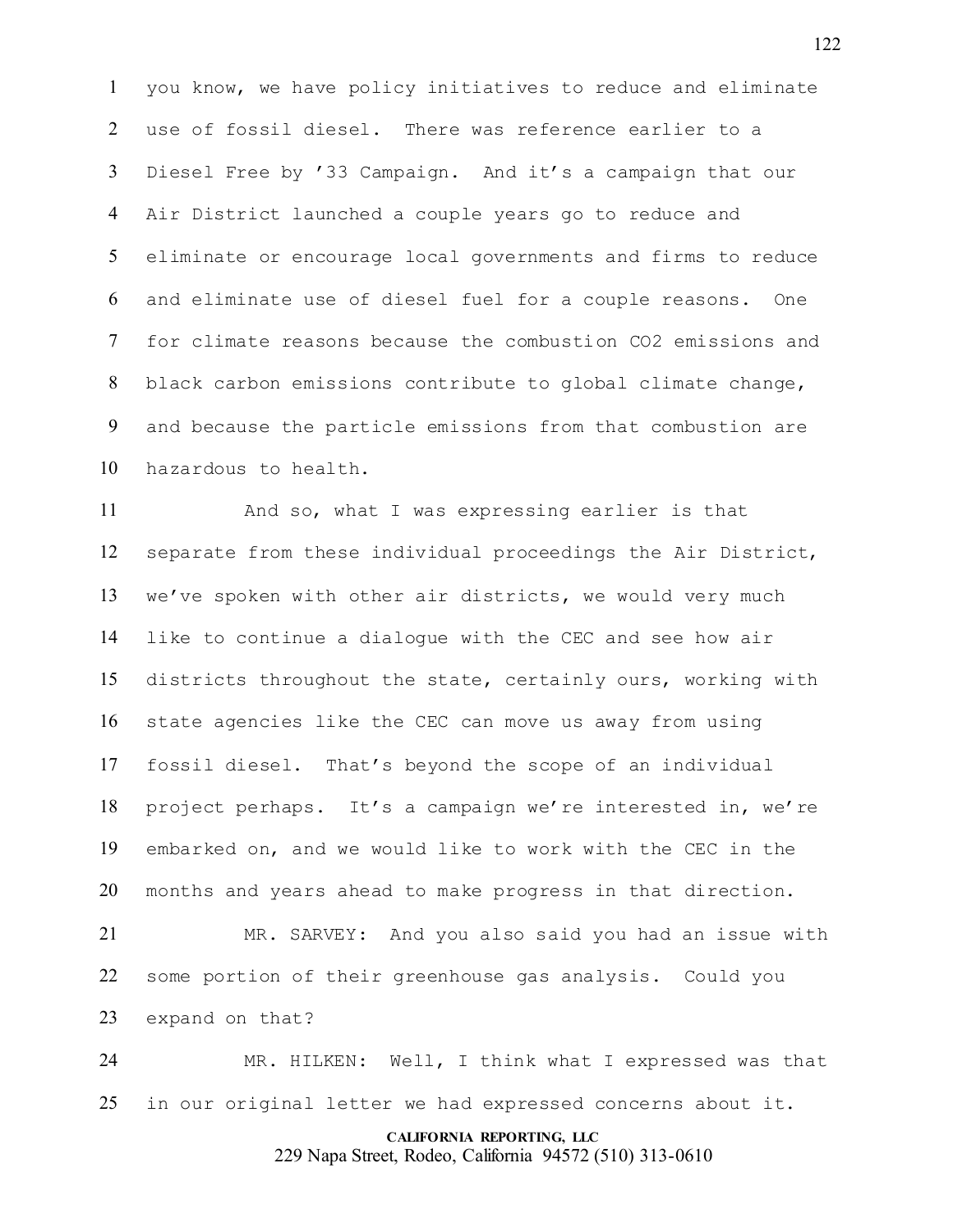And some of the previous speakers and the discussion we had right after lunch spoke to that. The additional text that staff included in the final report that pointed to those statewide programs, SB 100 specifically, that lays out very aggressive goals for decarbonizing the electrical grid, the Regional Portfolio Standard, and others, and align -- so, to achieve, so implementing those state regulatory programs to achieve those long-term statewide GHG reduction goals as expressed in a series of different governor executive orders. MR. SARVEY: So, the 1,000, or 1,100 metric ton

 threshold for projects, land use projects is expired. Has BAAQMD proposed another one? And do you expect it to be a lower threshold?

14 MR. HILKEN: We have not -- we have not established a new one, nor have we even proposed a draft. We are working on that internally right now. And I can't speculate on what it will be.

 MR. SARVEY: CEC staff claims natural gas generators cannot start fast enough to back up the data center. Is it your opinion that natural gas generators would be able to start fast enough to back up the data center?

 MR. HILKEN: I'm not expert enough in that technology to respond to that.

 MR. SARVEY: Okay. Would biodiesel be a possible fuel source for the diesel generators?

> **CALIFORNIA REPORTING, LLC** 229 Napa Street, Rodeo, California 94572 (510) 313-0610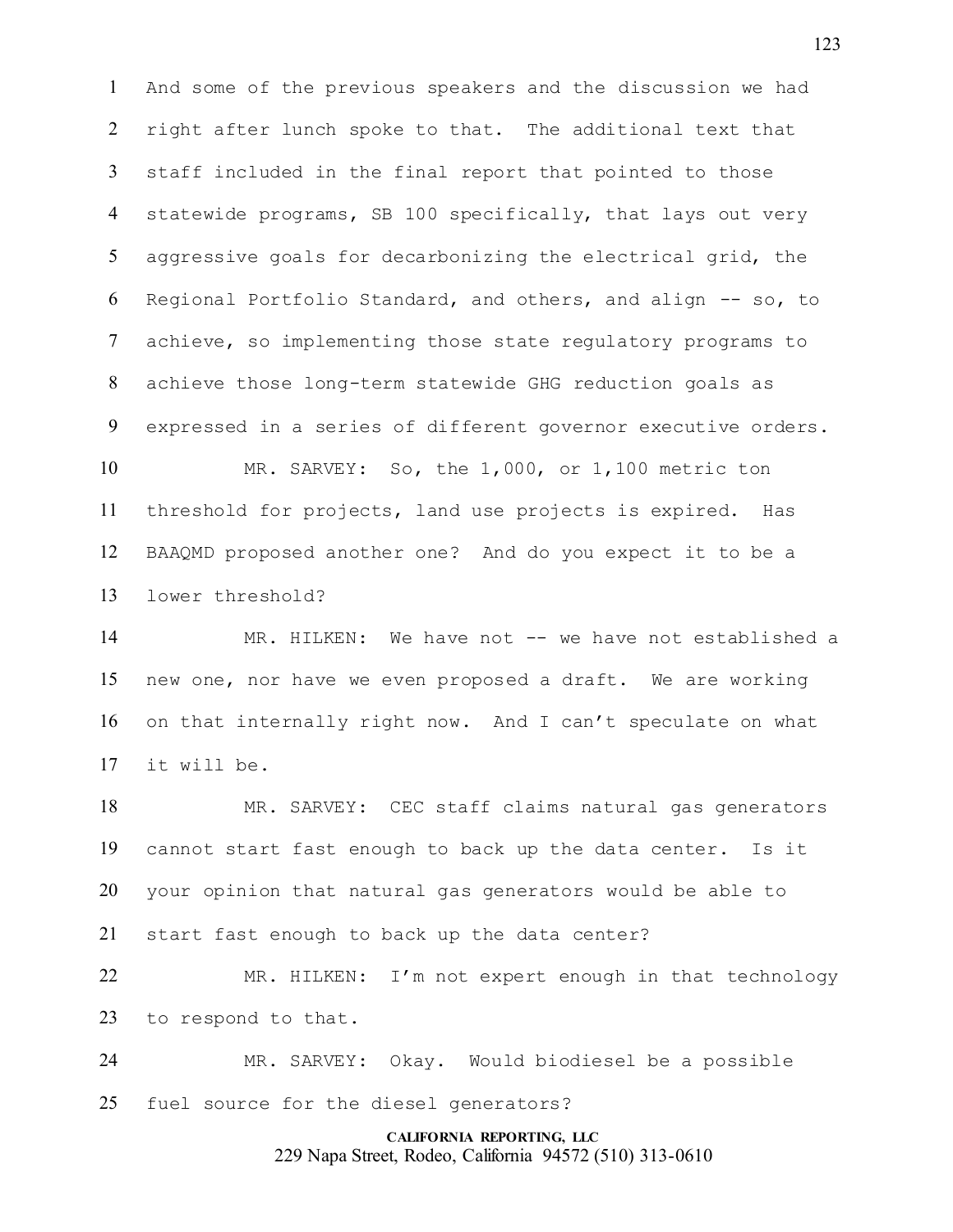MR. HILKEN: Renewable diesel is one option, yes. MR. SARVEY: Would that satisfy your no diesel initiative in '33? MR. HILKEN: Yes. Yes, we would find renewable diesel would be consistent with that, yes. MR. SARVEY: And would fuel cells also be a possibility for that purpose? 8 MR. HILKEN: Certainly. Absolutely. MR. SARVEY: Okay, great. When performing the cumulative HRA does the impact have to be tied to a specific location or is any cumulative PM 2 point impact of .8 micrograms per cubic meter impact significant? MR. HILKEN: Well, I mean typically we're looking at sensitive receptors such as residential areas, schools, childcare, health facilities and so forth. What would be the impact in those sensitive land uses? I don't think it's

really worthwhile speculating, you know, a receptor point in

a parking lot. I mean we're interested in receptors,

existing sensitive receptors.

 MR. SARVEY: Okay. Now, the BAAQMD CEQA guidelines state accumulative impact occurs if the annual average PM 2 point impact is .8 micrograms per cubic meter. If that entire impact is diesel particulate, in your opinion would that be even more of a significant impact? MR. HILKEN: Well, in addition to that PM 2.5

**CALIFORNIA REPORTING, LLC** 229 Napa Street, Rodeo, California 94572 (510) 313-0610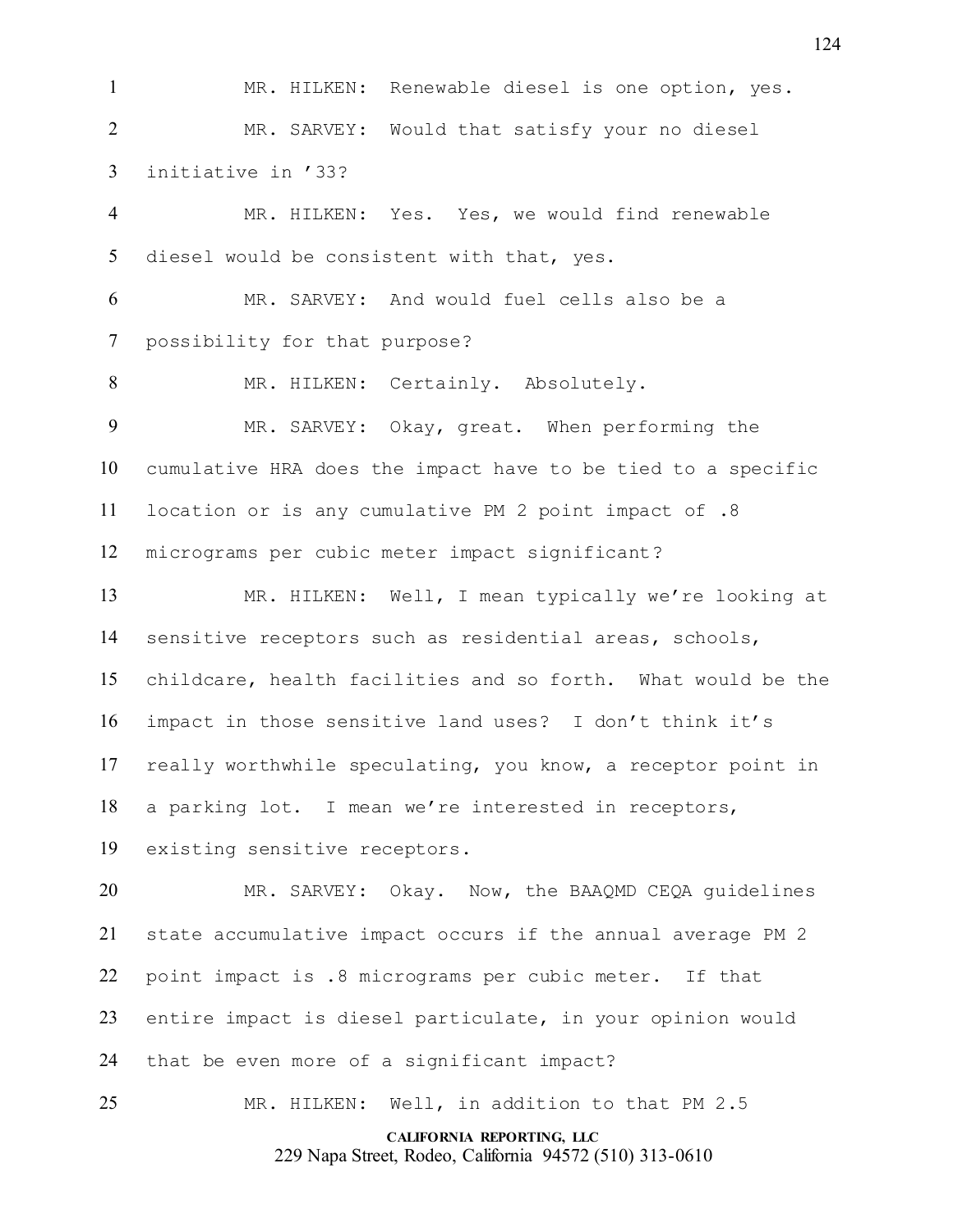**CALIFORNIA REPORTING, LLC** 229 Napa Street, Rodeo, California 94572 (510) 313-0610 threshold, we also have a cancer risk threshold that was referenced earlier in the hearing. And so, typically, we see both of those analysis. As was presented here, there specifically would be an analysis of toxic cancer risk and, in addition, a PM 2.5. Both of them are bad for your health. Diesel PM is bad for you, PM 2.5 wherever it comes from is bad for your health. And, typically, both of those analyses are presented. MR. SARVEY: Thanks for your participation. Appreciate you being on the line. Thank you. 11 MR. HILKEN: Right. HEARING OFFICER COCHRAN: Mr. Sarvey, do you have any other questions of any of the other witnesses from staff or applicant? MR. SARVEY: I have a few questions for the staff. HEARING OFFICER COCHRAN: Please proceed. MR. SARVEY: Okay. So, no, a lot of this stuff's already been covered. You want the GHG questions as well? HEARING OFFICER COCHRAN: Yes, please. MR. SARVEY: Okay. I want to ask staff if they had reviewed SVP's Integrated Resource Plan, docketed as Exhibit 28 by the Applicant. DR. JIANG: Yes, this is Dr. Tao Jiang from the staff. MR. SARVEY: Okay.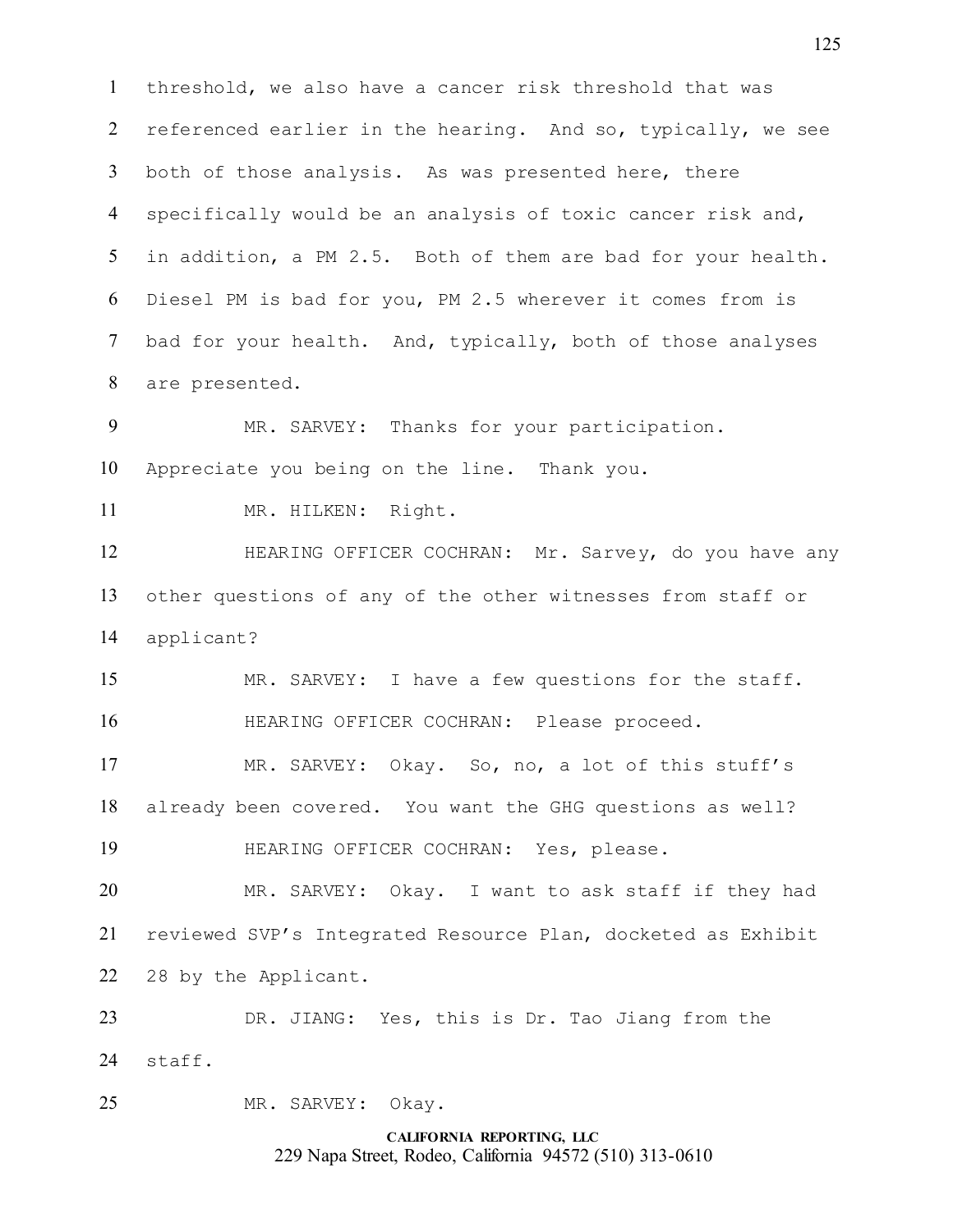DR. JIANG: Yes, we did review that IRP.

 MR. SARVEY: Okay. On page 1.1 of the Integrated Resource plans it states: Meeting the GHG targets assumes that only SVP-owned resources count towards the emissions target. SVP finds that the generic emissions rate of .428 metric tons per CO2 per megawatt hour for spot market purchases per CEC guideline would be too high. If this rate is applied, SVP's portfolio emissions will exceed the GHG target.

 To your knowledge, has the CEC provided another generic emission rate for spot market purchases?

 DR. JIANG: I am the staff doing the Air Content analysis specifically for Walsh's project. And when you refer this document to CEC staff, I believe it's to another division of the CEC. So, I'm not the person who can answer you this question.

 MR. SARVEY: Okay. So, your knowledge is that there is no other generic emission rate for spot market purchases? DR. JIANG: I personally do not have this knowledge and I don't believe it's related to my initial study. So, today I'm only sponsoring what I wrote in my analysis regarding to this project specifically.

 MR. SARVEY: Okay. According to your testimony in Exhibit 203, page 14, you state that the CEQA guidelines, Section 15183.5 allows an agency performing a project-

## **CALIFORNIA REPORTING, LLC**

229 Napa Street, Rodeo, California 94572 (510) 313-0610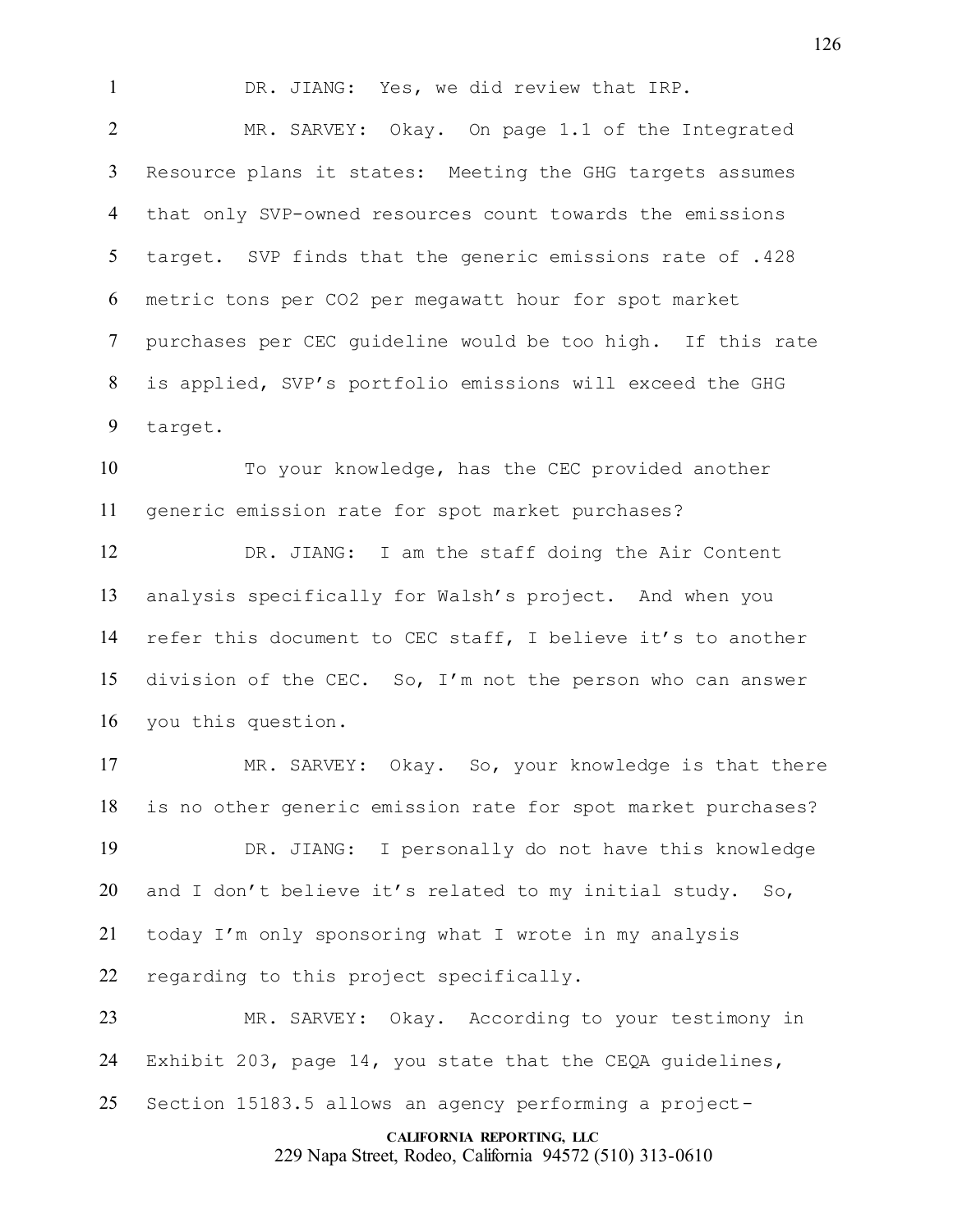**CALIFORNIA REPORTING, LLC** specific environmental analysis to rely on an EIR containing a programmatic analysis of greenhouse gas emissions. Typically, the referenced document would cover a general plan or other long-range city or county development plan. Well, in this case Exhibit 505, the Santa Clara General Plan EIR states on page 11: The city's projected 2035 GHG emissions would constitute a cumulatively considerable contribution to global climate change by exceeding the average carbon efficiency standard necessary to maintain a trajectory to meet statewide 2050 goals as established by EOS305 significant impact. Did you know that the Santa Clara General Plan had made the determination that GHG impacts were significant and unavoidable for 2035? MR. BABULA: I'm going to object to that question because it's not directly on his -- I'm not sure how it relates to Dr. Jiang's testimony that he has either stated orally or written. MR. SARVEY: I just asked him if he had read the Santa Clara General Plan and he said he did. So, I was asking him if he knew that and did he consider it. MR. BABULA: But this is a different document you're referencing. MR. SARVEY: I'm referencing the Santa Clara General Plan EIR. Asked him had he looked at it and he said he did.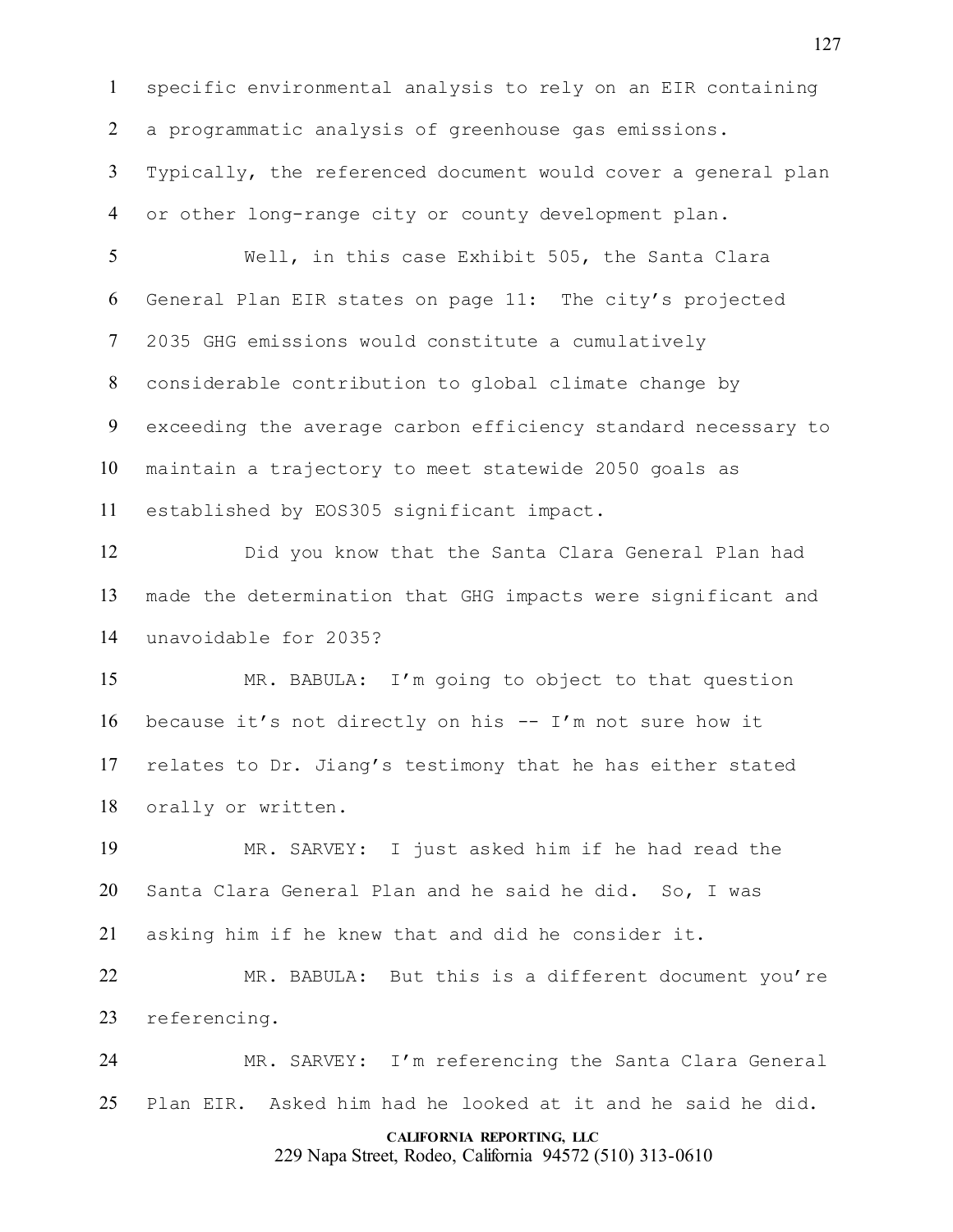HEARING OFFICER COCHRAN: I'm going to overrule the objection. Dr. Jiang have you read -- are you familiar with that document?

**CALIFORNIA REPORTING, LLC** DR. JIANG: I read this document only to the extent to finish my analysis. And I didn't read the entire document. So, I don't think I can answer all the questions in that document. We do have the representative from Santa Clara -- I mean from the SVP. And if you want to ask the question, I think they are the best person to answer. MR. SARVEY: Okay, thank you. That's all I have. 11 HEARING OFFICER COCHRAN: Okay, so you're through with your cross-examination, Mr. Sarvey? MR. SARVEY: Yes, I am. HEARING OFFICER COCHRAN: Okay. Mr. Galati, I understand that you wanted an opportunity to cross-examine Mr. Sarvey? MR. GALATI: Yes. I'm assuming Mr. Sarvey is done with his direct testimony on Air Quality and Greenhouse Gases, is that correct? MR. SARVEY: Yes, I am, Mr. Galati. HEARING OFFICER COCHRAN: Please proceed. MR. GALATI: All right. Mr. Sarvey, at page 4-5 of Exhibit 200, which is the ISMND, the project (indiscernible) -- by the South Loop System is served by two electrical feeders. Do you recall that?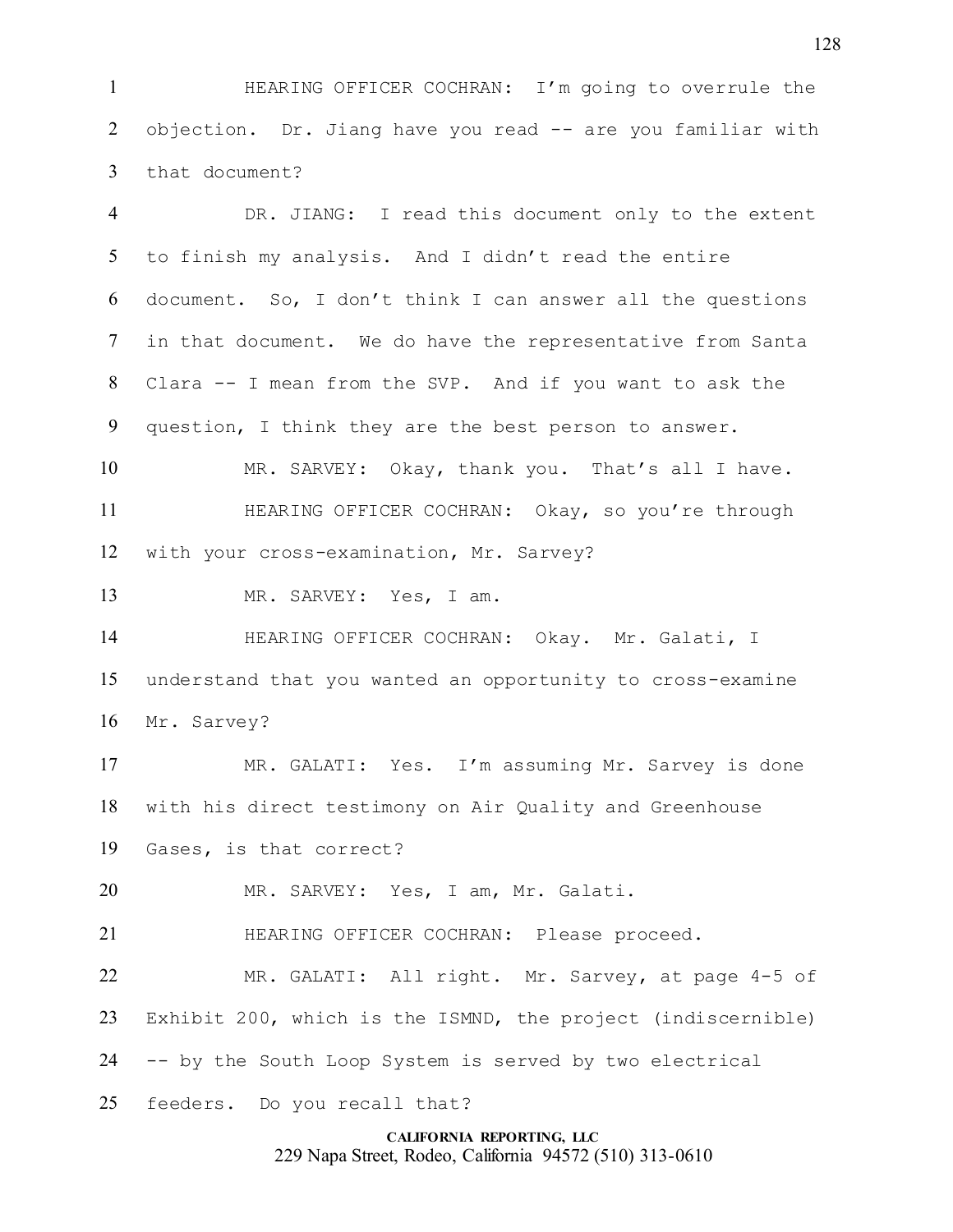MR. SARVEY: Could you repeat that? You really broke up when you were asking that question. I'm sorry. MR. GALATI: Page 4-5 of Exhibit 200, which is the ISMND, the project description describes how the South Loop System is served by two electrical feeders, each of which could support the South Loop System. Are you familiar with

that?

 MR. SARVEY: Yes, I'm familiar with that. MR. GALATI: You don't disagree with that conclusion? 10 MR. SARVEY: I disagree that it's that much protected. Because unless the second loop is connected to a different substation, if one substation goes down you can have two feeders. It won't matter, the project still goes down.

 MR. GALATI: Describes that (indiscernible) -- substation. Are you familiar with that?

 MR. SARVEY: I'm sorry, I can't hear you, Mr. Galati. MR. GALATI: It describes that it comes from two separate substations. There are two feeders into the double loop system. Do you agree with that?

 MR. SARVEY: That's not my understanding. But go ahead, ask your question.

 MR. GALATI: You also point to a Washington Department of Ecology analysis for the CyrusOne project, but you didn't include that as an exhibit in this case. Are you

## **CALIFORNIA REPORTING, LLC**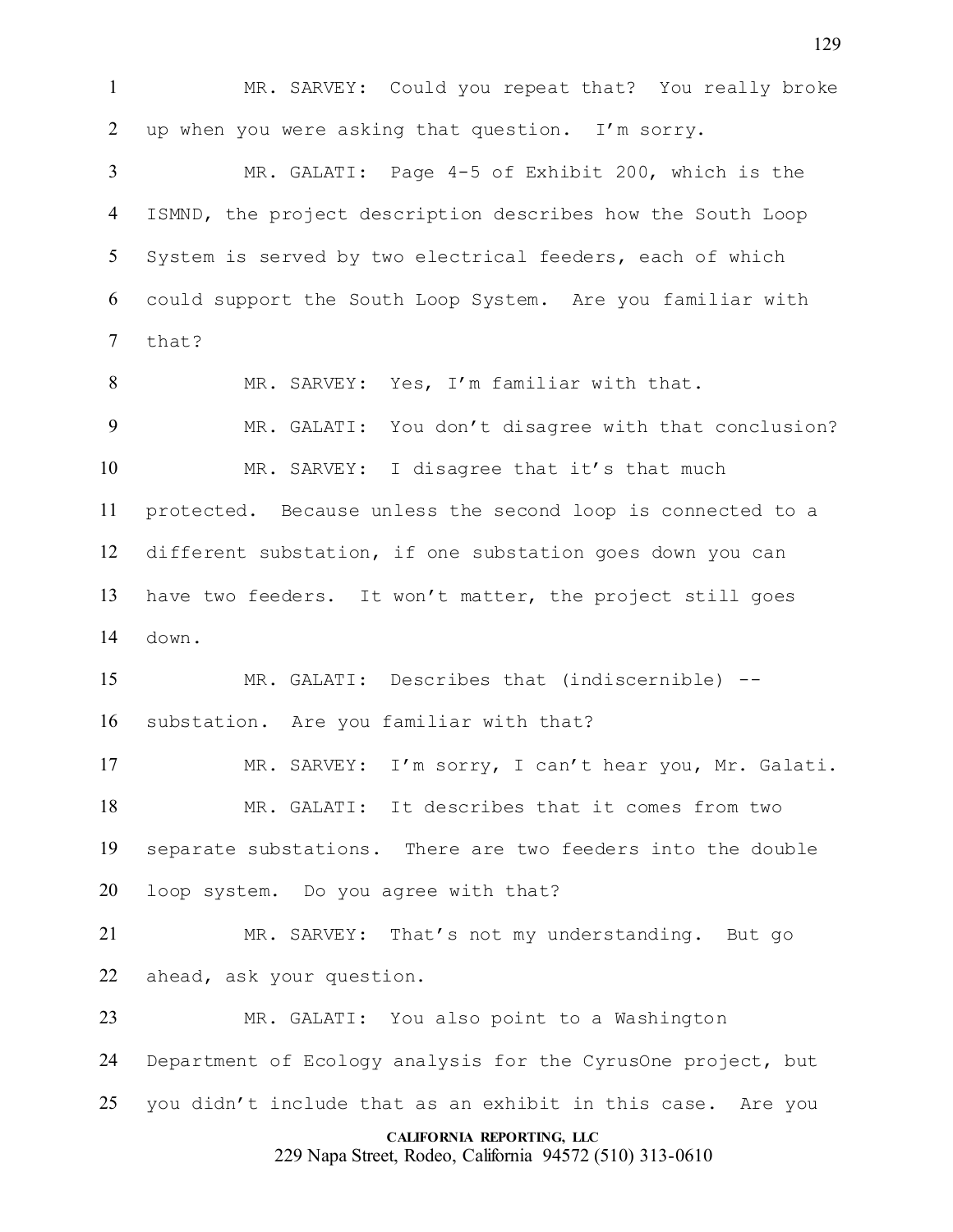withdrawing that testimony?

MR. SARVEY: No, not at all.

 MR. GALATI: So, you're still pointing to that analysis as an analysis that shows emergency modeling of data centers at the same time, is that correct?

 MR. SARVEY: Well, actually, what I'm saying is a response to staff's testimony that air districts don't normally model emergency operation. And what I was saying is that most air districts do not have data centers with 100 megawatts of backup diesel generation. And the only ones I'm familiar with are the Bay Area and Washington State. Washington State in fact does model every single data center for emergency operation. And the only data center I've aware of that BAAQMD has ever reviewed is the Santa Clara Data Center, and they did an evaluation of emergency operation there. So, that's what I'm referring to in my testimony.

 MR. GALATI: Do you have an example of a CEQA project for CEQA purposes, not permitting purposes, but for CEQA purposes where that emergency modeling was done, other than Laurelwood?

MR. SARVEY: Other than Laurelwood?

MR. GALATI: Correct.

 MR. SARVEY: I think I just told you that the Bay Area did the Santa Clara CAP -- I mean, did the Santa Clara 25 project. They analyzed emergency operations from that. And

## **CALIFORNIA REPORTING, LLC**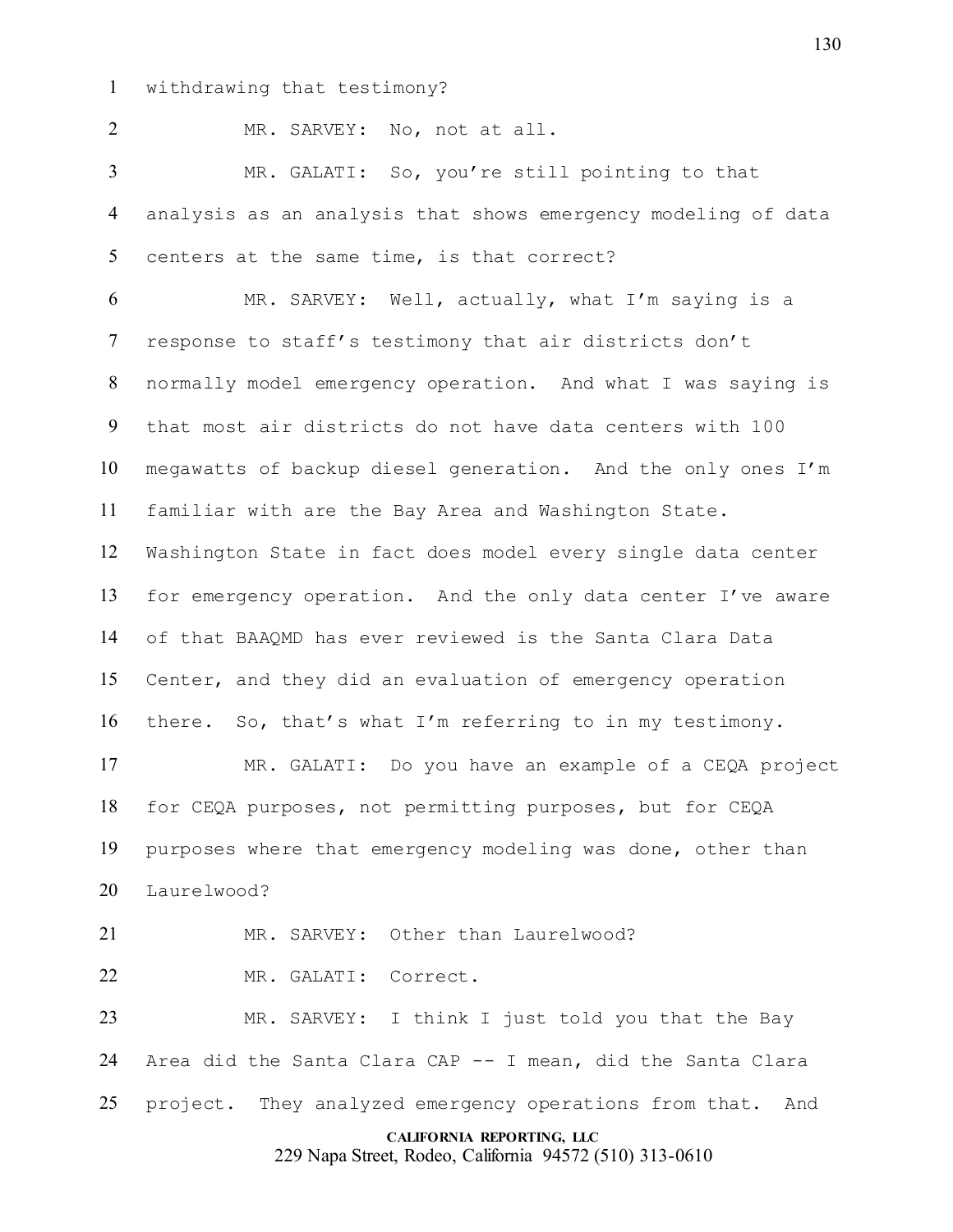as far as I know, that's the only emergency operations that's 2 been evaluated by BAAQMD and any -- it's the only permit that's been evaluated by BAAQMD, to my knowledge. MR. GALATI: And that was done for permitting purposes, not for CEQA compliance, correct? MR. SARVEY: No, that was done for CEQA compliance and permitting purposes. That was the whole -- MR. GALATI: So, it was BAAQMD that did the CEQA for that project? MR. SARVEY: -- reason -- the fact we did it was for CEQA compliance. MR. GALATI: So, BAAQMD did CEQA compliance for that Santa Clara project. Is that your contention? MR. SARVEY: Yes, it is my contention. They did that before the Energy Commission ever became involved. MR. GALATI: Your testimony states -- cites from the ATC, in the ATC analysis, that's the authority to construct, correct? MR. SARVEY: Correct. MR. GALATI: Mr. Sarvey, have you ever performed an air quality modeling analysis and submitted it to any agency? MR. SARVEY: I've evaluated quite a few. I've never done one of my own, no. MR. GALATI: Do you know if the Department of Ecology Analysis that you refer to, whether or not that section was

## **CALIFORNIA REPORTING, LLC**

229 Napa Street, Rodeo, California 94572 (510) 313-0610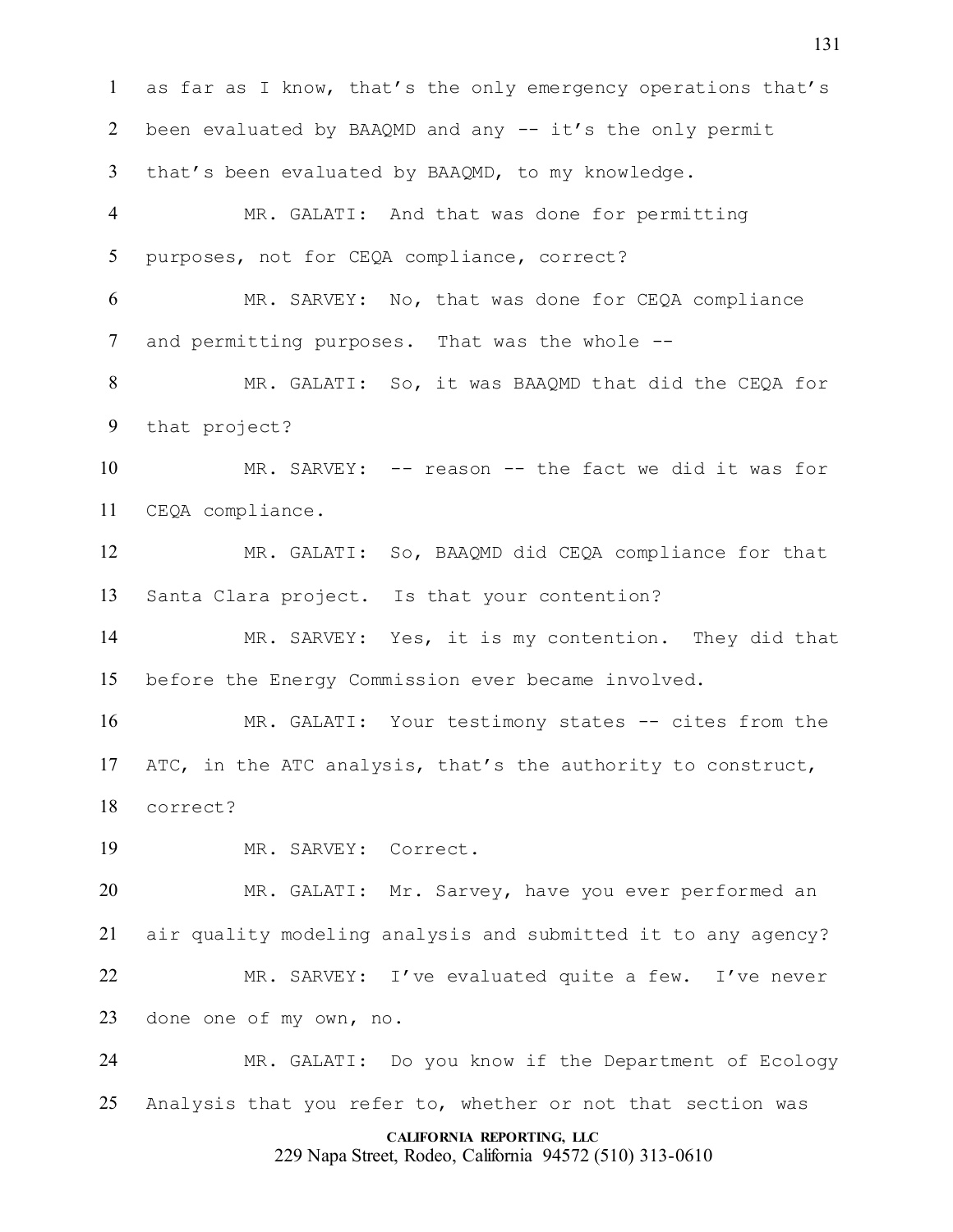considered with the reason that that modeling was done was because it's on one electrical feeder. Would that surprise you?

 MR. SARVEY: No, I don't believe the reason that they did the modeling was to make sure that the PM 2.5 and NO2 impacts specifically wouldn't exceed air quality standards, and that was the reason they did it.

 MR. GALATI: Is it because that what you just said is contradicted, is that why you did not put that permit and that health risk assessment as an exhibit in this proceeding? MR. SARVEY: No, not at all. Didn't think that I was required to put in stuff that you wanted put in. I put in

the stuff that I wanted to put on.

 MR. GALATI: You rely on it, but you don't provide the documents.

 MR. SARVEY: Yeah, I mentioned it in my testimony and you've seen it before in other proceedings, so it should be no surprise to you.

 MR. GALATI: And I just wonder why you don't want the Committee to see it?

 MR. SARVEY: I'd be happy to docket it, if you want it.

MR. GALATI: That would be great.

 MR. SARVEY: Sure, no problem. But I doubt the Committee's going to accept it at this late date. But if

## **CALIFORNIA REPORTING, LLC**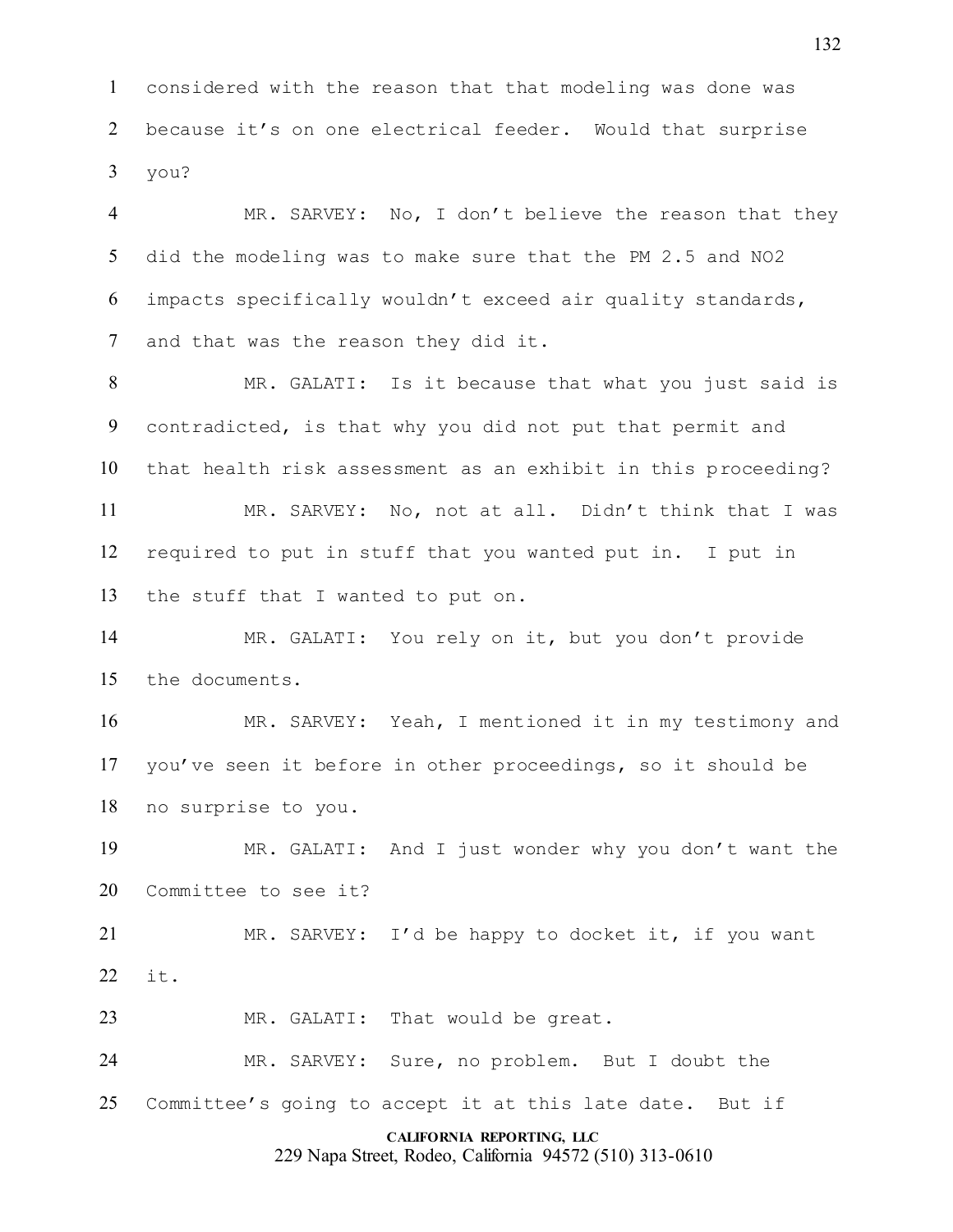they do, I'll docket it. No problem.

 MR. GALATI: You also refer to Exhibit 500, which is -- you refer in -- at pages 8 and 9 in your testimony, which is Exhibit 500, you refer to publicly reported outages for 2019 from the Uptime Institute. Do you remember that? MR. SARVEY: Yeah. Yeah, I remember something like that, uh-huh. MR. GALATI: And you say that power outages only

account for 25 percent of data center outages.

 MR. SARVEY: I've seen different numbers. I've heard it's been 30 percent and I've also heard that UPS failures is the leading cause at 31 percent. I've heard a lot of different numbers from a lot of different areas, including the Uptime Institute's had several different numbers that they've issued over the years. So, I'm not sure exactly which one's correct, but they're all ball park.

 MR. GALATI: When you read those reports do you think that outage means no electrical support?

 MR. SARVEY: No. No, absolutely not. An outage 20 could be something like a UPS failure where  $-$ - particularly, I have one in Exhibit -- the Friendster outage, where they had a UPS failure and they had to rely on their backup generators for many hours due to complications from the UPS failure.

**CALIFORNIA REPORTING, LLC** 25 Now, they get a lot of different -- you've got human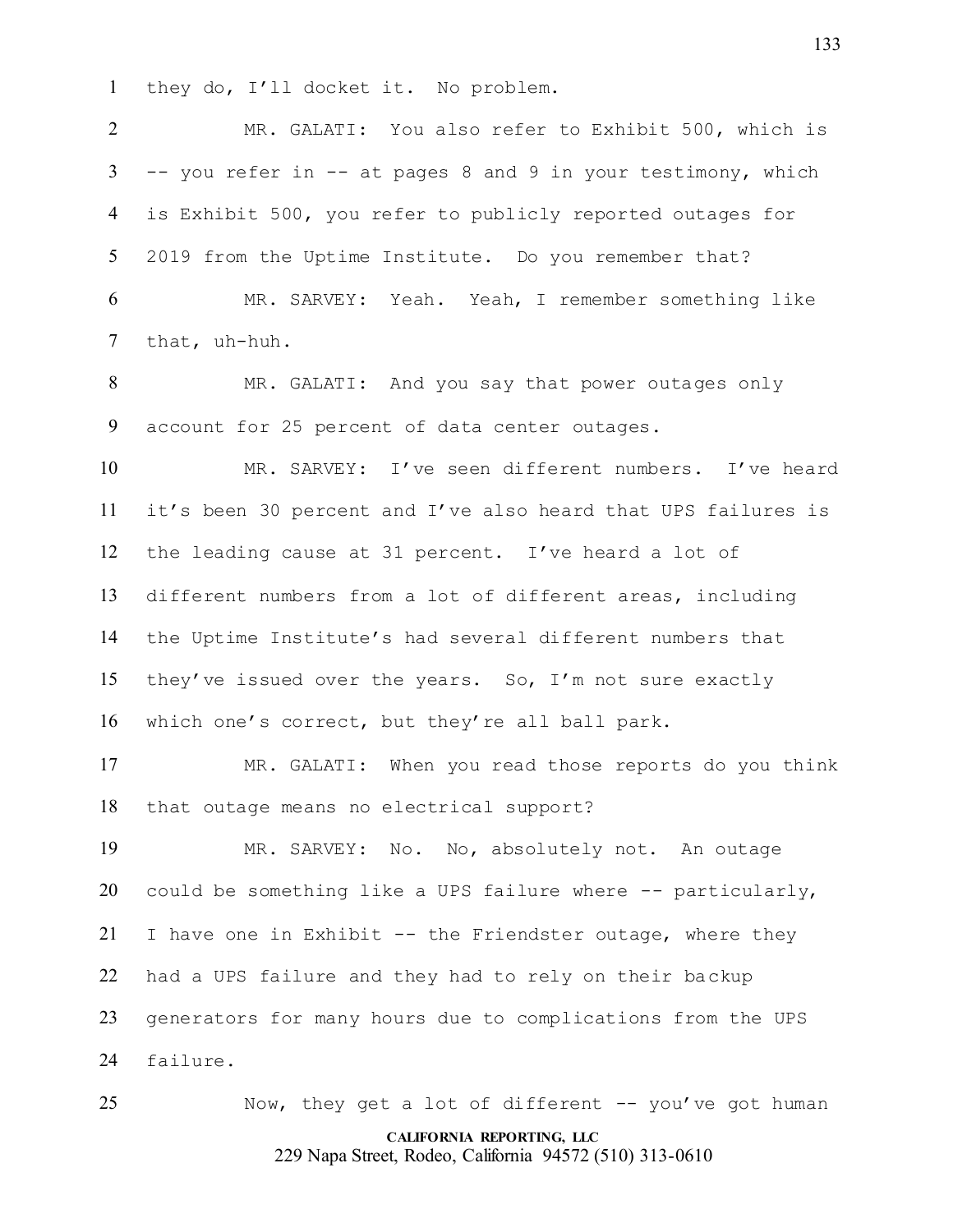error could be an issue for the generators coming on. It could be, you know, a lot of different reasons. And that's why I'm saying relying on just power outages from SVP reported is not an accurate way to determine the frequency of the use of the backup generators.

 MR. GALATI: So, you don't believe that the word outage in that report refers to the data center losing internet connectivity?

 MR. SARVEY: In some cases the outage could refer to a power outage. There's a lot of different outages reported in those reports. And I've read quite a few of them. I can't say I've read specifically the one that you docket. But the other ones I've read, yeah, they list a lot of different reasons for power outages and that could mean the data center could go offline. Maybe it isn't, maybe it goes on backup power.

 MR. GALATI: So, what I'm trying to say here or I'm trying to understand is you think every time they're talking about a data center outage the backup generators come on, correct?

 MR. SARVEY: No. No, that's not what I'm saying at all.

23 MR. GALATI: So, there are outages that --

MR. SARVEY: That's what you're saying, not me.

MR. GALATI: -- that are unrelated to power outages.

**CALIFORNIA REPORTING, LLC**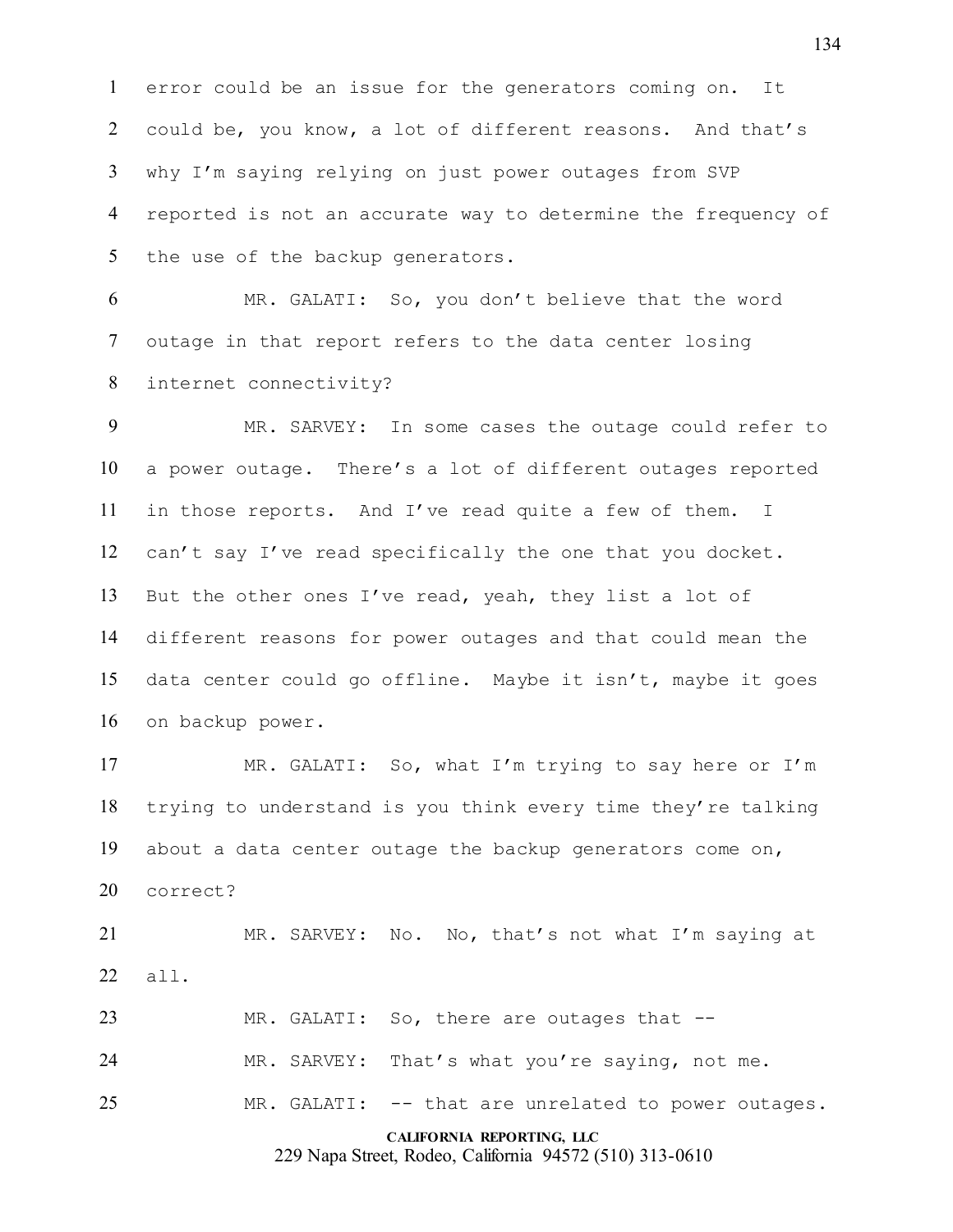There are outages unrelated to power outages that don't necessarily use the backup generators.

 MR. SARVEY: There are reasons for the -- there's reasons for the backup generators to come on, other than a disconnection from SVP is what I'm saying.

MR. GALATI: I have no further questions.

7 MR. SARVEY: Thank you.

 HEARING OFFICER COCHRAN: Okay, Mr. Babula, I believe you indicated you have some redirect you wanted to conduct? MR. BABULA: Yes, thank you.

 Dr. Ann Chu, can you explain regarding Mr. Sarvey's comment on what sources you used in your health risk assessment?

 DR. CHU: Yes. I would like to clarify our cumulative health risk assessment. Actually, we did include 2845 Lafayette and 2808 Lafayette in our cumulative health risk assessment.

 And we used the receptors as the center of the 100- foot radius. So, as for the 2845 Lafayette, it's beyond the 1,000-foot from all those three receptors we used in the cumulative health assessment.

 And as for 2805 Lafayette, it's about 500 feet to a 23 receptor of MEIW, but far from the other two receptors. So, it was included in the cumulative health risk assessment of MEIW.

# **CALIFORNIA REPORTING, LLC** 229 Napa Street, Rodeo, California 94572 (510) 313-0610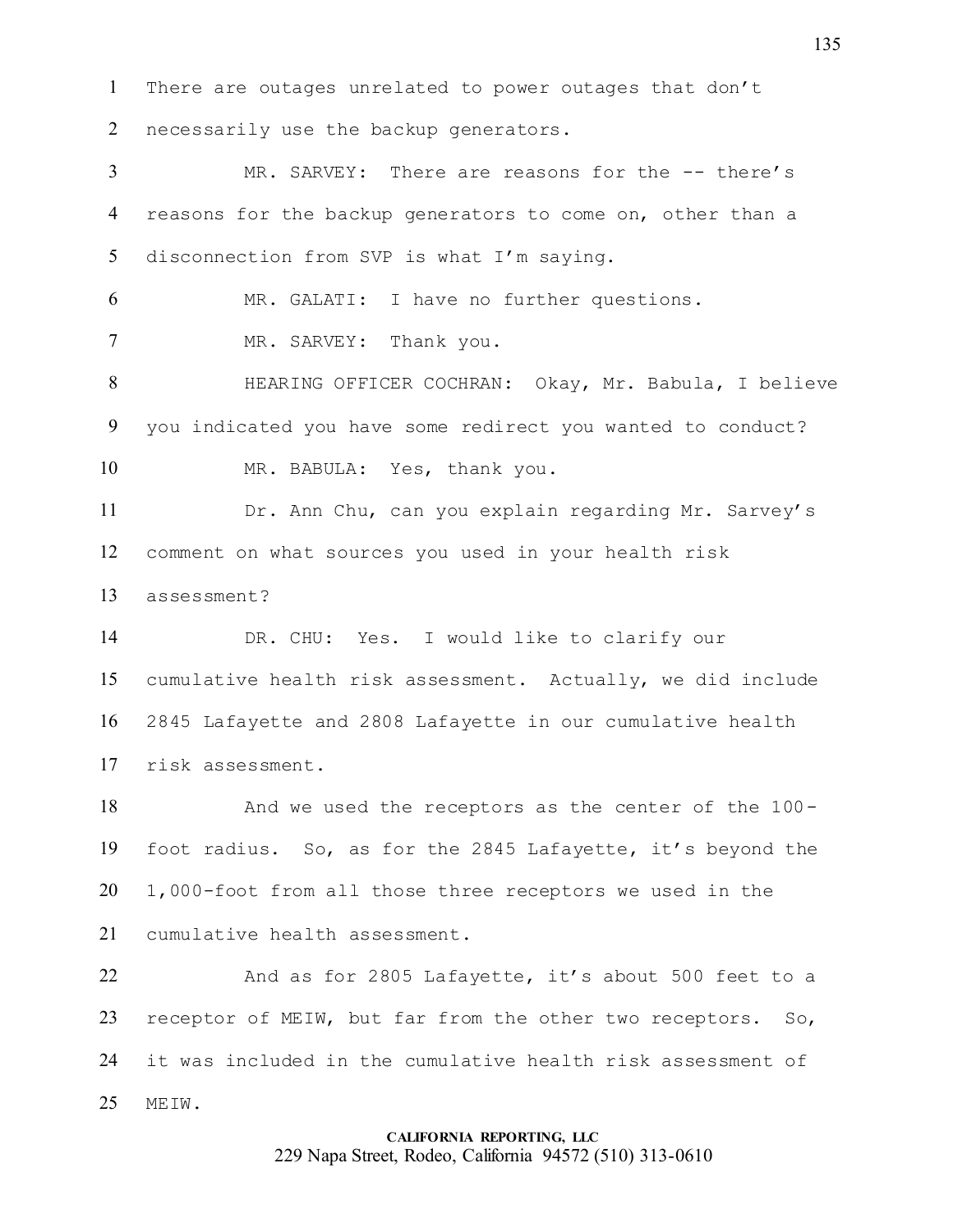1 MR. BABULA: Thank you. And then I do -- if Mr. Kolnowski is still on the phone, I would like to give him an opportunity to respond to some of the things Mr. Sarvey brought up regarding SVP, specifically, if he's available.

 HEARING OFFICER COCHRAN: Mr. Kolnowski, are you still available?

 MR. KOLNOWSKI: I am here. And first off, I want to let you know I did find out that our Integrated Resource Plan was adopted by the City Council on November -- one second here, November 27, 2018. So, it did go to Council, they did adopt it and it's the document that we have.

 HEARING OFFICER COCHRAN: Okay. So, Mr. Kolnowski, again on behalf of the Committee I would like to thank you for your participate today. I know it's been a long day so far and you've been very patient with us. So, again, our appreciation for being here and participating in our process.

Mr. Babula, please go ahead.

 MR. BABULA: Yeah, Mr. Kolnowski, did you hear Mr. Sarvey's response to my questions of him?

MR. KOLNOWSKI: Yes.

 MR. BABULA: And in his response he detailed his view on why Silicon Valley Power's GHG emissions will go up or won't be -- are questionable. So, I just want to give you an opportunity to respond to any of his comments that he made. MR. KOLNOWSKI: I believe he's oversimplifying the

**CALIFORNIA REPORTING, LLC**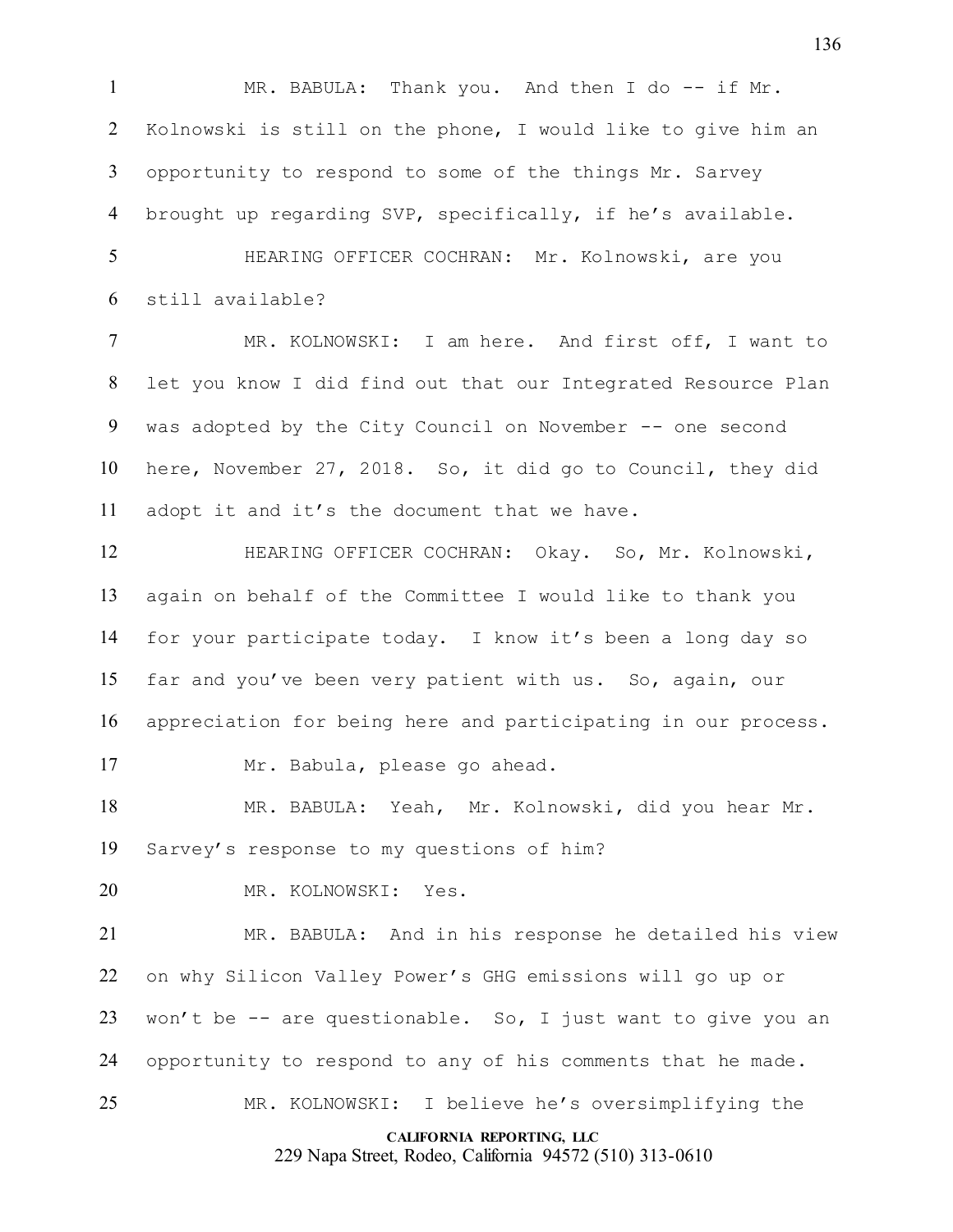situation. And again, we're a department of the City of Santa Clara. We take our directions from City Council. City Council's intent is that we meet the laws that are established by the State of California and they direct us to seek new generation sources to meet the GHG standards that are currently law for 2030 and 2045. And our City is committed to doing that.

8 And we take that target very serious and our mission is to acquire the correct resources to meet the needs of the City.

 One comment I'd like to make in regards to there was a discussion starting to talk about a feeder, and so forth, that the way the South Loop is configured -- I'm trying to locate my drawing here, but I can't find it right now -- is each end of the loop is coming from a separate substation. And at each substation there are multiple transformers that feed that loop. This is one thing that Santa Clara has done throughout its history is to build in the redundancy to ensure reliability. So, not one substation is on a single feeder. So, I just wanted to make that comment.

 MR. BABULA: Thank you. I have nothing further. HEARING OFFICER COCHRAN: Okay. Does anyone have any further cross-examination, reply, rebuttal, et cetera, on the topics of Air Quality, Health Risk Assessment, and Greenhouse Gases? Going once, going twice, okay.

## **CALIFORNIA REPORTING, LLC** 229 Napa Street, Rodeo, California 94572 (510) 313-0610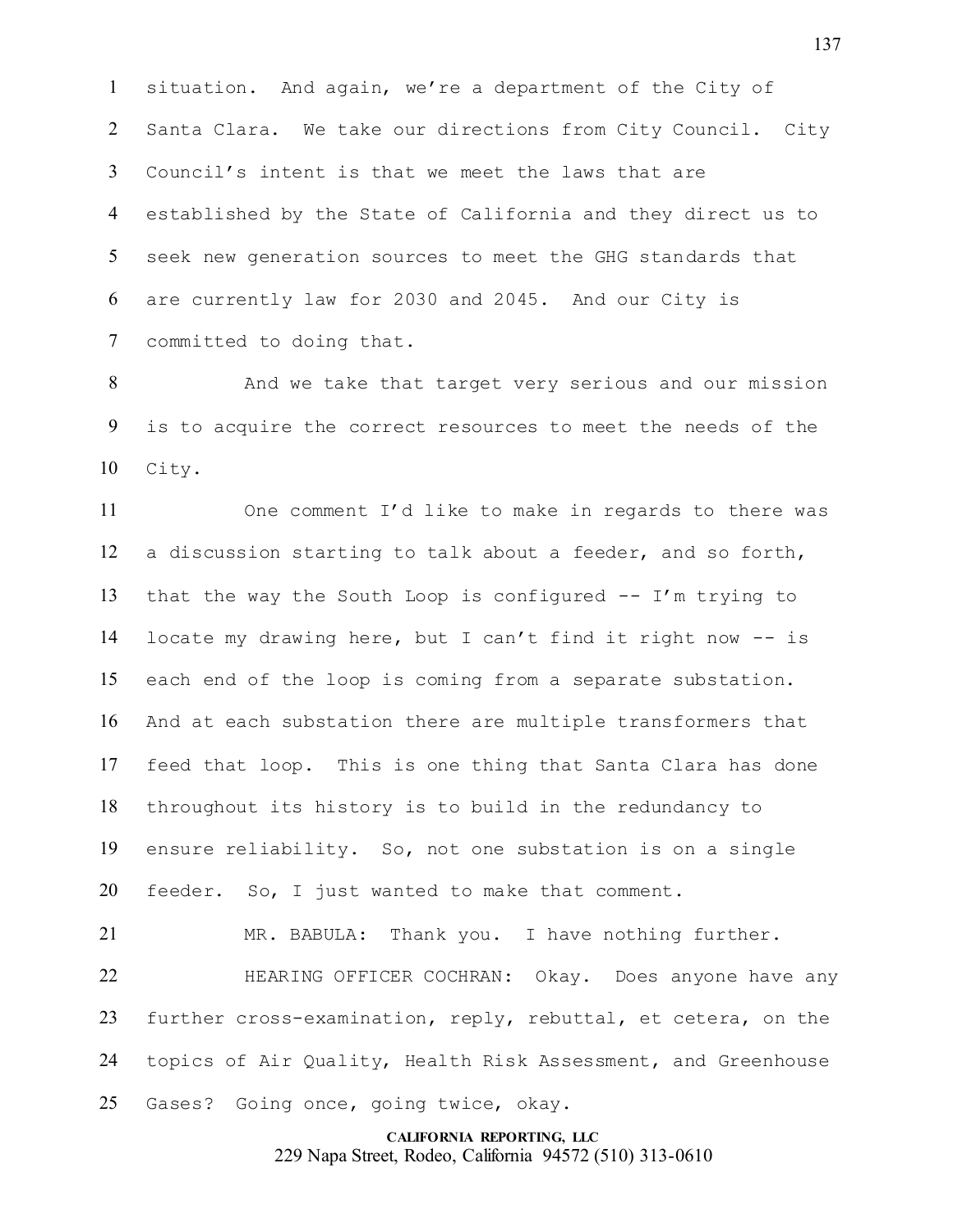Following the prehearing conference we had indicated that we were going to allow the parties to have up to 10 minutes to present a summary of the evidence presented today at closing statement.

 Applicant, are you ready to proceed with your closing statement?

MR. GALATI: Yes, I am.

HEARING OFFICER COCHRAN: Please proceed.

 MR. GALATI: As the Committee is aware, WP and staff are in complete agreement on the findings, conclusion and mitigation, including the new and modified mitigation measures, and concurrent opinion that the evidence conclusively proves that the project can make the findings necessary for an SPPE.

 I'd remind the Committee that there's been no members of the public that have been interested in this project or others. It's only, really, Mr. Sarvey. And Mr. Sarvey has been given -- this is his third time to give his arguments that have happened -- that he has been able to make in the past. There are some new ones and we'll continue to address those.

 But the bottom line is all of his claims and arguments don't really rise to the level of a clear argument because many of them, in fact all, are not supported by 25 expert opinion or facts. They're supported by his argument.

> **CALIFORNIA REPORTING, LLC** 229 Napa Street, Rodeo, California 94572 (510) 313-0610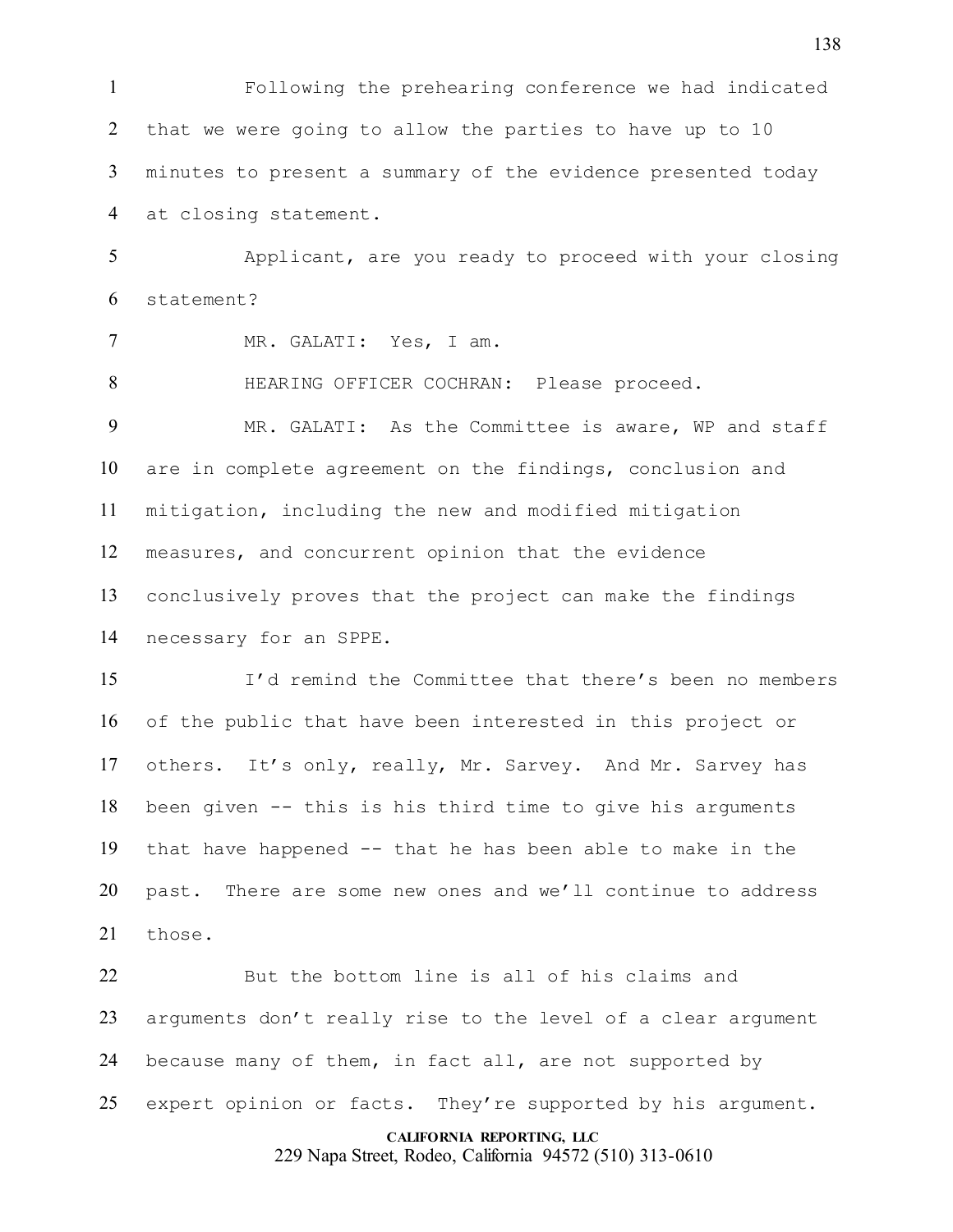In addition, unlike a normal CEQA process, he's had the opportunity to have all of those adjudicated at this evidentiary hearing.

 You heard from Mr. Hubbard, who describes for you that it is not appropriate to take the maximum emissions, both for electricity production, and assume that on day one of the project that that's what's going to be served. You've heard that his experience is that even when it's fully leased, it's 60 to 70 percent of the peak electrical demand.

 You've also learned that there's a couple of things that the project is doing, both Exhibit 1, as well as in Exhibit 200, describe all of the efficiency measures that the Walsh Data Center building is -- it has been incorporating into the design. And that those efficiency measures actually comply with the recommendations in the Santa Clara Action Plan.

 You also know that the project is using very little water, which is also a greenhouse reduction strategy.

 What you also know that the project has diesel particulate filters which reduces diesel particulate of 80 to 95 -- actually, it's an 85 to 90 percent reduction.

22 The project is doing everything it can to reduce impacts. The area's electrical consumption, it is meeting a low RAP power rating. You'll see that in Exhibit 26, the industry average PUE for 2019, according to an annual survey

#### **CALIFORNIA REPORTING, LLC**

229 Napa Street, Rodeo, California 94572 (510) 313-0610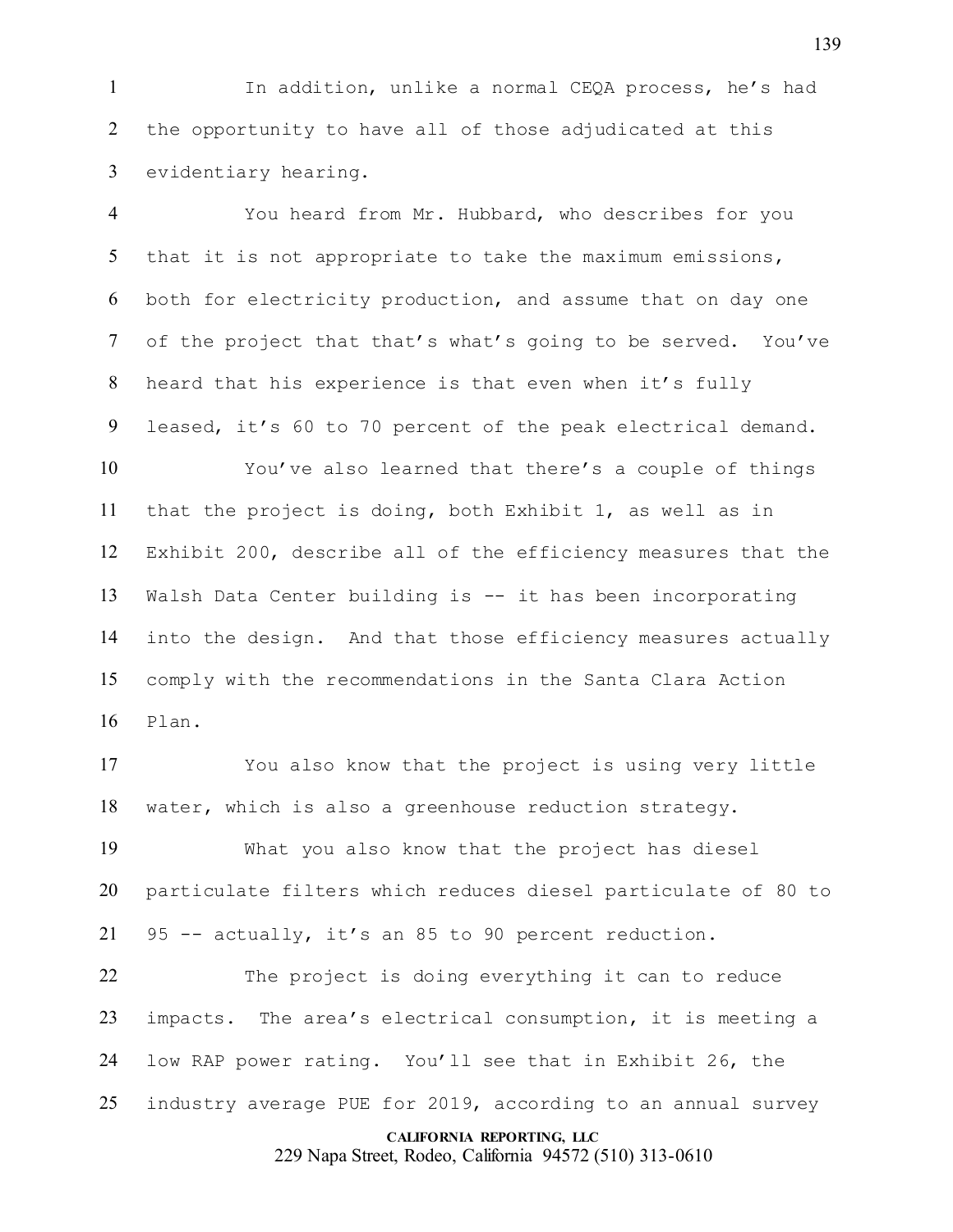by Uptime Institute, of 1,600 participants, is that that PUE is 1.67. You heard Mr. Hubbard describe the PUE and working hard to make it lower, between 1.18 and 1.23.

 So, the project is extremely efficient. Even though it does consume electricity, it consumes a lot less than many, many other projects, and certainly the average data center.

 You've learned that emergencies are unexpected and speculative. I think that we've -- well, I'm not going to spend any more time on that because we didn't today in hearing, but I urge you to read our responses and to rely on Laurelwood.

13 As far as cumulative air quality modeling, we didn't talk about that today as well, but if you would please read our responses.

 We did talk about public health. And what we did talk about is that the project has gone beyond, and the staff assessment has gone beyond what the Bay Area Air Quality Management District recommends in writing, and that the Bay Area Air Quality Management District representative testified they were satisfied with that.

 So, we're left with greenhouse gas emissions and we're left with where is there a threshold? And the bottom line is there is no threshold for indirect emissions for electricity. So, does that mean that there isn't a numerical

## **CALIFORNIA REPORTING, LLC**

229 Napa Street, Rodeo, California 94572 (510) 313-0610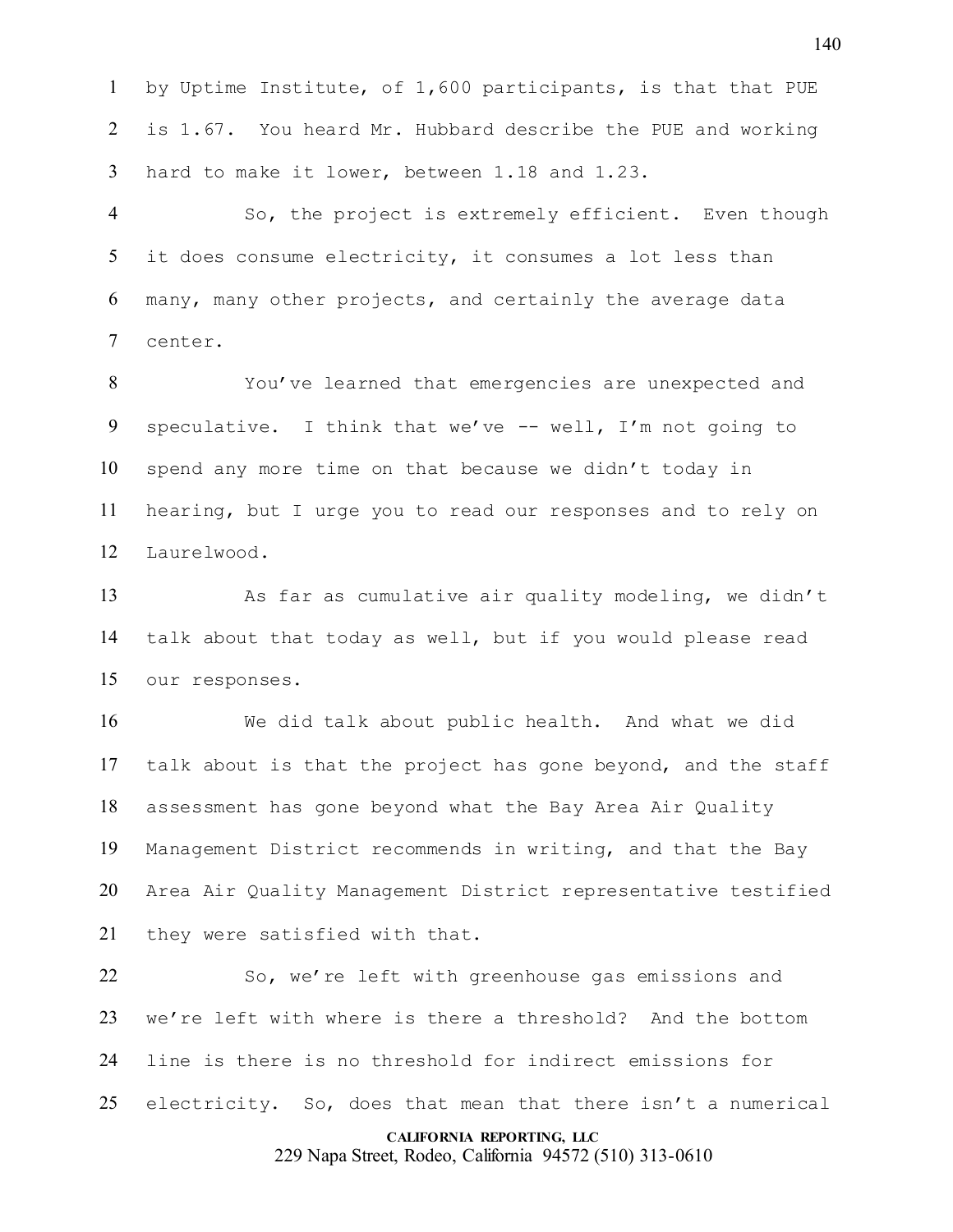threshold that no large electricity user can actually comply with CEQA? We have to use some common sense here. The best thing that we can do is what was done in this project.

 And as Mr. Lisenbee testified, it's what other cities and counties do. What they do is they look at the indirect emissions and they ask themselves where are they coming from? And in this case, where they're coming from is Silicon Valley Power. And they ask themselves, is Silicon Valley Power on track to meet its goals? That's the best we can do.

 But the second question we've asked as well, does the data center itself actually prevent Silicon Valley Power from meeting the goals necessary to reduce greenhouse gas emissions? There's no evidence of that. And all we can say is that large power users, if they're using electricity efficiently, they're doing their part.

 The other option would be to say that data centers can't be above a certain size, or we can't build them. Clearly, greenhouse reduction strategies were not intended to halt all development. In fact, as we pointed out in Exhibit 20 24, it's quite common when there is a new user that that new user's large electricity demand allows the utility to actually go out and purchase much more cleaner energy because it now has a demand for some additional power.

 So, remember what our job is here. And that is to determine if there are significant impacts, and as well as to

## **CALIFORNIA REPORTING, LLC**

229 Napa Street, Rodeo, California 94572 (510) 313-0610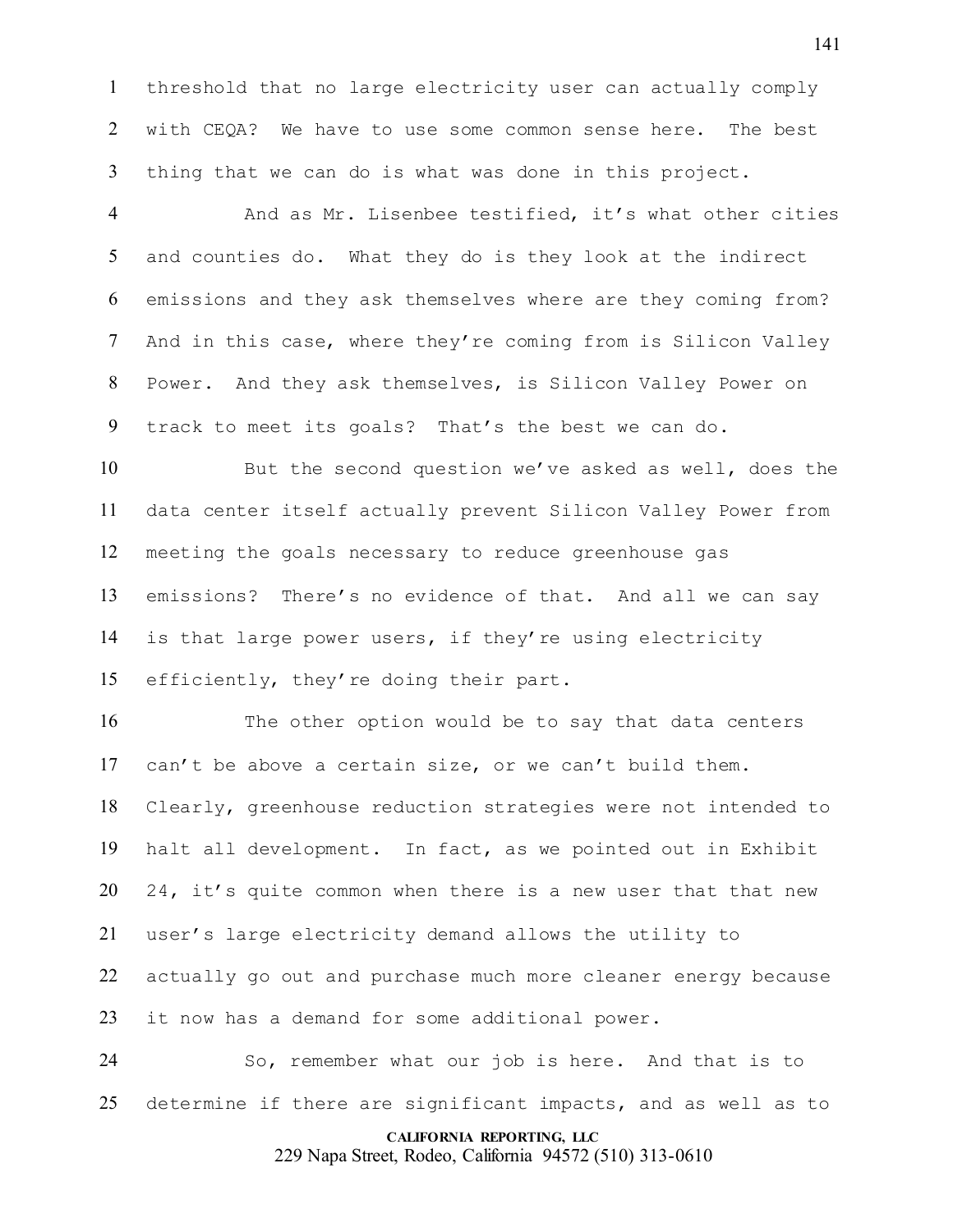provide a document upon which the City can ultimately determine whether it would like to issue a permit for a data center.

 I think that Mr. Sarvey has made a lot of arguments. I don't think any of those arguments are necessary to include in a CEQA analysis. And that's what we're doing here.

7 So, the last piece I wanted to point out, only because I don't want to leave it hanging, and that is you heard Mr. Kolnowski describe that, yes, a project such as the Walsh Data Center actually would cause some expansion to the utility system. That expansion is covered in your ISMND. I think you will look at page 4-4 through 4-5 and you will find out that the Laurelwood Substation is in fact the substation being built on the Walsh Data Center property. That is described. It's on the maps. And it's discussed in the ISMND, as is the transmission lines. Although they're not final design, the routes, and the typical pole configuration, and the estimation of the number of poles is also identified. So, there's no impact to the utility system. You even heard Mr. Kolnowski agree that the data center funds its fair share. And these expansion plans are in the works prior to these data centers, and the data centers are helping to build them.

 We're happy to answer any questions on the closing statement.

# **CALIFORNIA REPORTING, LLC** 229 Napa Street, Rodeo, California 94572 (510) 313-0610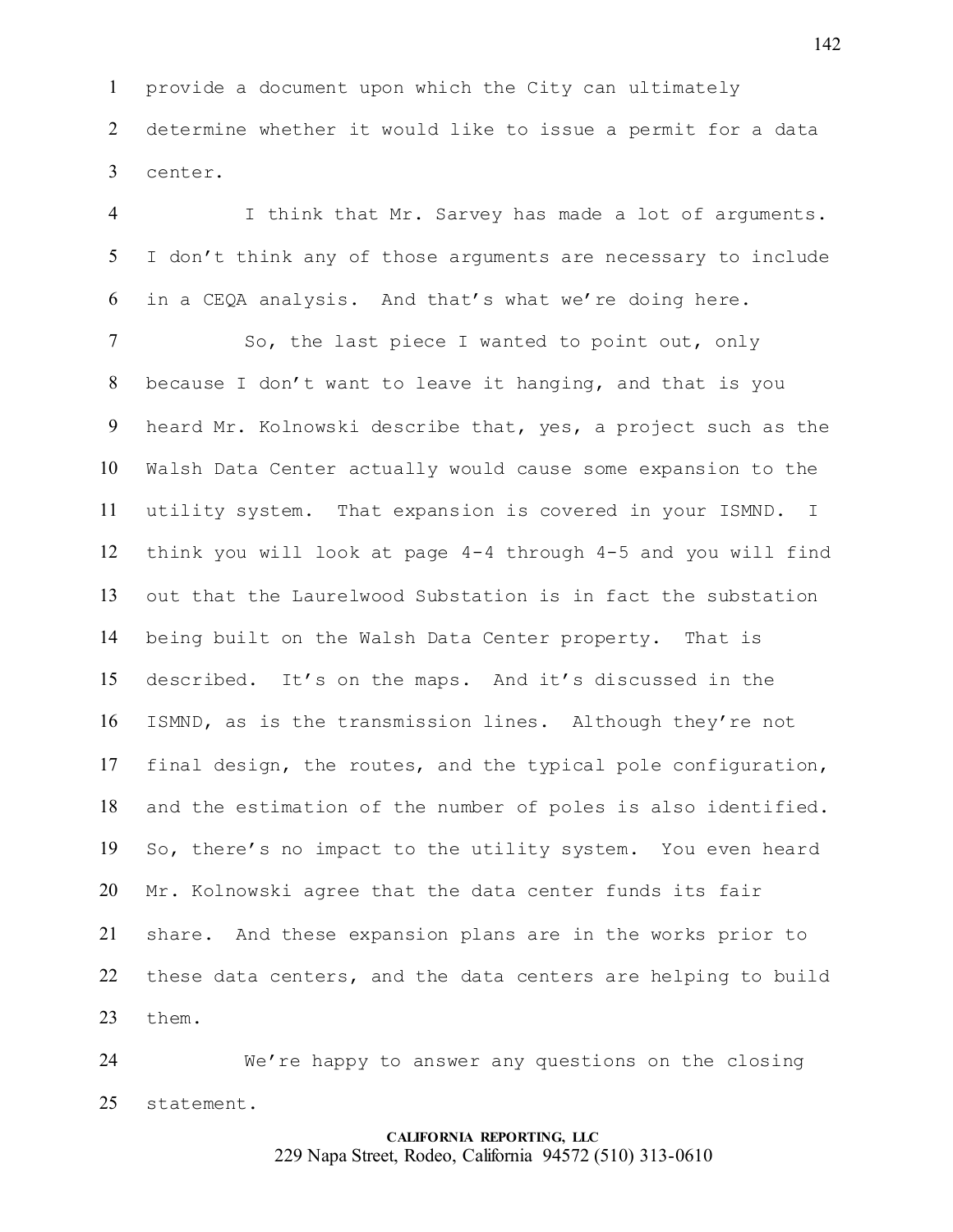**HEARING OFFICER COCHRAN:** Is that -- are you done, Mr. Galati?

MR. GALATI: Yes, I'm done.

 HEARING OFFICER COCHRAN: Okay, so I just dropped off suddenly, so I didn't know if we were still -- if you were still with us. Okay.

 MR. GALATI: No, I apologize. I said I could answer any questions that the Committee might have on the closing statement.

 HEARING OFFICER COCHRAN: Okay. I don't believe we have any.

 So, I will now ask staff for its closing statement. MR. BABULA: Great, thank you. This is Jared Babula. So, evidentiary hearings never turn out as clean and scripted event as I envision. But that's okay because we are dealing with complex topics. So, to stay the course our compass needs to be purpose. What is the purpose of this proceeding?

 Under the Public Resources Code, the purpose if very limited and focused. It is determine whether the proposed project should be exempted from the Commission's licensing jurisdiction or subject to it. That is it.

22 The proceeding is not a forum to approve the project, design a new project, develop policy, deploy demonstration technology or update city plans. But how do we determine where jurisdiction should reside?

> **CALIFORNIA REPORTING, LLC** 229 Napa Street, Rodeo, California 94572 (510) 313-0610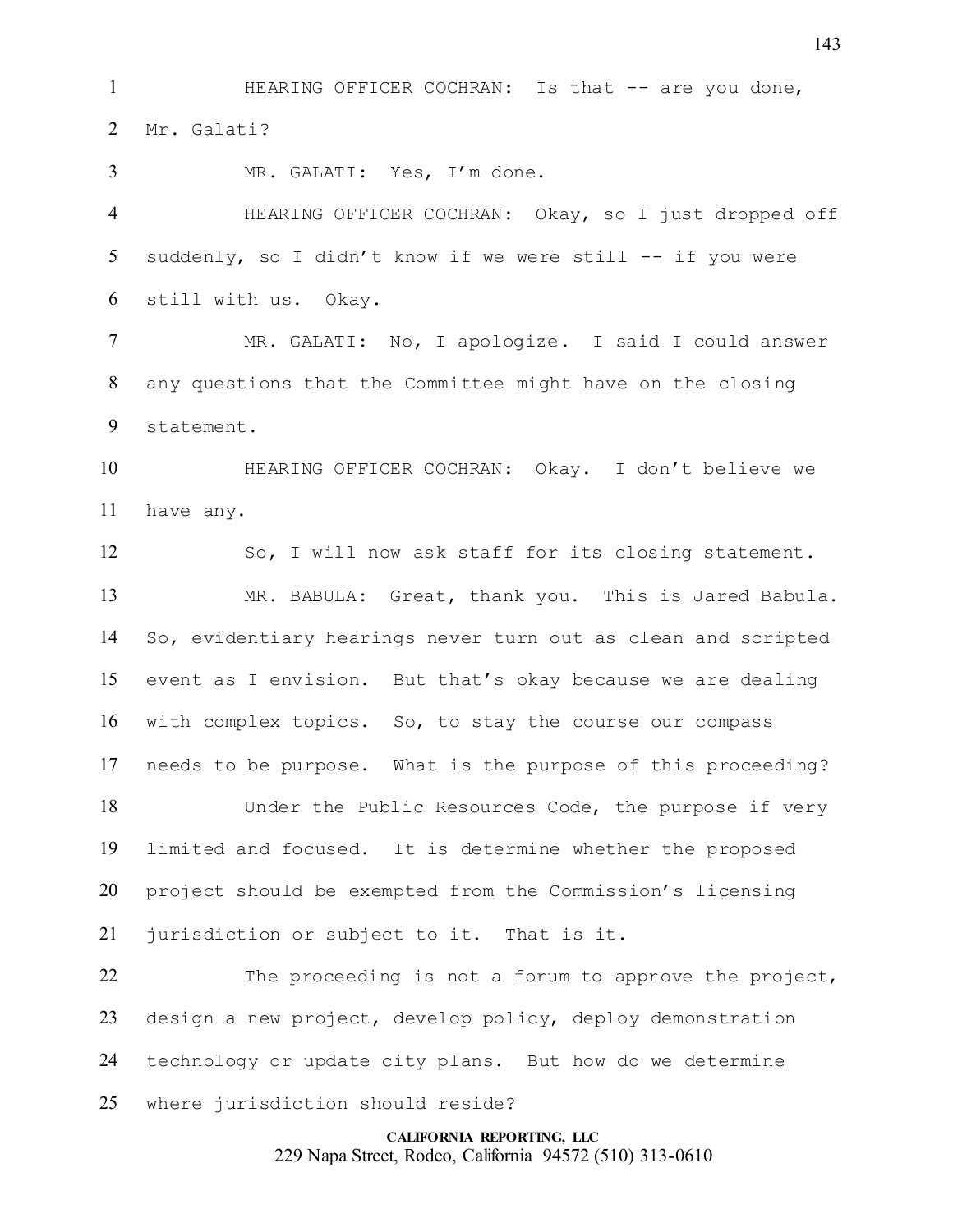The answer in this case comes down to impacts. Under Public Resources Code, the Commission may exempt the project from its jurisdiction if the Commission finds that no substantial adverse impact on the environment or energy resources will result from the construction or operation of the proposed facility.

 Technical staff's singular focus in evaluating the proposed project is to identify potential impacts and determine whether those impacts are substantial or significant. Only if significant impacts are identified can mitigation be proposed. Stakeholders raise concerns in the areas of energy resources, air quality, public health, and GHG emissions.

 Energy resources were addressed by Mr. Kevin Kolnowski, the CEO of SVP, who was clear that SVP has been planning for the electrical load required by various data centers for years, and that SVP has the energy resources now and into the future to meet demand.

 There is no contrary evidence in the record supporting any notion that SVP would not have adequate energy resources to meet future growth in demand from all sources. Therefore, staff correctly found no significant impacts and no mitigation necessary.

 For Air Quality related to criteria pollutants, Dr. Jiang testified there were no significant impacts. These

#### **CALIFORNIA REPORTING, LLC**

229 Napa Street, Rodeo, California 94572 (510) 313-0610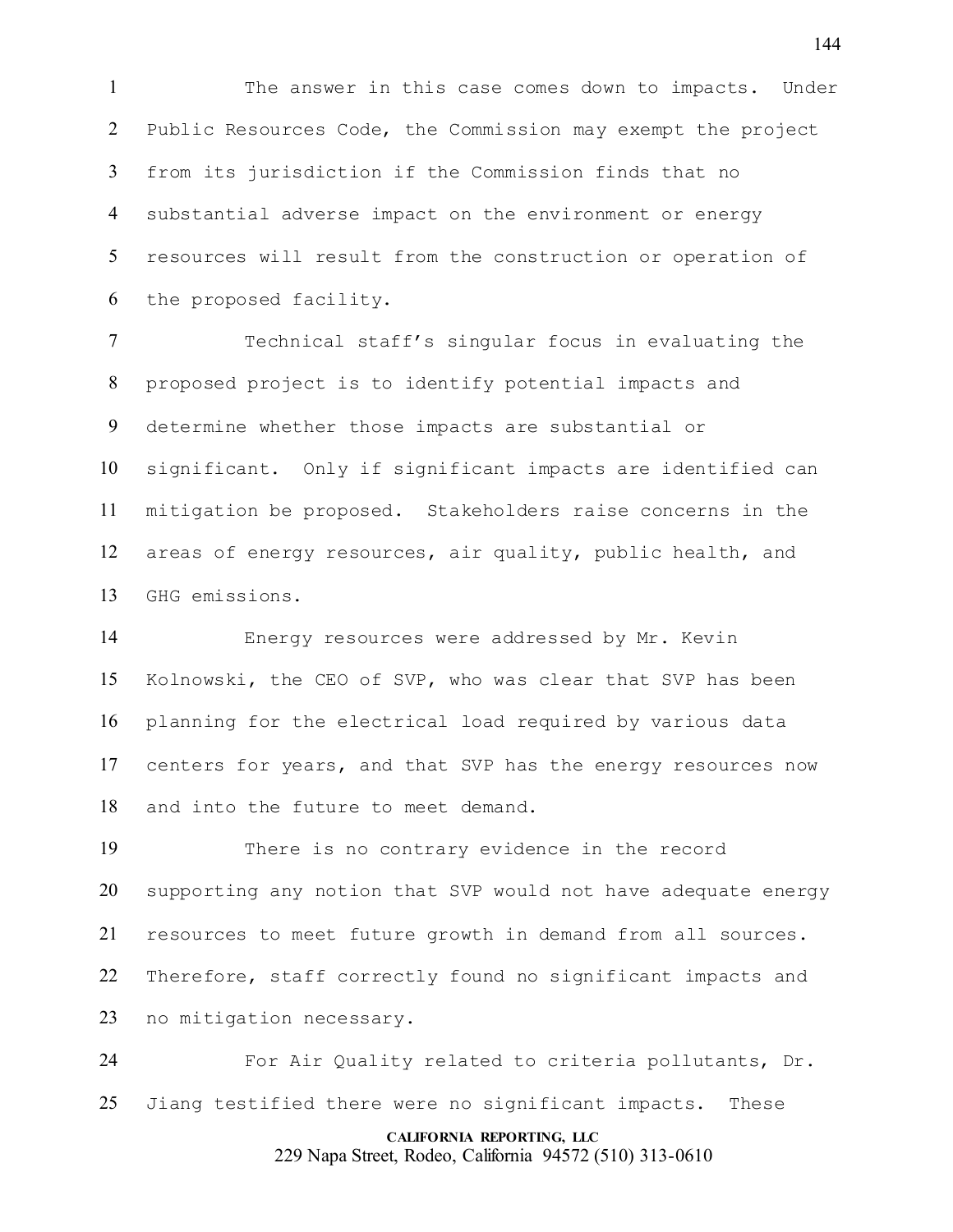findings are based on low levels of criteria pollutants generated from the testing of the backup generators and are crystalized in Tables 5.3-5 and 5.3-6 of the initial study.

 The emission numbers contained in these tables are uncontested and support staff's finding of no significant impacts and no mitigation being necessary.

 For Public Health related to criteria pollutants and toxic air contaminants, Dr. Jiang and Dr. Chu testified there 9 were no significant impacts. Tables 5.3-7, -8, -9, and -10 of the initial study and Tables 1 through 3 of the response to Committee questions support this conclusion, showing impacts are below thresholds of significance were not cumulatively considerable.

 All the data contained in these tables are also uncontested in the record. Without a significance finding, no mitigation is necessary.

 For GHG emissions, the backup diesel generators are a minor source of GHG, emitting well below the threshold of significance of 10,000 metric tons CO2 equivalent per year, as shown in Table 5.82 in the initial study.

 As Dr. Jiang testified, the bulk of the project's GHG emissions are indirect emissions from the use of grid electricity. A determination of whether the project's GHG emissions are significant lies not with the backup generators, but with SVP's grid power. If SVP's GHG

**CALIFORNIA REPORTING, LLC**

229 Napa Street, Rodeo, California 94572 (510) 313-0610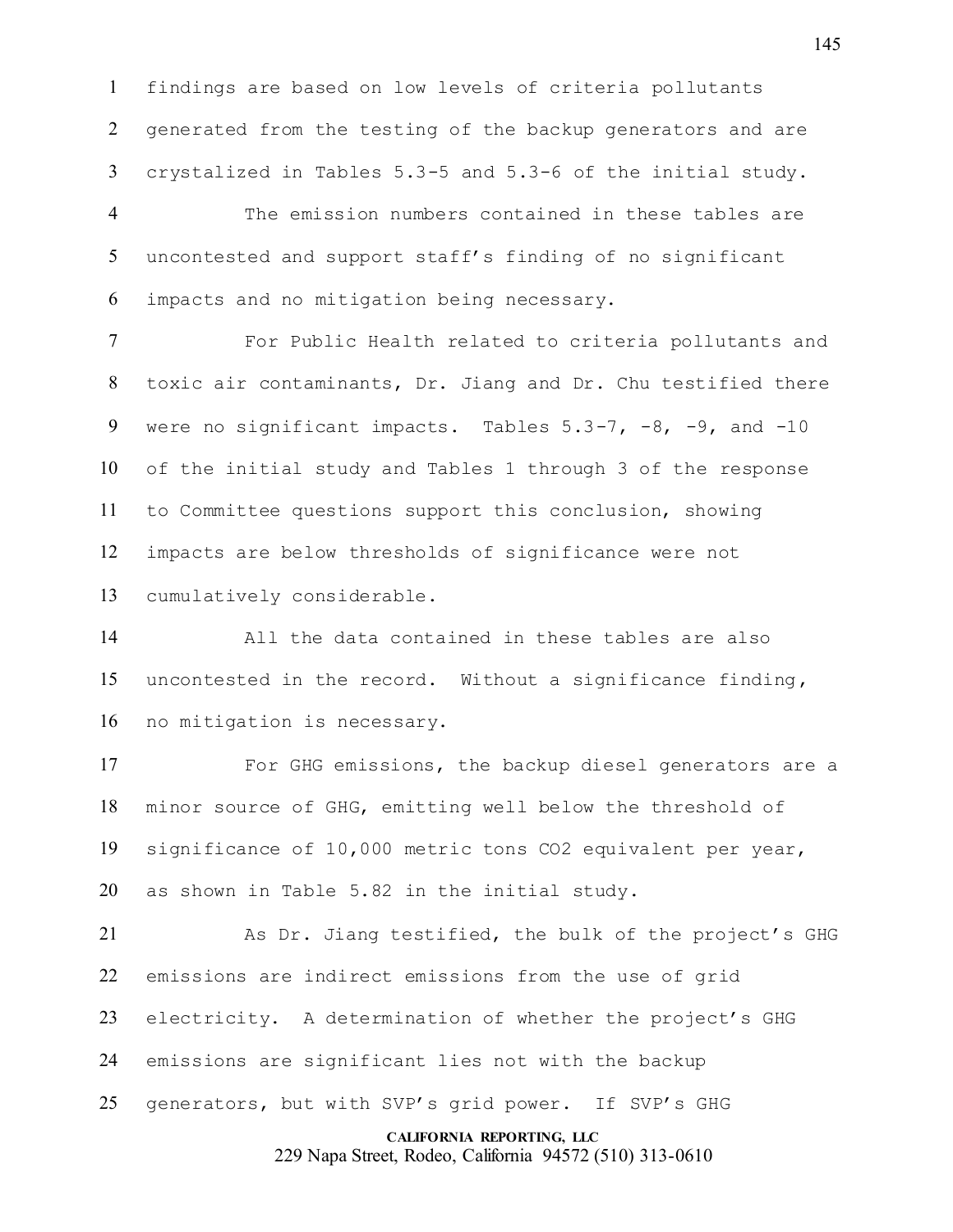emissions are consistent with state long-term GHG reduction targets, then the project's indirect GHG emissions will also be consistent and, therefore, no significant.

 As Drs. Jiang testified, Chu, and Mr. Kolnowski confirmed, SVP's carbon intensity is trending down, while their RPS is increasing. Specifically, SVP stated they're on track to meet long-term GHG and RPH requirements mandated under state law, such as SB 100.

 Critically, Mr. Kolnowski stated that the data centers, such as Walsh, do not impede this progress and the expectation is that most future procurement by SVP will be from renewable and zero carbon resources.

 These facts showing SVP's consistency with long-term state GHG targets are uncontested in the record and support staff's finding that the project's GHG emissions would not be significant, obviating any need for mitigation.

 The fact that staff found no significant impacts is not an endorsement that diesel generators should be installed, or that they will not be phased out by other laws and programs in the future, only that there are no

significant impacts with the project as planned.

22 The uncontested facts, data and modeling results support staff's conclusion that the project as planned will not have any substantial or significant impacts on the environment or energy resources.

> **CALIFORNIA REPORTING, LLC** 229 Napa Street, Rodeo, California 94572 (510) 313-0610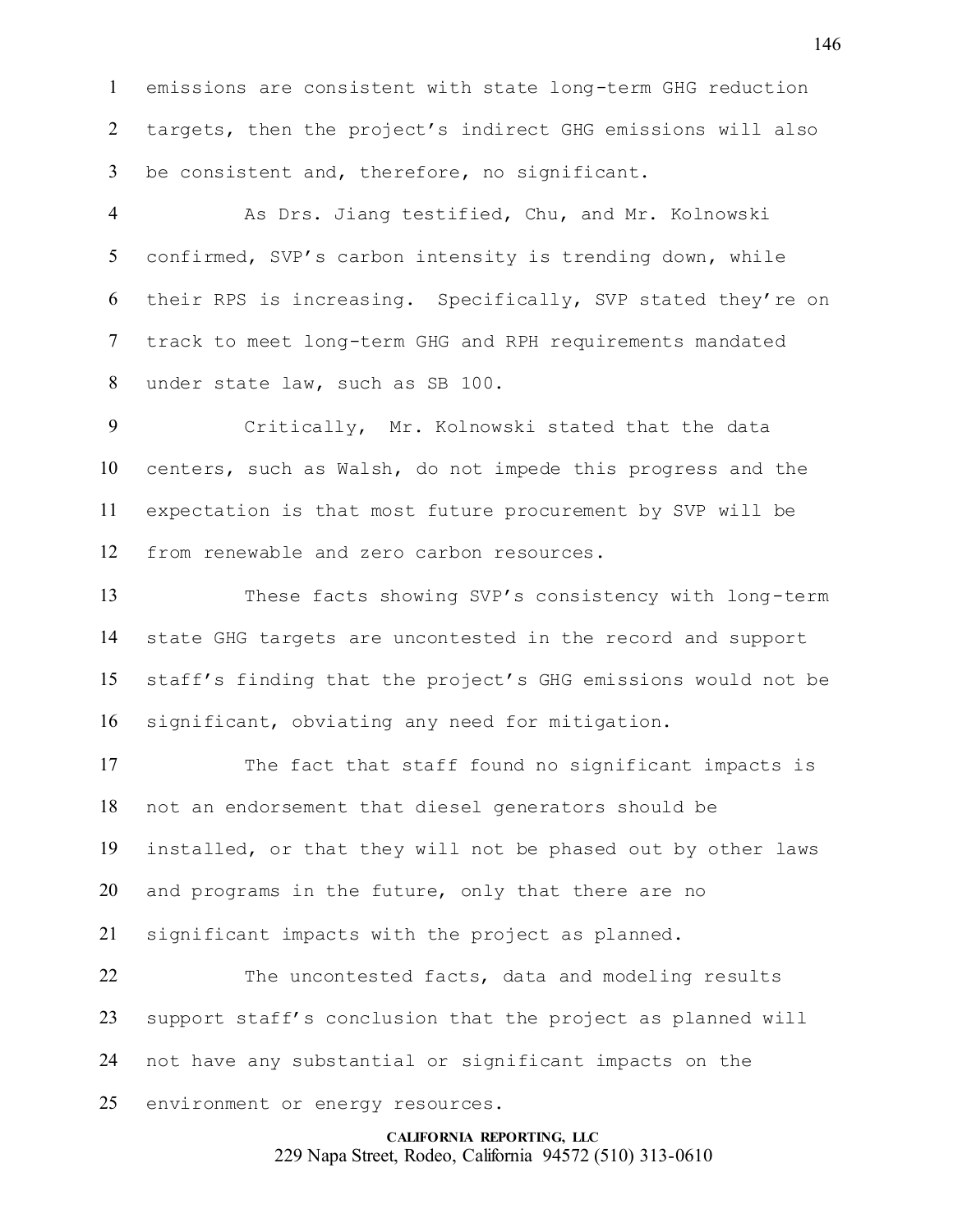**CALIFORNIA REPORTING, LLC** Therefore, with no impacts, the question this proceeding was created to answer, where should jurisdiction reside can be answered. The Commission may grant the exemption. Thank you. And I'm available if there's any questions. HEARING OFFICER COCHRAN: Thank you, Mr. Babula. And finally, Mr. Sarvey, are you ready for your closing statement? MR. SARVEY: Yes, I am. HEARING OFFICER COCHRAN: Please proceed. MR. SARVEY: Staff and the Applicant are relying on SVP's ability to meet their GHG reduction targets and we have a lot of speculation on whether they'll meet them or not. The numbers in the evidence show they won't. The evidence shows the GHG emissions from the Walsh Data Center will be individually and cumulatively a significant impact. Exhibit 505, the City of Santa Clara's General Plan EIR, page 24 of 594 states: The City's projected 2035 GHG emissions would constitute cumulatively considerable contribution to global climate change by exceeding the average carbon efficiency standard necessary to make the statewide 2050 goals as established by EOS3-05, which is a significant impact.

229 Napa Street, Rodeo, California 94572 (510) 313-0610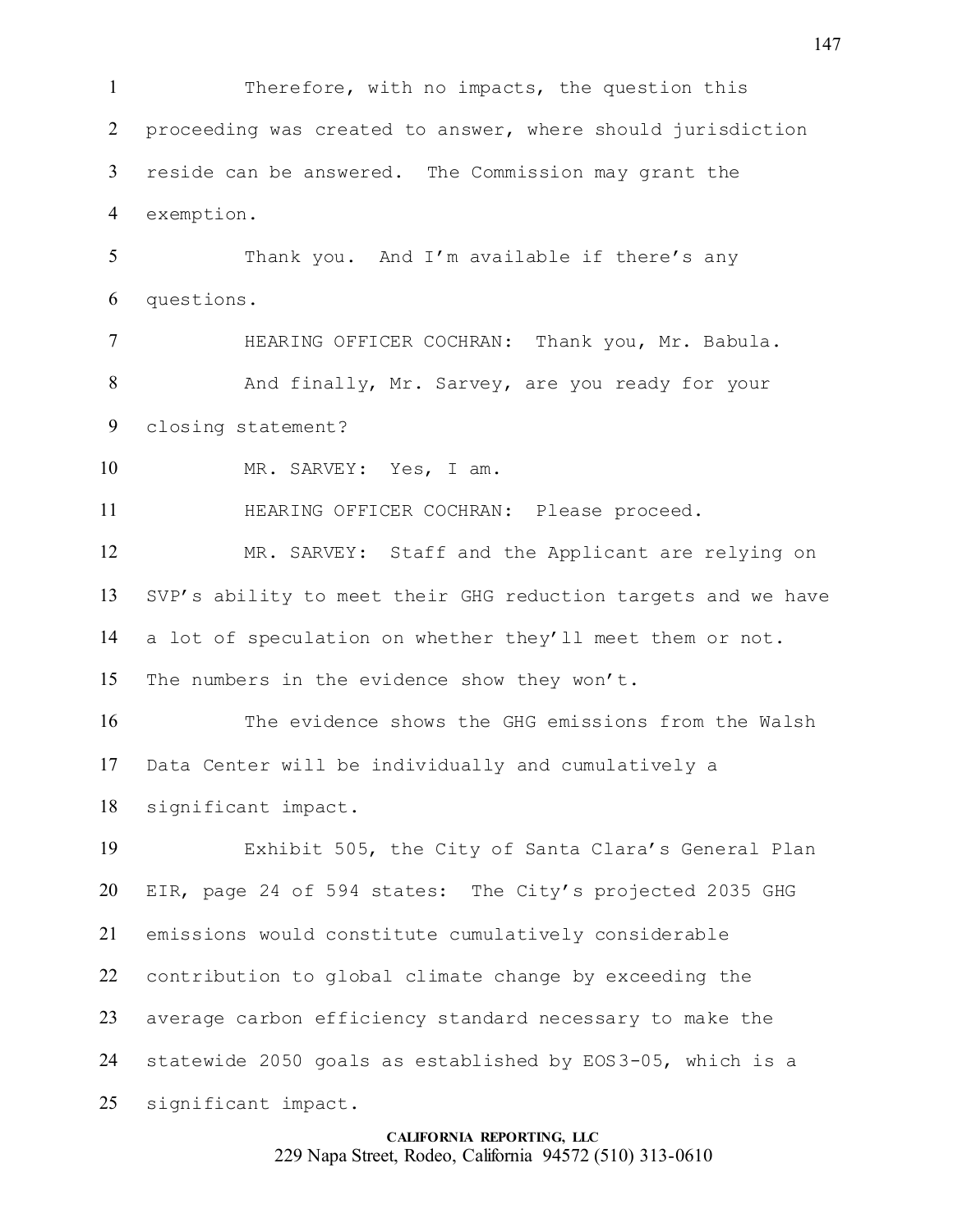The City's General Plan, which staff and Applicant both said should be relied on, states that the project will not meet the climate goals expressed in EOS3-05.

 The evidence shows that SVP will not reduce its GHG emissions enough to meet the 2030 targets required by state goals. Silicon Valley Power's load growth will cause Silicon Valley Power's overall GHG emissions to increase or stay steady, even with the lower carbon intensity of its resources.

 Exhibit 28, page A-11 shows SVP's GHG emissions from just its natural gas-fired generation increases from 227,243 metric tons per year in 2019 to 312,958 metric tons a year in 2030. That does not include the GHG emissions from its unspecified market purchases, which the Integrated Resource Plan admits will cause SVP to miss its 2030 GHG targets.

 As stated in Exhibit 28, Silicon Valley Power's Integrated Resource Plan, on page 1.1, meeting the GHG targets assumes that only SVP-owned resources count towards the emission targets. SVP finds that its emission rate of .428 metric tons of CO2 per megawatt hour for spot market purchases per CEC guidelines will cause them to exceed their GHG target.

 Now, if you assume the high load growth forecasted in the Integrated Resource Plan on page 4-6, up to 7 million megawatt hours, the GHG emissions from SVP's retail sales

## **CALIFORNIA REPORTING, LLC**

229 Napa Street, Rodeo, California 94572 (510) 313-0610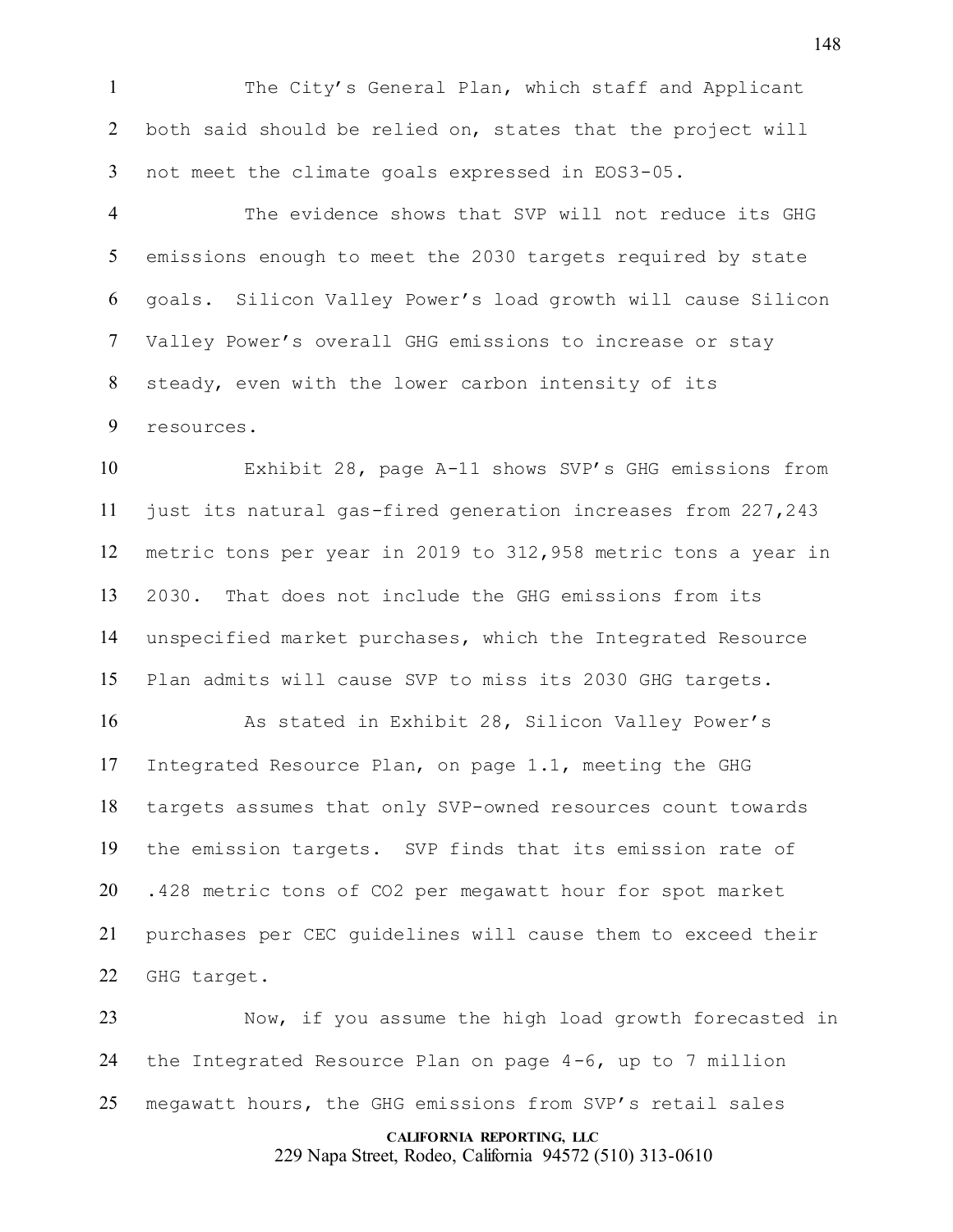would be about 20 percent higher than the 2020 emissions, using their emission factors.

 Staff claims that no air quality impacts from emergency operations evaluation is necessary because SVP experienced no impacts from the 2019 PSPS shutoffs. Staff is wrong. As Exhibit 508 and 509 demonstrate that SVP lost access to both geothermal resources and small hydro resources during two PSPS shutoffs in 2019.

 Wildfires are expected to increase and be more severe. So, a PSPS shutoff for SVP or curtailment of some of their resources is reasonably foreseeable.

 Staff relies exclusively on power curtailment by SVP to determine the probability of the backup generators operating. There are other reasons why backup generators operate in emergency mode at data centers. Events like UPS failures, human error, weather impacts, and other emergency conditions lead to emergency operation of generation at data centers.

 An analysis of emergency operation centers' air quality impacts must be performed to see if emergency operations cause an air quality or public health impact. Without this analysis, the Applicant has not met the burden of proof that the project will not cause or contribute substantially to an air quality exceedance or a health risk from toxic air contaminants when the project operates in

#### **CALIFORNIA REPORTING, LLC**

229 Napa Street, Rodeo, California 94572 (510) 313-0610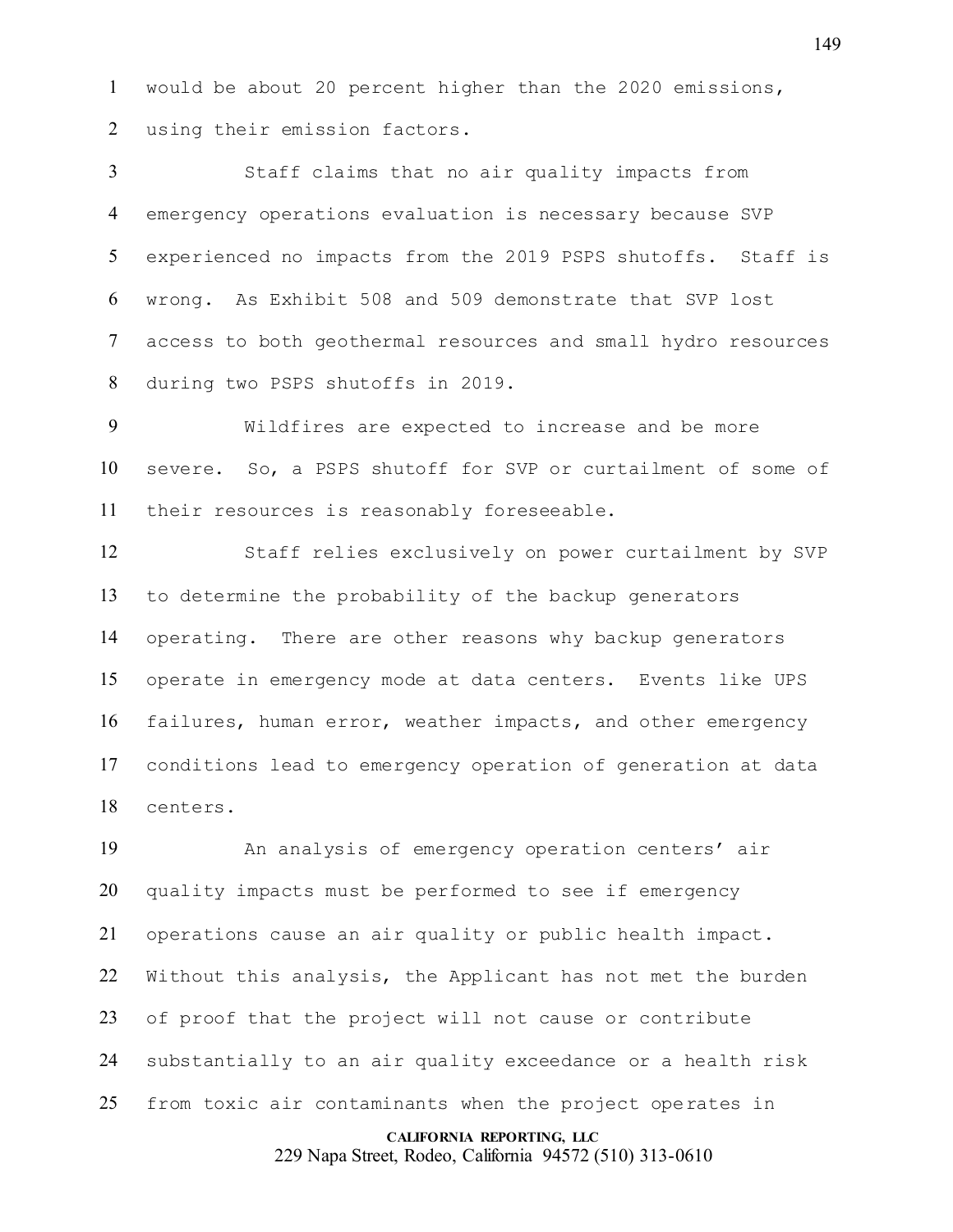emergency mode. That is the purpose of the project.

2 And that's all I have, thank you.

 HEARING OFFICER COCHRAN: Thank you, Mr. Sarvey. We will now turn to public comment. And I'm going to unmute everyone. The lines are open. If you're making a lot of noise, I will probably mute you. So, if you want to mute yourself if you have no public comment, please do so now. Is there anybody on the line who would like to make a public comment on the Application for a Small Power Plant Exemption for the Walsh Backup Generating System? 11 I am not seeing any hands raised. I have no chat. Anybody? Okay. At this time, the Committee will now adjourn to a closed session in accordance with California Government Code Section 11126(c)(3), which allows a state body to hold a closed session to deliberate on a decision to be reached in a proceeding the state body was required by law to conduct. We anticipate we will return from closed session in approximately one hour. We would like to ask the parties to stay as there may be reportable action out of closed session. So, with that we are now in closed session. (Convene Closed Session at 2:26 p.m.) (Reconvene Open Session at 3:49 p.m. HEARING OFFICER COCHRAN: And I'm looking for Commissioner Douglas.

## **CALIFORNIA REPORTING, LLC** 229 Napa Street, Rodeo, California 94572 (510) 313-0610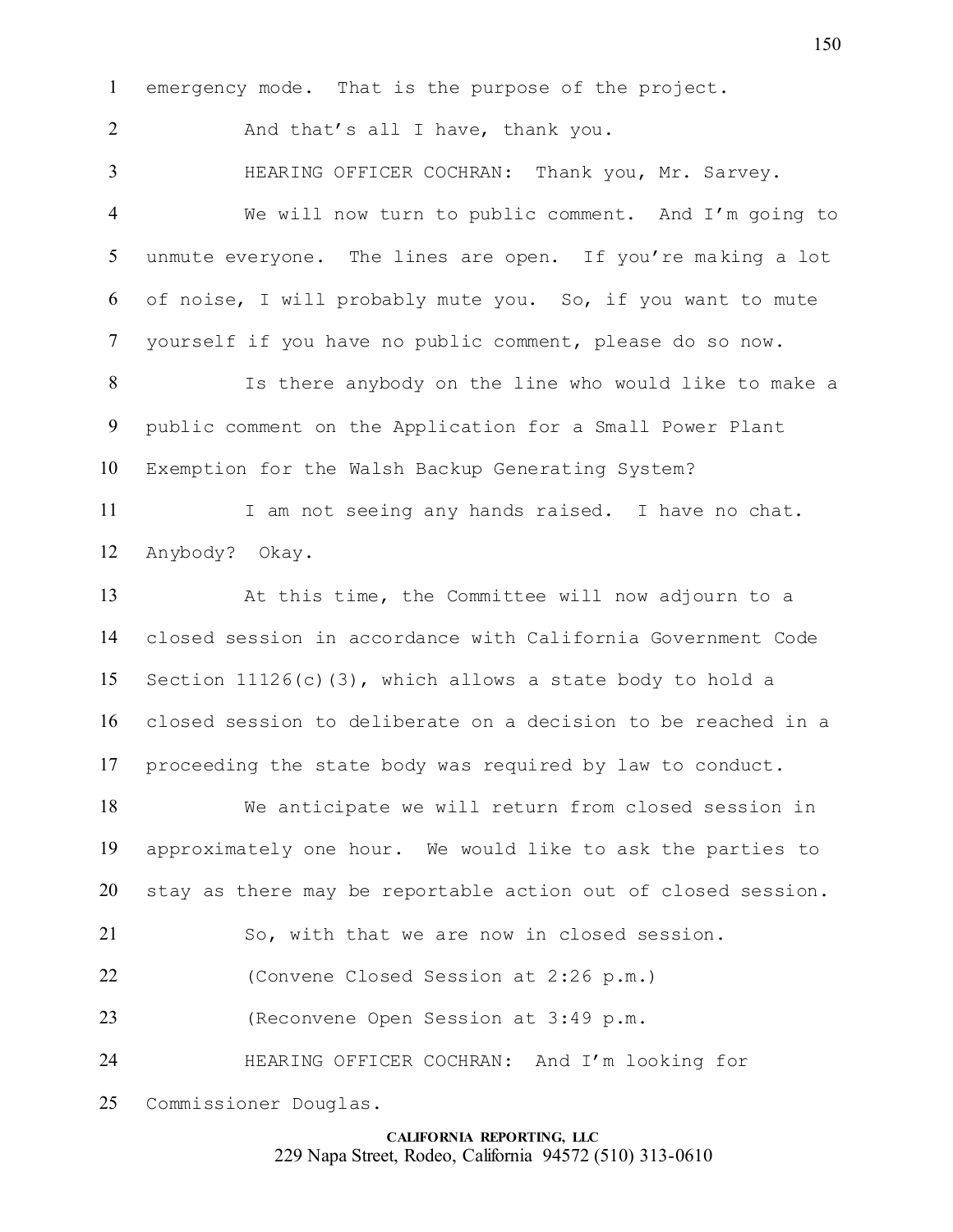PRESIDING MEMBER DOUGLAS: Oh, I'm here. I just joined by phone. So, as Susan had said, we're back from closed session. And I will turn this over to here and make a report, and then I will close this up.

 HEARING OFFICER COCHRAN: Thank you. So, there is reportable action from closed session. The Committee makes the following report. There will be a subsequent notice and order concerning some of these deadlines for the parties. The Committee will be looking for legal briefing from the parties. That legal briefing will be due seven business days after the transcript is posted on the proceedings docket.

 In the April 30, 2020 Notice of the Evidentiary Hearing, we had established that we would have a consideration of the Committee Proposed Decision on the July Business meeting. At this time, the Committee believes that the consideration of the Committee Proposed Decision will actually be on the August Business meeting.

 That is the end of the reportable action from closed session. As I said, there will be a follow up in writing of these dates and deadlines.

 PRESIDING MEMBER DOUGLAS: All right, and with that then the hearing is finished and we're adjourned. Thanks everyone.

(Thereupon, the Hearing was adjourned at

3:51 p.m.)

# **CALIFORNIA REPORTING, LLC** 229 Napa Street, Rodeo, California 94572 (510) 313-0610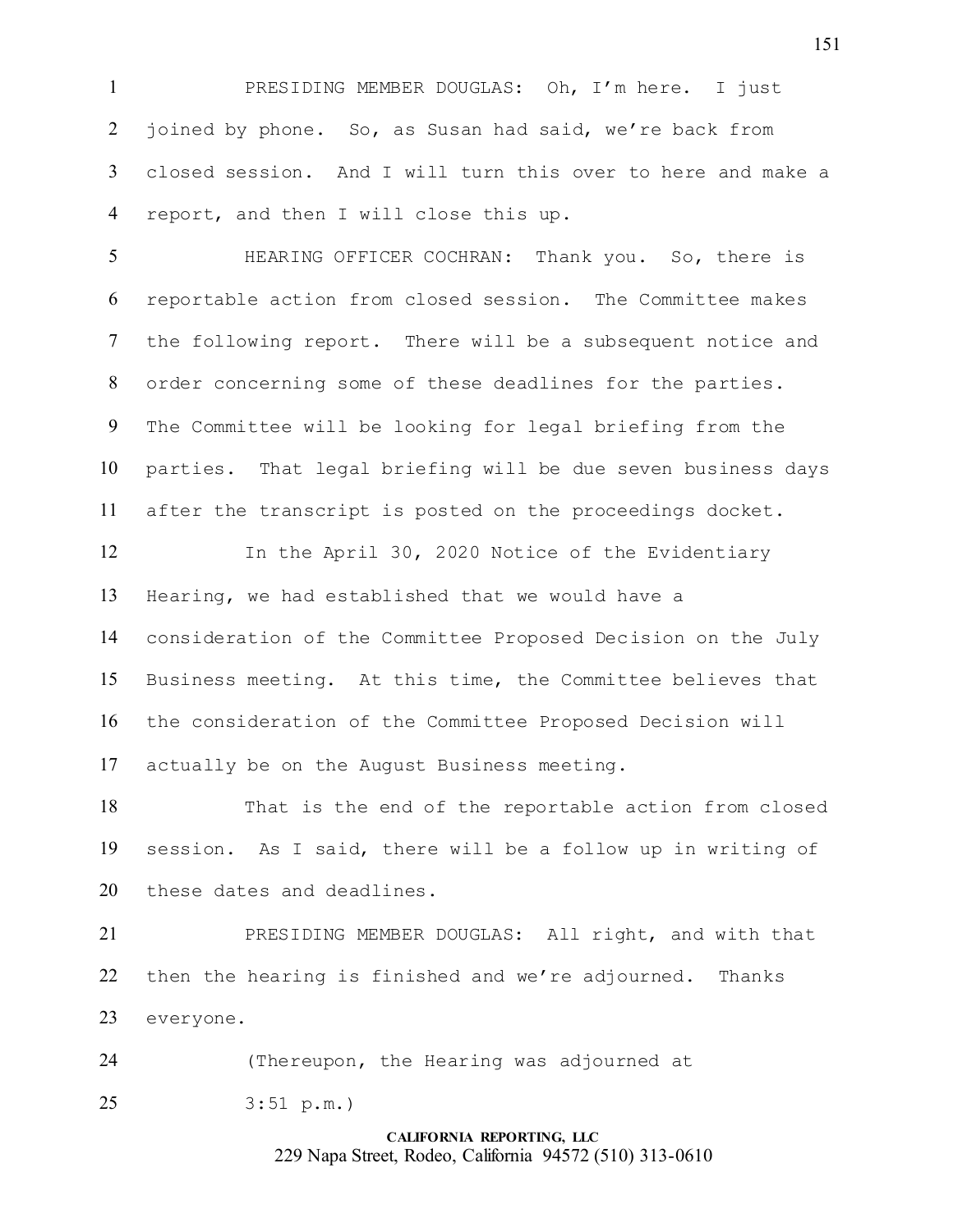## **REPORTER'S CERTIFICATE**

I do hereby certify that the testimony in the foregoing hearing was taken at the time and place therein stated; that the testimony of said witnesses were reported by me, a certified electronic court reporter and a disinterested person, and was under my supervision thereafter transcribed into typewriting.

And I further certify that I am not of counsel or attorney for either or any of the parties to said hearing nor in any way interested in the outcome of the cause named in said caption.

IN WITNESS WHEREOF, I have hereunto set my hand this 2nd day of June, 2020.

PETER PETTY CER\*\*D-493 Notary Public